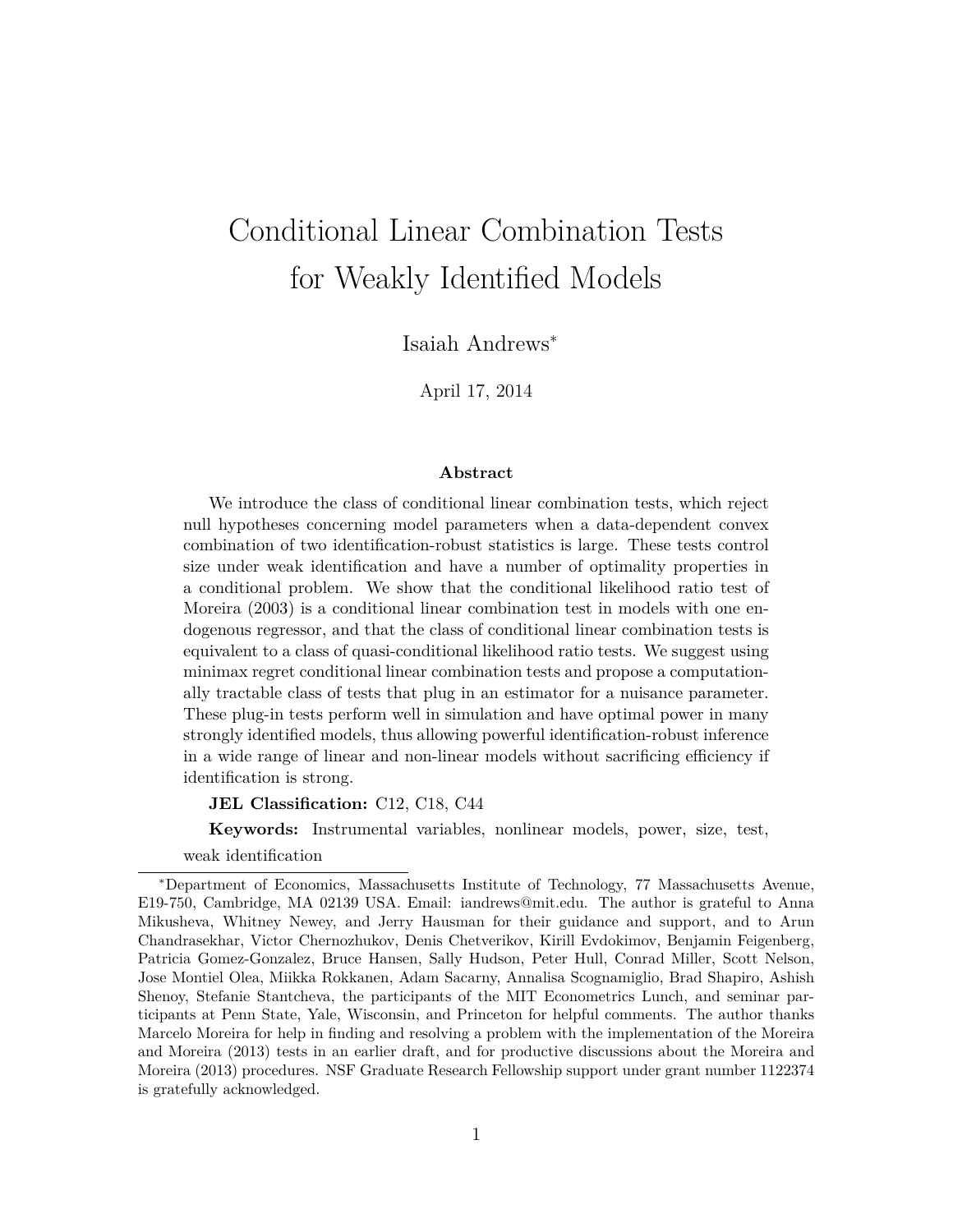# **1 Introduction**

Researchers in economics are frequently interested in inference on causal or structural parameters. Unfortunately, in cases where the data contains only limited information useful for estimating these parameters, commonly used approaches to estimation and inference can break down and researchers who rely on such techniques risk drawing highly misleading inferences. Models where the usual approaches to inference fail due to limited information about model parameters are referred to as *weakly identified*. A large and growing literature develops identification-robust hypothesis tests, which control size regardless of identification strength and so limit the probability of rejecting true hypotheses in weakly identified contexts. The results to date on the power of identification-robust tests, that is their probability of rejecting false hypotheses, are, however, quite limited. In this paper we develop powerful identification-robust tests applicable to a wide range of models. Our approach relies on two innovations. First, we introduce a novel class of procedures, the class of conditional linear combination tests, which includes many known robust tests. Second, we suggest choosing conditional linear combination tests that minimize maximum regret, which is an intuitive optimality criterion not previously applied in this setting.

Our first step is to introduce the class of *conditional linear combination* (CLC) tests. These tests depend on a convex combination of the generalized Anderson-Rubin (*S*) statistic introduced by Stock and Wright (2000) and the score (*K*) statistic introduced by Kleibergen (2005) for GMM models (or their analogs for generalized minimum distance, generalized empirical likelihood, or other settings), where the weight assigned to each depends on a conditioning statistic *D* also introduced by Kleibergen (2005). Tests based on *S* have stable power but are inefficient under strong identification, while tests based on *K* are efficient when identification is strong but can have low power when identification is weak. In many models *D* can be viewed as measuring identification strength, and its behavior governs the performance of tests based on *K*. CLC tests use information from *D* to determine how to weight the *S* and *K* statistics, and select critical values based on *D* in such a way that all tests in this class have correct size.

The class of conditional linear combination tests is quite large, and includes the S test of Stock and Wright (2000) and K test of Kleibergen (2005) for GMM and the conditional likelihood ratio (CLR) test of Moreira (2003) for linear instrumental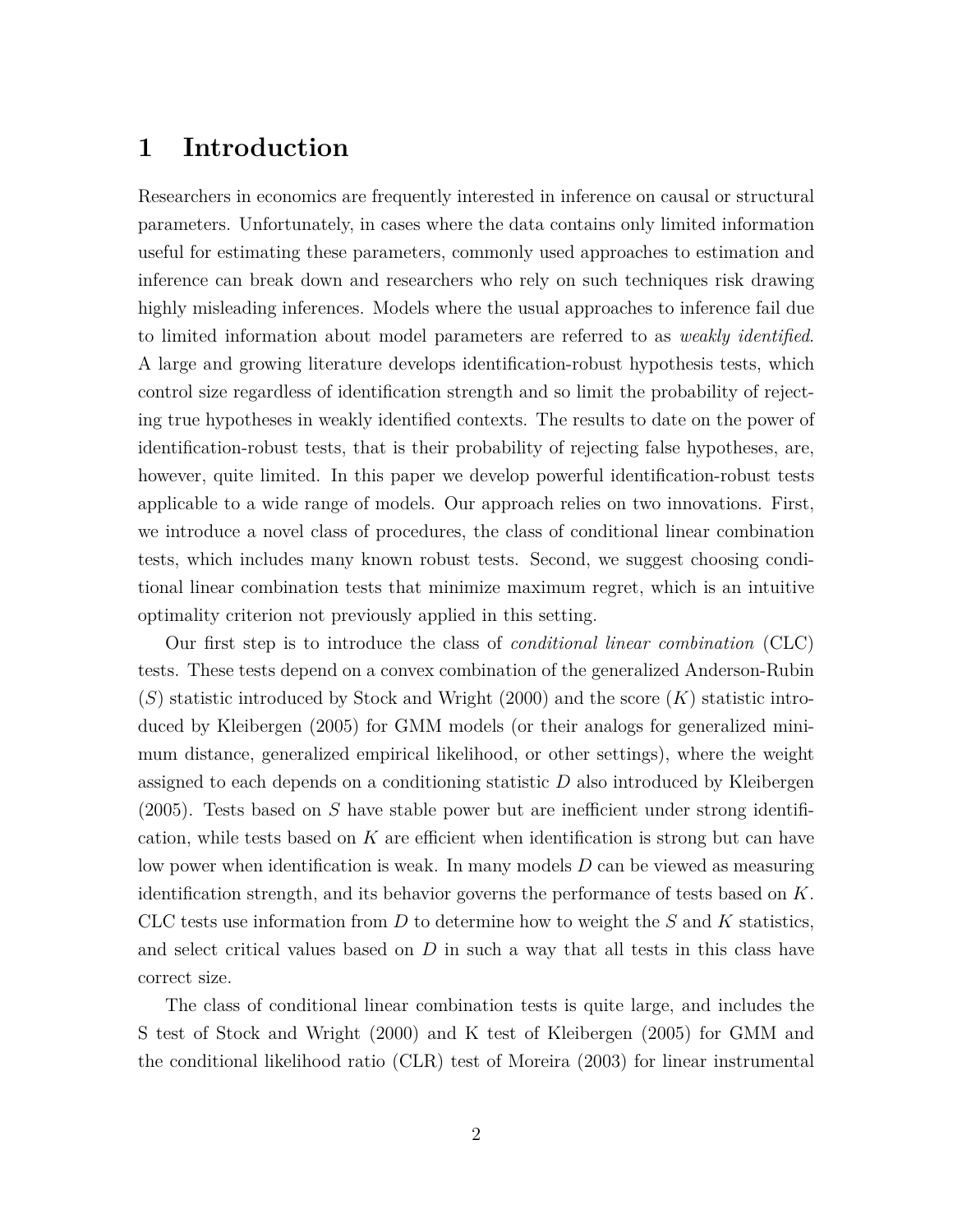variables (IV) models with a single endogenous regressor. More generally, we prove that the class of CLC tests is equivalent to a suitably defined class of quasi-CLR tests. CLC tests enjoy a number of optimality properties in a testing problem which arises after conditioning on *D*, where we show that they are admissible, locally most powerful against particular sequences of alternatives, and weighted average power maximizing for a continuum of different weight functions.

Our second innovation is to use minimax regret CLC tests. This approach selects CLC tests with power functions as close as possible to the power envelope for this class in a uniform sense. By construction, these tests minimize the largest margin by which the power of the test selected could fall short relative to any other CLC test the researcher might have picked, thus minimizing the extent to which a researcher might regret their choice. Minimax regret has recently seen use in other areas of economics and econometrics (see Stoye (2009) for references) but has not to our knowledge been applied to the problem of selecting powerful tests for weakly identified models. Minimax regret tests must be obtained numerically which, while quite straightforward for some models, can be computationally daunting for others. In contexts where calculating true minimax regret tests is infeasible, we suggest a class of computationally simple plug-in minimax regret tests that plug in an estimate for a nuisance parameter.

We show that our plug-in tests perform well in linear IV. Specifically, in linear IV with homoskedastic Gaussian errors and one endogenous regressor we show that plug-in minimax regret tests using reasonable plug-in estimators match the nearoptimal performance of the CLR test established by Andrews et al. (2006, henceforth AMS). Given that much of the data encountered in econometric practice is dependent (serially or spatially correlated, clustered), heteroskedastic, or both, however, it is of considerable interest to examine the performance of weak instrument-robust tests more broadly. To this end we calibrate a simulation to match heteroskedastic time-series data used by Yogo (2004) and find that our plug-in minimax regret test substantially outperforms Kleibergen (2005)'s quasi-CLR test for general GMM models. We further find that our approach offers power competitive with the weighted average power optimal MM1-SU and MM2-SU tests of Moreira and Moreira (2013, hencefoth MM).

The under-performance of Kleibergen's quasi-CLR test can be traced to the fact that the *K* statistic may perform especially poorly in non-homoskedastic IV. Kleibergen's test uses the CLR weight function, which is optimal under homoskedasticity but does not account for deterioration in the performance of the *K* statistic when we move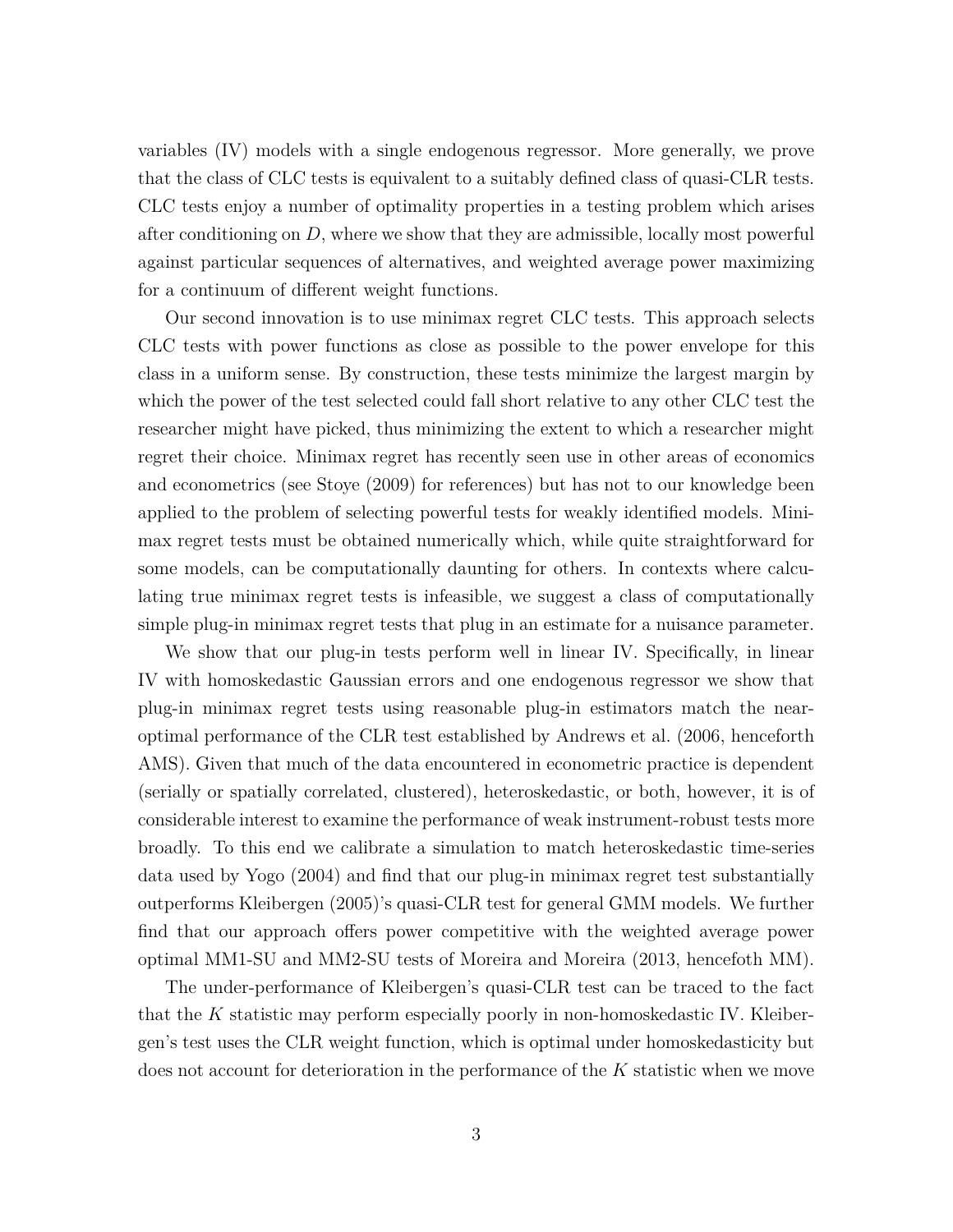away from the homoskedastic case. In contrast, the plug-in test proposed in this paper successfully accounts for the covariance structure of the data and delivers powerful, stable performance in both the homoskedastic and non-homoskedastic cases. As we might hope given their minimax-regret motivation, the PI tests have smaller power maximal shortfalls, relative to the other tests considered in our simulations, than do the MM tests. On the other hand, by construction the MM tests have higher weighted average power with respect to the MM weights.

To develop intuition and illustrate results, we consider inference on parameters in linear IV and minimum distance models as recurring examples. Similarly to Mueller (2011) we assume that certain functions of the data converge in distribution to random variables in a limit problem and use this limit problem to study the performance of different procedures. To formally justify this approach we derive a number of asymptotic results, showing that the asymptotic size and power of CLC tests under the assumed convergence are simply their size and power in the limit problem. We further show that a large class of CLC tests control size uniformly in heteroskedastic linear IV with a single endogenous regressor. Moreover, we give conditions under which CLC tests, and plug-in minimax regret tests in particular, will be asymptotically efficient under strong identification, in the sense of being asymptotically uniformly most powerful in classes of tests depending on (*S, K, D*). Applying these results to our examples, we show that the tests we propose are asymptotically efficient in linear IV and minimum distance models when identification is strong.

Before proceeding it is worth relating the approach taken in this paper to the recent econometric literature on optimal testing in non-standard models, including Mueller (2011), Elliott et al. (2012), Olea (2012), and MM. The approaches studied in those papers apply under a weak convergence condition like the one we assume, and in each case the authors derive tests maximizing weighted average power. If a researcher has a well-defined weight function over the alternative with respect to which they want to maximize average power these approaches deliver optimal tests, either over the class of all tests or over the class of tests satisfying some auxiliary restrictions, and have a great deal to recommend them. In general, these tests are not available in closed form and will depend on the weight function chosen, however, and the nature of this dependence in a given context can be quite opaque. Consequently, in cases where the researcher has no particular weight function in mind, it can be unclear what a given choice of weight function will imply for the power of the resulting test. Indeed, as MM show in their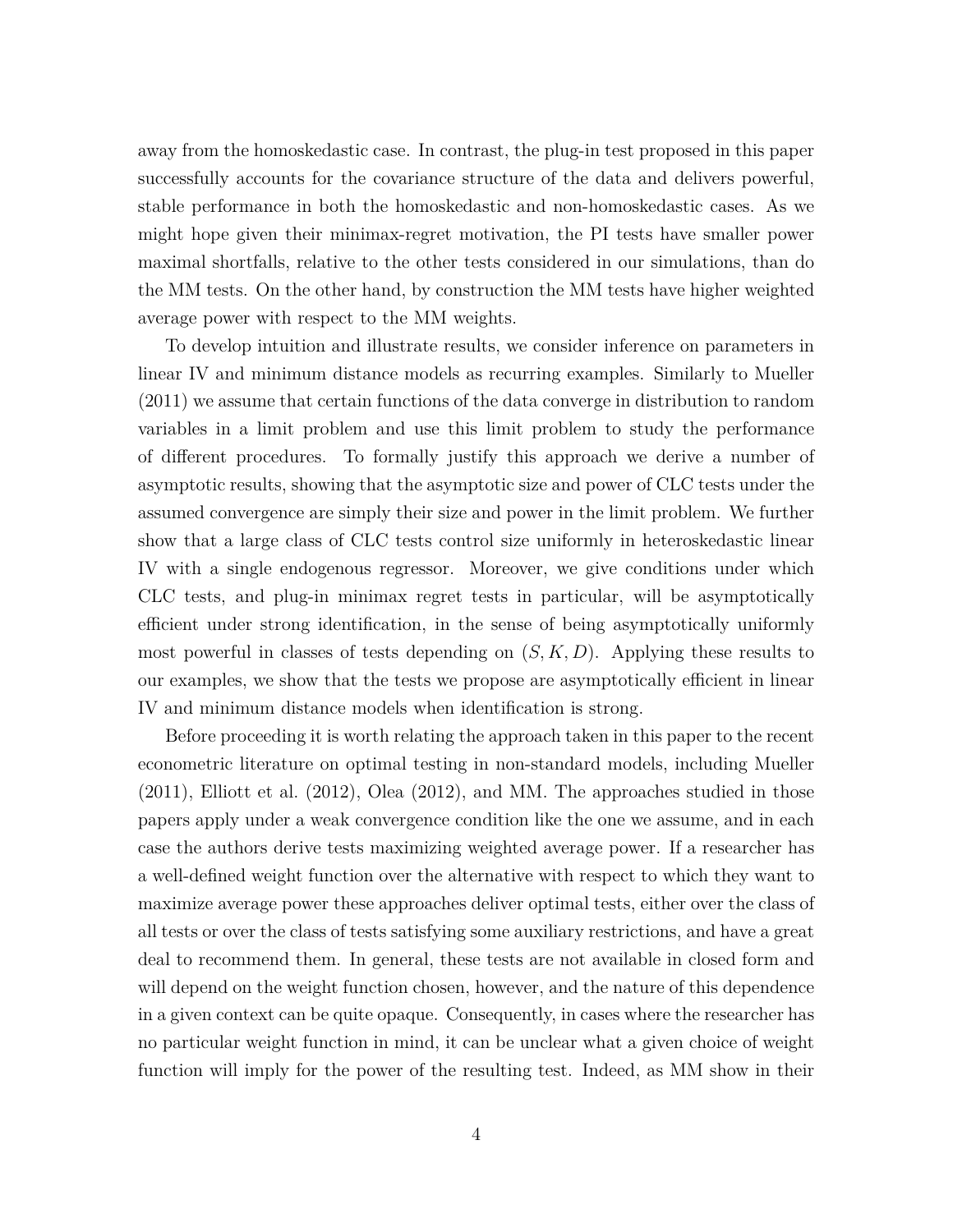linear IV simulations, weighted average power optimal tests may sometimes have low power over empirically relevant regions of the parameter space. MM address this issue by restricting attention to classes of locally unbiased tests (their LU and SU tests).<sup>1</sup> Here, we take a different approach and adopt a minimax regret perspective which attempts to pick tests that lie as close as possible to the power envelope for the class of CLC tests. Relative to the papers discussed above, the approach of this paper greatly restricts the class of tests considered, first in confining attention to tests that depend only on *S*, *K*, and *D*, and then in further focusing on CLC tests. While this restriction reduces the strength of optimality statements, it renders the resulting tests much more transparent: conditional on *D*, the procedures discussed in this paper are simply tests based on a known convex combination of the *S* and *K* statistics, making it simple to understand their behavior. This transparency has other advantages, and it is relatively straightforward to give conditions under which CLC tests will be efficient under strong identification. This is particularly true of plug-in minimax regret tests which, while not generally optimal from a minimax regret perspective, yield easy-to-characterize behavior under strong-identification asymptotics. In contrast, weighted average power optimal tests need not be efficient under strong identification: of the tests discussed above, only Elliott et al. (2012) give results guaranteed to deliver efficient tests under strong identification in general contexts. Unfortunately, however, implementing their procedures is extremely computationally costly in many cases of econometric interest, including linear IV with non-homoskedastic errors and a moderate or large number of instruments.

In the next section we outline the weak convergence assumption that will form the basis of our analysis and illustrate this assumption using our IV and minimum distance examples. In Section 3 we define several statistics including *S*, *K*, and *D*, and discuss tests which have been proposed based on these statistics. Section 4 defines CLC tests, shows that CLR tests are CLC tests, and proves the equivalence of the class of CLC tests and a class of quasi-CLR tests. Section 4.1 then shows that CLC tests are admissible, locally most powerful, and weighted average power maximizing conditional on *D*. Section 5 defines minimax regret CLC tests, shows that such tests exist, defines plug-in tests, and discusses implementation of these procedures. Section 6 shows that suitably defined plug-in minimax regret tests match the near-optimal performance of

<sup>&</sup>lt;sup>1</sup>A previous version of the paper, Moreira and Moreira (2010), discusses the issue of approximating weighted average power optimal similar tests of a given size, but don't discuss the IV example or consider unbiased tests.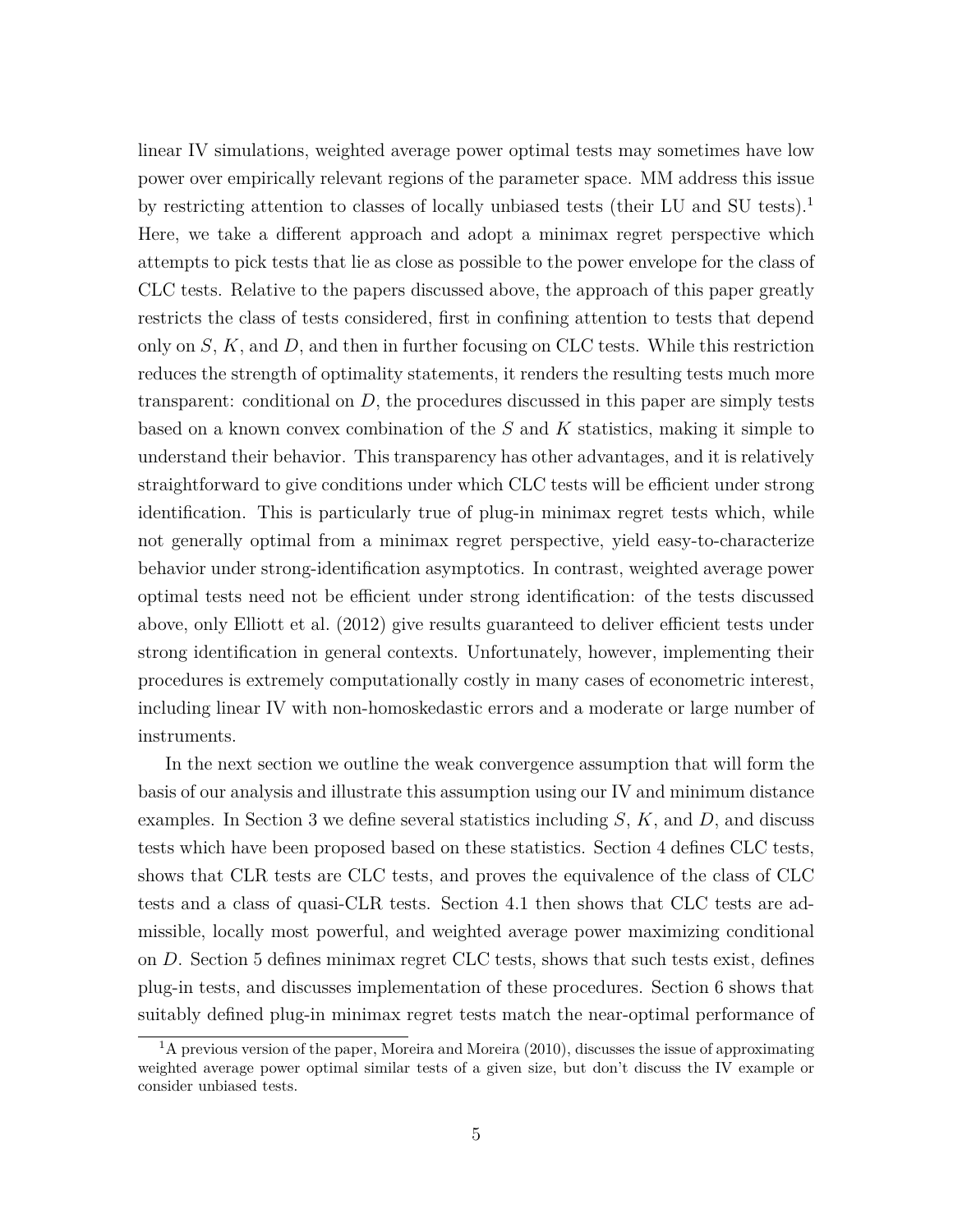the CLR test under homoskedasticity and compare favorably to existing alternatives in simulations calibrated to Yogo (2004)'s data. Section 7 derives a number of asymptotic results, including uniform size control for CLC tests in heteroskedastic linear IV and efficiency of plug-in tests in our examples under strong asymptotics. Proofs for Theorems 1 and 2 are given in the main appendix, while the remaining proofs, as well as further details on our examples and additional simulation results, may be found in the supplementary appendix (available on the author's website). To illustrate the application of our approach to a non-linear example, in the supplement we apply our results to a generalized minimum distance approach to inference on new Keynesian Phillips curve parameters studied in Magnusson and Mavroeidis (2010).

# **2 Weakly Identified Limit Problems**

In this section we describe a class of limit problems that arise in many weakly identified contexts and illustrate this class with two examples. We assume a sequence of models indexed by sample size *T*, where sample *T* has distribution  $F_T(\theta, \gamma)$  for  $\theta \in \Theta$  a *p*dimensional parameter of interest and  $\gamma \in \Gamma$  an *l*-dimensional consistently estimable nuisance parameter. We will be concerned with testing  $H_0$ :  $\theta = \theta_0$  and assume we observe three objects: a  $k \times 1$  vector  $g_T(\theta_0)$  which will typically be an appropriately scaled moment vector or distance function, a  $k \times p$  matrix  $\Delta g_T(\theta_0)$  which will often be some transformation of the Jacobian of  $g_T(\theta)$  with respect to  $\theta$ , and an estimate  $\hat{\gamma}$ for  $\gamma$ . We assume that for all fixed  $(\theta, \gamma) \in \Theta \times \Gamma$  we have

$$
\begin{pmatrix} g_T(\theta_0) \\ \Delta g_T(\theta_0) \end{pmatrix} \rightarrow_d \begin{pmatrix} g \\ \Delta g \end{pmatrix}
$$
 (1)

and  $\hat{\gamma} \rightarrow_p \gamma$  under the sequence of data-generating processes  $F_T(\theta, \gamma)$ , where

$$
\left(\begin{array}{c}g\\vec(\Delta g)\end{array}\right)\sim N\left(\left(\begin{array}{c}m\\vec(\mu)\end{array}\right),\left(\begin{array}{cc}I&\Sigma_{g\theta}\\Sigma_{\theta g}&\Sigma_{\theta\theta}\end{array}\right)\right),\tag{2}
$$

and  $m = m(\theta, \theta_0, \gamma) \in \mathcal{M}(\mu, \gamma)$  for a set  $\mathcal{M}(\mu, \gamma) \subseteq \mathbb{R}^k$  which may depend on  $\mu \in \mathbb{M}$ and *γ*. Here we use  $vec(A)$  to denote vectorization, which maps the  $k \times p$  matrix *A* to a  $kp \times 1$  vector. We further assume that  $\Sigma_{\theta g}$  and  $\Sigma_{\theta \theta}$  are continuous functions of  $\gamma$ and are thus consistently estimable. We will generally suppress the dependence of the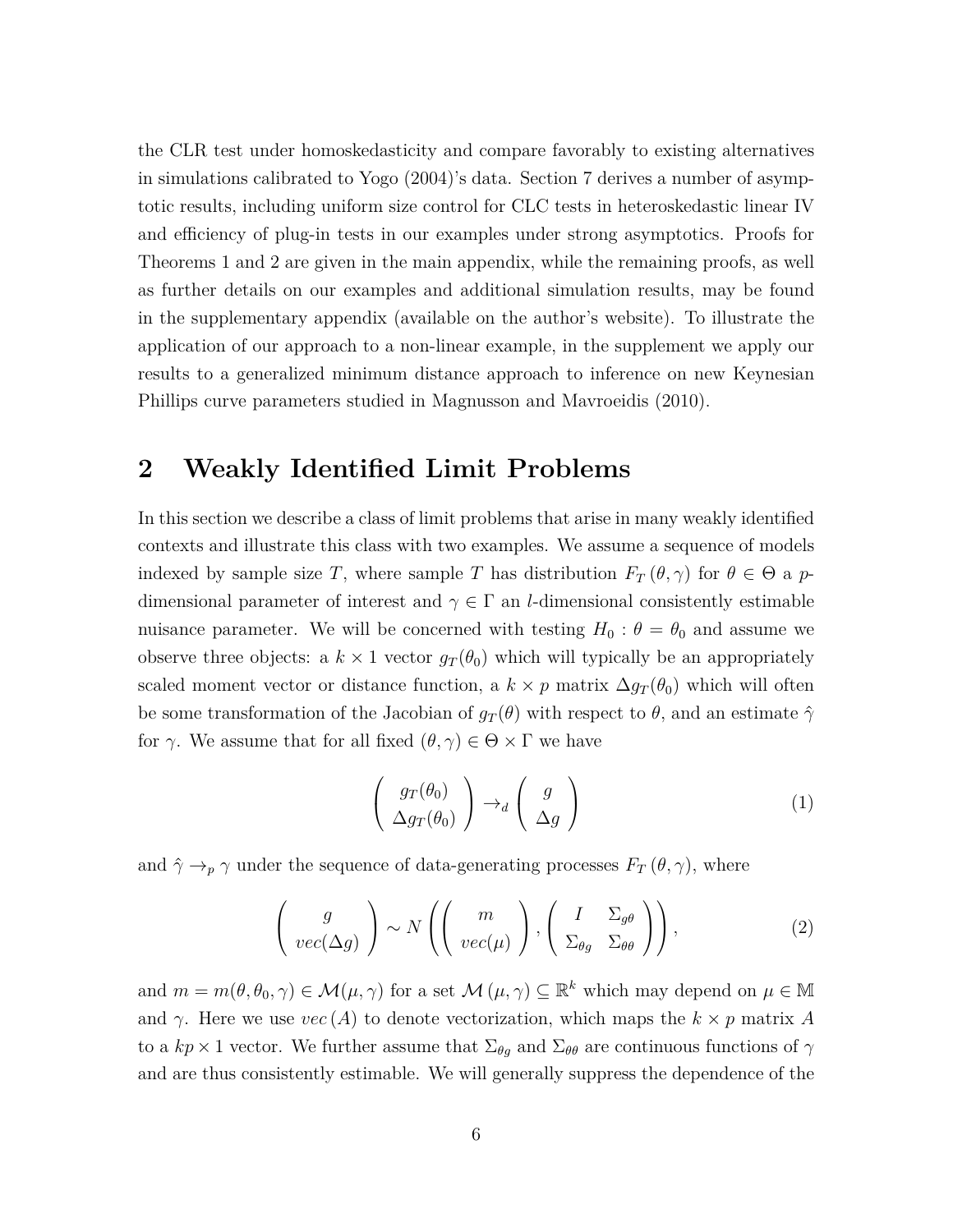terms in the limit problem on the parameters  $(\theta, \gamma)$  when there is no loss of clarity from doing so, writing simply  $m, \mu$ , and so forth. We are interested in problems where the null hypothesis  $\theta = \theta_0$  implies  $m = 0$ , and will focus on testing  $H_0 : m = 0, \mu \in \mathbb{M}$ against  $H_1$ :  $m \in \mathcal{M}(\mu) \setminus \{0\}, \mu \in \mathbb{M}$ .

Limit problems of the form (2) arise in a wide variety of weakly identified models. In the remainder of this section we show that weakly identified instrumental variables and minimum distance models generate limit problems of this form, deferring some derivations to the supplementary appendix. In the supplement we also show that general weakly identified GMM models give rise to limiting problems of the form (2).

**Example I: Weak IV** Consider a linear instrumental variables model with a single endogenous regressor, written in reduced form,

$$
Y = Z\pi\beta + V_1
$$
  
\n
$$
X = Z\pi + V_2
$$
\n(3)

for *Z* a  $T \times k$  matrix of instruments, *X* a  $T \times 1$  vector of endogenous regressors, *Y* a  $T \times 1$  vector of outcome variables, and  $V_1$  and  $V_2$  both  $T \times 1$  vectors of residuals. We are interested in testing a hypothesis  $H_0: \beta = \beta_0$  about the scalar coefficient  $\beta$ . As elsewhere in the literature (see e.g. AMS) we can accommodate additional exogenous regressors, but omit such variables here to simplify the exposition.

The identifying assumption in IV models is that  $E[V_{1,t}Z_t] = E[V_{2,t}Z_t] = 0$  for  $Z_t$ the transpose of row t of *Z*, which allows us to view linear IV as a special case of GMM with moment condition

$$
f_t(\beta) = (Y_t - X_t \beta) Z_t \tag{4}
$$

and identifying assumption  $E_\beta[f_t(\beta)] = 0$  (where  $E_\theta[X]$  denotes the expectation of *X* under true parameter value  $\theta$ ). For fixed  $\pi \neq 0$  it is straightforward to construct consistent, asymptotically normal GMM estimates based on (4) and to use these estimates to test hypotheses about  $\beta$ . As is now well understood, however, the standard asymptotic approximations to the distribution of estimators and test statistics may be quite poor if  $\pi$  is small relative to the sample size. To derive better approximations for this weakly identified case, Staiger and Stock (1997) model the first-stage parameter *π* as changing with the sample size, taking  $\pi_T = \frac{c}{\sqrt{T}}$  for a fixed vector  $c \in \mathbb{R}^k$ .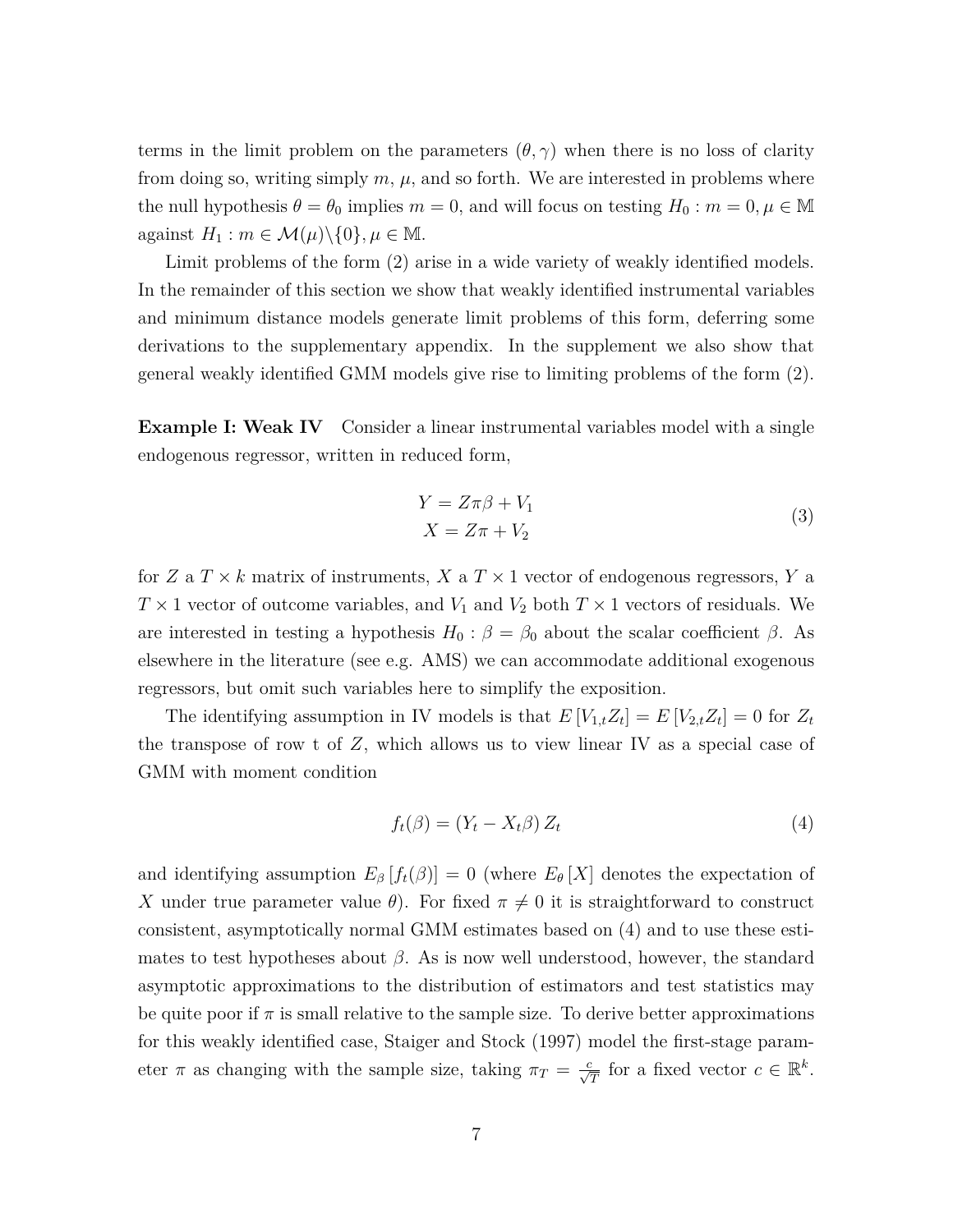Staiger and Stock show that the (1949) Anderson-Rubin test for  $H_0$ :  $\beta = \beta_0$  controls size under these asymptotics when the data  $(Y_t, X_t, Z'_t)$  are independent across *t* and the errors  $(V_{1,t}, V_{2,t})$  are homoskedastic, and a large subsequent literature including Stock and Wright (2000), Kleibergen (2002), Moreira (2003), Kleibergen (2005), Olea (2012), Andrews and Cheng (2012), and MM has extended these results to more general models and alternative identification-robust tests.

To derive the limit problem (2) for this model, define  $f_T(\beta) = \frac{1}{T} \sum f_t(\beta)$  and let  $\Omega$ be the asymptotic variance matrix of  $\sqrt{T}$   $(f_T(\beta_0)', -\frac{\partial}{\partial \beta} f_T(\beta_0)')'$ ,

$$
\Omega = \begin{pmatrix} \Omega_{ff} & \Omega_{f\beta} \\ \Omega_{\beta f} & \Omega_{\beta \beta} \end{pmatrix} = \lim_{T \to \infty} Var \left( \sqrt{T} \begin{pmatrix} f_T(\beta_0) \\ -\frac{\partial}{\partial \beta} f_T(\beta_0) \end{pmatrix} \right).
$$
 (5)

We assume that  $\Omega_{ff}$  is full-rank. For  $\hat{\Omega}$  a consistent estimator of  $\Omega$ , define  $g_T(\beta)$  =  $\sqrt{T} \hat{\Omega}_{f}^{-\frac{1}{2}} f_T(\beta), \ \Delta g_T(\beta) = \sqrt{T} \hat{\Omega}_{ff}^{-\frac{1}{2}} \frac{\partial}{\partial \beta} f_T(\beta)$ , and  $\hat{\gamma} = vec(\hat{\Omega})$ . For  $\theta = \beta$ ,  $\Theta = \mathbb{R}$ ,  $\gamma = vec(\Omega)$ , and  $\Gamma$  the set of of values  $\gamma$  such that  $\Omega(\gamma)$  is symmetric and positive definite, for all  $(\theta, \gamma) \in \Theta \times \Gamma$ , under mild conditions

$$
\left(\begin{array}{c} g_T(\beta_0) \\ \Delta g_T(\beta_0) \end{array}\right) \to_d \left(\begin{array}{c} g \\ \Delta g \end{array}\right) \sim N\left(\left(\begin{array}{c} m \\ \mu \end{array}\right), \left(\begin{array}{cc} I & \Sigma_{g\theta} \\ \Sigma_{\theta g} & \Sigma_{\theta \theta} \end{array}\right)\right) \tag{6}
$$

so (1) and (2) hold here with  $m = \Omega_{ff}^{-\frac{1}{2}}Q_{Z}c(\beta - \beta_{0}), \mu = \Omega_{ff}^{-\frac{1}{2}}Q_{Z}c \in \mathbb{M} = \mathbb{R}^{k},$  $\Sigma_{g\theta} = \Omega_{ff}^{-\frac{1}{2}} \Omega_{f\beta} \Omega_{ff}^{-\frac{1}{2}}$ , and  $\Sigma_{\theta\theta} = \Omega_{ff}^{-\frac{1}{2}} \Omega_{\beta\beta} \Omega_{ff}^{-\frac{1}{2}}$ . Note that for any  $\mu$ ,  $m \in \mathcal{M}(\mu) =$  ${b \cdot \mu : b \in \mathbb{R}}$  and  $m = 0$  when  $\beta = \beta_0$ . To derive this limit problem we have imposed very little structure on the data generating process, and so can easily accommodate heteroskedastic, clustered, or serially correlated data and other features commonly encountered in applied work.

**Example II: Minimum Distance** A common approach to estimating econometric models is to choose structural parameters to match some vector of sample moments or reduced-form parameter estimates. Canova and Sala (2009), for example, discuss estimation of Dynamic Stochastic General Equilibrium (DSGE) models by matching impulse responses. Other papers that apply a minimum distance approach in the DSGE context include Christiano and Eichenbaum (1992) and Ruge-Murcia (2010). Minimum distance and moment matching approaches are also common in a wide range of other applications, and encompass both indirect inference as discussed in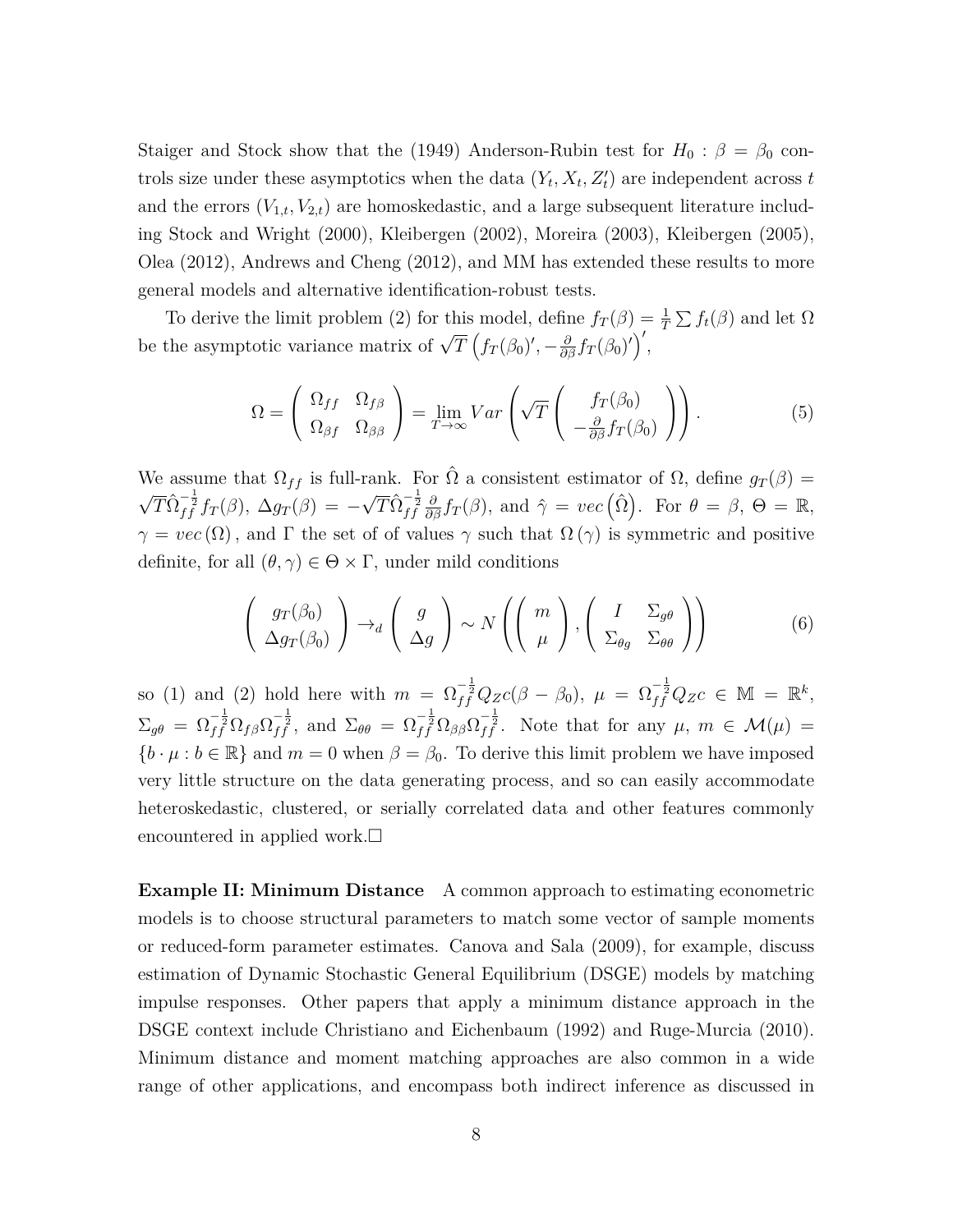Gourieroux et al. (1993) and simulated method of moments as in McFadden (1989) and much of the subsequent literature.

In minimum distance or moment-matching models, for *θ* a *p*×1 vector of structural parameters and  $\eta$  a  $k \times 1$  vector of reduced-form parameters or moments, the model implies that  $\eta = f(\theta)$  for some function *f*. We assume that  $f(\theta)$  is continuously differentiable and that  $f(\theta)$  and its Jacobian can be calculated either directly or by simulation. Suppose we have an estimator  $\hat{\eta}$  for the reduced-form parameter  $\eta$  that, together with an estimator  $\hat{\Omega}_{\eta}$  for the variance of  $\hat{\eta}$ , satisfies  $\hat{\Omega}_{\eta}^{-\frac{1}{2}}(\hat{\eta}-\eta) \to_d N(0, I)$ . Under strong identification asymptotics,  $\hat{\eta} - \eta = O_p \left( \frac{1}{\sqrt{\epsilon}} \right)$ *T* and we have the usual asymptotic distribution for the structural parameter estimates  $\hat{\theta} = \arg \min_{\theta} (\hat{\eta} - f(\theta))^{\prime} \hat{\Omega}_{\eta}^{-1} (\hat{\eta} - f(\theta))$ and the standard test statistics. As Canova and Sala (2009) highlight, however, if there is limited information about the structural parameters  $\theta$  these approximations may be quite poor. One way to model such weak identification is to take the variance of the reduced-form parameter estimates to be constant, with  $\hat{\Omega}_{\eta} \to_p \Omega_{\eta}$  for  $\Omega_{\eta}$ non-degenerate, which implies that  $\hat{\eta}$  is not consistent for  $\eta$ . Such sequences can often be justified by modeling the variance of the data generating process as growing with the sample size. Let  $g_T(\theta) = \hat{\Omega}_\eta^{-\frac{1}{2}}(\hat{\eta} - f(\theta)), \ \Delta g_T(\theta) = \frac{\partial}{\partial \theta'}g_T(\theta) = \hat{\Omega}_\eta^{-\frac{1}{2}}\frac{\partial}{\partial \theta'}f(\theta),$  and  $\hat{\gamma} = vec(\hat{\Omega}_{\eta})$ . For  $\gamma = vec(\Omega_{\eta})$  and  $\Gamma$  again the set of  $\gamma$  values corresponding to symmetric positive definite matrices, we have that under  $(\theta, \gamma) \in \Theta \times \Gamma$ ,  $\hat{\gamma} \to_p \gamma$  and

$$
\left(\begin{array}{c} g_T(\theta_0) \\ \Delta g_T(\theta_0) \end{array}\right) \rightarrow_d \left(\begin{array}{c} g \\ vec(\Delta g) \end{array}\right) \sim N \left(\left(\begin{array}{c} m \\ vec(\mu) \end{array}\right), \left(\begin{array}{cc} I & 0 \\ 0 & 0 \end{array}\right)\right) \tag{7}
$$

where  $m \in \mathcal{M} = \left\{ \Omega_{\eta}^{-\frac{1}{2}} \left( f(\theta) - f(\theta_0) \right) : \theta \in \Theta \right\}$  and  $\mu = \Omega_{\eta}^{-\frac{1}{2}} \frac{\partial}{\partial \theta'} f(\theta_0)$  (see the supplementary appendix for details).  $\square$ 

As these examples highlight, limit problems of the form (2) arise in a wide variety of econometric models with weak identification. In the supplementary appendix we show that general GMM models that are weakly identified in the sense of Stock and Wright (2000) generate limit problems of the form (2), and Example I could be viewed as a special case of this result. As Example II illustrates, however, the limit problem (2) is more general. The supplementary appendix provides another non-GMM example, considering a weakly identified generalized minimum distance model studied by Magnusson and Mavroeidis (2010).<sup>2</sup>

<sup>&</sup>lt;sup>2</sup>Other examples may be found in Olea (2012), who shows that for appropriately defined  $g_T(\theta_0)$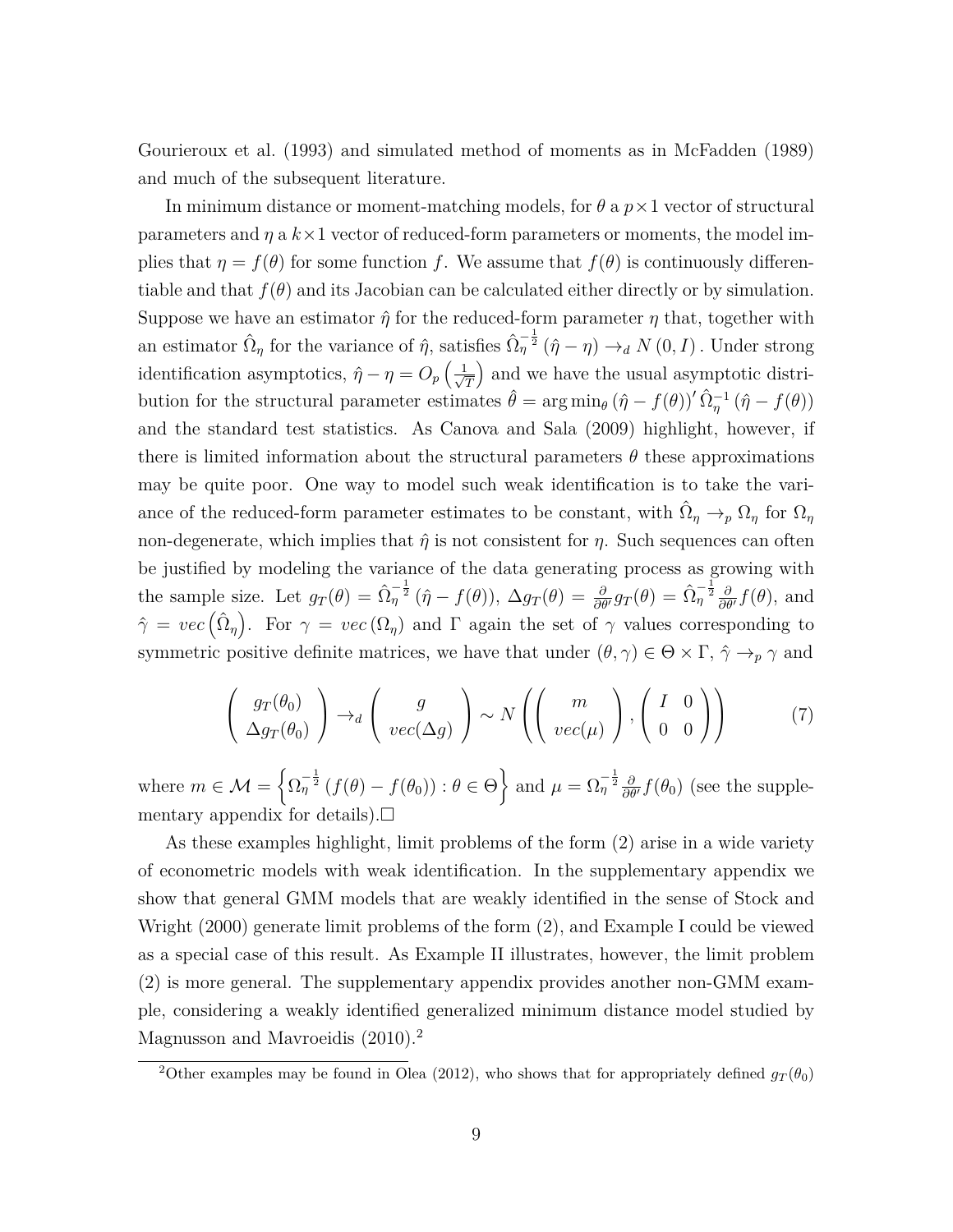Since the limit problem (2) appears in a wide range of weakly identified contexts, for the next several sections we focus on tests in this limit problem. Similar to Mueller (2011) we consider the problem of testing  $H_0$ :  $m = 0, \mu \in \mathbb{M}$  against  $H_1$ :  $m \in$  $\mathcal{M}(\mu)\backslash\{0\}, \mu \in \mathbb{M}$  with the limiting random variables  $(g, \Delta g, \gamma)$  observed and seek to derive tests with good properties. In Section 7 we return to the original problem, and argue that under mild assumptions results for the limit problem (2) can be viewed as asymptotic results along sequences of models satisfying (1).

# **3 Pivotal Statistics Under Weak Identification**

As noted in the introduction, under weak identification many commonly used test statistics are no longer asymptotically pivotal under the null. To address this issue, much of the literature on identification-robust testing has focused on deriving statistics that are asymptotically pivotal or conditionally pivotal even when identification is weak. Many of the statistics proposed in this literature can be written as functions of the *S* statistic of Stock and Wright (2000) and the *K* and *D* statistics of Kleibergen (2005), or their analogs in non-GMM settings. In this section we define these statistics, which will play a central role in the remainder of the paper, and develop some results concerning their properties.

When testing  $H_0: m = 0, \mu \in \mathbb{M}$  in (2), a natural statistic is

$$
S = g'g \sim \chi_k^2(m'm). \tag{8}
$$

Under the null *S* is  $\chi^2$  distributed with *k* degrees of freedom, while under the alternative it is non-central  $\chi^2$  distributed with non-centrality parameter  $m'm = ||m||^2$ . Statistics asymptotically equivalent to  $(8)$  for appropriately defined  $g_T$  have been suggested in a number of contexts by a wide range of papers, including Anderson and Rubin (1949) for linear IV, Stock and Wright (2000) for GMM, Magnusson and Mavroeidis (2010) for minimum distance models, and Ramalho and Smith (2004),

and  $\Delta g_T(\theta)$  convergence of the form (2) holds in several weakly identified extremum estimation examples, including a probit model with endogenous regressors and a nonlinear regression model. Guggenberger and Smith (2005, proofs for theorems 4 and 6) show that such convergence also holds in weakly identified Generalized Empirical Likelihood (GEL) models with independent data, both with and without strongly identified nuisance parameters. Guggenberger et al. (2012, proofs for theorems 3.2 and 4.2) extend these results to time series GEL applications, further highlighting the relevance of the limit problem (2).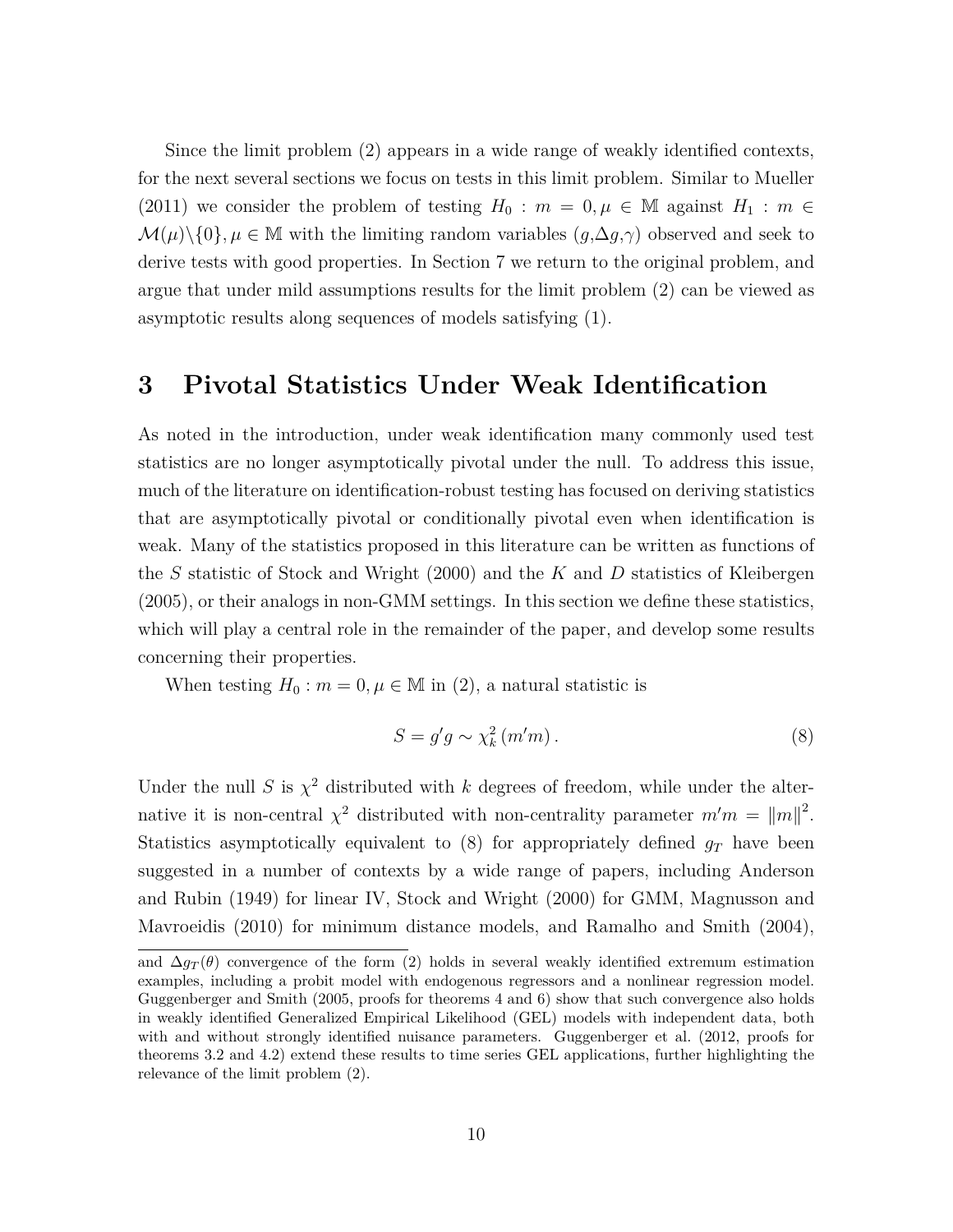Guggenberger and Smith (2005), Otsu (2006), Guggenberger and Smith (2008), and Guggenberger et al. (2012) for generalized empirical likelihood (GEL) models.

While *S* is a natural statistic for testing  $H_0: m = 0, \mu \in \mathbb{M}$ , in some ways it is not ideal. In particular, under strong identification the limit problem (2) generally arises when we consider local alternatives to the null hypothesis, in which case ∆*g* is typically non-random (so  $\Sigma_{\theta\theta} = \Sigma_{g\theta} = 0$ ) and  $m = \Delta g(\theta - \theta_0)^3$ . Hence, under strong identification tests based on *S* test the parametric restriction  $\theta = \theta_0$  together with the over-identifying restriction  $m'(I - P_{\Delta g}) m = 0$ , and so are inefficient if we only want to test  $\theta = \theta_0$ . To avoid this problem Moreira (2001) and Kleibergen (2002) propose a weak identification-robust score statistic for linear IV models which is efficient under strong identification, and Kleibergen (2005) generalizes this statistic to GMM. Following Kleibergen (2005) define *D* as the  $k \times p$  matrix such that

$$
vec(D) = vec(\Delta g) - \Sigma_{\theta g} g
$$

and note that

$$
\left(\begin{array}{c}g\\vec(D)\end{array}\right)\sim N\left(\left(\begin{array}{c}m\\vec(\mu_D)\end{array}\right),\left(\begin{array}{cc}I&0\\0&\Sigma_D\end{array}\right)\right)
$$

where  $vec(\mu_D) = vec(\mu) - \Sigma_{\theta g} m$ ,  $\mu_D \in M_D$ ,  $\Sigma_D = \Sigma_{\theta \theta} - \Sigma_{\theta g} \Sigma_{g \theta}$ , and  $m \in M_D(\mu_D)$ ,

$$
\mathcal{M}_D(\mu_D) = \{ m : m \in \mathcal{M}(\mu) \text{ for } vec(\mu) = vec(\mu_D) + \Sigma_{\theta g} m \}.
$$

 $\mathcal{M}_D$  plays a role similar to  $\mathcal{M}$ , defining the set of values m consistent with a given mean  $\mu_D$  for *D*. The matrix *D* can be interpreted as the part of  $\Delta g$  that is uncorrelated with *g* which, since *D* and *g* are jointly normal, implies that *D* and *g* are independent. In many models *D* is informative about identification strength: in linear IV (Example I) for instance, *D* is a transformation of a particular first-stage parameter estimate.

Kleibergen defines the *K* statistic as

$$
K = g' D (D'D)^{-1} D'g = g' P_D g.
$$
\n(9)

Since *D* and *g* are independent we can see that the distribution of *g* conditional on *D* = *d* is the same as the unconditional distribution,  $g|D = d ∼ N(m, I)$ . Hence, if *D* 

<sup>&</sup>lt;sup>3</sup>For discussion of this point in a GMM context see the supplementary appendix. For a more extensive analysis see Newey and McFadden (1994), Section 9.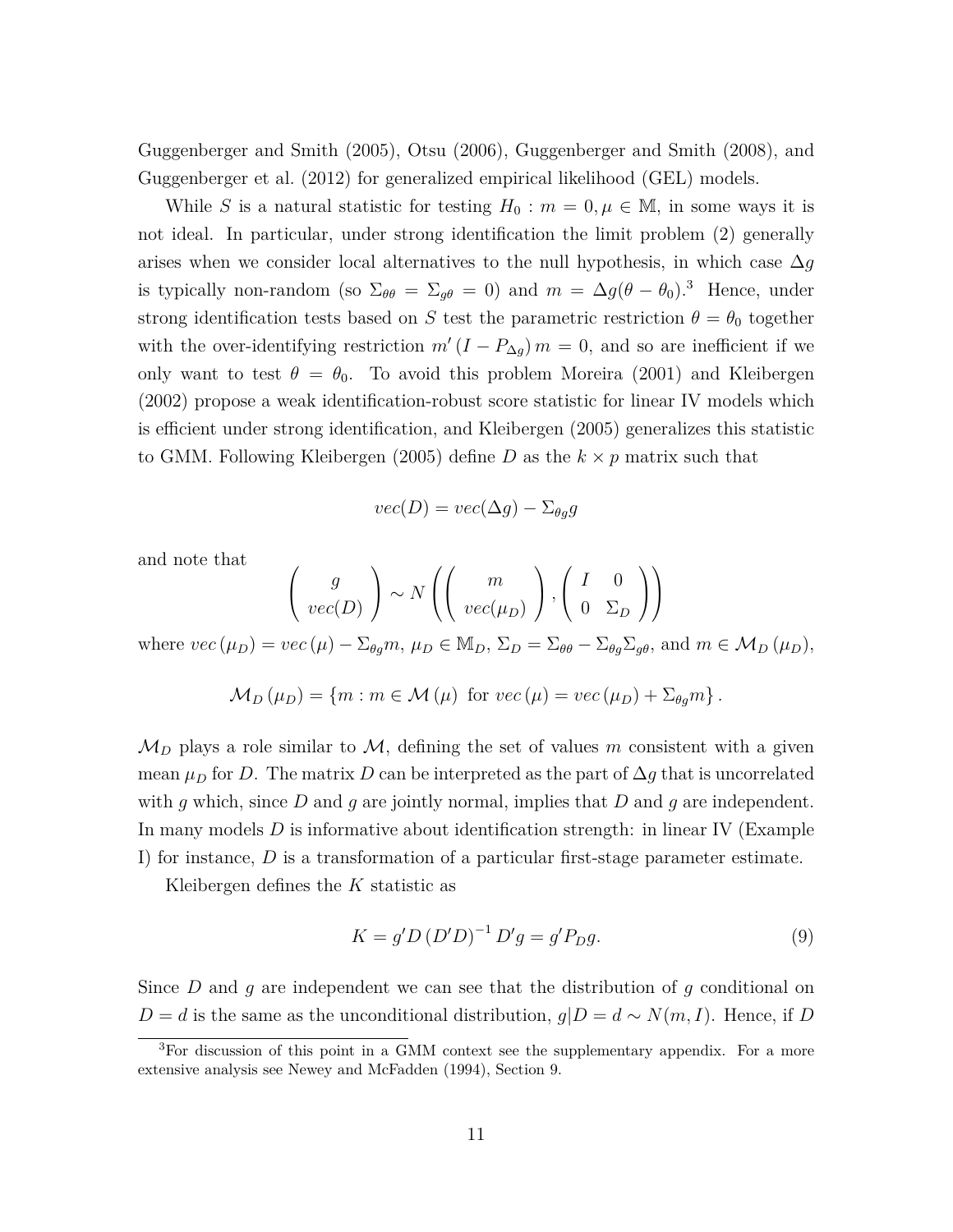is full rank (which we assume holds with probability one for the remainder of the paper) we can see that under the null the conditional distribution of *K* is  $K|D = d \sim \chi_p^2$ . Thus, under the null *K* is independent of *D* and the unconditional distribution of *K* is  $\chi_p^2$  as well. In the strongly identified limit problem  $\Delta g = D$  is non-random and one can show that tests based on the *K* statistic are efficient for this case.

Kleibergen (2005) shows that in GMM his K test is a score test based on the continuous updating GMM objective function, and subsequent work has developed related statistics in a number of other settings, all of which yield the *K* statistic (9) in the appropriately defined limit problem. In particular, Magnusson and Mavroeidis (2010) propose such a statistic for weakly identified generalized minimum distance models, while Ramalho and Smith (2004), Guggenberger and Smith (2005), Guggenberger and Smith (2008), and Guggenberger et al. (2012) discuss analogs of *K* for GEL models.

For the remainder of the paper we will focus on the class of tests that can be written as functions of the *S*, *K,* and *D* statistics. While, as the discussion above suggests, this class includes most of the identification-robust procedures proposed in the literature to date, it does rule out some robust tests. In particular, Andrews and Cheng (2012) and (2013) derive identification-robust Wald and Quasi-LR tests that cannot in general be written as functions of  $(S, K, D)$  and so fall outside the class studied in this paper. Likewise, except in special cases weighted average power optimal tests based on  $(g, \Delta g)$ , and in particular the tests proposed by MM for linear IV, will depend on *g* through more than just *S* and *K* and so fall outside this class.

#### **3.1 Other Asymptotically Pivotal Statistics**

A number of other identification-robust test statistics have been created using *S*, *K,* and *D*. Since some of these will play an important role later in our analysis we briefly introduce them here.

Kleibergen (2005) defines *J* as the difference between the *S* and *K* statistics

$$
J = S - K = g' (I - D (D'D)^{-1} D) g = g' (I - P_D) g
$$

and notes that under the null *J* is  $\chi^2_{k-p}$  distributed and is independent of  $(K, D)$ regardless of the strength of identification. In GMM, one can show that under strong identification this statistic is asymptotically equivalent to Hansen (1982)'s J statistic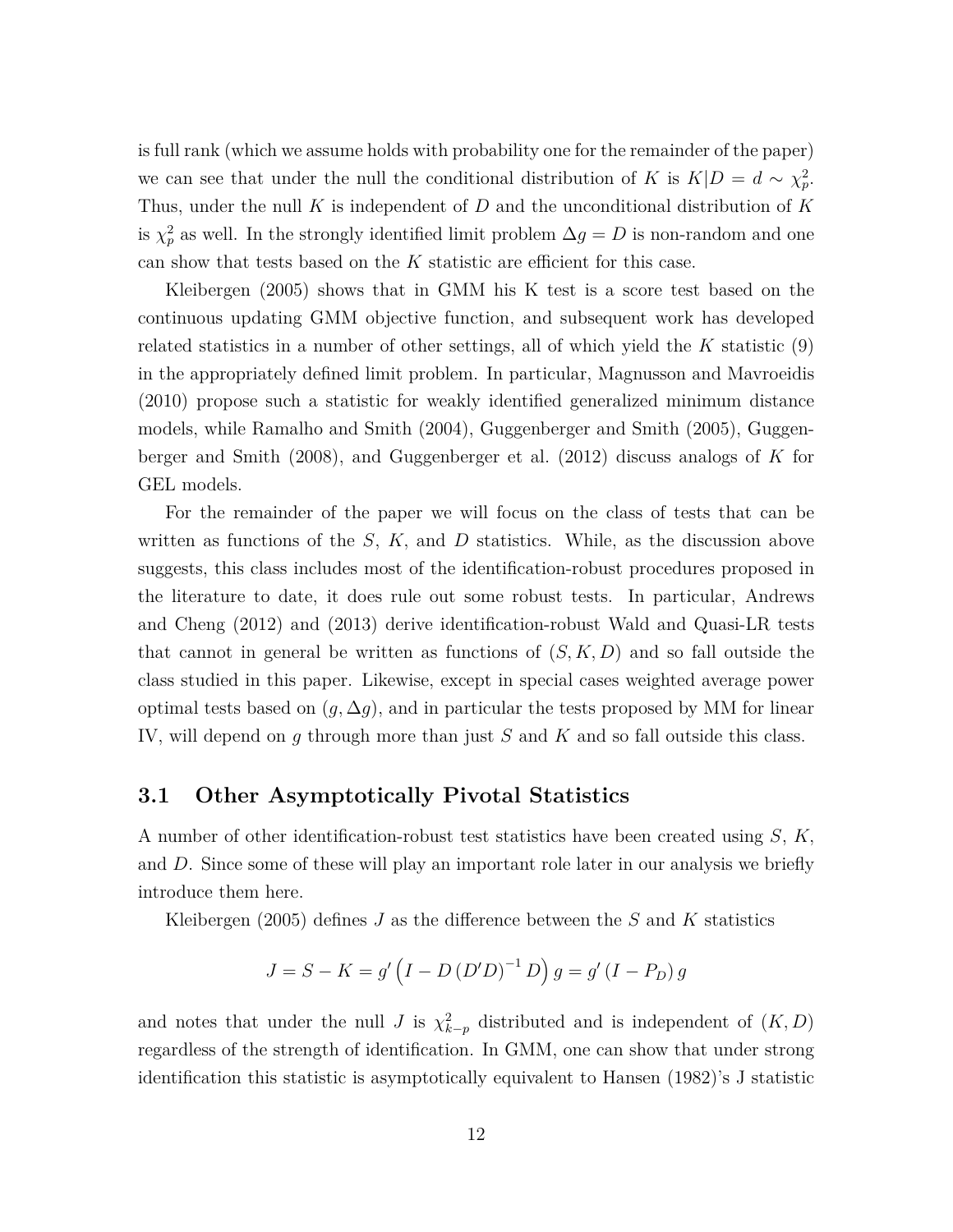for testing over-identifying restrictions under the null and local alternatives.

Moreira (2003) considers the problem of testing hypotheses on the parameter *β* in weak IV (Example I) when the instruments *Z* are fixed and the errors *V* are normal and homoskedastic with known variance. Moreira derives a conditional likelihood ratio statistic which, for  $p = 1$  and  $r(D) = D' \Sigma_D^{-1} D$ , is

$$
\frac{1}{2}\left(K+J-r(D)+\sqrt{(K+J+r(D))^2-4J\cdot r(D)}\right).
$$
 (10)

Under the null the CLR statistic has distribution

$$
\frac{1}{2}\left(\chi_p^2 + \chi_{k-p}^2 - r(d) + \sqrt{\left(\chi_p^2 + \chi_{k-p}^2 + r(d)\right)^2 - 4\chi_{k-p}^2 \cdot r(d)}\right) \tag{11}
$$

conditional on  $D = d$ , where  $\chi_p^2$  and  $\chi_{k-p}^2$  are independent  $\chi^2$  random variables with *p* and  $k - p$  degrees of freedom, respectively. The size  $\alpha$  CLR test then rejects when the CLR statistic (10) exceeds  $q_\alpha(r(D))$ , the  $1 - \alpha$  quantile of (11) for  $d = D$ .

Given this definition, it is natural to consider the class of quasi-CLR (QCLR) tests obtained by using other functions  $r : D \to \infty$ , where for  $r(D) = \infty$  we define the QCLR statistic (10), denoted by *QCLRr*, to equal *K*. This class nests the quasi-CLR tests of Kleibergen (2005), Smith (2007), and Guggenberger et al. (2012).

### **3.2 Distribution of** *J* **and** *K* **Under Weak Identification**

Since the *J* and *K* statistics will play a central role in the remainder of the analysis we discuss their respective properties under weak identification. In particular, note that conditional on  $D = d$  for *d* full rank, the *K* and *J* statistics are independent with distribution  $K|D = d \sim \chi_p^2(\tau_K(d))$  and  $J|D = d \sim \chi_{k-p}^2(\tau_J(d))$  where

$$
\tau_K(D) = m' P_D m, \ \tau_J(D) = m' (I - P_D) m. \tag{12}
$$

The *K* statistic picks out a particular (random) direction corresponding to the span of *D* and restricts attention to deviations from  $m = 0$  along this direction. Under strong identification, this direction corresponds to parametric alternatives, which is why the K test

$$
\phi_K = 1\left\{K > \chi^2_{p,1-\alpha}\right\} \tag{13}
$$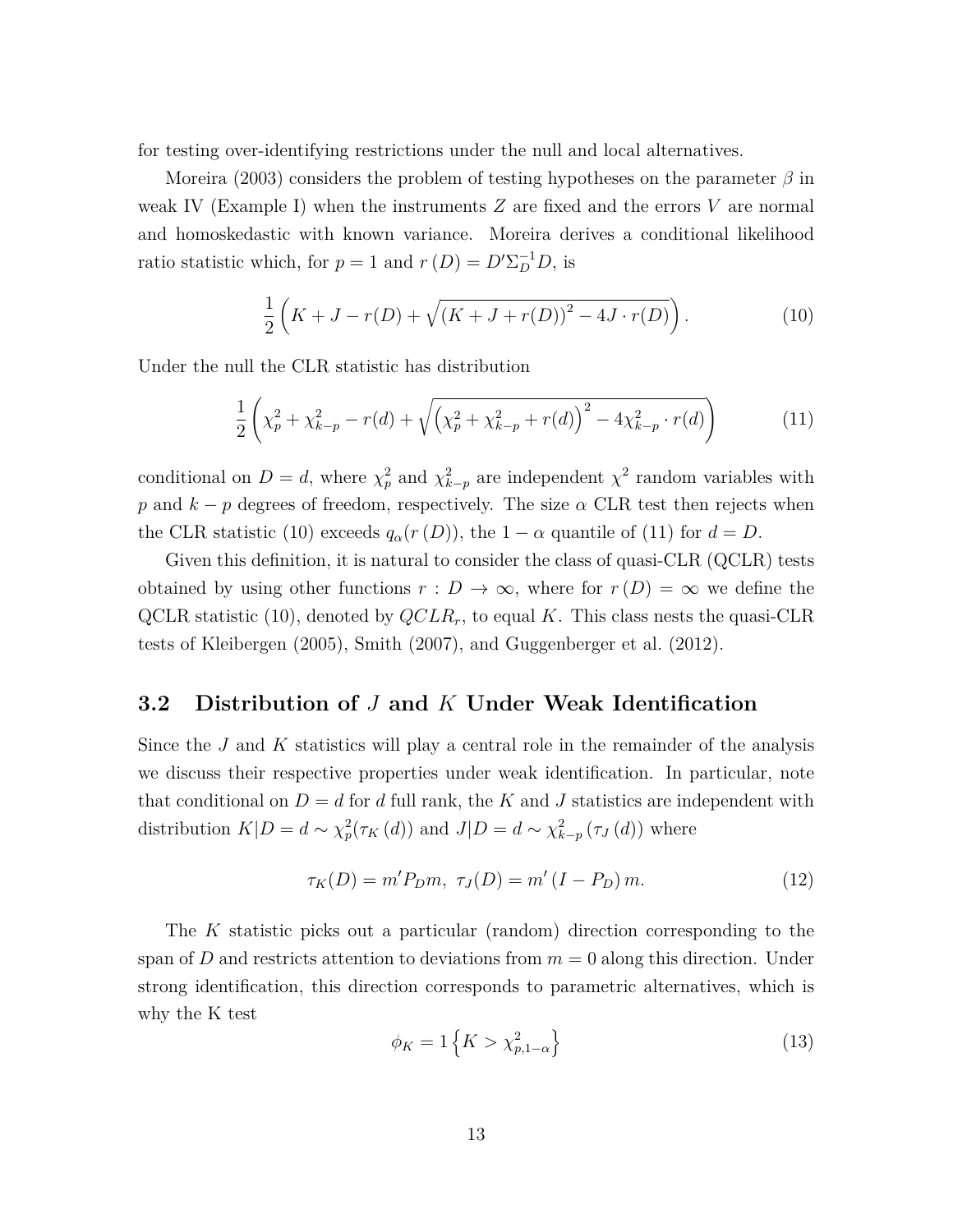is optimal in this case.<sup>4</sup> Under weak identification, however, whether or not it makes sense to focus on the direction picked out by the *K* statistic will depend on the distribution of *D* and the set  $M_D(\mu_D)$  of possible values of *m*. In contrast to the *K* statistic, the *S* statistic treats all deviations from  $m = 0$  equally and its power depends only on  $\Vert m \Vert$ , which may be quite appealing in cases where  $\mathcal{M}_D(\mu_D)$  imposes few restrictions on the possible values of *m*. To give a more concrete sense of the properties of the *K* statistic, we return to Examples I and II introduced above.

**Example II: Minimum Distance (Continued)** We established in (7) that  $\Delta g$  is non-random, so  $D = \Delta g = \mu = \mu_D$ . To simplify the exposition, assume for this section that  $\Omega_{\eta} = I$ . Since  $\mathcal{M} = \{ (f(\theta) - f(\theta_0)) : \theta \in \Theta \}$  we have that under alternative  $\theta$ the non-centrality parameters in the *J* and *K* statistics are

$$
(\tau_J(\theta),\tau_K(\theta))=\left(\left(f(\theta)-f(\theta_0)\right)'(I-P_\mu)\left(f(\theta)-f(\theta_0)\right),\left(f(\theta)-f(\theta_0)\right)'P_\mu\left(f(\theta)-f(\theta_0)\right)\right).
$$

Since  $\mu = \frac{\partial}{\partial \theta'} f(\theta_0)$ , this means that under alternative  $\theta$  the non-centrality parameter  $\tau_K$  is the squared length of  $f(\theta) - f(\theta_0)$  projected onto the model's tangent space at the null parameter value, while  $\tau_J$  is the squared length of the residual from this projection. Hence if  $f(\theta)$  is linear so  $f(\theta) = \frac{\partial}{\partial \theta'} f(\theta_0)(\theta - \theta_0)$  and  $\mathcal{M} = \left\{ \frac{\partial}{\partial \theta'} f(\theta_0) \cdot b : b \in \mathbb{R}^p \right\},\$  $\tau_J \equiv 0$  and the K test  $\phi_K$  will be uniformly most powerful in the class of tests based on (*S, K, D*). As argued in Andrews and Mikusheva (2012), under strong identification minimum distance models are approximately linear, confirming the desirable properties of the *K* statistic in this case. Under weak identification, however, non-linearity of  $f(\theta)$  may remain important even asymptotically. To take an extreme case, if there is some  $\theta \in \Theta$  such that  $||f(\theta) - f(\theta_0)|| > 0$  and  $\frac{\partial}{\partial \theta} f(\theta_0)'(f(\theta) - f(\theta_0)) = 0$ , the *K* statistic will not help in detecting such an alternative and the optimal test against *θ* depends on  $J$  alone. $\Box$ 

**Example I: Weak IV (Continued)** In the limit problem (6)  $\Delta g$  is random and may be correlated with *g*, so  $D \neq \Delta g$  and  $\mu_D = \mu - \Sigma_{\theta g} m$ . Since  $m = \mu(\beta - \beta_0)$ ,

$$
\mu_D = \mu - \Sigma_{\theta g} \mu (\beta - \beta_0) = (I - \Sigma_{\theta g} (\beta - \beta_0)) \mu.
$$

<sup>&</sup>lt;sup>4</sup>For  $\phi$  a (non-randomized) test, we take  $\phi = 1$  to denote rejection and  $\phi = 0$  failure to reject.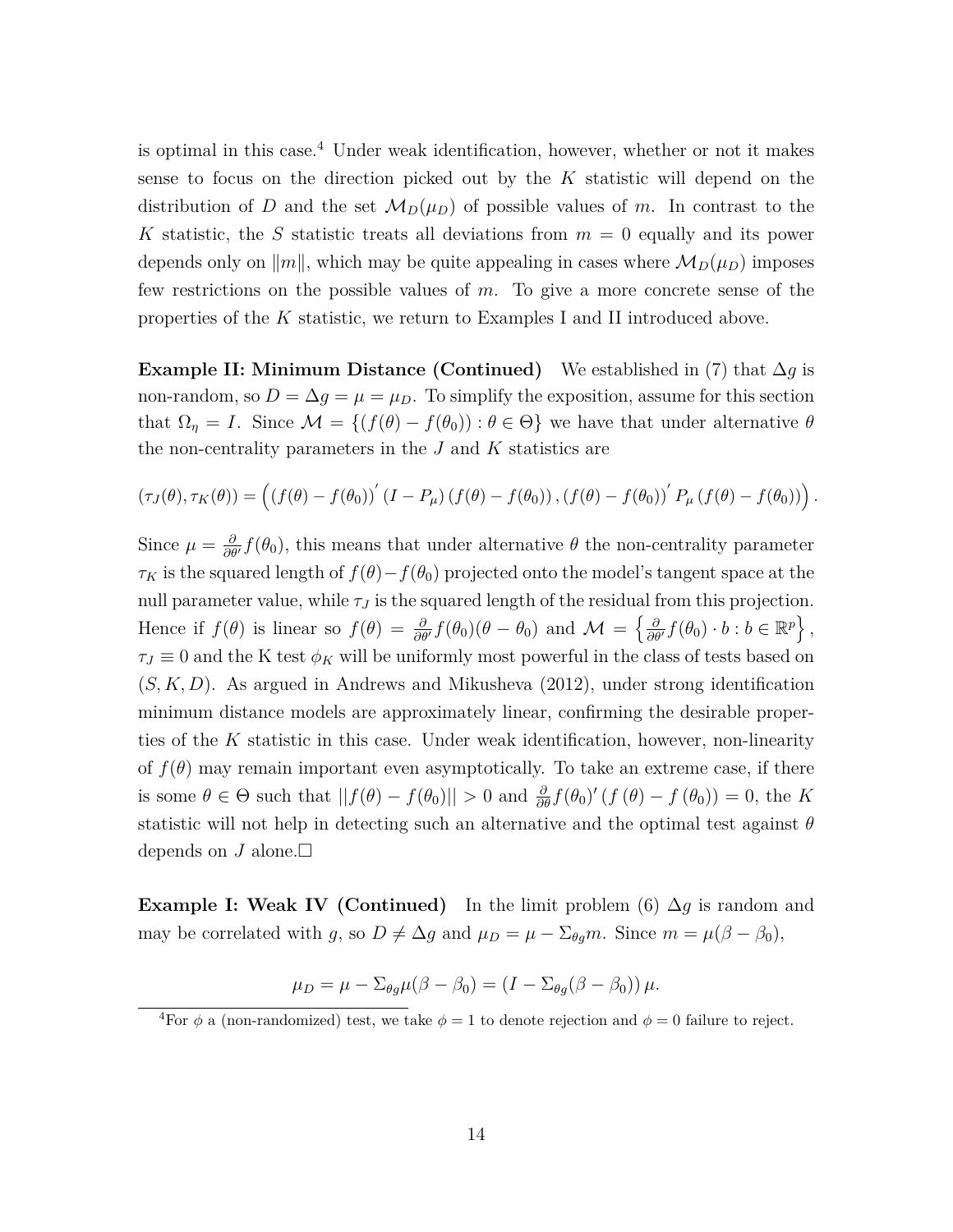Note that if  $\mu$  is proportional to an eigenvector of  $\Sigma_{\theta g}$  corresponding to a non-zero eigenvalue  $\lambda$ , then for  $(\beta - \beta_0) = \lambda^{-1}$  we have that  $\mu_D = 0$ . Hence for some  $(\Sigma_{\theta g}, \mu)$ combinations, while  $\mu$  may be quite large relative to both  $\Sigma_{\theta g}$  and  $\Sigma_{\theta \theta}$  there will be some alternatives  $\beta$  under which  $\mu_D = 0$ . When this occurs the direction of the vector *D* bears no relation to the direction of *m* or *µ* and the *K* statistic picks a direction entirely at random and so loses much of its appeal. The well-known non-monotonicity of the power function for tests based on *K* alone is a consequence of this fact. A special case of this phenomenon appears when, as in the homoskedastic model considered by AMS,  $\Omega$  as defined in (5) has Kronecker product structure, so  $\Omega = A \otimes B$  for a 2 × 2 matrix *A* and a  $k \times k$  matrix *B*. In this case  $\Sigma_{g\theta} = \lambda \cdot I$  so when  $(\beta - \beta_0) = \lambda^{-1}$ ,  $\mu_D = 0$  regardless of the true value  $\mu$ . This is precisely what occurs at the point  $\beta_{AR}$ discussed by AMS, where they show that the test

$$
\phi_S = 1\left\{S > \chi^2_{k,1-\alpha}\right\} \tag{14}
$$

is optimal. This is entirely intuitive, since at this point *D* bears no relation to *m* and the best thing we can do is to ignore it entirely and focus on the *S* statistic.

The case where  $\Omega$  has Kronecker product structure is extreme in that  $\mu_D = 0$  at alternative  $\beta_{AR}$  regardless of the true value  $\mu$ . However, tests based on the *K* statistic face other challenges in the non-Kronecker case. In particular, in the Kronecker product case  $\mu_D \propto \mu$  and so as long as  $\mu_D \neq 0$  the mean of *D* has the correct direction, while in contrast  $\mu_D \not\propto \mu$  in the general (non-Kronecker) case. An extreme version of this issue arises if there is some value  $\beta^*$  such that  $(I - \Sigma_{\theta g}(\beta^* - \beta_0)) \mu \neq 0$  but  $\mu'(I - \Sigma_{\theta g}(\beta^* - \beta_0)) \mu = 0$ . For this value of  $\beta^*$  we have that  $\mu_D \neq 0$  but  $\mu'_D m = 0$ , and hence the *K* statistic tends to focus on directions that yield low power against alternative  $\beta^*$ . $\square$ 

To summarize, while tests rejecting for large values of the *K* statistic are efficient under strong identification, they can have low power when identification is weak. In contrast, the S test (8) is inefficient under strong identification but has power that depends only on ||*m*|| and thus does not suffer from the spurious loss of power that can affect tests based on *K*. The question in constructing tests based on  $(S, K, D)$ (or equivalently  $(J, K, D)$ ) is thus how to use the information contained in *D* to combine the *S* and *K* statistics to retain the advantages of each while ameliorating their deficiencies.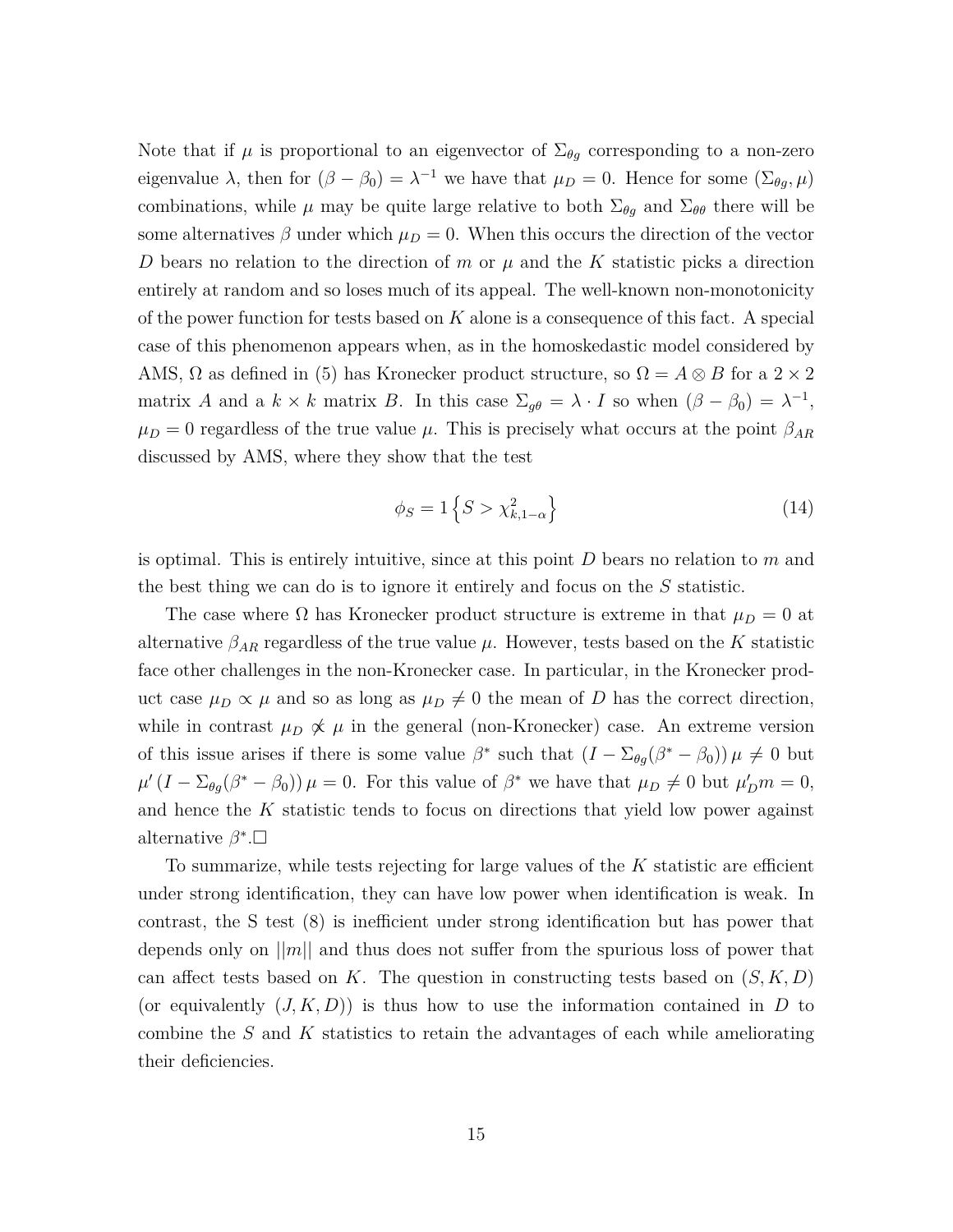### **4 Conditional Linear Combination Tests**

To flexibly combine the *S*, *K*, and *D* statistics we introduce the class of conditional linear combination tests. For a weight function  $a : \mathcal{D} \to [0,1]$  the corresponding conditional linear combination test,  $\phi_{a(D)}$ , rejects when a convex combination of the *S* and *K* statistics weighted by *a* (*D*) exceeds a conditional critical value:

$$
\phi_{a(D)} = 1 \left\{ (1 - a(D)) \cdot K + a(D) \cdot S > c_{\alpha}(a(D)) \right\} = 1 \left\{ K + a(D) \cdot J > c_{\alpha}(a(D)) \right\}. \tag{15}
$$

We take the conditional critical value  $c_{\alpha}(a)$  to be  $1 - \alpha$  quantile of a  $\chi_p^2 + a \cdot \chi_{k-p}^2$ distribution. This choice ensures that  $\phi_{a(D)}$  will be conditionally similar, and thus similar, for any choice of  $a(D)$ . Stated formally:

**Theorem 1** *For any weight function*  $a : \mathcal{D} \to [0,1]$  *the test*  $\phi_{a(D)}$  *defined in (15) is conditionally similar with*  $E_{m=0,\mu_D} \left[ \phi_{a(D)} | D \right] = \alpha$  *almost surely for all*  $\mu_D \in M_D$ *. Hence,*  $E_{m,\mu_D}[\phi_{a(D)}] = \alpha$  *for all*  $(m,\mu_D) \in H_0$  *and*  $\phi_{a(D)}$  *is a similar test.* 

While we could construct a family of CLC tests based on some conditional critical value function other than  $c_{\alpha}(a)$  that does not impose conditional similarity, restricting attention to conditionally similar tests is a simple way to ensure correct size regardless of our choice of *a*(*D*).

Interestingly, the class of QCLR tests is precisely the same as the class of CLC tests. Formally, for any function  $r : \mathcal{D} \to \mathbb{R}_+ \cup {\infty}$  define the quasi-CLR statistic  $QCLR_r$  as in (10) and let  $q_\alpha(r(d))$  be the  $1 - \alpha$  quantile of (11). Then:

**Theorem 2** *For any function*  $r : \mathcal{D} \to \mathbb{R}_+ \cup \{\infty\}$  *if we take* 

$$
\phi_{QCLR_r} = 1 \{ QCLR_r > q_{\alpha}(r(D)) \}
$$

then for  $\tilde{a}(D) = \frac{q_{\alpha}(r(D))}{q_{\alpha}(r(D))+r(D)}$  we have  $\phi_{QCLR_r} \equiv \phi_{\tilde{a}(D)}$ . Conversely, for any  $a: \mathcal{D} \to$  $[0,1]$  *there exists an*  $\tilde{r}: \mathcal{D} \to \mathbb{R}_+ \cup \{\infty\}$  *such that*  $\phi_{a(D)} \equiv \phi_{QCLR_{\tilde{r}}}$ *. Hence, the class of CLC tests for*  $a : \mathcal{D} \to [0,1]$  *is precisely the same as the class of QCLR tests for*  $r: \mathcal{D} \to \mathbb{R}_+ \cup \{\infty\}$ .

Theorem 2 shows that the QCLR test  $\phi_{QCLR_r}$  is a linear combination test with weight function  $a(D) = \frac{q_{\alpha}(r(D))}{q_{\alpha}(r(D))+r(D)}$ . In particular, this result establishes that the CLR test of Moreira (2003) for linear IV with a single endogenous regressor is a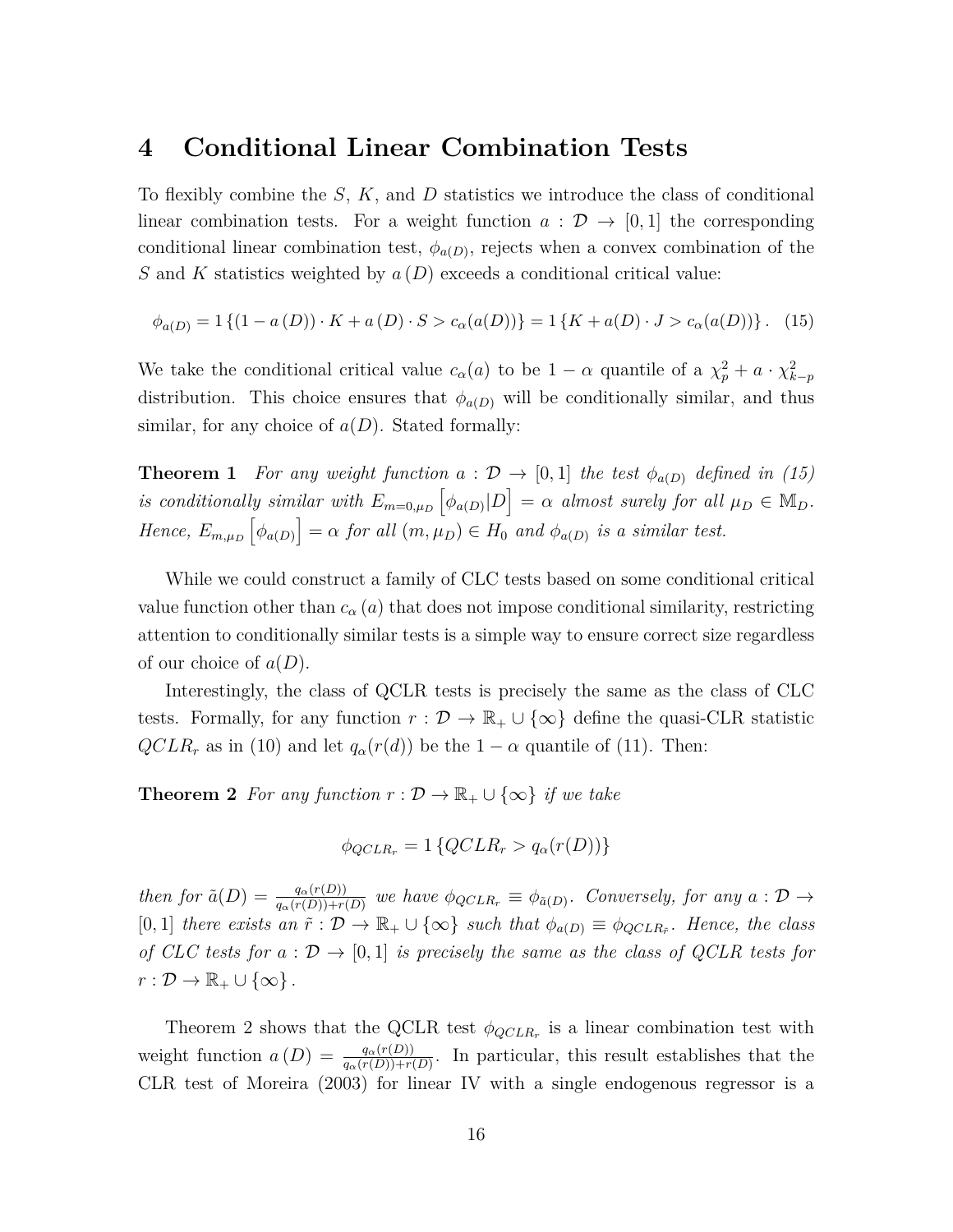CLC test. In the remainder of the paper our exposition focuses on CLC tests but by Theorem 2 all of our results apply to QCLR tests as well.

### **4.1 Optimality of CLC Tests in a Conditional Problem**

The CLC tests  $\phi_{a(D)}$  represent only one of many ways to combine the *S*, *K*, and *D* statistics. Nonetheless this class has a number of optimal power properties in the problem obtained by conditioning on *D*. In this section we show that CLC tests are admissible in this conditional problem as well as locally most powerful against particular sequences of alternatives and weighted average power maximizing for a continuum of weight functions.

Conditional on  $D = d$  (for *d* full rank), *J* and *K* are independent and distributed  $\chi^2_{k-p}(\tau_J(d,m))$  and  $\chi^2_p(\tau_K(d,m))$ , respectively, for  $\tau_J$  and  $\tau_K$  as defined in (12). Conditional on  $D = d$  the non-centrality parameters  $\tau_J$  and  $\tau_K$  are fixed, though unknown, values and our null hypothesis  $H_0$ :  $m = 0, \mu \in \mathbb{M}$  can be rewritten as  $H_0$ :  $\tau_J = \tau_K = 0$ . Our first task is to characterize the set of possible values for the non-centrality parameters  $(\tau_J, \tau_K)$  under the alternative  $H_1$ . Let  $\mathbb{M}_D(d)$ denote the set of values  $\mu_D \in M_D$  such that *d* is in the support of  $D$ <sup>5</sup>. Letting  $\widetilde{\mathcal{M}}(d) = \bigcup_{\mu_D \in \mathbb{M}_D(d)} \mathcal{M}(\mu_D)$ , *m* may take any value in  $\widetilde{\mathcal{M}}(d)$  and still be consistent with both  $m \in \mathcal{M}(\mu_D)$  and *d* lying in the support of *D*. Hence, the non-centrality parameters  $(\tau_J, \tau_K)$  may take any value in the set

$$
\mathcal{T}(d) = \bigcup_{m \in \widetilde{\mathcal{M}}(d)} \left( \tau_J\left(d,m\right), \tau_K\left(d,m\right) \right).
$$

Conditional on  $D = d$  our problem becomes one of testing  $H_0: \tau_J = \tau_K = 0$  against the  $\text{alternative } H_1: (\tau_J, \tau_K) \in \mathcal{T}(d) \setminus \{0\} \text{ based on observing } (J, K) \sim \left(\chi^2_{k-p}(\tau_J), \chi^2_p(\tau_K)\right).$ 

#### **4.1.1 CLC Tests are Admissible in the Conditional Problem**

We say that a test  $\phi$  is admissible if there is no other test  $\phi$  with size less than or equal to  $\phi$  and power greater than or equal to  $\phi$  at all points and strictly higher power (or smaller size) at some point (that is, if there is no test  $\tilde{\phi}$  that dominates  $\phi$ ). A result from Marden (1982) establishes that the class of admissible tests in the conditional problem has a simple form when  $\mathcal{T}(d) = \mathbb{R}^2_+$ .

<sup>&</sup>lt;sup>5</sup>If  $\Sigma_D$  is full rank then  $\mathbb{M}_D(d) = \mathbb{M}_D$ , since the support of *D* is the same for all  $\mu_D \in \mathbb{M}_D$ , but if  $\Sigma_D$  is reduced rank (e.g.  $\Sigma_D = 0$ ) then we may have  $\mathbb{M}_D(d) \subset \mathbb{M}_D$ .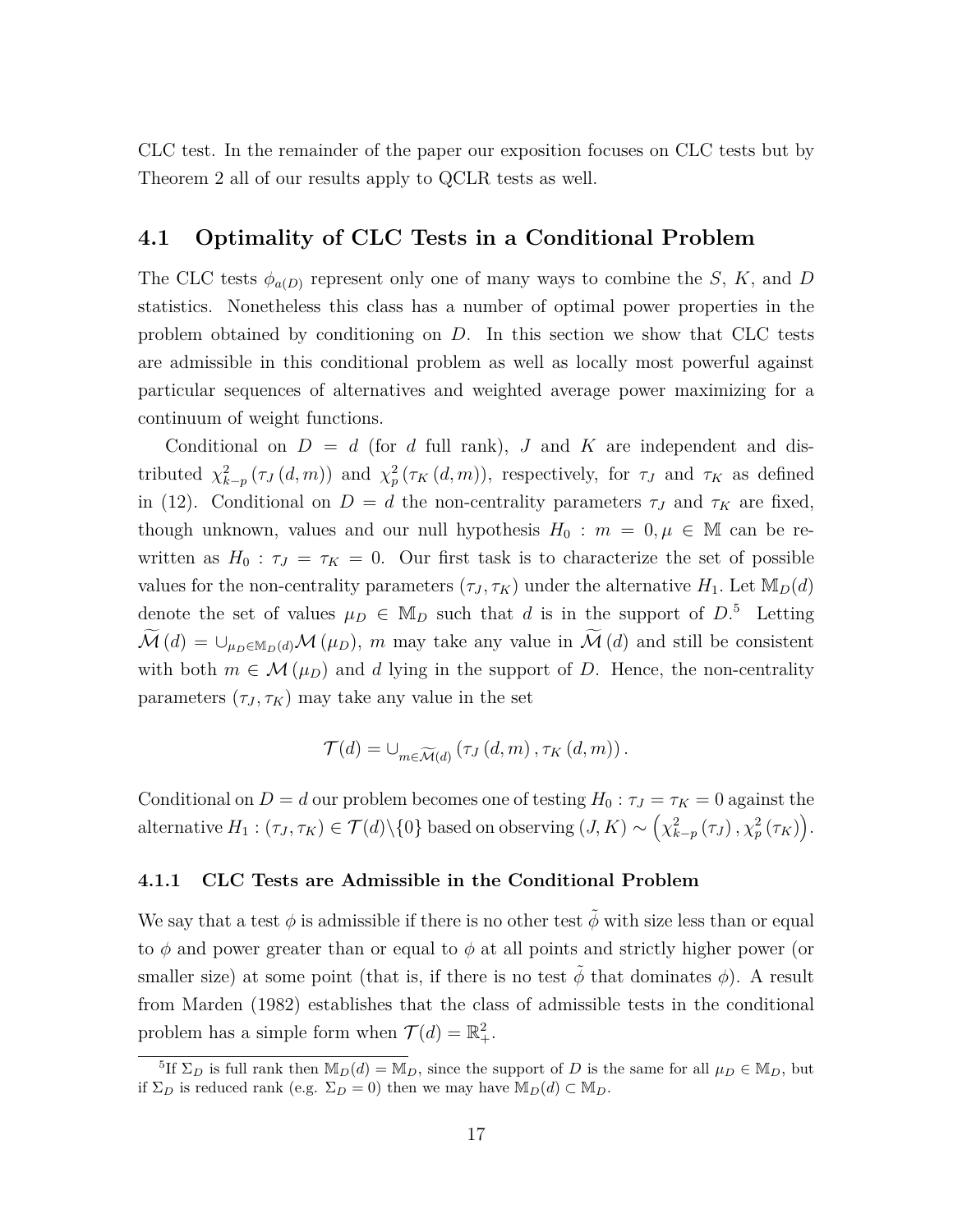**Theorem 3** *(Marden 1982) Conditional on*  $D = d$ , let  $J \sim \chi^2_{k-p}(\tau_J)$  and  $K \sim \chi^2_p(\tau_K)$ *be independent and let*  $\phi$  *be a test of*  $H_0: \tau_J = \tau_K = 0$  *against*  $H_1: (\tau_J, \tau_K) \in \mathbb{R}^2_+ \setminus \{0\}.$ *φ is admissible in the conditional problem if and only if it is almost surely equal to*  $1\left\{\left(\sqrt{J}, \sqrt{K}\right) \notin C_d\right\}$  for some set  $C_d$  which is

- *1. closed and convex*
- *2. monotone decreasing: i.e.*  $x \in C_d$  *and*  $y_i \leq x_i$   $\forall i$  *implies*  $y \in C_d$

Thus, a test  $\phi$  is admissible in the conditional problem if and only if its acceptance region in  $(\sqrt{J}, \sqrt{K})$  space is almost-everywhere equal to a closed, convex, monotone decreasing set. Using this result, it is straightforward to show that CLC tests are admissible in the conditional problem for all  $a : \mathcal{D} \to [0, 1]$  and all *d*.

**Corollary 1** For all weight functions  $a : \mathcal{D} \to [0,1]$  the CLC test  $\phi_{a(D)}$  is admissible *in the problem conditional on*  $D = d$  *for all*  $d$ *.* 

#### **4.1.2 Local and Weighted Average Power Optimality of CLC Tests**

While the admissibility of CLC tests in the conditional problem is certainly a desirable property, the class of tests satisfying the conditions of Theorem 3 for all realizations of *D* is quite large. Here we show that CLC tests have additional optimality properties in the conditional problem not shared by these other tests. Specifically, we show that CLC tests are locally most powerful against sequences of alternatives approaching  $(\tau_J, \tau_K) = 0$  linearly and weighted average power maximizing for a continuum of weight functions in the conditional problem.

**Theorem 4** *(Monti and Sen (1976), Koziol and Perlman (1978)) Fix a conditional linear combination test*  $\phi_{a(D)}$  *and a value d. Let*  $\Phi_{\alpha}(d)$  *denote the class of tests which have size*  $\alpha$  *conditional on*  $D = d$ ,  $E_{(\tau_J, \tau_K) = 0} [\phi | D = d] = \alpha \forall \phi \in \Phi_{\alpha}(d)$ .

*1. Let*  $(\tau_J, \tau_K) = \lambda \cdot \left( a\left(d\right) \frac{k-p}{p}\right)$  $\left(\frac{-p}{p}, 1\right)$ *. For any test*  $\phi \in \Phi_{\alpha}(d)$  *there exists*  $\bar{\lambda} > 0$  *such that if*  $0 < \lambda < \overline{\lambda}$ ,

$$
E_{(\tau_J,\tau_K)}\left[\phi|D=d\right] \leq E_{(\tau_J,\tau_K)}\left[\phi_{a(D)}|D=d\right].
$$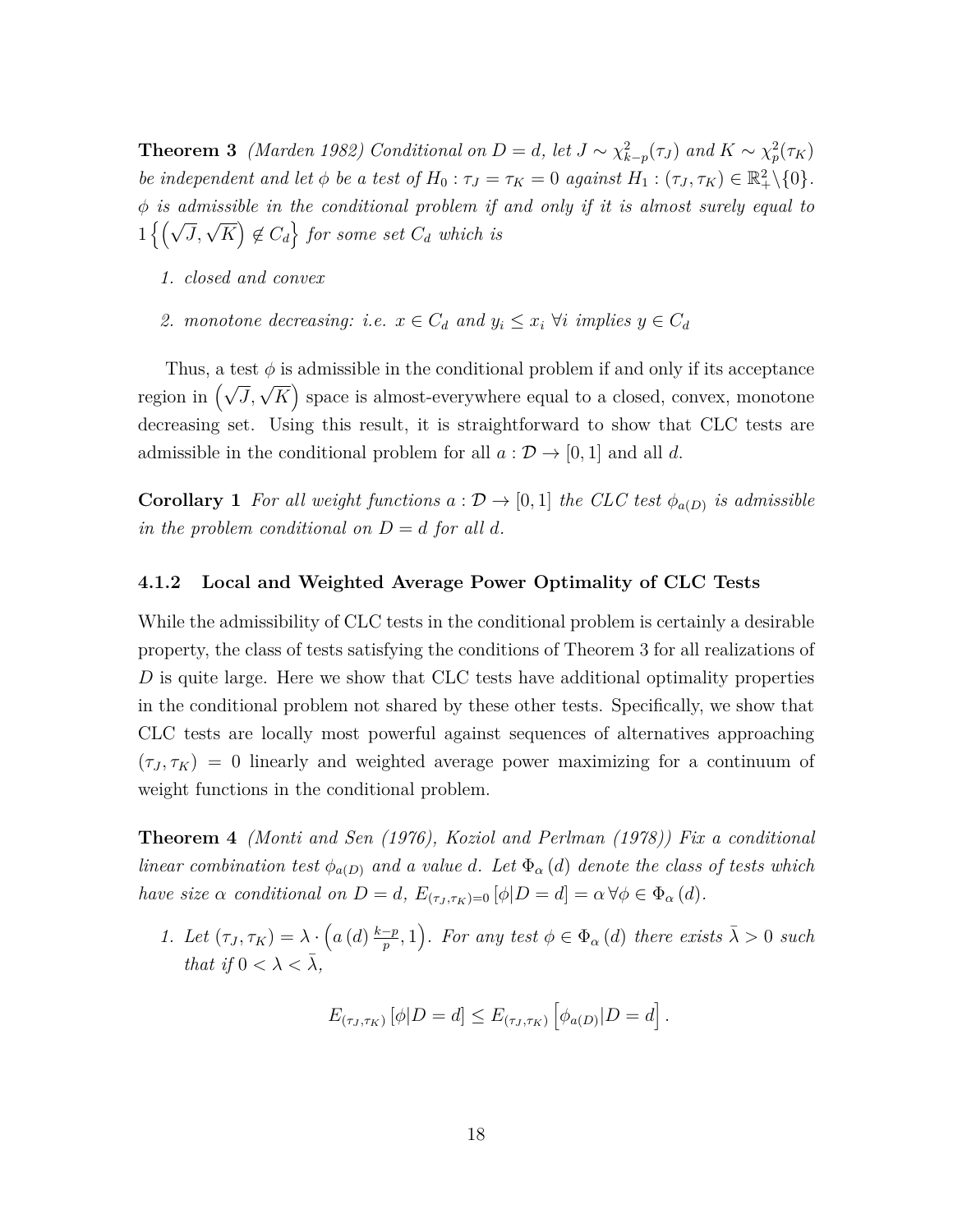2. Let  $F_{t_j,t_K}(\tau_j,\tau_K)$  be the distribution function for  $(\tau_j,\tau_K) \sim (t_j \cdot \chi_{k-p}^2, t_K \cdot \chi_p^2)$ . *For any*  $(t_J, t_K)$  *with*  $\frac{t_J}{t_K}$  $\frac{t_K+1}{t_J+1} = a(d)$  *the conditional linear combination test*  $\phi_{a(D)}$  *solves the conditional weighted average power maximization problem* 

$$
\phi_{a(D)} \in \arg \max_{\phi \in \Phi_a(d)} \int E_{(\tau_J, \tau_K)} \left[ \phi_{a(D)} | D = d \right] dF_{t_J, t_K}(\tau_J, \tau_K).
$$

Theorem 4 follows immediately from results in Monti and Sen (1976) and Koziol and Perlman (1978) on the optimal combination of independent non-central  $\chi^2$  statistics. Theorem 4(1) shows that conditional on  $D = d$  the CLC test  $\phi_{a(D)}$  is locally most powerful against sequences of alternatives with  $\tau_J/\tau_K = a(d) \frac{k-p}{p}$  $\frac{-p}{p}$ , in the sense that it has power at least as good as any other test  $\phi$  once we come sufficiently close to the null along this direction. Theorem  $4(2)$  establishes that  $\phi_{a(D)}$  maximizes weighted average power in the conditional problem for a continuum of different weight functions corresponding to scaled  $\chi^2$  distributions.

Together, the results of this section establish that conditional linear combination tests  $\phi_{a(D)}$  have a number of desirable power properties conditional on  $D = d$ , but that the direction in which these tests have power depends critically on the weight function  $a(D)$ . In the next section we discuss how to select this function.

# **5 Optimal CLC Tests**

For any weight function  $a: \mathcal{D} \to [0,1]$  we can define a CLC test  $\phi_{a(D)}$  for  $H_0$  against  $H_1$  using (15). While any such test controls size by Theorem 1, the class of such CLC tests is large and we would like a systematic way to pick weight functions *a* yielding tests with good power properties.

A natural optimality criterion, after restricting attention to CLC tests, is minimax regret: see Stoye (2009) for an introduction to this approach and extensive discussion of its recent application in economic theory and econometrics. To define a minimax regret CLC test, for any  $(m, \mu_D) \in H_1$ , define  $\beta^*_{m,\mu_D} = \sup_{a \in A} E_{m,\mu_D} \left[ \phi_{a(D)} \right]$  for A the class of Borel-measurable functions  $a: \mathcal{D} \to [0,1]$ .  $\beta^*_{m,\mu_D}$  gives the highest attainable power against alternative  $(m, \mu_D)$  in the class of CLC tests and, as we vary  $(m, \mu_D)$ , defines the power envelope for this class. For a given  $a \in \mathcal{A}$  we can then define the regret associated with  $\phi_{a(D)}$  against alternative  $(m, \mu_D)$  as  $\beta^*_{m,\mu_D} - E_{m,\mu_D} \left[ \phi_{a(D)} \right]$ , which is the amount by which the power of the test  $\phi_{a(D)}$  falls short of the highest power we might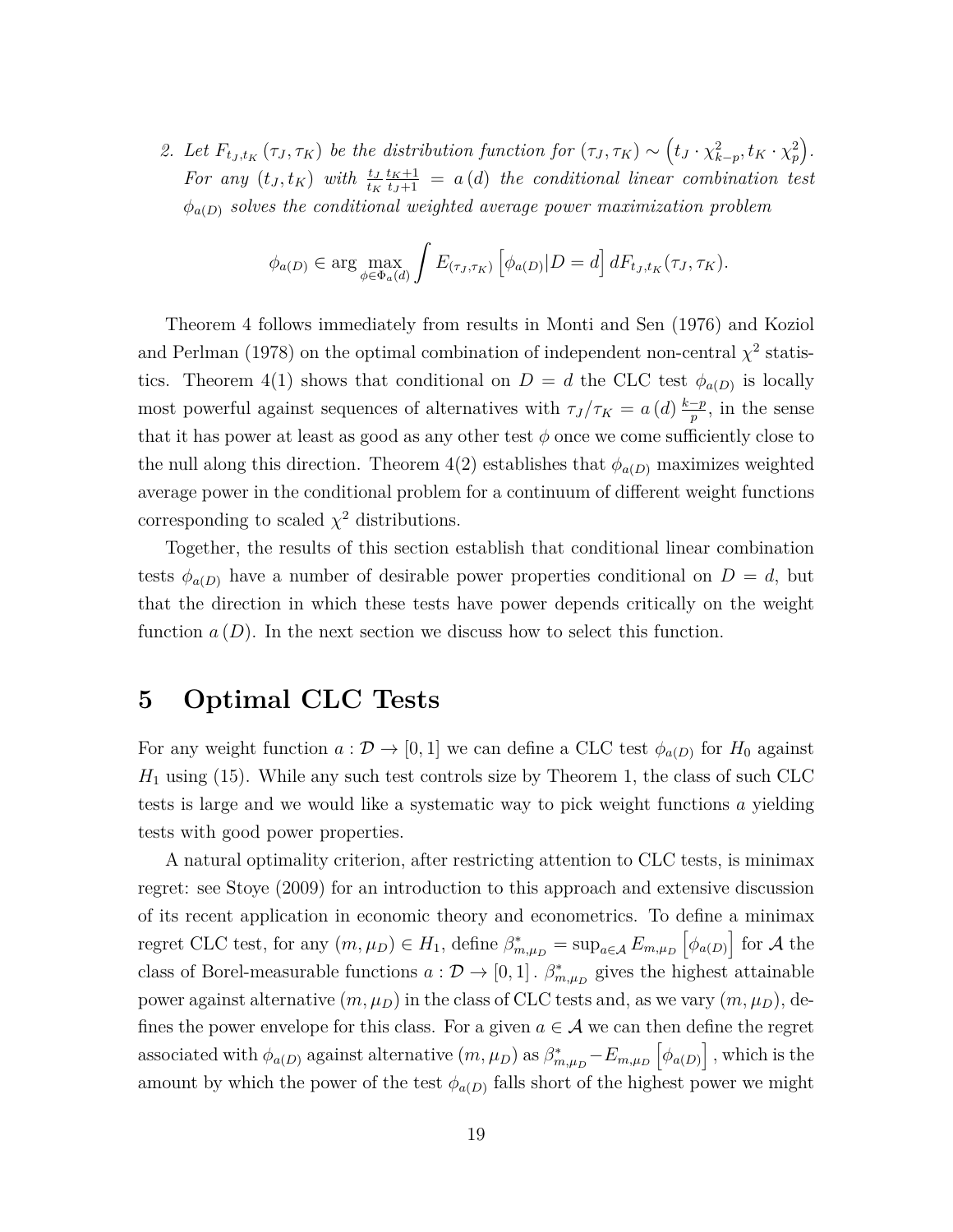have attained against this alternative by choosing some other CLC test. We can then define the maximum regret for a test  $\phi_{a(D)}$  as  $\sup_{(m,\mu_D)\in H_1} \left(\beta^*_{m,\mu_D} - E_{m,\mu_D} \left[\phi_{a(D)}\right]\right)$ , which is the largest amount by which the power function of  $\phi_{a(D)}$  falls short of the power envelope for the class of CLC tests or, equivalently, the sup-norm distance between the power function of  $\phi_{a(D)}$  and the power envelope. A minimax regret choice of  $a \in \mathcal{A}$  is

$$
a_{MMR} \in \arg\min_{a \in \mathcal{A}} \sup_{(m,\mu_D) \in H_1} \left( \beta^*_{m,\mu_D} - E_{m,\mu_D} \left[ \phi_{a(D)} \right] \right).
$$

A minimax regret test  $\phi_{MMR} = \phi_{a_{MMR}(D)}$  is one whose power function is as close as possible to the power envelope for the class of CLC tests in the sup norm. As an optimality criterion this is an intuitive choice: having already restricted attention to the class of CLC tests, focusing on MMR tests minimizes the maximal extent to which the test we choose could under-perform relative to other CLC tests.

Given the way that MMR tests are defined, it is not obvious that an MMR test exists, i.e. that  $\inf_{a \in \mathcal{A}} \sup_{(m,\mu_D) \in H_1} \left( \beta^*_{m,\mu_D} - E_{m,\mu_D} \left[ \phi_{a(D)} \right] \right)$  is achieved by any  $a \in \mathcal{A}$ . Theorem 5 establishes that an MMR test  $\phi_{MMR}$  always exists.

**Theorem 5** *For any non-empty set of alternatives*  $H_1$ :  $m = M_D(\mu_D) \setminus \{0\}, \mu_D \in M_D$ *in the limit problem (2) there exists a weight function*  $a^* \in \mathcal{A}$  *such that* 

$$
\sup_{(m,\mu_D)\in H_1} \left(\beta^*_{m,\mu_D} - E_{m,\mu_D} \left[ \phi_{a^*(D)} \right] \right) = \inf_{a\in \mathcal{A}} \sup_{(m,\mu_D)\in H_1} \left(\beta^*_{m,\mu_D} - E_{m,\mu_D} \left[ \phi_{a(D)} \right] \right).
$$

**Example II: Minimum Distance (Continued)** Calculating the MMR test in Example II is straightforward. In particular  $D = \mu$  is non-random, so rather than picking a function from  $\mathcal{D}$  to [0, 1] we are simply picking a number  $a$  in [0, 1]. Moreover, we know that in this example  $m = m(\theta) = \Omega_{\eta}^{-\frac{1}{2}} (f(\theta) - f(\theta_0))$  and  $\mu_D = \mu =$  $\Omega_{\eta}^{-\frac{1}{2}}\frac{\partial}{\partial\theta}f(\theta_0)$ , so the maximum attainable power against alternative  $\theta$  is simply  $\beta_{\theta}^* =$  $\sup_{a\in[0,1]} E_{m(\theta),\mu}[\phi_a]$  which we can calculate for any value  $\theta$ . To solve for the MMR test  $\phi_{MMR}$ , we need only calculate  $a_{MMR} = \arg \min_{a \in [0,1]} \sup_{\theta \in \Theta} (\beta_{\theta}^* - E_{m(\theta),\mu}[\phi_a])$ .

#### **5.1 Plug-in Minimax Regret Tests**

While finding the MMR test is straightforward in Example II, Example I is less tractable in this respect. In this example *D* is random, so solving for  $\phi_{MMR}$  requires that we optimize over the set  $A$  of functions. In most cases finding even an approximate solution to this optimization problem is extremely computationally costly,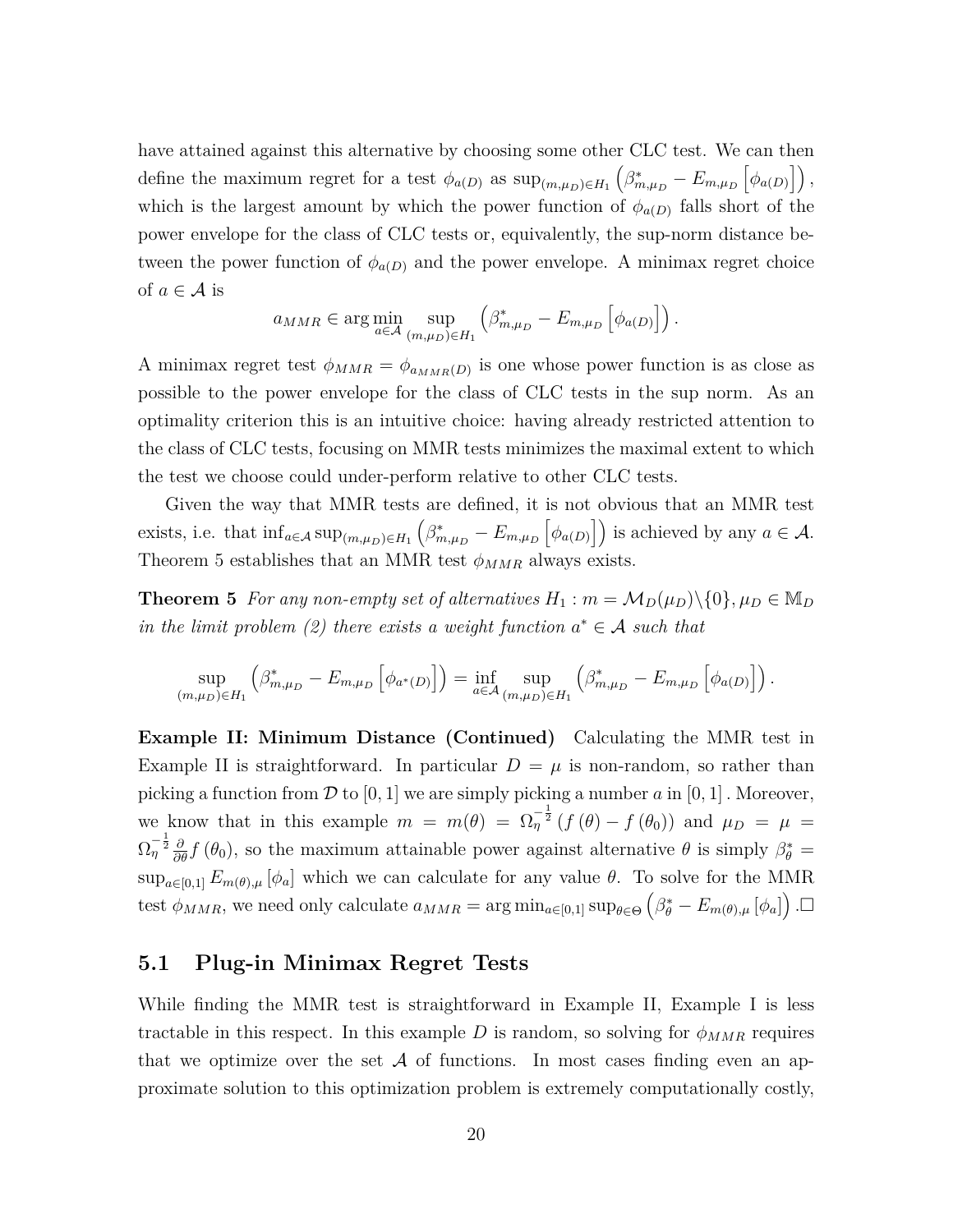rendering  $\phi_{MMR}$  unattractive in many applications. To overcome this difficulty we suggest a computationally tractable class of plug-in tests.

There are two aspects of Example II which make calculating *φMMR* straightforward. First, rather than optimizing over the space of functions  $A$  we need only optimize over numbers in  $[0, 1]$ . Second,  $\mu = \mu_D$  is known so in solving the minimax problem we need only search over  $\theta \in \Theta$  rather than over some potentially higher dimensional space of values for  $(m, \mu_D) \in H_1$ .

To construct a test for the general case with similarly modest computational requirements, imagine first that  $\mu_D$  is known. Let us restrict attention to unconditional linear combination tests with  $a(D) \equiv a(\mu_D) \in [0,1]$ , where we write *a* as a function of  $\mu_D$  to emphasize its dependence on this parameter. The power envelope for this class of *unconditional* linear combination tests is  $\beta_{m,\mu_D}^u = \sup_{a \in [0,1]} E_{m,\mu_D} [\phi_a]$ . A minimax regret unconditional (MMRU) test  $\phi_{MMRU} = \phi_{a_{MMRU}(\mu_D)}$  then uses

$$
a_{MMRU}(\mu_D) \in \arg\min_{a \in [0,1]} \sup_{m \in M_D(\mu_D)} (\beta_{m,\mu_D}^u - E_{m,\mu_D}[\phi_a])
$$
.

Just as when we derived  $\phi_{MMR}$  for Example II above, here we need only optimize over  $a \in [0,1]$  and  $m \in M_D(\mu_D)$ , rather than over  $a \in \mathcal{A}$  and  $(m,\mu_D) \in H_1$ .

In defining  $\phi_{MMRU}$  we assumed that  $\mu_D$  was known, which is unlikely to hold in contexts like Example I where *D* is random. Note, however, that for any estimator  $\hat{\mu}_D$ which depends only on *D*,  $a_{MMRU}(\hat{\mu}_D)$  can be viewed as a particular weight function  $a(D)$  and the *plug-in* minimax regret (PI) test

$$
\phi_{PI} = \phi_{a_{PI}(D)} = 1\left\{K + a_{MMRU}\left(\hat{\mu}_D\right) \cdot J > c_{\alpha} \left(a_{MMRU}\left(\hat{\mu}_D\right)\right)\right\}
$$

is a CLC test and so controls size by Theorem 1. Moreover, to calculate this test we need only solve for  $a_{MMRU}$  taking the estimate  $\hat{\mu}_D$  to be the true value, so this test remains quite computationally tractable.

It is important to note that  $\phi_{PI}$  is not in general a true MMR test. First,  $\phi_{PI}$ treats the estimated value  $\hat{\mu}_D$  as the true value, and hence does not account for any uncertainly in the estimation of  $\mu_D$ . Second, even taking the value  $\mu_D$  as given  $\phi_{PI}$ restricts attention to unconditional linear combination tests, which represent a strict subset of the possible functions  $a \in \mathcal{A}$ . Despite these potential shortcomings, we find that PI tests perform quite well in simulation, and show in Section 7 that PI tests will be asymptotically optimal under strong identification in our examples.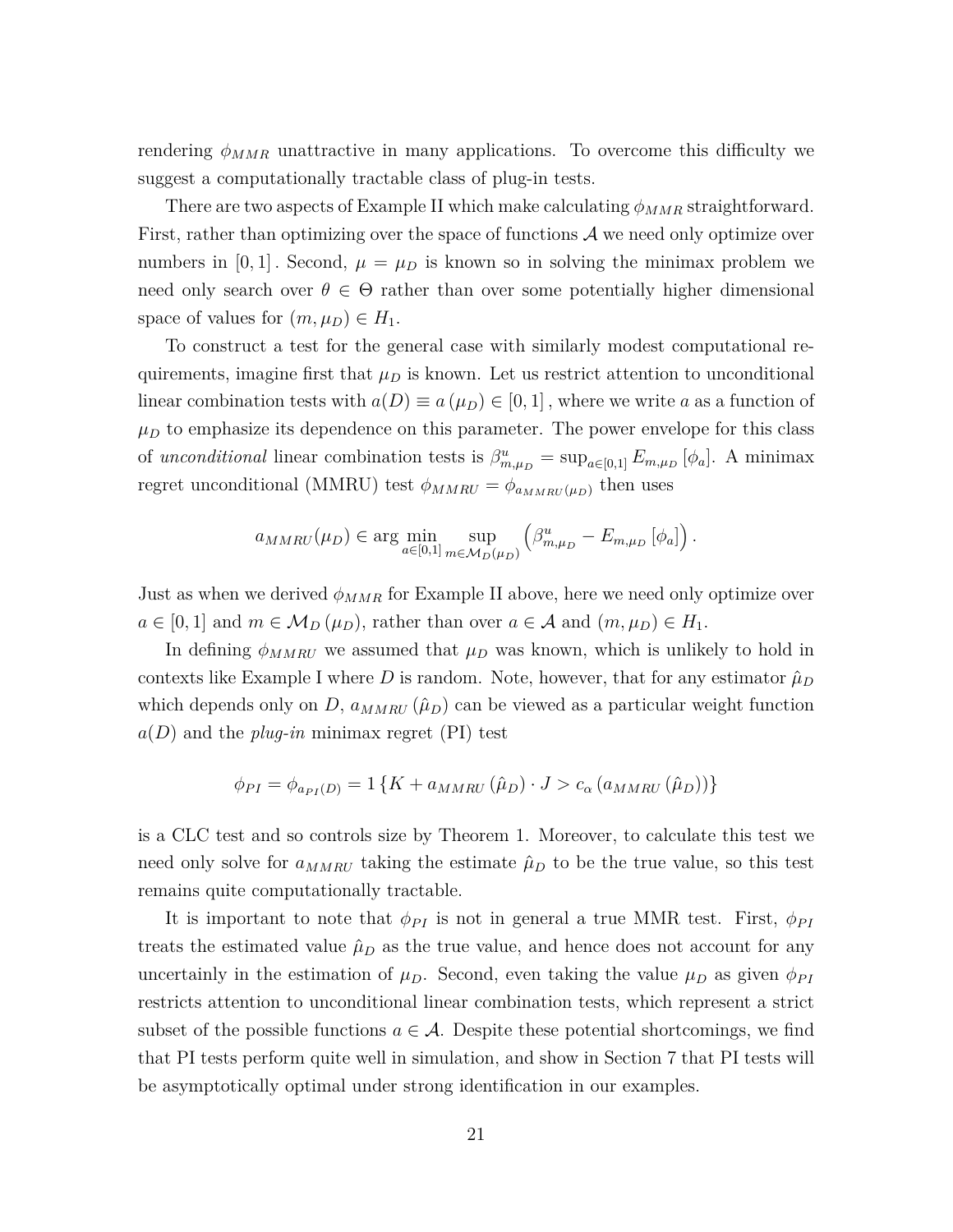To use PI tests in a given context we need only choose the estimator  $\hat{\mu}_D$ . While the MLE for  $\mu_D$  based on *D*,  $\hat{\mu}_D = D$ , is a natural choice we may be able to do better in many cases. In particular, in weak IV (Example I) with homoskedastic errors estimation of  $\hat{\mu}_D$  is related to a problem of non-centrality parameter estimation, allowing us to use results from that literature.

**Example I: Weak IV (Continued)** Consider again the case studied by AMS where  $\Omega = A \otimes B$  has Kronecker product structure. Results in AMS show that  $(J, K, D' \Sigma_D^{-1} D)$  is a maximal invariant under rotations of the instruments, where  $D' \Sigma_D^{-1} D \sim \chi_k^2 \left( \mu_D' \Sigma_D^{-1} \mu_D \right)$ .<sup>6</sup> AMS show that the distribution of  $(J, K, D' \Sigma_D^{-1} D)$  depends on  $c = \sqrt{T} \pi_T$  only through the non-centrality parameter  $r = \mu'_D \Sigma_D^{-1} \mu_D$ .

Note that the MLE  $\hat{\mu}_D = D$  for  $\mu_D$  based on *D* implies a severely biased estimator for  $r, \hat{r} = D' \Sigma_D^{-1} D$ , with  $E[\hat{r}] = E[D' \Sigma_D^{-1} D] = r + k$ . The problem of estimating *r* relates to the well-studied problem of estimating the non-centrality parameter of a non-central  $\chi^2$  distribution, and a number of different estimators have been proposed for this purpose, including  $\hat{r}_{MLE}$ , the MLE for r based on  $\hat{r}$  (which is not available in closed form) and  $\hat{r}_{PP} = \max \{\hat{r} - k, 0\}$  which is the positive part of the bias corrected estimator  $\hat{r} - k$ .<sup>7</sup> Both  $\hat{r}_{MLE}$  and  $\hat{r}_{PP}$  are zero for a range of values  $\hat{r} > 0$  so we also consider an estimator proposed by Kubokawa et al. (1993),

$$
\hat{r}_{KRS} = \hat{r} - k + e^{-\frac{\hat{r}}{2}} \left( \sum_{j=0}^{\infty} \left( -\frac{\hat{r}}{2} \right)^j \frac{1}{j! \left( k + 2j \right)} \right)^{-1}
$$

which is smooth in  $\hat{r}$  and greater than zero whenever  $\hat{r} > 0$ . We show in Section 6 below that estimators  $\hat{\mu}_D$  corresponding to all three non-centrality estimators  $\hat{r}_{MLE}$ ,  $\hat{r}_{PP}$ , and  $\hat{r}_{KRS}$  yield PI tests  $\phi_{PI}$  with good power properties.  $\Box$ 

### **5.2 Implementing MMRU and PI Tests**

The weight functions  $a_{MMRU}(\mu_D)$  and  $a_{PI}(D)$  are not typically available in closed form, so to implement MMRU and PI tests we need to approximate these weight functions numerically. Since PI tests are simply MMRU tests that plug in an estimate for  $\mu_D$ , we focus on the problem of evaluating MMRU tests. For details on our

<sup>&</sup>lt;sup>6</sup>It suffices to note that  $(J, K, D' \Sigma_D^{-1} D)$  is a one-to-one transformation of *Q* as defined in AMS.

<sup>&</sup>lt;sup>7</sup> $\hat{r}_{PP}$  has been shown to dominate  $\hat{r}_{MLE}$  in terms of mean squared error but is itself inadmissible (Saxena and and Alam, 1982).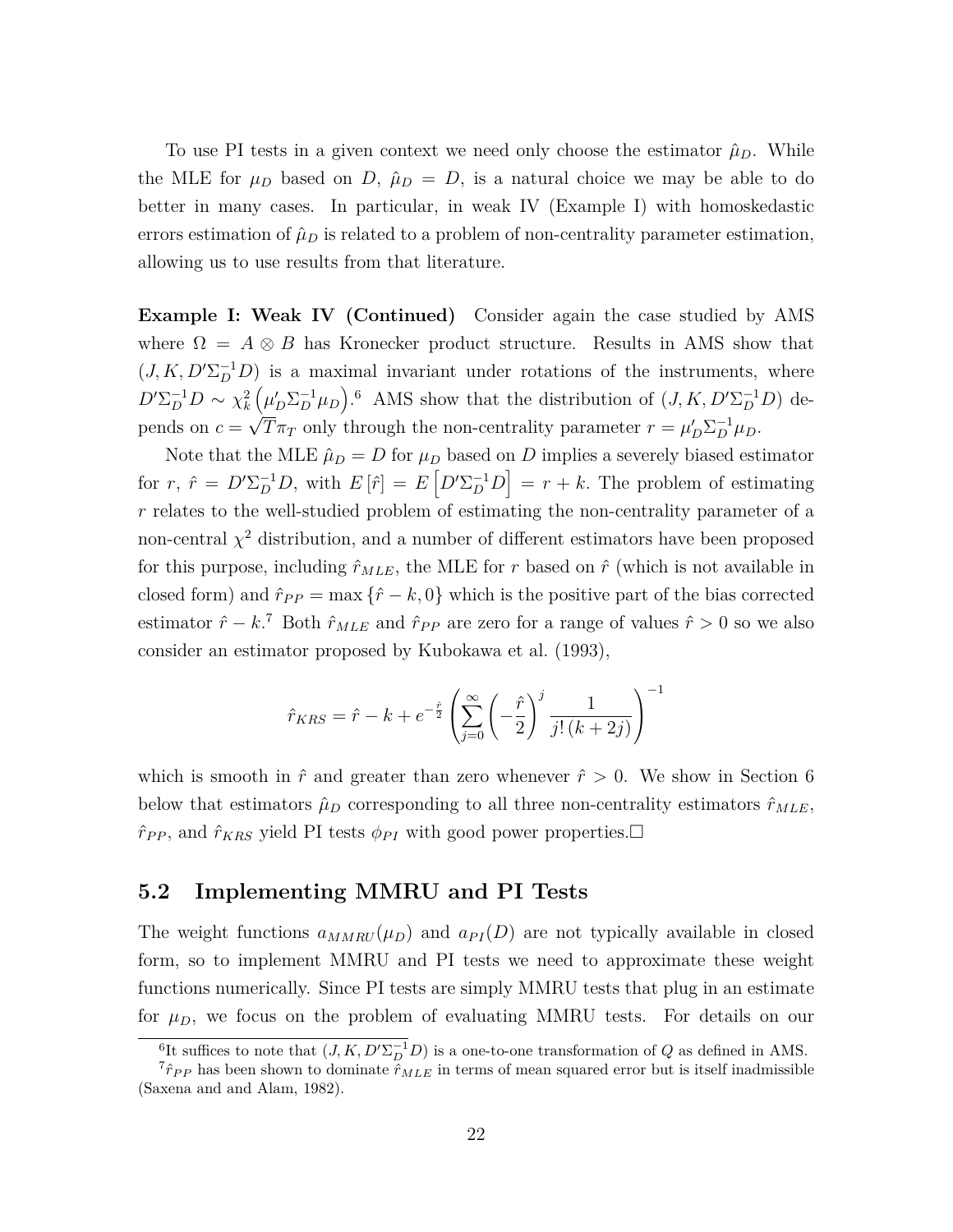application of this approach to the heteroskedastic linear IV model discussed in the next section, see the supplementary appendix.

Calculating a good approximation to the weight function *aMMRU* is straightforward when  $M_D(\mu_D)$  is compact. In particular, since  $\mu_D$  and  $\Sigma_D$  are both known in the MMRU problem, the only unknown parameter that affects the power of linear combination tests  $\phi_a$  is *m*. Moreover, it is clear that  $E_{m,\mu_D}[\phi_a]$  is continuous in  $(m, a)$ . Thus for any compact set of values  $\mathcal{M}_D(\mu_D)$ , for a sufficiently fine grids of values  $M \subset M_D(\mu_D)$  and  $A \subset [0,1]$  the approximate value for  $a_{MMRU}(\mu_D)$ 

$$
a_{MMRU}^* \left( \mu_D \right) = \arg \min_{a \in A} \sup_{m \in M} \left( \sup_{\tilde{a} \in A} E_{m,\mu_D} \left[ \phi_{\tilde{a}} \right] - E_{m,\mu_D} \left[ \phi_a \right] \right)
$$

will have maximum regret arbitrarily close to that of the true MMRU choice

$$
\sup_{m \in M_D(\mu_D)} \left( \beta_{m,\mu_D}^u - E_{m,\mu_D} \left[ \phi_{a_{MMRU}^*(\mu_D)} \right] \right) \approx \min_{a \in [0,1]} \sup_{m \in M_D(\mu_D)} \left( \beta_{m,\mu_D}^u - E_{m,\mu_D} \left[ \phi_a \right] \right).
$$

To calculate  $a^*_{MMRU}(\mu_D)$ , however, it suffices to evaluate  $E_{m,\mu_D}[\phi_a]$  for all  $(a,m) \in$  $A \times M$ , which can be done by simulation.<sup>8</sup>

Even if the initial set of alternatives  $\mathcal{M}_D(\mu_D)$  is non-compact, it is typically reasonable to restrict attention to some bounded neighborhood of the null, for example the set of alternatives against which the S test  $\phi_S$  attains power less than some prespecified level *β*. This amounts to considering  $\widetilde{\mathcal{M}}_D(\mu_D) = \mathcal{M}_D(\mu_D) \cap B_{\tilde{C}}$  where  $B_C = \left\{ m \in \mathbb{R}^k : ||m||^2 < C \right\}$  and  $\tilde{C}$  solves  $Pr\left\{ \chi_k^2(\tilde{C}) > \chi_{k,1-\alpha}^2 \right\} = \beta$ . Once we restrict attention to  $\mathcal{M}_D(\mu_D)$  we can approximate  $a_{MMRU}(\mu_D)$  as discussed above.

# **6 Performance of PI Tests in Weak IV**

In this section, we examine the performance of PI tests in linear IV with weak instruments (Example I). We begin by considering the model studied by AMS, whose assumptions imply Kronecker product structure for the covariance matrix  $\Omega$ . Since data encountered in empirical practice commonly violate this assumption, we then consider the performance of PI tests in a model calibrated to match the heteroskedastic time-series data used by Yogo in his (2004) study on the effect of weak instruments

<sup>&</sup>lt;sup>8</sup>For this step it is helpful to note that  $E_{m,\mu_D}[\phi_a] = \int E_{\tau_J(D),\tau_K(D)}[\phi_a] dF_D$ , so we can tabulate  $E_{\tau_J, \tau_K}$  [ $\phi_a$ ] in advance and calculate the integral by simulation.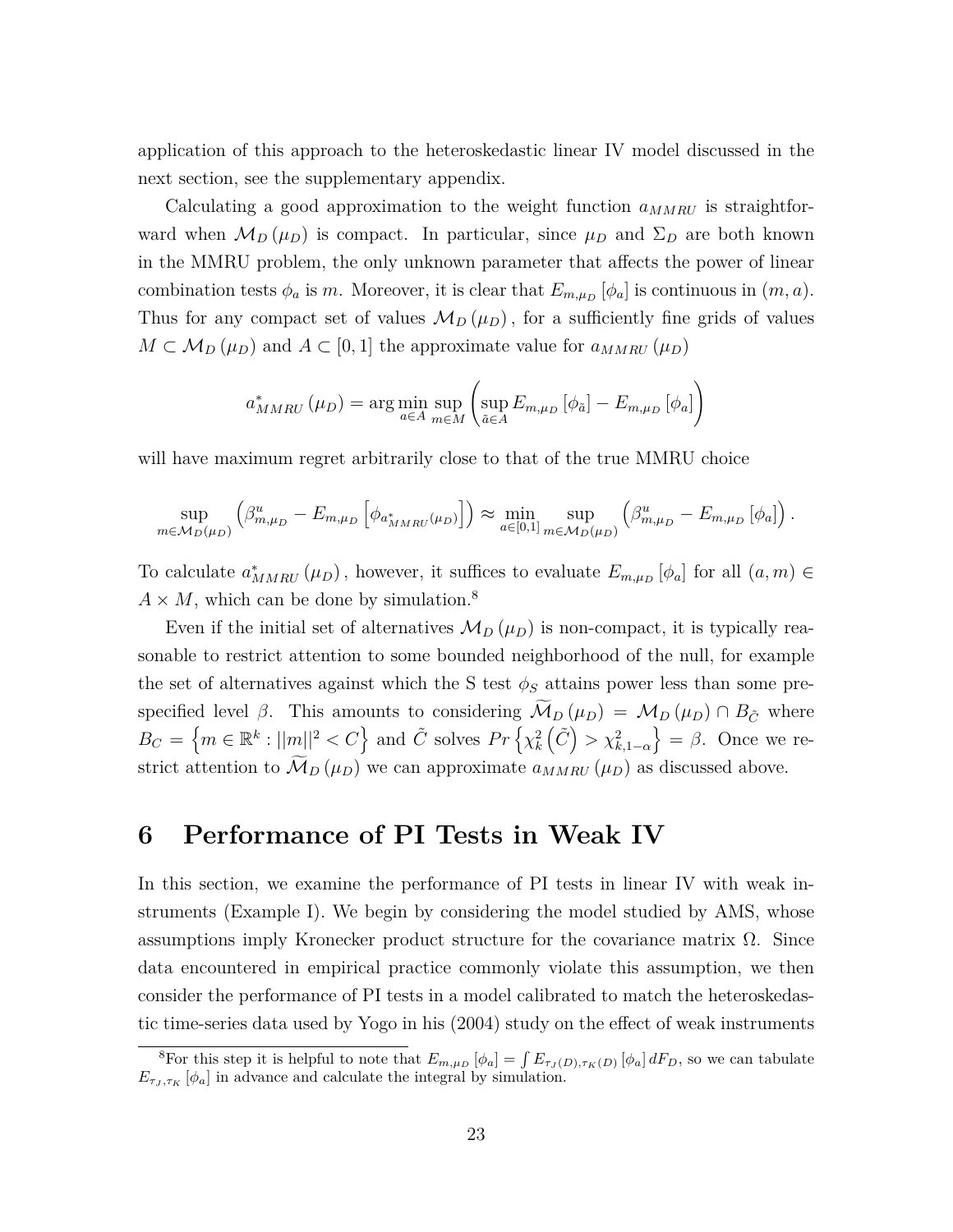on estimation of the elasticity of inter-temporal substitution.

#### **6.1 Homoskedastic Linear IV**

AMS consider the linear IV model Example I under the additional restriction that the errors *V* are independent of *Z*, normal, and iid across *t* with  $corr(V_{1,t}, V_{2,t}) = \rho$ . AMS show that under these restrictions the CLR test of Moreira (2003) is nearly uniformly most powerful in a class of two-sided tests invariant to rotations of the instruments, in the sense that the power function of the CLR test is uniformly close to the power envelope for this class. Mueller (2011) notes that using his Theorems 1 and 2 one can extend this result to show that the CLR test is nearly asymptotically uniformly most powerful in the class of all invariant two-sided tests that have correct size under the weak convergence assumption (6) with the additional restriction that  $\Omega = A \otimes B$  for *A* and *B* symmetric positive-definite matrices of dimension  $2 \times 2$  and  $k \times k$ , respectively. As Mueller notes, matrices  $\Omega$  of this form arise naturally only for serially uncorrelated homoskedastic IV models, limiting the applicability of this result. Nonetheless, the asymptotic optimality of CLR under the assumption that  $\Omega = A \otimes B$  provides a useful benchmark against which to evaluate the performance of  $\phi_{PI}$ . In particular, by Theorem 2 the CLR test is a CLC test. Hence, if our plug-in minimax regret approach is to work well in this benchmark case, it should match the near-optimal performance of the CLR test.

We begin by directly comparing the CLR test's weight function  $a_{CLR}(D)$  to the weight functions implied by the plug-in MMR approach for the different estimators for  $r = \mu'_D \Sigma_D^{-1} \mu_D$  described in Section 5.1. Next, we simulate the power of the various PI tests considered and show that tests based on reasonable estimators for *r* match the near-optimal performance of the CLR test.

#### **6.1.1 Weight Function Comparison**

The task of comparing the weight functions implied by PI tests for the various estimators of *r* is considerably simplified by the following lemma:

**Lemma 1** *For A and B symmetric positive-definite matrices of dimension* 2 × 2 *and*  $k \times k$ *, respectively, the function*  $a_{MMRU}(\mu_D)$  *in the limit problem* (6) with  $\Omega = A \otimes B$ *can be taken to depend on*  $\mu_D$  *only through*  $r = \mu'_D \Sigma_D^{-1} \mu_D$ .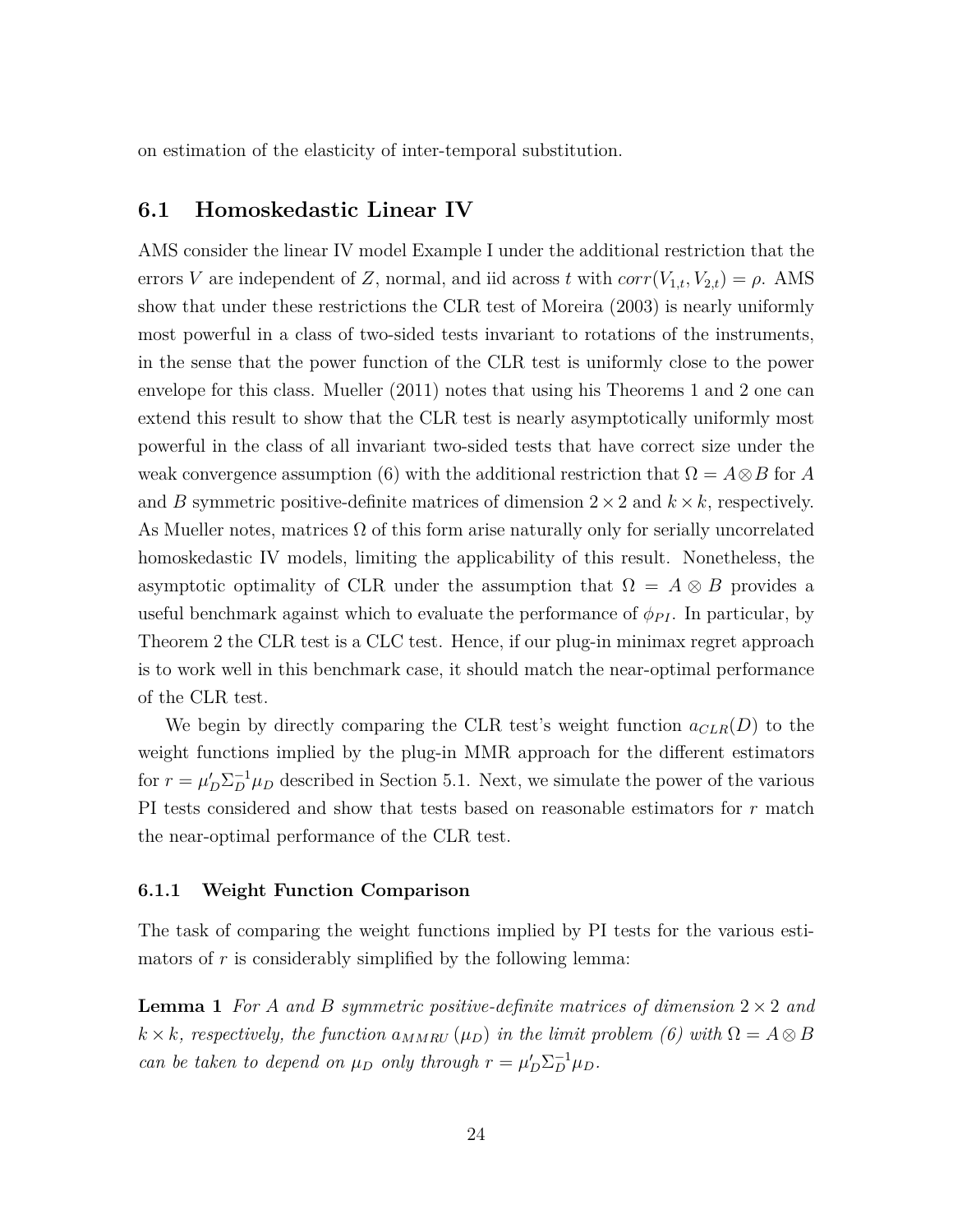

Figure 1: Weight functions  $a_{CLR}(\hat{r})$  for CLR and  $a_{MMRU}(\tilde{r}(\hat{r}))$  for PI tests with different estimators  $\tilde{r}$  of  $r$  discussed in Section 5.1 for linear IV with five instruments and homoskedastic errors.

Since the weights of both the CLR test and the plug-in approaches discussed in Section 5.1 depend on  $\hat{r}$  alone, in Figure 1 we plot the values of  $a_{CLR}(\hat{r})$ ,  $a_{MMRU}(\hat{r})$ ,  $a_{MMRU}(\hat{r}_{MLE}), a_{MMRU}(\hat{r}_{PP}),$  and  $a_{MMRU}(\hat{r}_{KRS})$  as functions of  $\hat{r}$  for  $k = 5$ . All the weight functions exhibit similar qualitative behavior, placing large weight on *S* for small values of  $\hat{r}$  and increasing the weight on K as  $\hat{r}$  grows, but there are some notable differences. Perhaps most pronounced,  $a_{MMRU}(\hat{r})$  is lower than any of the other functions, as is intuitively reasonable given that  $\hat{r}$  tends to overestimate  $r$ . As previously noted both  $\hat{r}_{MLE}$  and  $\hat{r}_{PP}$  are zero for a range of strictly positive values  $\hat{r}$ . Also notable, we have that  $a_{MMRU}(0) < 1$ : this reflects the fact that the MMRU test down-weights  $S$  even when  $r = 0$ , due to its higher degrees of freedom.

#### **6.1.2 Power Simulation Results**

To study the power of the PI tests, we follow the simulation design of AMS and consider a homoskedastic normal model with a known reduced-form covariance matrix. Like AMS we consider models with five instruments, reduced-form error correlation *ρ* equal to 0.5 or 0.95, and concentration (identification strength) parameter  $λ = μ'μ$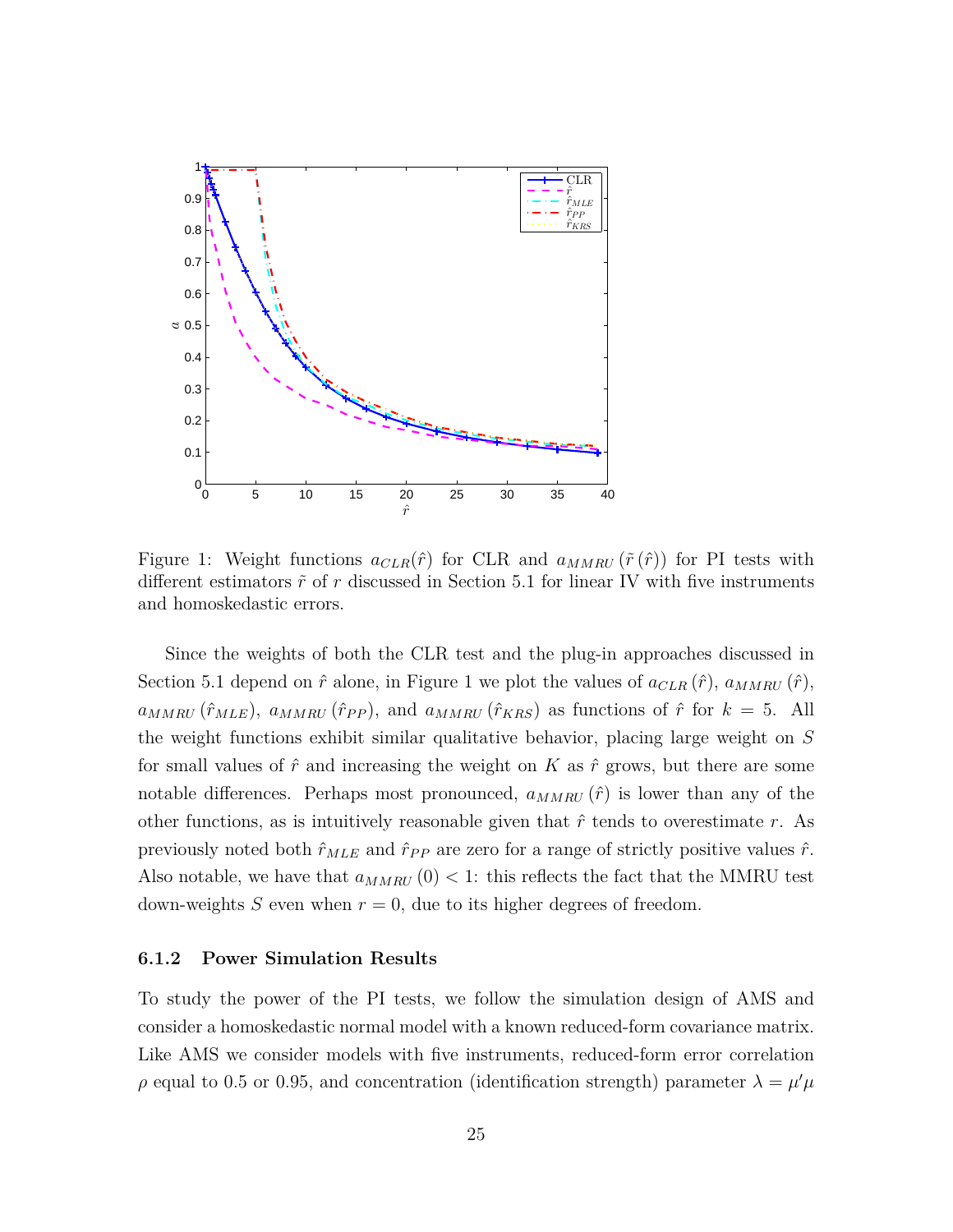|  | CLR   PI- $\hat{r}$   PI- $\hat{r}_{MLE}$   PI- $\hat{r}_{PP}$   PI- $\hat{r}_{KRS}$ |           | AR.               |  |
|--|--------------------------------------------------------------------------------------|-----------|-------------------|--|
|  | $k = 2$   1.18\%   1.44\%   0.72\%   0.72\%   0.88\%   9.40\%   29.96\%              |           |                   |  |
|  | $k = 5$   2.14\%   5.90\%   1.37\%   1.07\%                                          | $12.04\%$ | 25.05\%   53.71\% |  |
|  | $k = 10   3.51\%   13.21\%   2.29\%   2.18\%  $                                      | $4.00\%$  | 30.76\%   64.62\% |  |

Table 1: Maximal power shortfall relative to other tests considered, in linear IV model with homoskedastic errors. For each *k* (number of instruments) we calculate the pointwise maximal power of the tests studied. For each test, we report the largest margin by which the power of that test falls short of point-wise maximal power. CLR denotes the CLR test of Moreira (2003) while PI- $\hat{r}$ , PI- $\hat{r}_{MLE}$ , PI- $\hat{r}_{PP}$ , and PI- $\hat{r}_{KRS}$  denote the PI tests with weight functions  $a_{MMRU}(\hat{r})$ ,  $a_{MMRU}(\hat{r}_{MLE})$ ,  $a_{MMRU}(\hat{r}_{PP})$ , and  $a_{MMRU}$  ( $\hat{r}_{KRS}$ ), respectively. AR is the Anderson Rubin test (equivalent to the S test) and K is Kleibergen's (2002) K test.

equal to 5 and 20. To examine the effect of changing the number of instruments, as in AMS we also consider models with two and ten instruments, in each case fixing *ρ* equal to 0*.*5 and letting *λ* equal 5 and 20. The resulting power plots (based on 10,000 simulations) are reported in the supplementary appendix. For brevity, here we report only the maximal power shortfall of each test, measured as the maximal distance from the power functions of the CLR, PI, AR, and K tests to the power envelope for the class consisting of these tests alone. These values can be viewed as a measure of maximum regret relative to this restricted set of tests. As Table 1 makes clear, the PI tests considered largely match the near-optimal performance of the CLR test. The one exception is the PI test using the badly biased estimator  $\hat{r}$  for  $r$ , which systematically overweights the *K* statistic and consequently under-performs relative to the other tests considered. As these results highlight, in one of the only weakly identified contexts where a near-UMP test is known, reasonable implementations of the plug-in testing approach suggested in this paper are near-optimal as well.

### **6.2 Linear IV with Unrestricted Covariance Matrix**

The near-optimal performance of PI tests in linear IV models where  $\Omega$  has Kronecker product structure is promising, but is of limited relevance for empirical work. Economic data frequently exhibit of heteroskedasticity, serial dependence, clustering, and other features that render a Kronecker structure assumption for  $\Omega$  implausible. It is natural to ask whether PI tests continue to have good power properties in this more general case. As an alternative CLC test, we consider Kleibergen (2005)'s quasi-CLR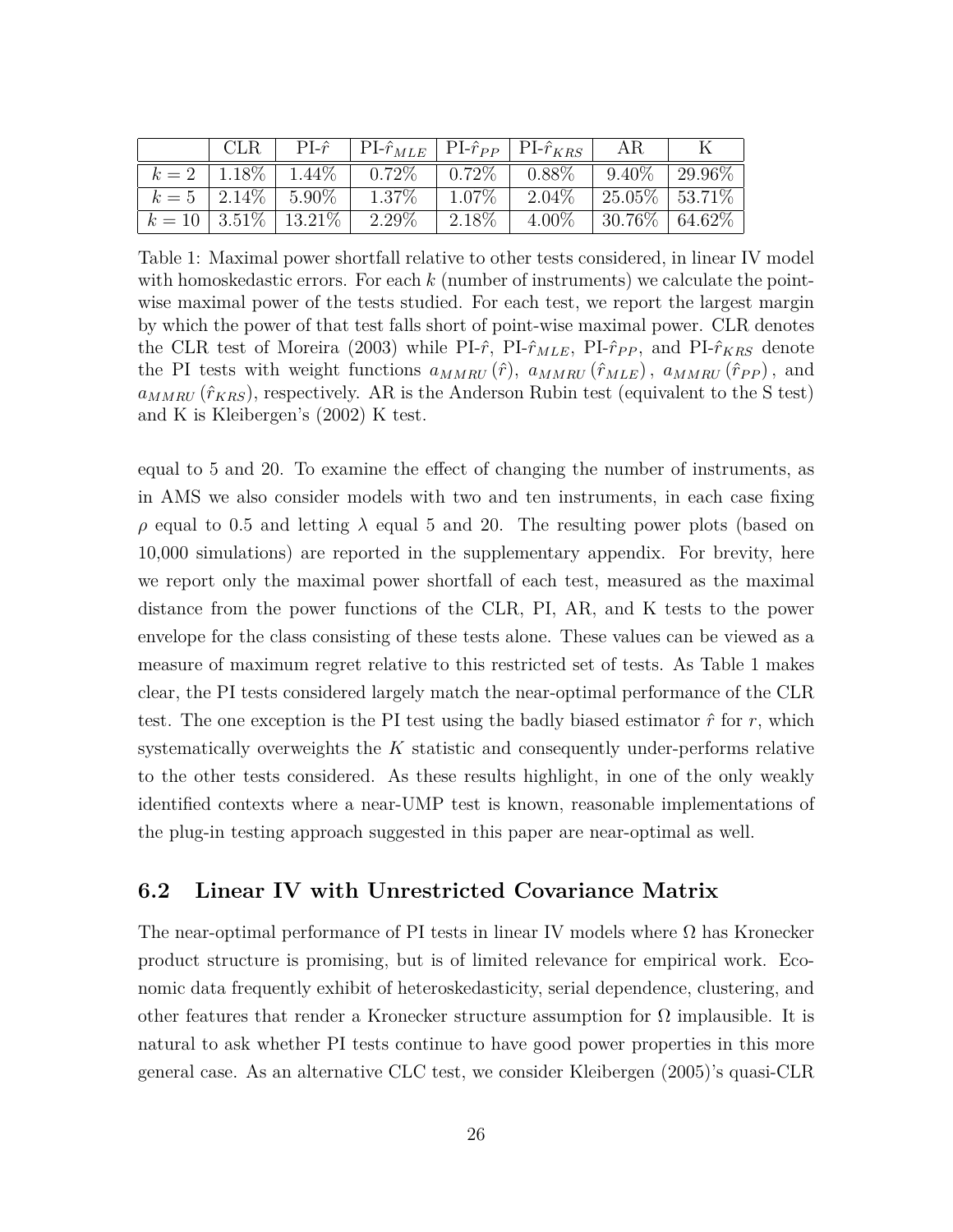test, which takes  $r(D) = D' \Sigma_D^{-1} D$  and can be viewed as a heteroskedasticity and autocorrelation-robust version of the CLR test, as well as the *K* and Anderson Rubin (*S*) tests.

In addition to these CLC tests, we also consider the MM1-SU and MM2-SU tests of MM. These tests maximize weighted average power, for weights which depend on the covariance matrix  $\Sigma$ , over a class of similar tests satisfying a sufficient condition for local unbiasedness (their SU tests). We show in the supplementary appendix that all conditional linear combination tests are SU tests, and thus that the MM1-SU and MM2-SU tests have, by construction, weighted average power at least as great as the other tests considered under their respective weight functions. MM present extensive simulation results which show that these tests perform very well in models where  $\Omega$ has Kronecker structure, as well as in some examples with non-Kronecker structure.

There are a multitude of ways in which  $\Omega$  may depart from Kronecker structure, however, and it is far from clear ex-ante how the power of the tests we consider may be expected to compare under different departures. To assess the relative performance of all the tests we consider at parameter values relevant for empirical practice, we calibrate our simulations based on data from Yogo (2004). Yogo considers estimation of the elasticity of inter-temporal substitution in eleven developed countries using linear IV and argues that estimation of this parameter appears to suffer from a weak instruments problem.<sup>9</sup> Yogo notes that both the strength of identification and the degree of heteroskedasticity appear to vary across countries, making his data-set especially interesting for our purposes since it allows us to explore the behavior of the tests considered for a range of empirically relevant parameter values.

Unfortunately, unlike in the homoskedastic case above  $a_{PI}(D)$  may depend on all of *D*, rather than only on the scalar  $\hat{r}$ . Consequently visual comparison of  $a_{PI}(D)$  to the weight function  $a_{QCLR}(D)$  implied by the QCLR test is impractical and we move directly to our simulation results.

#### **6.2.1 Power Simulation Results**

We simulate the behavior of tests in the weak IV limit problem (6), and so require estimates for  $\mu$  and  $\Omega$ . To obtain these estimates, for each of the 11 countries in Yogo's

 $9$ The countries considered are Australia, Canada, France, Germany, Italy, Japan, the Netherlands, Sweden, Switzerland, the United Kingdom, and the United States. For comparability we use Yogo's quarterly data for all countries, which in each case covers a period beginning in the 1970's and ending in the late 1990's.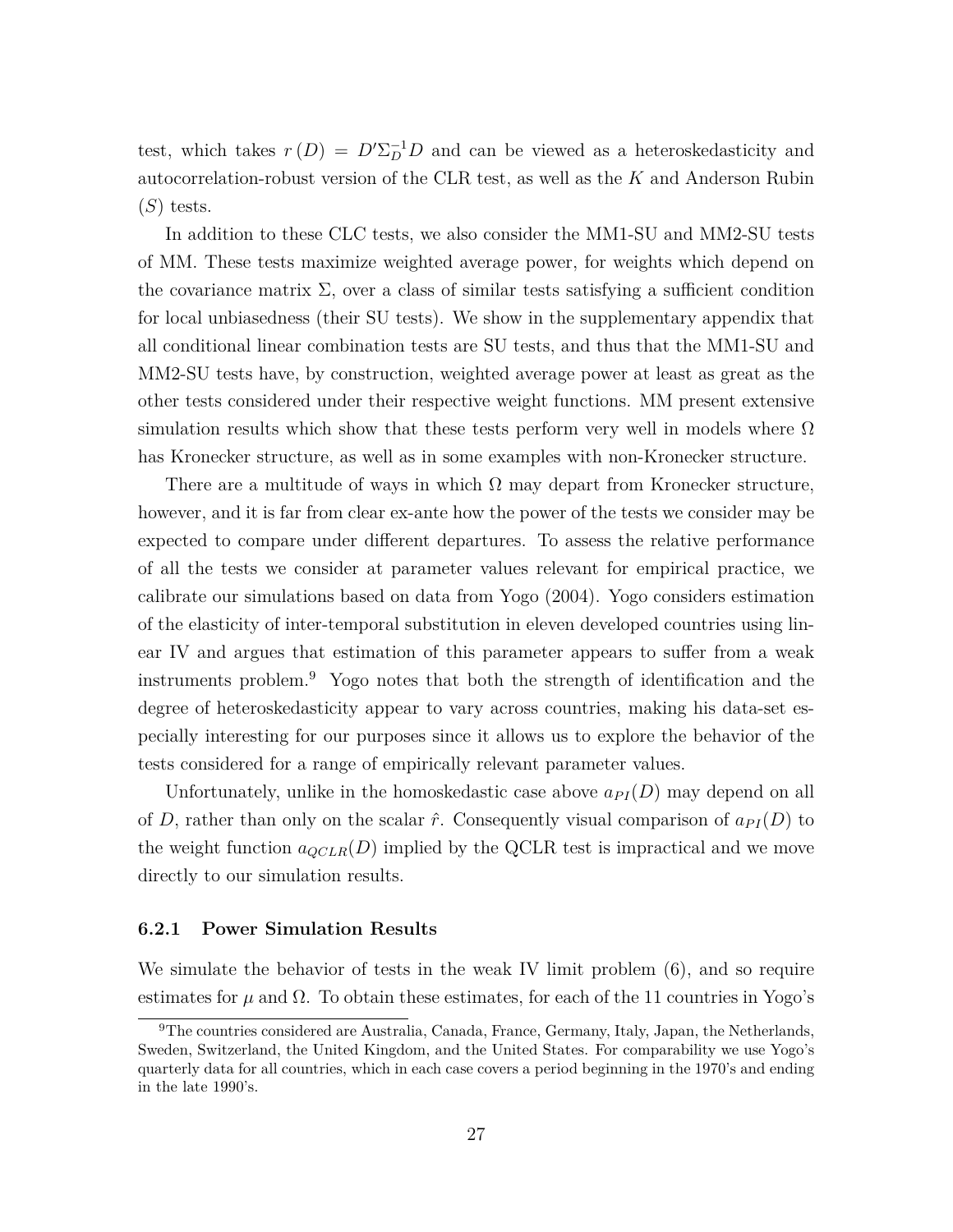|                | PI       | QCLR     | AR      | Κ        | $\overline{\text{MM1-SU}}$ | $MM2-SU$ |
|----------------|----------|----------|---------|----------|----------------------------|----------|
| Australia      | $0.53\%$ | $0.28\%$ | 17.85%  | $0.95\%$ | 9.32\%                     | $2.46\%$ |
| Canada         | 1.73%    | 1.44\%   | 19.07%  | $2.22\%$ | 4.37%                      | 2.27%    |
| France         | 1.70%    | 1.84\%   | 21.33%  | 1.60%    | $4.03\%$                   | $3.55\%$ |
| Germany        | $3.64\%$ | $3.03\%$ | 17.76%  | 11.09%   | 2.58%                      | 2.62%    |
| Italy          | 1.69%    | $3.81\%$ | 14.59%  | $6.44\%$ | $9.26\%$                   | $3.20\%$ |
| Japan          | 8.45%    | 42.02%   | 11.23\% | 85.22\%  | 7.17%                      | 14.84%   |
| Netherlands    | 1.76%    | 1.45%    | 19.07%  | 7.43%    | $2.66\%$                   | $2.20\%$ |
| Sweden         | $1.02\%$ | 1.13%    | 18.34\% | 1.73%    | $6.36\%$                   | $0.81\%$ |
| Switzerland    | 1.33%    | $0.44\%$ | 17.53%  | 1.53%    | 5.16%                      | 4.90%    |
| United Kingdom | 7.38%    | 28.33%   | 14.09%  | 38.73%   | 10.85%                     | 4.82%    |
| United States  | 2.74\%   | 8.53%    | 13.84%  | 11.09%   | 24.10%                     | $6.54\%$ |

Table 2: Maximal point-wise power shortfall relative to other tests considered, for simulations calibrated to match data in Yogo (2004). QCLR denotes the quasi-CLR test of Kleibergen (2005) while PI is the plug-in test discussed in Section 6.2. AR is the Anderson Rubin (or S) test, K is Kleibergen (2005)'s K test, and MM1-SU and MM2-SU are the weighted average power optimal SU tests of Moreira and Moreira (2013).

data we calculate  $\hat{\mu}$  and  $\hat{\Omega}$  based on two-stage least squares estimates for the elasticity of inter-temporal substitution, where  $\hat{\Omega}$  is a Newey-West covariance matrix estimator using three lags.<sup>10</sup> A detailed description of this estimation procedure, together with the implementation of all tests considered, is given in the supplementary appendix. In particular, for the PI test we consider an estimator  $\hat{\mu}_D$  which corresponds to the positive-part non-centrality estimator  $\hat{r}_{PP}$  in the homoskedastic case discussed above. The resulting power curves (based on 10,000 simulations for the non-MM tests, and 5,000 simulations for the MM tests) are plotted in Figures  $2-4$ .<sup>11</sup> Since for many countries the power curves are difficult to distinguish visually, in Table 2 we list the maximum regret for each test relative to the other tests studied, repeating the same exercise described above for the homoskedastic case.

Both the figures and the table highlight that while for many of the countries the K, QCLR, MM, and PI tests all perform well, as in the homoskedastic case there are some parameter values where the K test suffers from substantial declines in power relative

<sup>&</sup>lt;sup>10</sup>While the model assumptions imply that the GMM residuals  $f_t(\beta)$  are serially uncorrelated at the true parameter value, the derivatives of the moment conditions  $\frac{\partial}{\partial \beta} f_t(\beta)$  may be serially dependent.

 $11$ In implementing the MM tests, we encountered some minor numerical issues which may have a small effect on the results- see supplementary appendix section D.4 for details.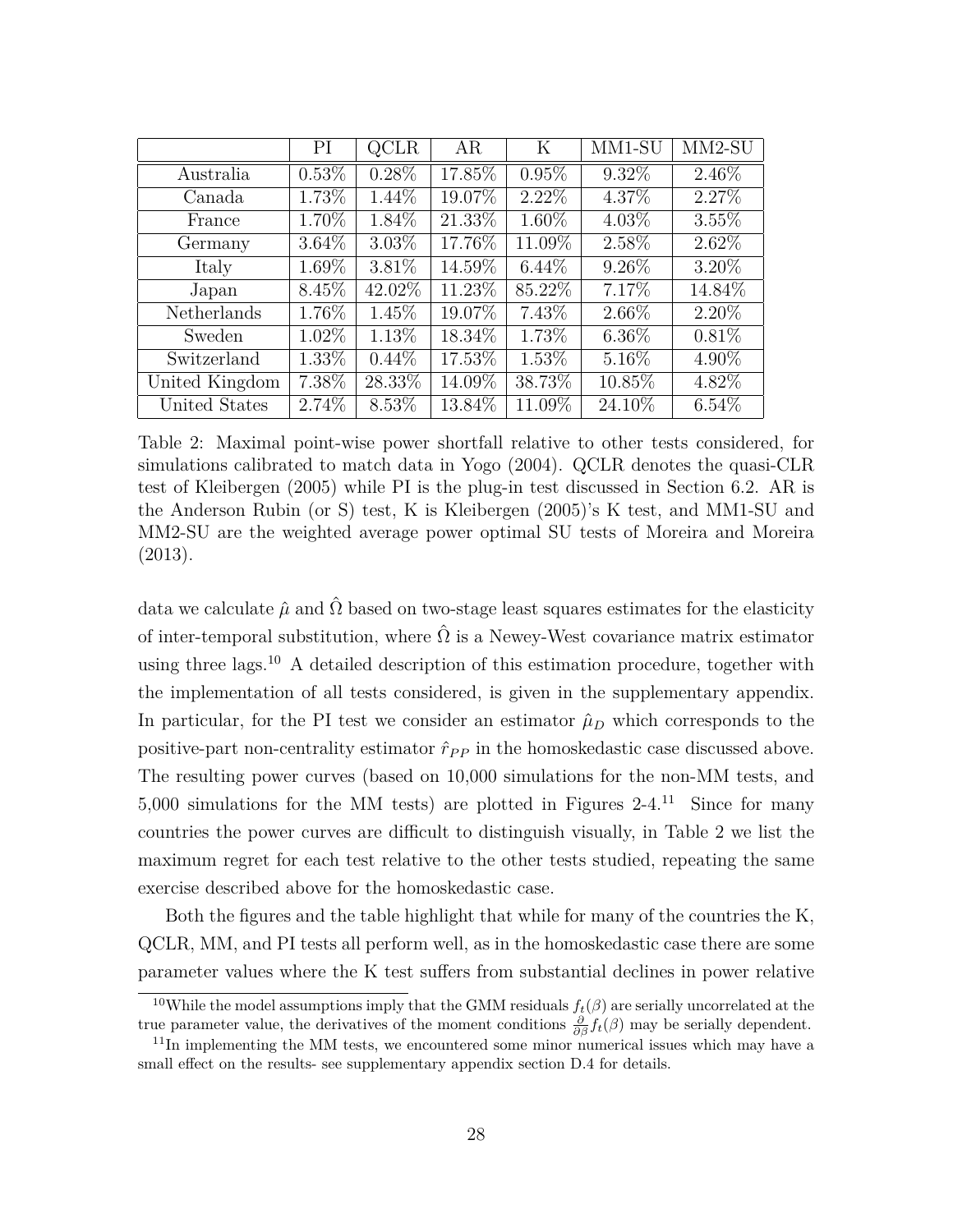

Figure 2: Power functions for QCLR, K, AR (or S), PI, and MM tests in simulation calibrated to Yogo (2004) data with four instruments, discussed in Section 6.2 . Figure 2: Power functions for QCLR, K, AR (or S), PI, and MM tests in simulation calibrated to Yogo (2004) data with four instruments, discussed in Section 6.2 .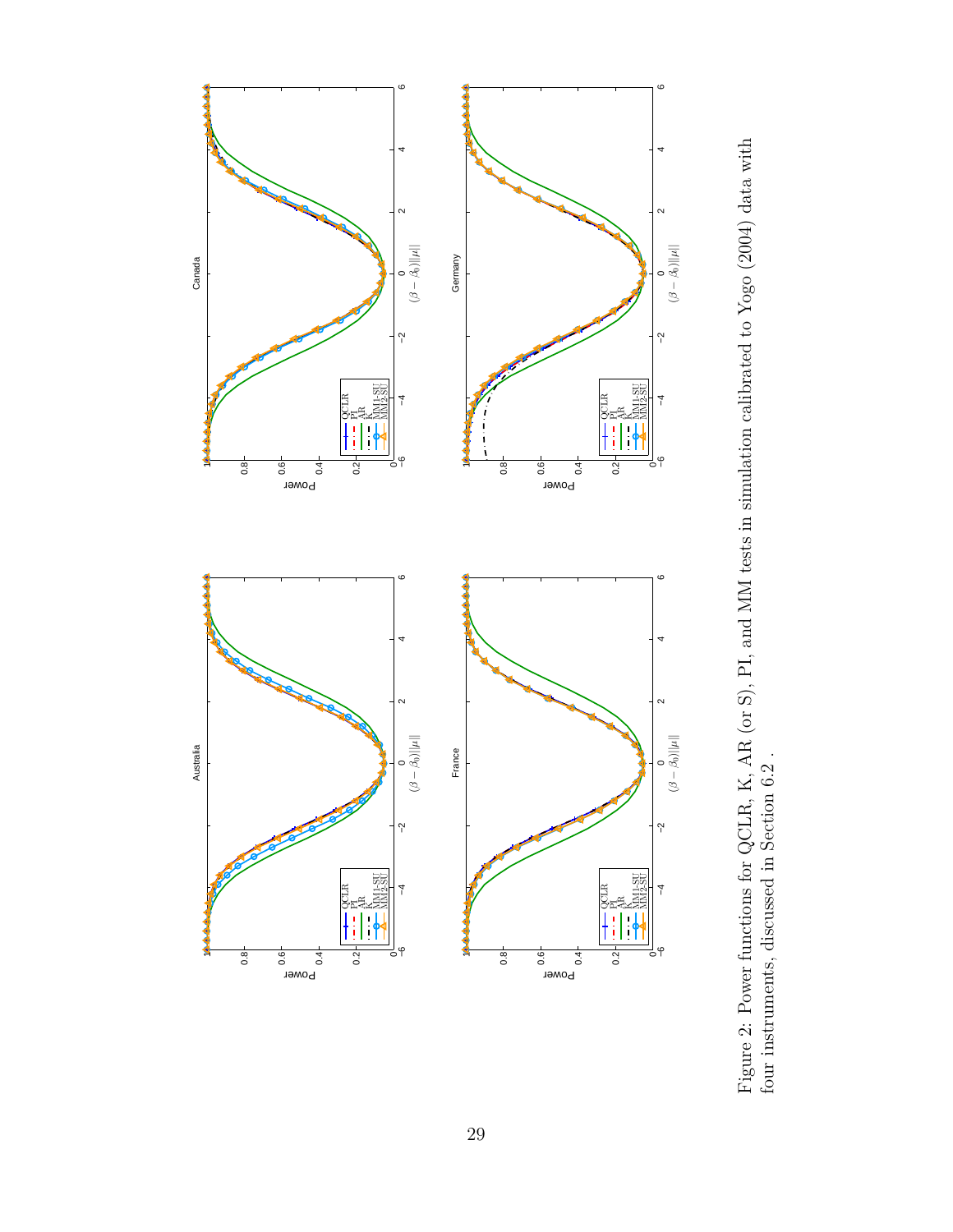

Figure 3: Power functions for QCLR, K, AR (or S), PI, and MM tests in simulation calibrated to Yogo (2004) data with four instruments, discussed in Section 6.2. Figure 3: Power functions for QCLR, K, AR (or S), PI, and MM tests in simulation calibrated to Yogo (2004) data with four instruments, discussed in Section 6.2.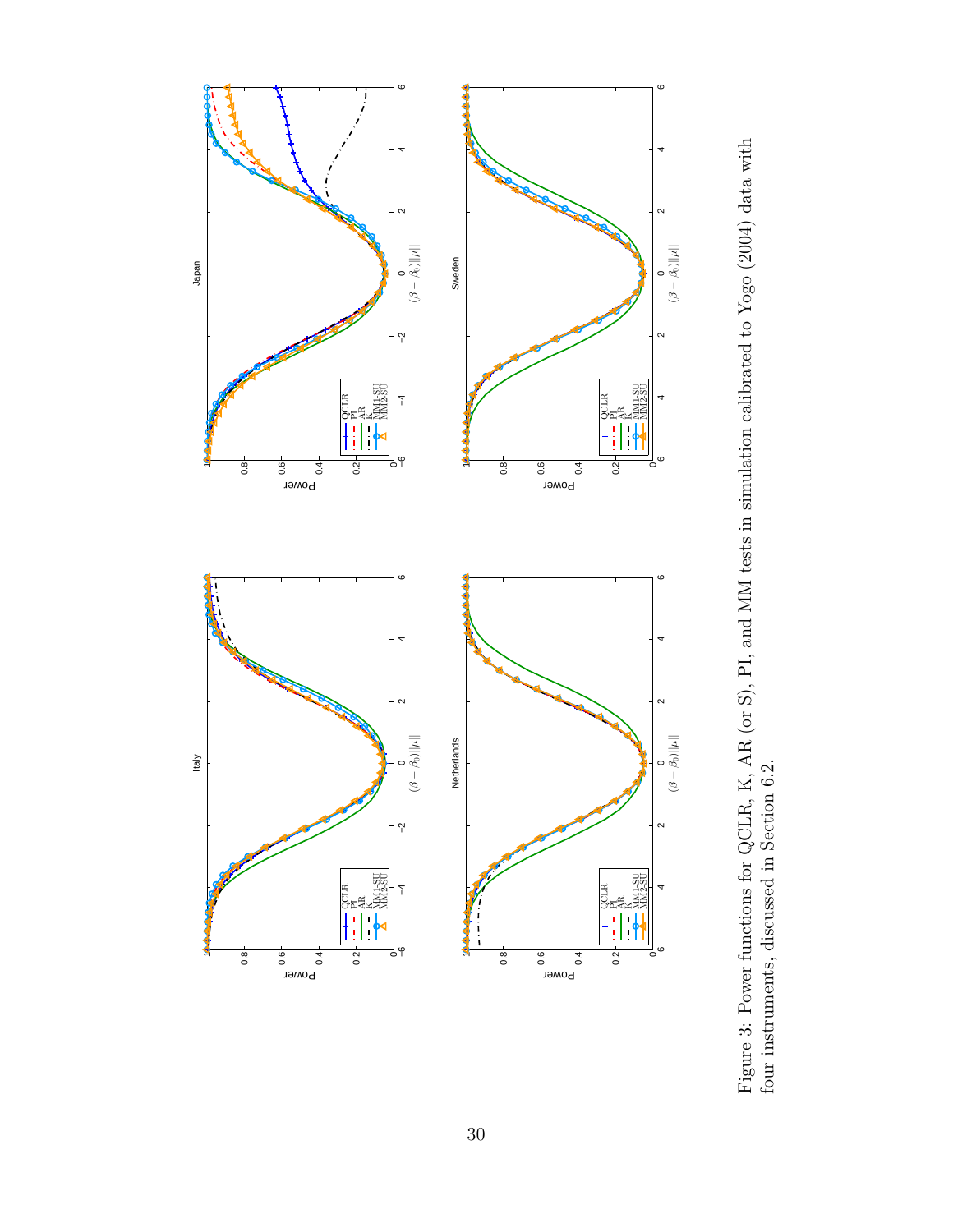

Figure 4: Power functions for QCLR, K, AR (or S), PI, and MM tests in simulation calibrated to Yogo (2004) data with four instruments, discussed in Section 6.2. Figure 4: Power functions for QCLR, K, AR (or S), PI, and MM tests in simulation calibrated to Yogo (2004) data with four instruments, discussed in Section 6.2.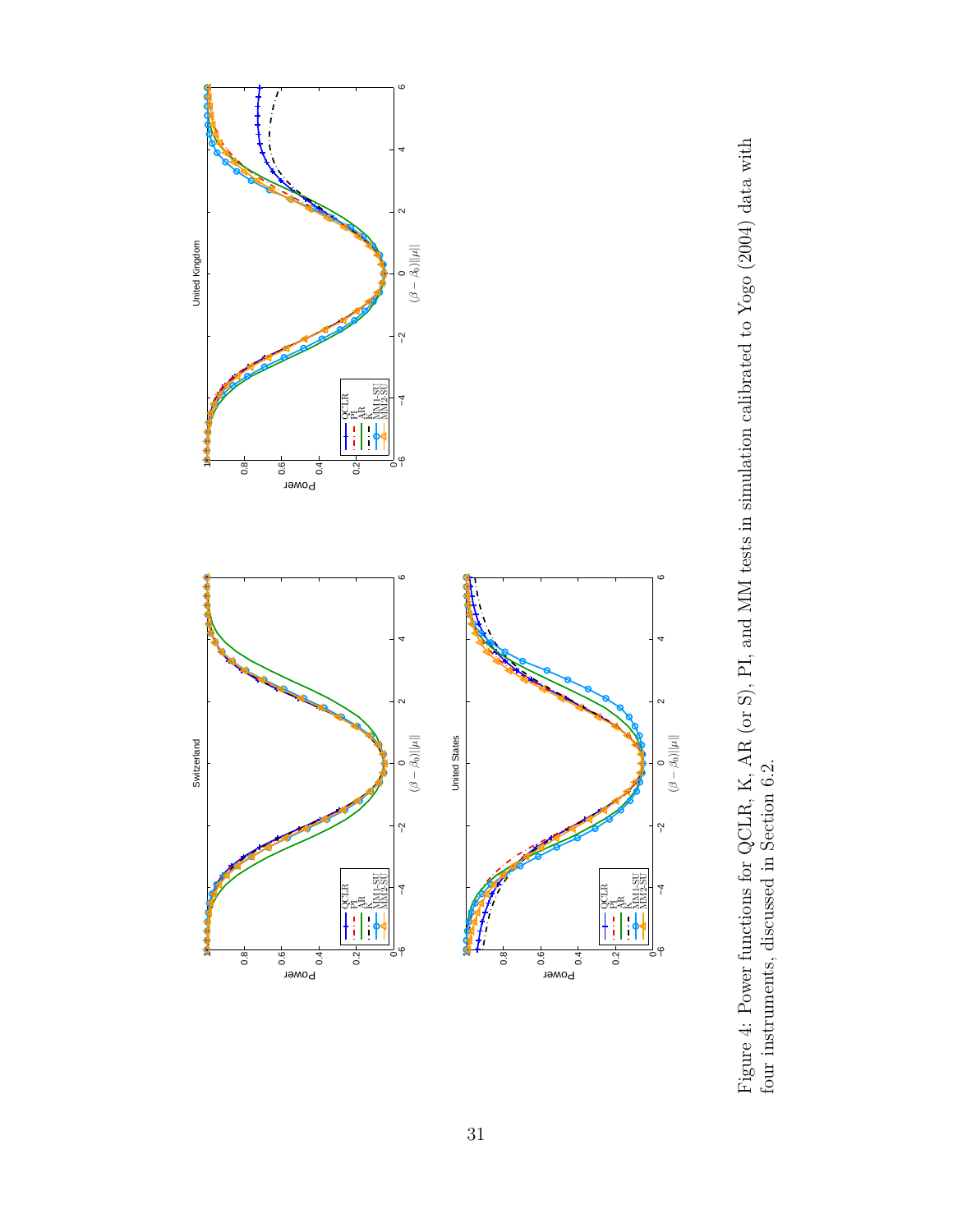to the other tests. In contrast to the homoskedastic case, the QCLR test does not fully resolve these issues. Instead, in cases where the K test exhibits especially large power declines, as in the simulations calibrated to match data from Japan and the United Kingdom, the QCLR test suffers from substantial power loss as well. While the QCLR test reduces power loss relative to the K test, the PI test does substantially better, and has the smallest maximal power shortfall of any of the tests considered. While the power of the AR test is stable, for all countries its maximal power shortfall exceeds 10%. The MM1-SU and MM2-SU tests both have high power in most calibrations, but in some cases exhibit larger maximal power shortfalls than does the PI test, with maximal shortfalls of  $24.1\%$  and  $14.84\%$  respectively, while the maximal power shortfall of the PI test is 8.45%.

The relatively poor performance of the QCLR test is driven by the fact, discussed above, that in the non-homoskedastic case the *K* statistic may focus on directions yielding low power. Since Kleibergen's QCLR test uses the CLR weight function, which is optimal in the homoskedastic case, it does not account for the fact that *K* may have worse performance when  $\Sigma$  lacks Kronecker product structure. In contrast, the PI test takes both the structure of  $\Sigma$  and the estimated value  $\hat{\mu}_D$  into account when calculating  $a_{PI}(D)$ , and so performs well in both the homoskedastic and nonhomoskedastic cases.

The relative performance of PI and MM-SU tests is as we might hope given their derivation. The PI test, while not a true minimax-regret test, is motivated from a minimax-regret perspective, so it is encouraging that it has a smaller overall maximal power shortfall than do the MM-SU tests. The power shortfalls of the PI test in particular calibrations also tend to be smaller, with the PI shortfall smaller than the MM1-SU shortfall in nine of the eleven countries considered, and smaller than the MM2-SU shortfall in eight of the eleven.<sup>12</sup> By contrast the MM-SU tests are designed to maximize weighted average power, and simulations in the supplementary appendix confirm that the MM tests have higher weighted average power than the other tests considered under their respective weight functions.

Unlike in the homoskedastic case we can see that that none of the tests considered is even approximately uniformly most powerful, but the PI test nonetheless delivers powerful, stable performance over the range of parameter values considered.

<sup>&</sup>lt;sup>12</sup>Note that even were the PI test a true MMR test this would not be guaranteed, since the class of SU tests larger than the class of CLC tests.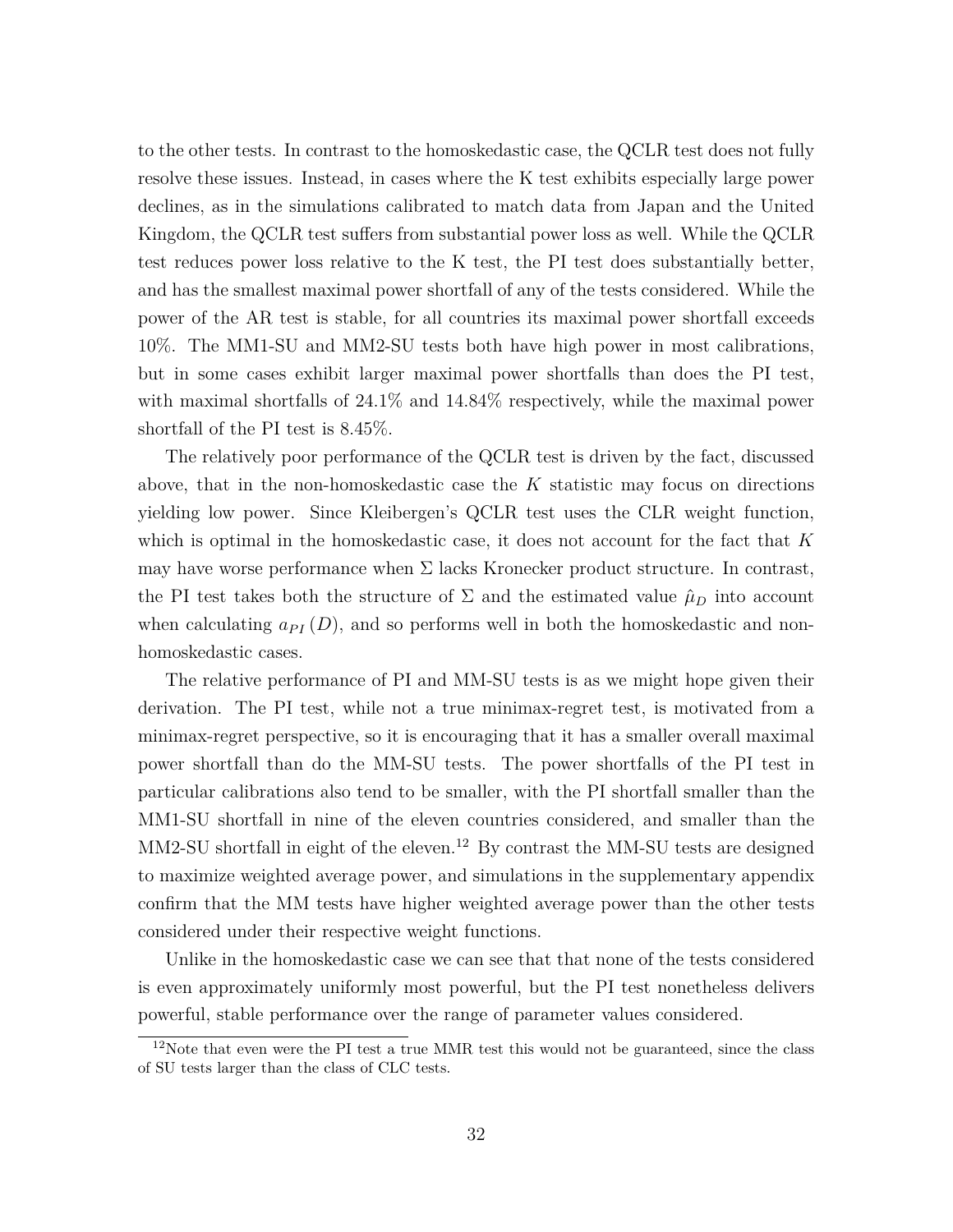# **7 Asymptotic Properties of CLC Tests**

The results of Sections 3-6 treat the limiting random variables  $(g, \Delta g, \gamma)$  as observed and consider the problem of testing  $H_0: m = 0, \mu \in \mathbb{M}$  against  $H_1: m \in$  $\mathcal{M}(\mu)\setminus\{0\}, \mu \in \mathbb{M}$ . In this section, we show that under mild assumptions our results for the limit problem (2) imply asymptotic results along sequences of models satisfying (1). We first introduce a useful invariance condition for the weight function *a* and then prove results concerning the asymptotic size and power of CLC tests.

### **7.1 Postmultiplication Invariant Weight Functions**

Let us introduce finite-sample analogs  $S_T$ ,  $D_T$ ,  $K_T$ , and  $J_T$  to the limiting random variables *S*, *D*, *K*, and *J*, where  $S_T = g'_T g_T$  and so on. We previously wrote the weight functions *a* of CLC tests as functions of *D* alone, since in the limit problem the parameter  $\gamma$  is fixed and known. In this section, however, it is helpful to instead write  $a(D, \gamma)$ . Likewise, since the estimator  $\hat{\mu}_D$  used in plug-in tests may depend on *γ*, in this section we will write it as  $\hat{\mu}_D(D, γ)$ .

Our weak convergence assumption (1), together with the continuous mapping theorem, implies that  $D_T \rightarrow_d D$  for *D* normally distributed, where we assume that *D* is full rank almost surely for all  $(\theta, \gamma) \in \Theta \times \Gamma$ . In many applications such convergence will only hold if we choose an appropriate normalization when defining  $\Delta g_T$ , which may seem like an obstacle to applying our approach. In the linear IV model for instance, the appropriate definition for  $\Delta g_T$  will depend on the strength of identification.

**Example I: Weak IV (Continued)** In Section 2 we assumed that the instruments were weak, with  $\pi_T = \frac{c}{\sqrt{T}}$ , and showed that  $\Delta g_T =$  $\sqrt{T} \hat{\Omega}_{ff}^{-\frac{1}{2}} \frac{\partial}{\partial \beta} f_T(\beta_0)$  converged in distribution. If on the other hand the instruments are strong,  $\pi_T = \pi_1$  and  $||\pi_1|| > 0$ , then  $\frac{\partial}{\partial \beta} f_T(\beta) \to_p E[X_t Z_t] \neq 0$  so  $\sqrt{T} \hat{\Omega}_{ff}^{-\frac{1}{2}} \frac{\partial}{\partial \beta} f_T(\beta_0)$  diverges and we should instead take  $\Delta g_T = \hat{\Omega}^{-\frac{1}{2}}_{ff} \frac{\partial}{\partial \beta} f_T(\beta_0)$ . $\square$ 

This apparent dependence on normalization is not typically a problem, however, since many CLC tests are invariant to renormalization of  $(g_T, \Delta g_T, \hat{\gamma})$ . In particular, for *A* any full rank  $p \times p$  matrix consider the transformations

$$
h_{\Delta g}(\Delta g_T; A) = \Delta g_T A
$$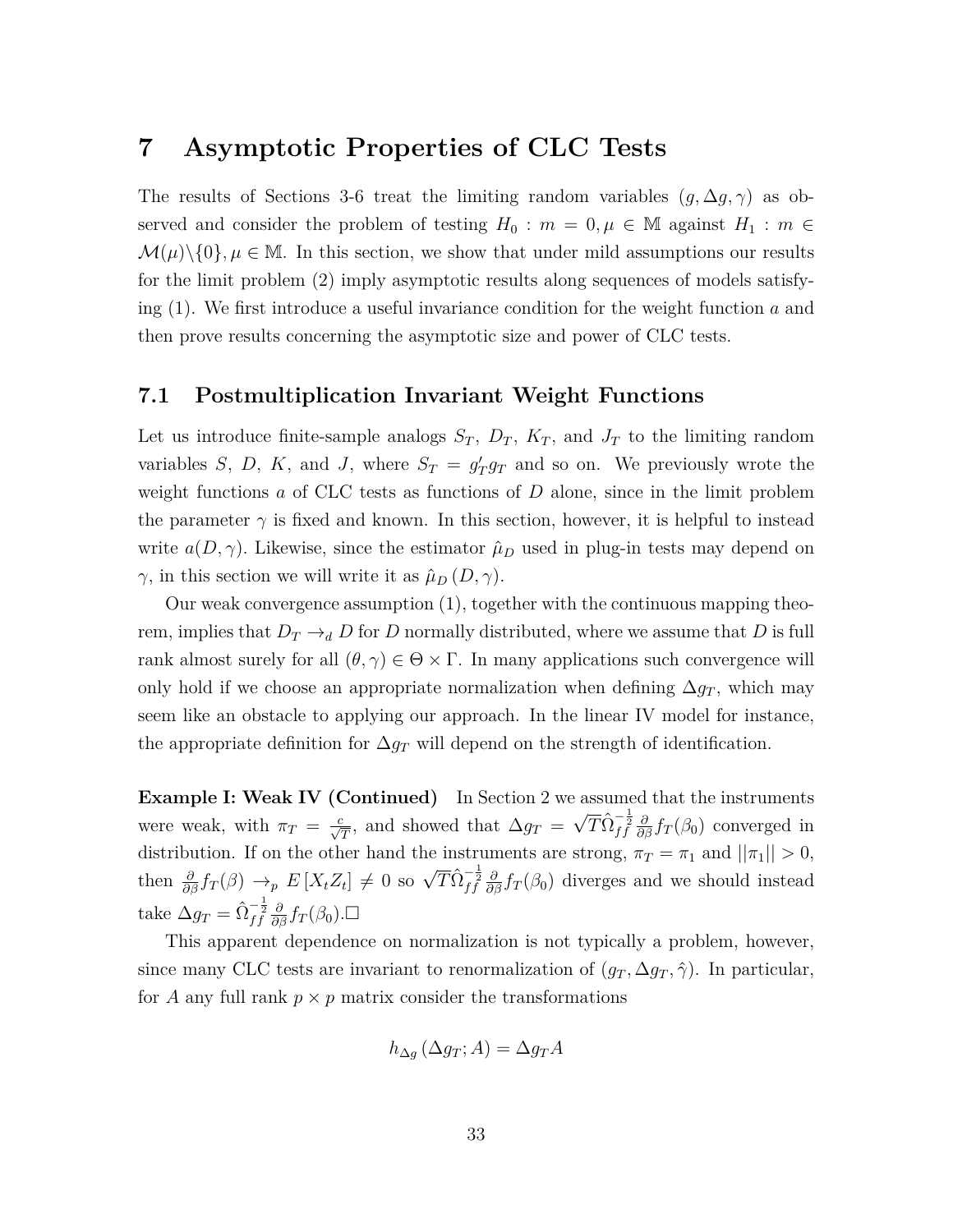$$
h_{\Sigma} (\Sigma; A) = \left( \begin{bmatrix} 1 & 0 \\ 0 & A \end{bmatrix} \otimes I_k \right)' \Sigma \left( \begin{bmatrix} 1 & 0 \\ 0 & A \end{bmatrix} \otimes I_k \right)
$$

and let  $h_\gamma(\gamma; A)$  be the transformation of  $\gamma$  such that  $\Sigma(h_\gamma(\gamma; A)) = h_\Sigma(\Sigma(\gamma); A)$ . Let

$$
h\left(g_T, \Delta g_T, \hat{\gamma}; A\right) = \left(g_T, h_{\Delta g}\left(\Delta g_T; A\right), h_{\gamma}\left(\hat{\gamma}; A\right)\right) \tag{16}
$$

and note that the statistics  $J_T$  and  $K_T$  are invariant to this transformation for all full rank matrices A, in the sense that their values based on  $(g_T, \Delta g_T, \hat{\gamma})$  are the same as those based on  $h(g_T, \Delta g_T, \hat{\gamma}; A)$ . Thus if we choose a weight function  $a(D, \gamma)$  which is invariant, the CLC test  $\phi_{a(D_T,\hat{\gamma})}$  will be invariant as well. Formally, we say that the weight function  $a(D, \gamma)$  is invariant to postmultiplication if for all full-rank  $p \times p$ matrices *A* we have

$$
a(D, \gamma) = a(h_{\Delta g}(D; A), h_{\gamma}(\gamma; A)),
$$

where we have used the fact that *D* calculated using  $h(g, \Delta g, \gamma; A)$  is equal to  $h_{\Delta g}(D; A)$ .

Invariance to postmultiplication is useful since to obtain results for invariant tests based on  $(\tilde{g}_T, \Delta \tilde{g}_T, \tilde{\gamma})$  it suffices that there exist some sequence  $A_T$  such that

$$
(g_T, \Delta g_T, \hat{\gamma}) = h(\tilde{g}_T, \Delta \tilde{g}_T, \tilde{\gamma}; A_T)
$$

satisfies the weak convergence assumption (1), without any need to know the correct sequence  $A_T$  for a given application. Thus, in the linear IV example discussed above we can take ∆*g<sup>T</sup>* as originally defined and make use of results derived under the convergence assumption (6) without knowing identification strength in a given context.

The class of postmultiplication-invariant weight functions *a* is quite large, and includes all the weight functions discussed above. In particular we can choose the minimax regret weight function  $a_{MMR}$  to be invariant to postmultiplication. Likewise, provided we take the estimator  $\hat{\mu}_D(D, \gamma)$  to be equivariant under transformation by *h*, so that  $h_{\Delta g}(\hat{\mu}_D(D,\gamma); A) = \hat{\mu}_D(h_{\Delta g}(D;A), h_{\gamma}(\gamma;A))$ , the plug-in weight function  $a_{PI}$  will be invariant as well.

### **7.2 Asymptotic Size and Power of CLC Tests**

Let  $F(g, \Delta g, \gamma)$  denote the distribution of  $(g, \Delta g, \gamma)$  in the limit problem, noting that the marginal distribution for  $\gamma$  in the limit problem is a point mass. Since we have assumed that *D* is full rank almost surely, *J* and *K* are *F*-almost-everywhere continuous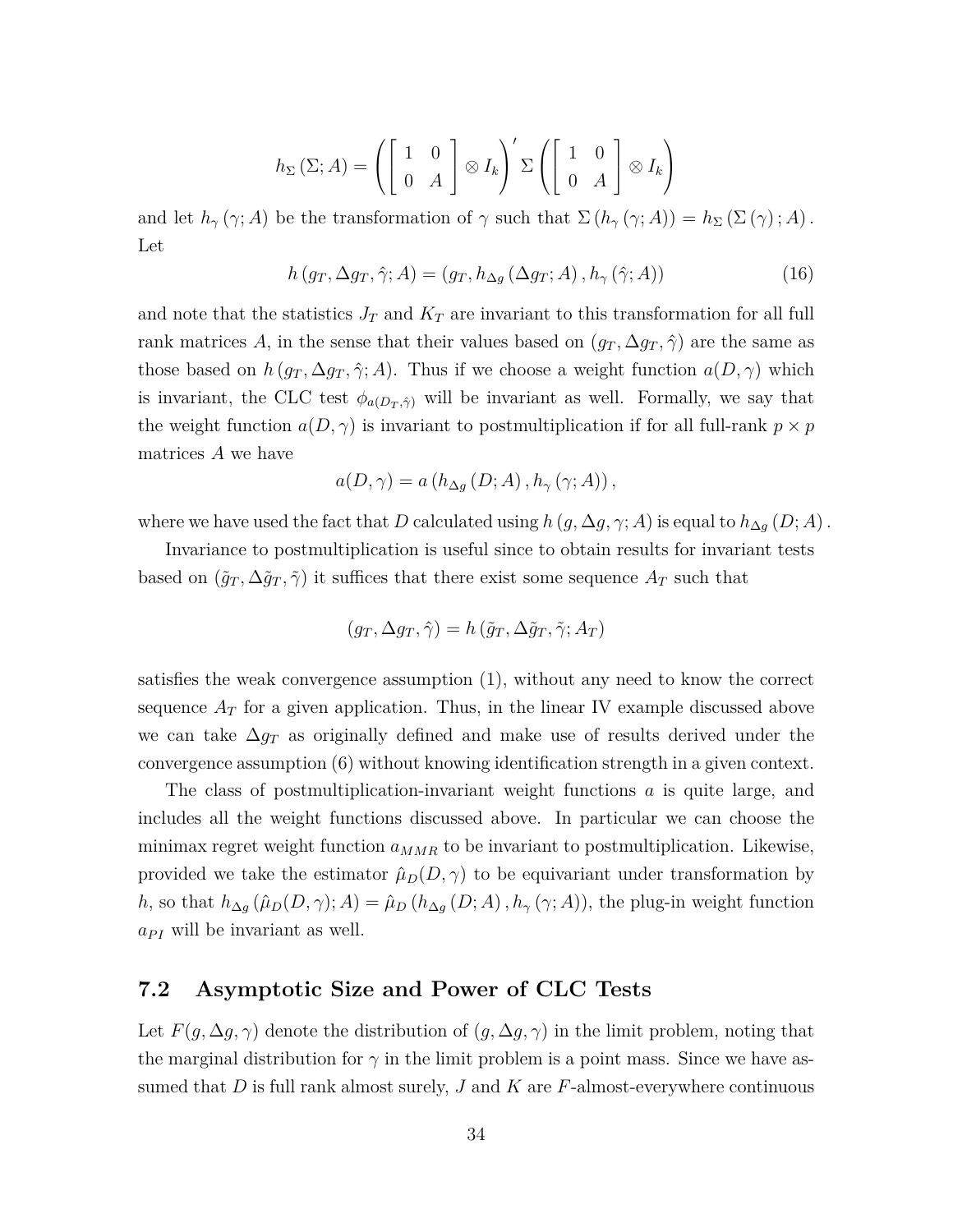functions of  $(g, \Delta g, \gamma)$  and the continuous mapping theorem implies

$$
(J_T, K_T, D_T) \to_d (J, K, D).
$$

To obtain asymptotic size control for the CLC test

$$
\phi_{a(D_T, \hat{\gamma})} = 1 \left\{ (1 - a(D_T, \hat{\gamma})) \cdot K_T + a(D_T, \hat{\gamma}) \cdot S_T > c_\alpha \left( a(D_T, \hat{\gamma}) \right) \right\}
$$

all we require is that *a* be almost-everywhere continuous. Indeed, this test is asymptotically conditionally similar in the sense discussed by Jansson and Moreira (2006).

**Proposition 1** *Assume*  $(g_T, \Delta g_T, \hat{\gamma})$  *satisfies the weak convergence assumption* (1) *and let*  $a(D, \gamma)$  *be*  $F(g, \Delta g, \gamma)$ *-almost-everywhere continuous for*  $(\theta_0, \gamma) \in {\theta_0} \times \Gamma$ *. Then under*  $(\theta_0, \gamma)$  *we have that* 

$$
\lim_{T \to \infty} E_{T, (\theta_0, \gamma)} \left[ \phi_{a(D_T, \hat{\gamma})} \right] = \alpha.
$$
\n(17)

*Moreover, for*  $\mathcal F$  *the set of bounded functions*  $f(D)$  *which are*  $F(g, \Delta g, \gamma)$ *-almosteverywhere continuous under*  $(\theta_0, \gamma)$ *,* 

$$
\lim_{T \to \infty} E_{T, (\theta_0, \gamma)} \left[ \left( \phi_{a(D_T, \hat{\gamma})} - \alpha \right) f(D_T) \right] = 0 \ \forall f \in \mathcal{F}.
$$
 (18)

It is important to note that Proposition 1 only establishes sequential size control, and depending on the underlying model establishing uniform size control over some base parameter space may require substantial further restrictions. In Example I, however, we can use results from Andrews et al. (2011, henceforth ACG) to prove that a large class of CLC tests based on postmultiplication-invariant weight functions control size uniformly in heteroskedastic linear IV with a single endogenous regressor.

**Example I: Weak IV (Continued)** Define  $\hat{\Omega}$  and  $\hat{\Sigma}$  in the usual way (detailed in the proof of Proposition 2 in the supplementary appendix). Define a parameter space Λ of null distributions as in ACG Section 3, noting that *γ* consists of the elements of  $(\Omega_F, \Gamma_F, \Sigma_F)$  in the notation of ACG. Building on results in ACG it is straightforward to prove the following proposition:

**Proposition 2** *Consider the CLC test*  $\phi_{a(D_T,\hat{\gamma})}$  *based on a postmultiplication-invariant weight function*  $a(D, \gamma)$  *which is continuous in D* and  $\gamma$  *at all points with*  $||D|| > 0$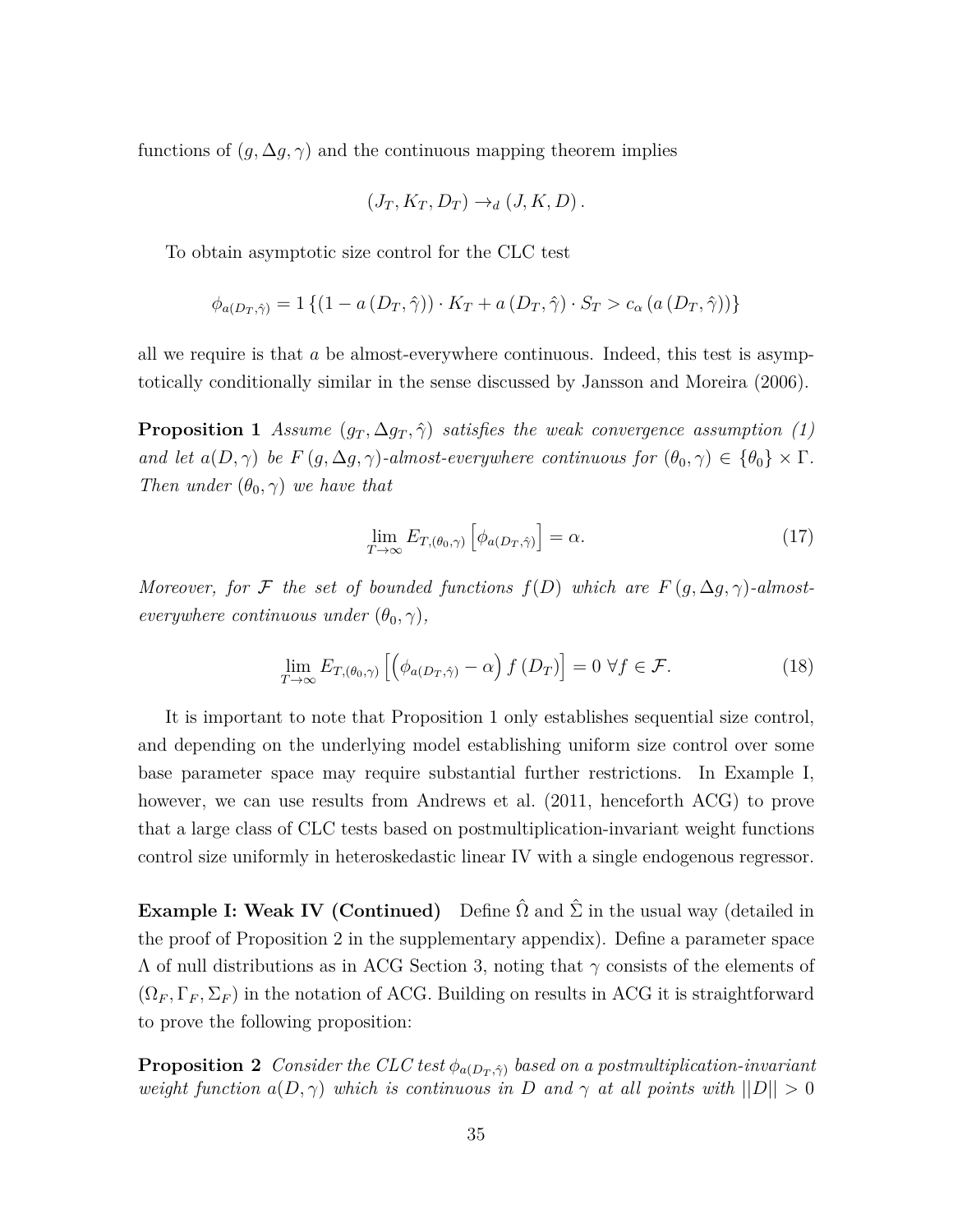*and satisfies*

$$
\lim_{\delta \to 0} \left( \sup_{(D,\gamma):||D|| > \varepsilon, \text{maxeig}(\Sigma_D) \le \delta} a(D,\gamma) \right) = \lim_{\delta \to 0} \left( \inf_{(D,\gamma):||D|| > \varepsilon, \text{maxeig}(\Sigma_D) \le \delta} a(D,\gamma) \right) = a_0 \quad (19)
$$

*for some constant*  $a_0 \in [0,1]$ *, maxeig* (*A*) *the maximal eigenvalue of A, and all*  $\varepsilon > 0$ *. The test*  $\phi_{a(D_T,\hat{\gamma})}$  *is uniformly asymptotically similar on* Λ*:* 

$$
\lim_{T \to \infty} \inf_{\lambda \in \Lambda} E_{T,\lambda} \left[ \phi_{a(D_T, \hat{\gamma})} \right] = \lim_{T \to \infty} \sup_{\lambda \in \Lambda} E_{T,\lambda} \left[ \phi_{a(D_T, \hat{\gamma})} \right] = \alpha.
$$

The assumption (19), together with the assumed postmultiplication invariance of  $a(D, \gamma)$  and the restrictions on the parameter space  $\Lambda$ , ensures that under sequences with  $\sqrt{T} ||\pi_T|| \to \infty$  we have that  $a(D_T, \hat{\gamma}) \to_p a_0$  asymptotically, and hence that under all strongly identified sequences the test converges to the linear combination test  $\phi_{a_0}$ . We show in the next section that for  $a_0 = 0$  this condition plays an important role in establishing asymptotic efficiency of CLC tests in linear IV under strong identification, and will verify this condition for PI tests  $\phi_{PI}$  in linear IV. The conditions needed to ensure that  $a_{PI}$  satisfies the continuity conditions in Proposition 2 are much less clear, but we can always create a sufficiently continuous weight function  $\tilde{a}$  which approximates  $a_{PI}$  arbitrarily well by calculating  $a_{PI}$  on a grid of values for  $(D, \gamma)$  and taking  $\tilde{a}$  to continuously interpolate between these values.<sup>13</sup> $\Box$ 

Power results in the limit problem (2) also imply asymptotic power results under (1). In particular, for  $a(D, \gamma)$  almost everywhere continuous with respect to *F*(*g*,  $\Delta$ *g*,  $\gamma$ ), the asymptotic power of  $\phi_{a(D_T,\hat{\gamma})}$  is simply the power of  $\phi_{a(D,\gamma)}$  in the limit problem.

**Proposition 3** *Assume*  $(g_T, \Delta g_T, \hat{\gamma})$  *satisfies the weak convergence assumption* (1) *and let*  $a(D, \gamma)$  *be*  $F(g, \Delta g, \gamma)$ *-almost-everywhere continuous for some*  $(\theta, \gamma) \in \Theta \times \Gamma$ *. Then under*  $(\theta, \gamma)$ 

$$
\lim_{T \to \infty} E_{T, (\theta, \gamma)} \left[ \phi_{a(D_T, \hat{\gamma})} \right] = E_{m, \mu_D, \gamma} \left[ \phi_{a(D, \gamma)} \right]
$$

*where*  $m = m(\theta, \theta_0, \gamma)$  *and*  $\mu_D$  *are the parameters in the limit problem.* 

<sup>&</sup>lt;sup>13</sup>To ensure that  $\tilde{a}$  is invariant to postmultiplication we can fix  $||D|| = 1$  in the grid used to calculate  $\tilde{a}$  and evaluate  $\tilde{a}$  for other values by rescaling the problem to  $||D|| = 1$  using the transformation (16).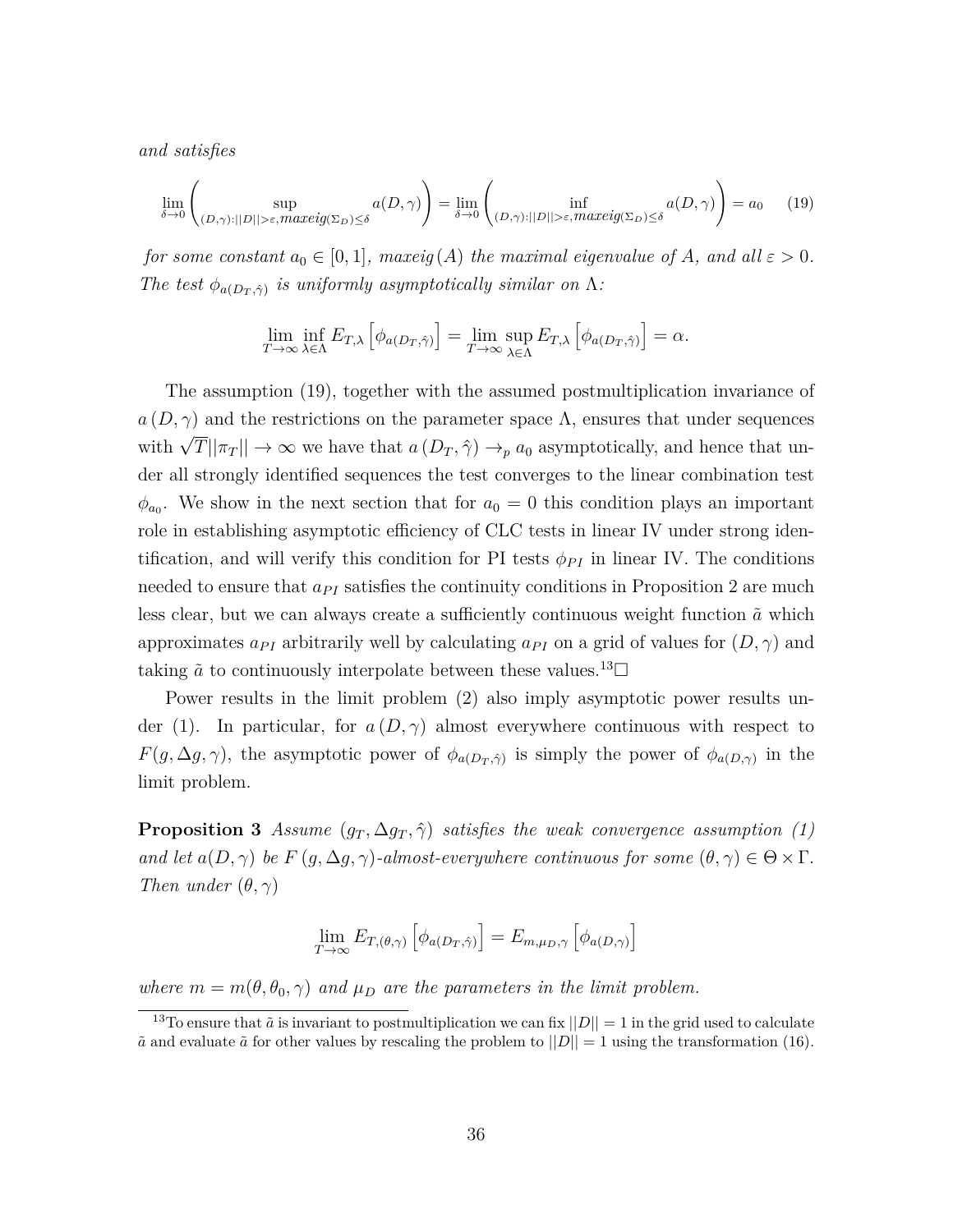Thus, under mild continuity conditions on  $a(D, \gamma)$ , the asymptotic size and power of tests under (1) are just their size and power in the limit problem. Moreover, sufficiently continuous postmultiplication invariant weight functions  $a(D, \gamma)$  which select a fixed weight  $a_0$  under strong identification yield uniformly asymptotically similar tests in heteroskedastic linear IV.

#### **7.3 Asymptotic Efficiency Under Strong Identification**

The power results above concern the asymptotic properties of CLC tests under general conditions that allow for weak identification, but since the commonly-used non-robust tests are efficient under strong identification we may particularly want to ensure that our CLC tests share this property.

As noted in Section 3, under strong identification we typically have that  $\Sigma_{\theta\theta} =$  $\Sigma_{\theta g} = 0$ , that  $\mu$  is full rank, and that  $\mathcal{M}(\mu) = \{\mu \cdot c : c \in \mathbb{R}^p\}$ . We say that  $(g_T, \Delta g_T, \hat{\gamma})$ converges to a Gaussian shift model under  $(\theta, \gamma)$  if  $(g_T, \Delta g_T, \hat{\gamma}) \rightarrow_d (g, \Delta g, \gamma)$  for

$$
\left(\begin{array}{c}g\\vec(\Delta g)\end{array}\right) \sim N\left(\left(\begin{array}{c}\mu \cdot b\\vec(\mu)\end{array}\right), \left(\begin{array}{cc}I & 0\\0 & 0\end{array}\right)\right) \tag{20}
$$

where  $\mu$  is full rank and  $b \in \mathbb{R}^p$ . We show in the supplementary appendix that under strong identification general GMM models parametrized in terms of local alternatives converge to Gaussian shift models. In many cases strong identification is not necessary to obtain convergence to (20), however, and sequences of models between the polar cases of weak and strong identification, like the "semi-strong" case discussed in Andrews and Cheng (2012), often yield Gaussian shift limit problems under appropriately defined sequences of local alternatives.

**Example I: Weak IV (Continued)** Suppose that  $\pi_T = r_T c$  for  $c \in \mathbb{R}^p$  with  $||c|| > 0$  for any sequence  $\{r_T\}_{T=1}^{\infty}$  such that  $r_T \to r$  as  $T \to \infty$  and  $\sqrt{T}r_T \to \infty$ . For  $0 < r < \infty$  this is the usual, strongly identified case, while for  $r = 0$  this is falls into the "semi-strong" category of Andrews and Cheng (2012): the first stage converges to zero, but at a sufficiently slow rate that many standard asymptotic results are preserved. Let  $\tilde{\Omega}$  be a consistent estimator for  $\lim_{T\to\infty} Var\left(\left(\sqrt{T}f_T(\beta_0)', r_T^{-1}f_T(\beta_0)'\right)'\right)$ and define  $\tilde{g}_T(\beta) = \sqrt{T} \tilde{\Omega}_{ff}^{-\frac{1}{2}} f_T(\beta)$  and  $\tilde{\gamma} = vec\left(\tilde{\Omega}\right)$  as before. Consider sequences of local alternatives with  $\beta_T = \beta_0 + \frac{b^*}{r_T}$  $\frac{b^*}{r_T \sqrt{T}}$  and let  $\Delta \tilde{g}_T = r_T^{-1} \tilde{\Omega}_{ff}^{-\frac{1}{2}} \frac{\partial}{\partial \beta} f_T(\beta)$ . As  $T \to \infty$ ,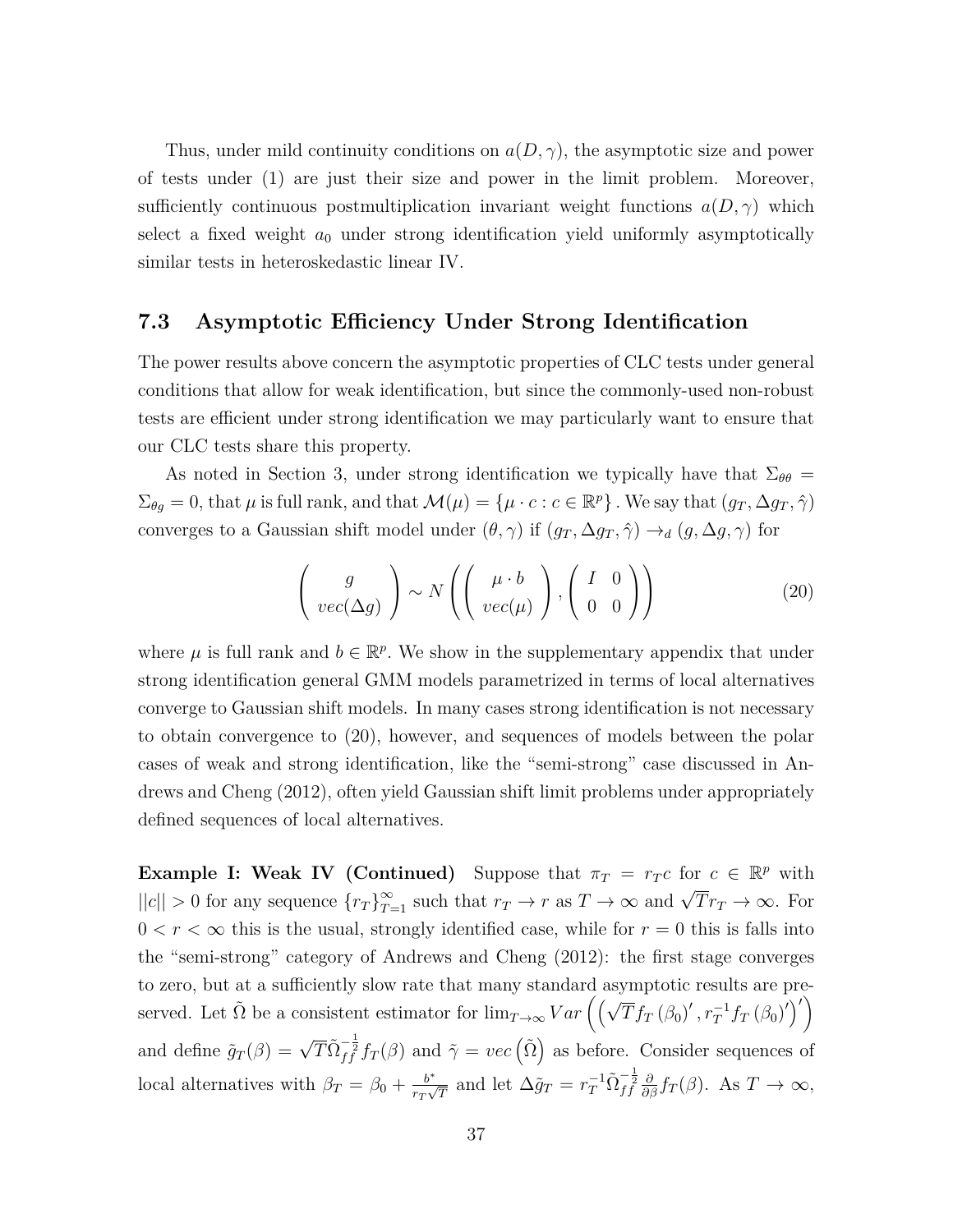$(\tilde{g}_T, \Delta \tilde{g}_T, \tilde{\gamma})$  converges to the Gaussian shift limit problem (20) with  $\mu = E[Z_t Z_t']$ and  $b = b^*$ . $\Box$ 

In the Gaussian shift limit problem (20), the Neyman Pearson Lemma implies that the uniformly most powerful level  $\alpha$  test based on  $(J, K, D)$  is  $\phi_K$  as defined in (13). Further, under the weak convergence assumption (1) for  $(g, \Delta g)$  as in (20) the test  $\phi_{K_T} = 1 \{ K_T > \chi^2_{p,1-\alpha} \}$  is asymptotically efficient in the sense of Mueller (2011) for a family of elliptically-contoured weight functions.<sup>14</sup> Under strong identification  $\phi_{K_T} = 1 \left\{ K_T > \chi^2_{p,1-\alpha} \right\}$  is also generally equivalent to the usual Wald tests, though we will need conditions beyond (1) to establish this. It is straightforward to show that a CLC test based on the weight function  $a(D, \gamma)$  will share these properties, and so be asymptotically efficient under sequences converging to (20), if and only if  $a(D_T, \hat{\gamma}) \rightarrow_p 0$  under such sequences.

**Proposition 4** *Denote by*  $A_c$  *the class of weight functions functions*  $a(D, \gamma)$  *that are continuous in both D and*  $\gamma$  *for all full-rank D. Fix*  $(\theta, \gamma) \in \Theta \times \Gamma$  *with*  $\theta \neq \theta_0$  *and suppose that*  $(g_T, \Delta g_T, \hat{\gamma})$  *converges weakly to the Gaussian shift limit problem (20) with*  $b \neq 0$ . For  $a(D, \gamma)$  almost-everywhere continuous with respect to the limiting *measure*  $F(q, \Delta q, \gamma)$  *under*  $(\theta, \gamma)$ *,* 

$$
\lim_{T \to \infty} E_{T, (\theta, \gamma)} \left[ \phi_{a(D_T, \hat{\gamma})} \right] = \sup_{\tilde{a} \in \mathcal{A}_c} \lim_{T \to \infty} E_{T, (\theta, \gamma)} \left[ \phi_{\tilde{a}(D_T, \hat{\gamma})} \right]
$$

*if and only if*  $a(D, \gamma) = 0$  *almost surely with respect to*  $F(g, \Delta g, \gamma)$ *. Thus* 

$$
\lim_{T \to \infty} E_{T, (\theta, \gamma)} [\phi_{K_T}] = \sup_{\tilde{a} \in \mathcal{A}_c} \lim_{T \to \infty} E_{T, (\theta, \gamma)} [\phi_{\tilde{a}(D_T, \hat{\gamma})}].
$$

Using this proposition, it is easy to see that the condition (19) that we used to ensure uniformly correct size for CLC tests in linear IV Example I will also ensure asymptotic efficiency under strong and semi-strong identification provided  $a_0 = 0$ .

It is straightforward to give conditions under which MMRU tests select  $a(\mu_D, \gamma)$ 0 asymptotically in sequences of models converging to Gaussian shift experiments:

<sup>&</sup>lt;sup>14</sup>Formally, in the limit problem  $\mu = \Delta g$  is known so to derive weighted average power optimal tests we need only consider weights on *b*. For any weights  $G(b)$  with density  $g(b)$  that depends on *b* only through  $\|\mu b\|$ , so that  $g(b) \propto \tilde{g}(\|\mu b\|)$ ,  $\phi_K$  is weighted average power maximizing in the limit problem and by Mueller (2011)  $\phi_{K_T}$  is asymptotically optimal over the class of tests with correct size under  $(1)$  and  $(20)$ .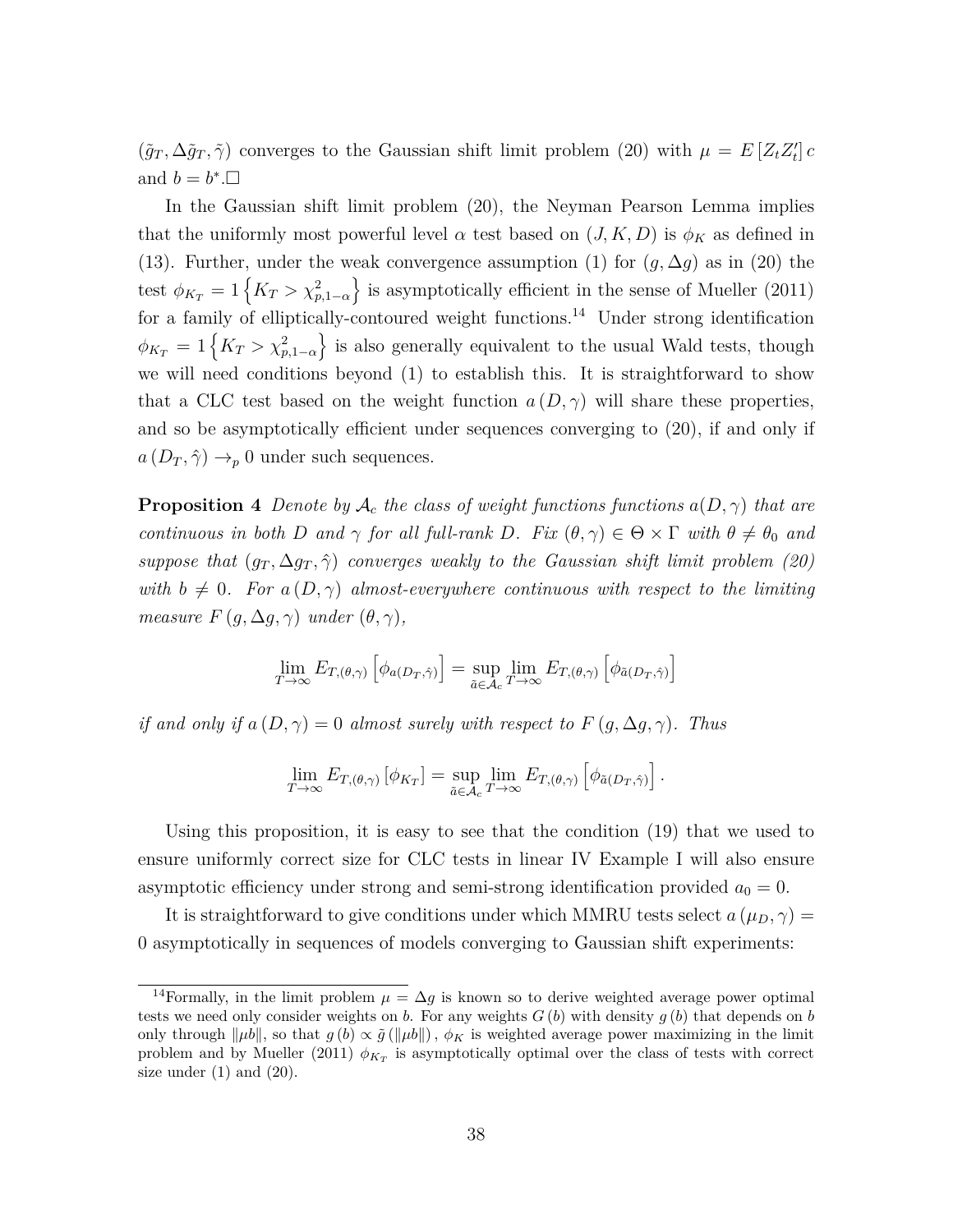**Theorem 6** *Suppose that for some pair*  $(\mu_D, \gamma) \in M_D \times \Gamma$  *with*  $\mu_D$  *full-rank and*  $\Sigma_{\theta g}(\gamma) = \Sigma_{\theta \theta}(\gamma) = 0$ , for all  $C > 0$  and all sequences  $(\mu_{D,n}, \gamma_n) \in M_D \times \Gamma$  such that  $(\mu_{D,n}, \gamma_n) \rightarrow (\mu_D, \gamma)$  *we have* 

$$
d_H(M_D(\mu_{D,n}, \gamma_n) \cap B_C, \{\mu_D \cdot b : b \in \mathbb{R}^p\} \cap B_C) \to 0
$$

*where*  $B_C = \{m : ||m|| \leq C\}$  *and*  $d_H(A_1, A_2)$  *is the Hausdorff distance between the sets*  $A_1$  *and*  $A_2$ *,* 

$$
d_H(A_1, A_2) = \max \left\{ \sup_{x_1 \in A_1} \inf_{x_2 \in A_2} ||x_1 - x_2||, \sup_{x_2 \in A_2} \inf_{x_1 \in A_1} ||x_1 - x_2|| \right\}
$$

*.*

Then for  $\beta_{m,\mu_{D,n},\gamma_n}^u = \sup_{a\in[0,1]} E_{m,\mu_{D,n},\gamma_n} [\phi_a]$  and all  $(\mu_{D,n},\gamma_n) \to (\mu_D,\gamma)$  the MMRU *weight*

$$
a_{MMRU}(\mu_{D,n}, \gamma_n) = \arg\min_{a \in [0,1]} \sup_{m \in \mathcal{M}_D(\mu_{D,n}, \gamma_n)} \left(\beta^u_{m, \mu_{D,n}, \gamma_n} - E_{m, \mu_{D,n}, \gamma_n} [\phi_a] \right)
$$

 $satisfies a_{MMRI}(\mu_{D,n}, \gamma_n) \to 0.$ 

Using Theorem 6 we can show that PI tests will be efficient under strong and semistrong identification in Example I, while MMR tests will be efficient under strong and semi-strong identification in Example II, where the MMR and MMRU tests coincide.

**Example I: Weak IV (Continued)** Define  $(g_T, \Delta g_T, \hat{\gamma})$  as in Section 1, and as above let  $\pi_T = r_T c$  for  $c \in \mathbb{R}^p$  with  $||c|| > 0$ . For simplicity we take  $\hat{\mu}_D = D_T$  but the extension to other estimators is straightforward.

**Corollary 2** *Provided*  $\sqrt{T}r_T \to \infty$ *, we have that in the linear IV model*  $a_{PI}(\hat{\mu}_D, \hat{\gamma}) \to_p$ 0 *and thus that the PI test based on*  $(g_T, \Delta g_T, \hat{\gamma})$  *is efficient under strong and semistrong identification.*

**Example II: Minimum Distance (Continued)** We can model semi-strong identification in this example by taking  $\Omega_{\eta} = r_T \Omega_{\eta,0}$  where  $r_T \to 0$  and  $r_T^{-1} \hat{\Omega}_{\eta} \to_p \Omega_{\eta,0}$ , noting that  $r_T = \frac{1}{7}$  $\frac{1}{T}$  is the typical strongly identified case. Again define  $\hat{\gamma} = vec\left(\hat{\Omega}_{\eta}\right)$ and note that  $\mathcal{M}(\hat{\gamma}) = \left\{ \hat{\Omega}_{\eta}^{-\frac{1}{2}} \left( f(\theta) - f(\theta_0) \right) \right\}$ . Defining  $g_T(\theta) = \hat{\Omega}_{\eta}^{-\frac{1}{2}} \left( \hat{\eta} - f(\theta) \right)$  and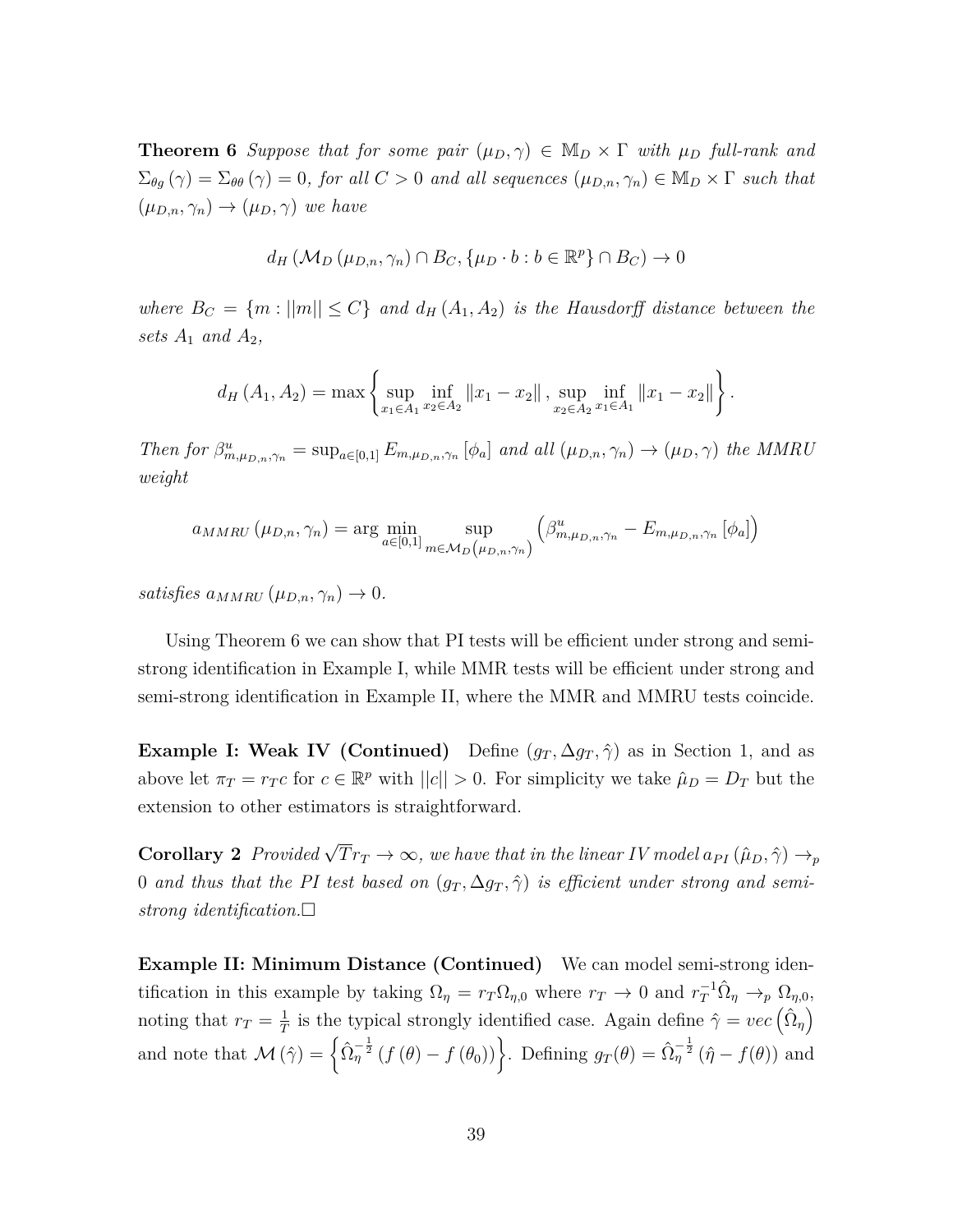$\Delta g_T(\theta) = \frac{\partial}{\partial \theta} g_T(\theta) = \hat{\Omega}_\eta^{-\frac{1}{2}} \frac{\partial}{\partial \theta} f(\theta)$  as before, a global identification assumption yields that PI tests are asymptotically efficient.

**Corollary 3** *Assume that*  $\theta$  *is in the interior of*  $\Theta$  *and that for all*  $\delta > 0$  *there exists*  $\mathcal{E}(\delta) > 0$  *such that*  $||f(\tilde{\theta}) - f(\theta)|| < \mathcal{E}(\delta)$  *implies*  $||\tilde{\theta} - \theta|| < \delta$ *. Provided*  $r_T \to 0$ *, the MMR* weight function  $a_{MMR}$  satisfies  $a_{MMR}(\hat{\gamma}) \rightarrow_p 0$  and the MMR test is efficient *under strong and semi-strong identification.*

Hence, in our examples the plug-in test  $\phi_{PI}$  is asymptotically efficient under strong and semi-strong identification.

### **8 Conclusion**

This paper considers the problem of constructing powerful identification-robust tests for a broad class of weakly identified models. We define the class of conditional linear combination (CLC) tests and show that this class is equivalent to an appropriately defined class of quasi-conditional likelihood ratio (quasi-CLR) tests. We show that CLC tests are admissible, locally most powerful, and weighted average power maximizing conditional on *D*. To pick from the class of CLC tests we suggest using minimax regret (MMR) tests when feasible and plug-in (PI) tests when MMR tests are too difficult to compute. We show that PI tests match the near-optimal performance of the CLR test of Moreira (2003) in homoskedastic linear IV, compare favorably to alternative approaches in simulations calibrated to match an IV model with heteroskedastic timeseries data, and are efficient in linear IV and minimum distance models with strong instruments.

## **References**

- Anderson, T. and Rubin, H. (1949), 'Estimators for the parameters of a single equation in a complete set of stochastic equations', *Annals of Mathematical Statistics* **21**, 570– 582.
- Andrews, D. and Cheng, X. (2012), 'Estimation and inference with weak, semi-strong, and strong identification', *Econometrica* **80**, 2153–2211.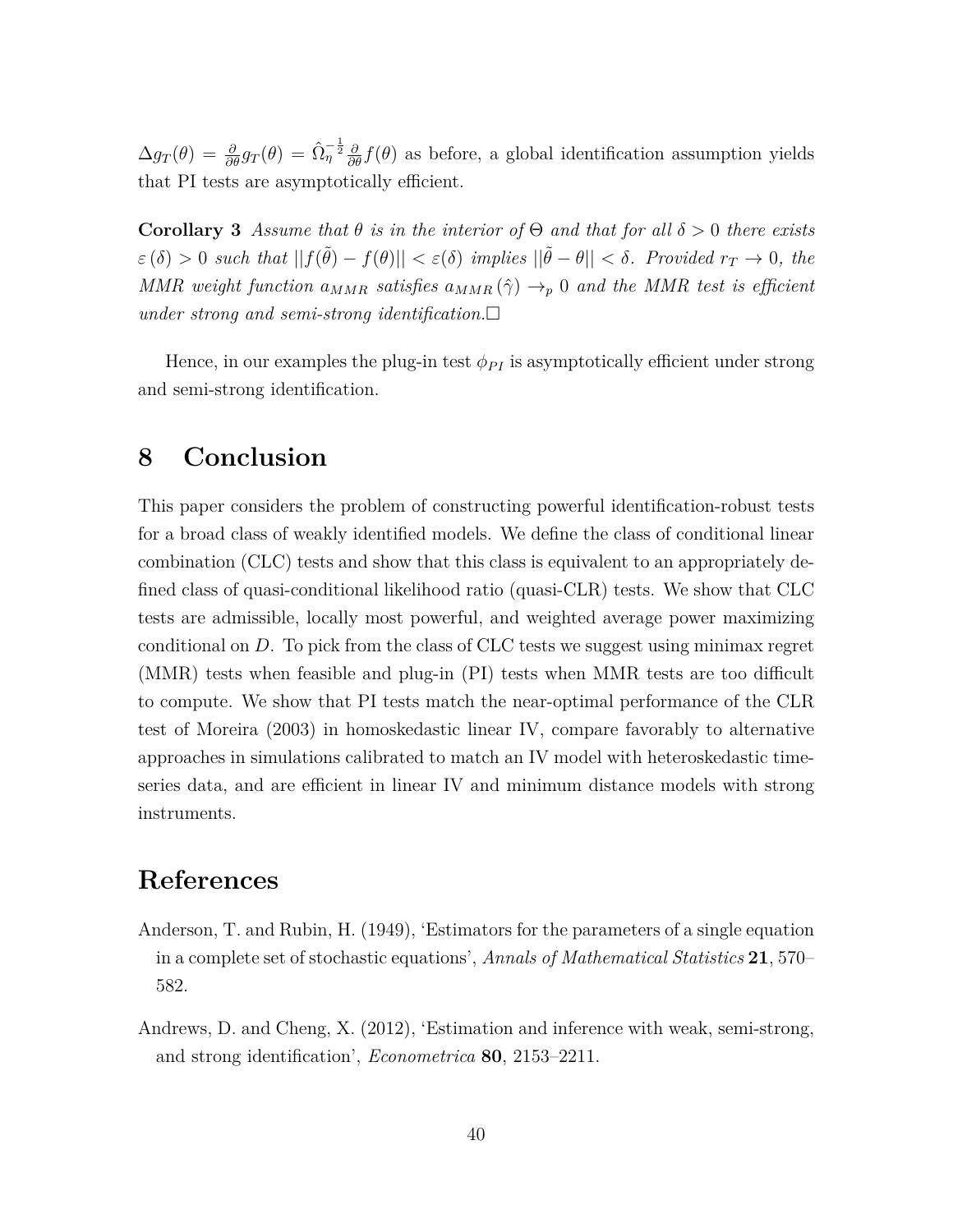- Andrews, D., Cheng, X. and Guggenberger, P. (2011), Generic results for establishing the asymptotic size of confidence sets and tests. Cowles Foundation working paper.
- Andrews, D., Moreira, M. and Stock, J. (2006), 'Optimal two-sided invariant similar tests of instrumental variables regression', *Econometrica* **74**, 715–752.
- Andrews, I. and Mikusheva, A. (2012), A geometric approach to weakly identified econometric models. Unpublished Manuscript.
- Canova, F. and Sala, L. (2009), 'Back to square one: Identification issues in dsge models', *Journal of Monetary Economics* **56**, 431–449.
- Christiano, L. and Eichenbaum, M. (1992), 'Current real-business-cycle theories and aggregate labor-market fluctuations', *American Economic Review* **82**, 430–450.
- Elliott, G., Mueller, U. and Watson, M. (2012), Nearly optimal tests when a nuisance parameter is present under the null hypothesis. Unpublished Manuscript.
- Gourieroux, C., Montfort, A. and Renault, E. (1993), 'Indirect inference', *Journal of Applied Econometrics* **8**, S85–S118.
- Guggenberger, P., Ramalho, J. and Smith, R. (2012), 'Gel statistics under weak identification', *Journal of Econometrics* **170**, 331–349.
- Guggenberger, P. and Smith, R. (2005), 'Generalized empirical likelihood estimators and tests under partial, weak, and strong identification', *Econometric Theory* **21**, 667–709.
- Guggenberger, P. and Smith, R. (2008), 'Generalized empirical likelihood ratio tests in time series models with potential identification failure', *Journal of Econometrics* **142**, 134–161.
- Hansen, L. (1982), 'Large sample properties of generalized method of moments estimators', *Econometrica* **50**, 1029–1054.
- Jansson, M. and Moreira, M. (2006), 'Optimal inference in a model with nearly integrated regressors', *Econometrica* **74**, 681–714.
- Kleibergen, F. (2002), 'Pivotal statistics for testing structural parameters in instrumental variables regression', *Econometrica* **70**, 1781–1803.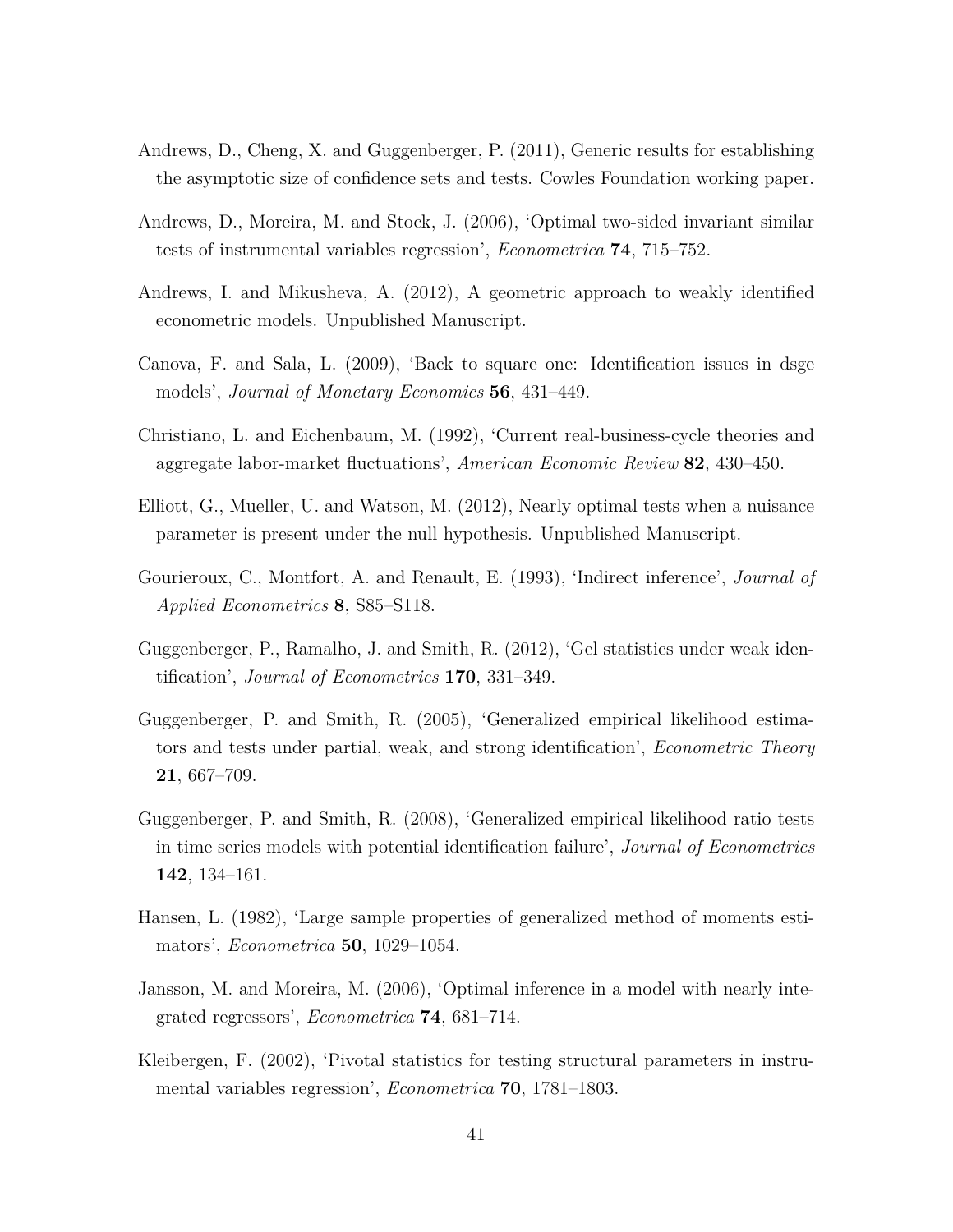- Kleibergen, F. (2005), 'Testing parameters in gmm without assuming they are identified', *Econometrica* **73**, 1103–1123.
- Koziol, J. and Perlman, M. (1978), 'Combining independent chi squared tests', *Journal of the American Statistical Association* **73**, 753–763.
- Kubokawa, T., Roberts, C. and Saleh, A. (1993), 'Estimation of noncentrality parameters', *The Canadian Journal of Statistics* **21**, 41–57.
- Magnusson, L. and Mavroeidis, S. (2010), 'Identification-robust minimum distance estimation of the new keynesian phillips curve', *Journal of Money, Banking, and Credit* **42**, 465–481.
- Marden, J. (1982), 'Combining independent noncentral chi squared or f tests', *The Annals of Statistics* **10**, 266–277.
- McFadden, D. (1989), 'A method of simulated moments for estimation of discrete response models without numerical integration', *Econometrica* **57**, 995–1026.
- Monti, K. and Sen, P. (1976), 'The locally optimal combination of independent test statistics', *Journal of the American Statistical Association* **71**, 903–911.
- Moreira, H. and Moreira, M. (2010), Contributions to the theory of similar tests. Unpublished Manuscript.
- Moreira, H. and Moreira, M. (2013), Contributions to the theory of optimal tests. Unpublished Manuscript.
- Moreira, M. (2001), Tests with Correct Size when Instruments Can Be Arbitrarily Weak, PhD thesis, University of California, Berkeley.
- Moreira, M. (2003), 'A conditional likelihood ratio test for structural models', *Econometrica* **71**, 1027–1048.
- Mueller, U. (2011), 'Efficient tests under a weak convergence assumption', *Econometrica* **79**, 395–435.
- Newey, W. and McFadden, D. (1994), Large sample estimation and hypothesis testing, *in* 'Handbook of Econometrics', Vol. 4, Elsever, chapter 36.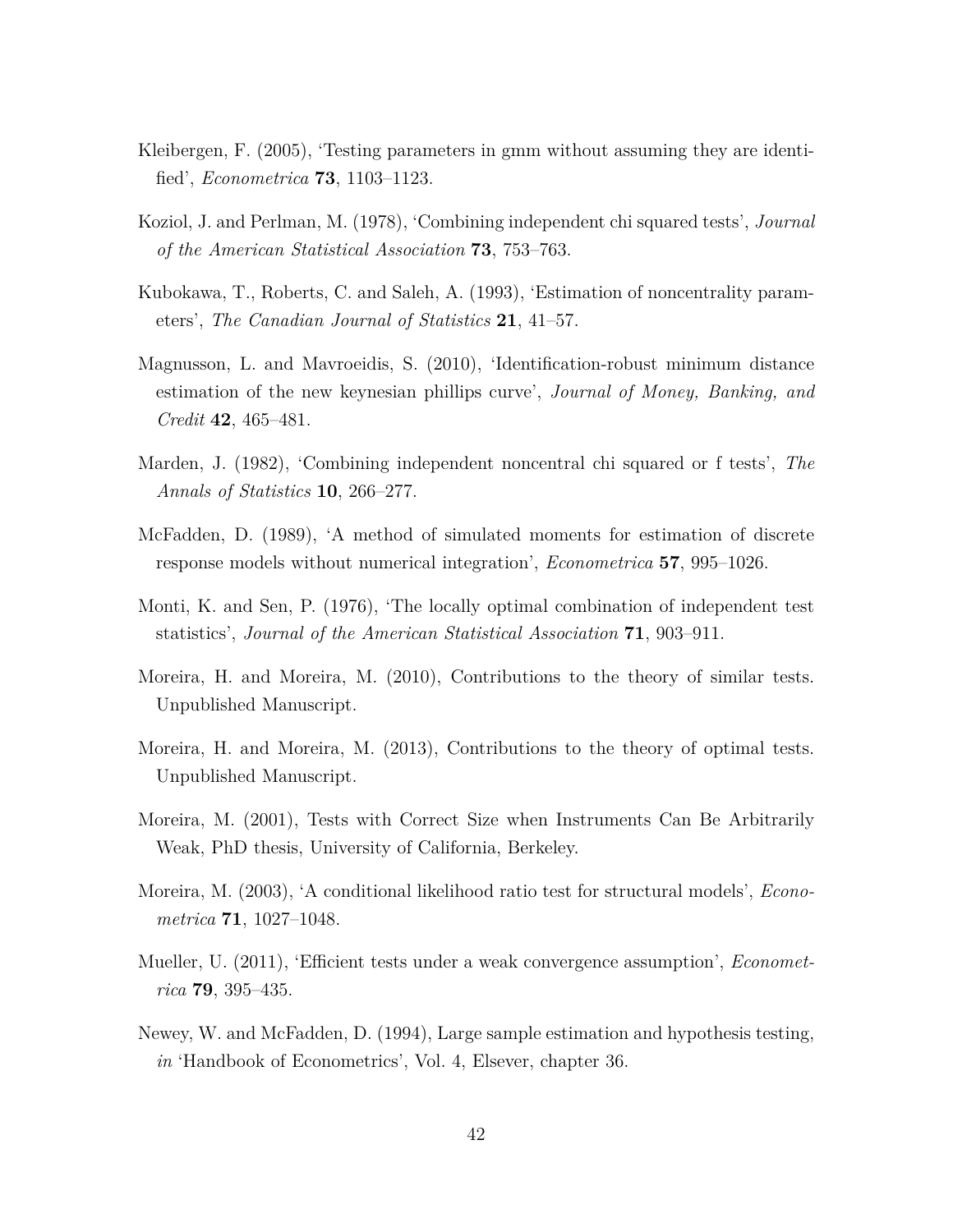- Olea, J. (2012), Efficient conditionally similar tests: Finite-sample theory and largesample applications. Unpublished Manuscript.
- Otsu, T. (2006), 'Generalized empirical likelihood inference for nonlinear and time series models under weak identification', *Econometric Theory* **22**, 22, 513–527.
- Ramalho, J. and Smith, R. (2004), Goodness of fit tests for moment condition models,. Unpublished Manuscript.
- Ruge-Murcia, F. (2010), 'Estimating nonlinear dsge models by the simulated method of moments: with an application to business cycles', *Journal of Economic Dynamics and Control* **36**, 914–938.
- Smith, R. (2007), Weak instruments and empirical likelihood: a discussion of the papers by d.w.k. andrews and j.h. stock and y. kitamura, *in* 'Advances in Economics and Econometrics, Theory and Applications: Ninth World Congress of the Econometric Society', Vol. 3, Cambridge University Press, chapter 8, pp. 238–260.
- Staiger, D. and Stock, J. (1997), 'Instrumental variables regression with weak instruments', *Econometrica* **65**, 557–586.
- Stock, J. and Wright, J. (2000), 'Gmm with weak identification', *Econometrica* **68**, 1055–1096.
- Stoye, J. (2009), Minimax regret, *in* S. Durlauf and L. Blume, eds, 'The New Palgrave Dictionary of Economics', Palgrave Macmillan.
- Yogo, M. (2004), 'Estimating the elasticity of intertemporal substitution when instruments are weak', *Review of Economics and Statistics* **86**, 797–810.

# **Appendix**

This appendix proves Theorems 1 and 2. Proofs for all other results, further details on our examples and simulations, and simulation results in a new Keynesian Phillips curve model, can be found in the supplementary appendix.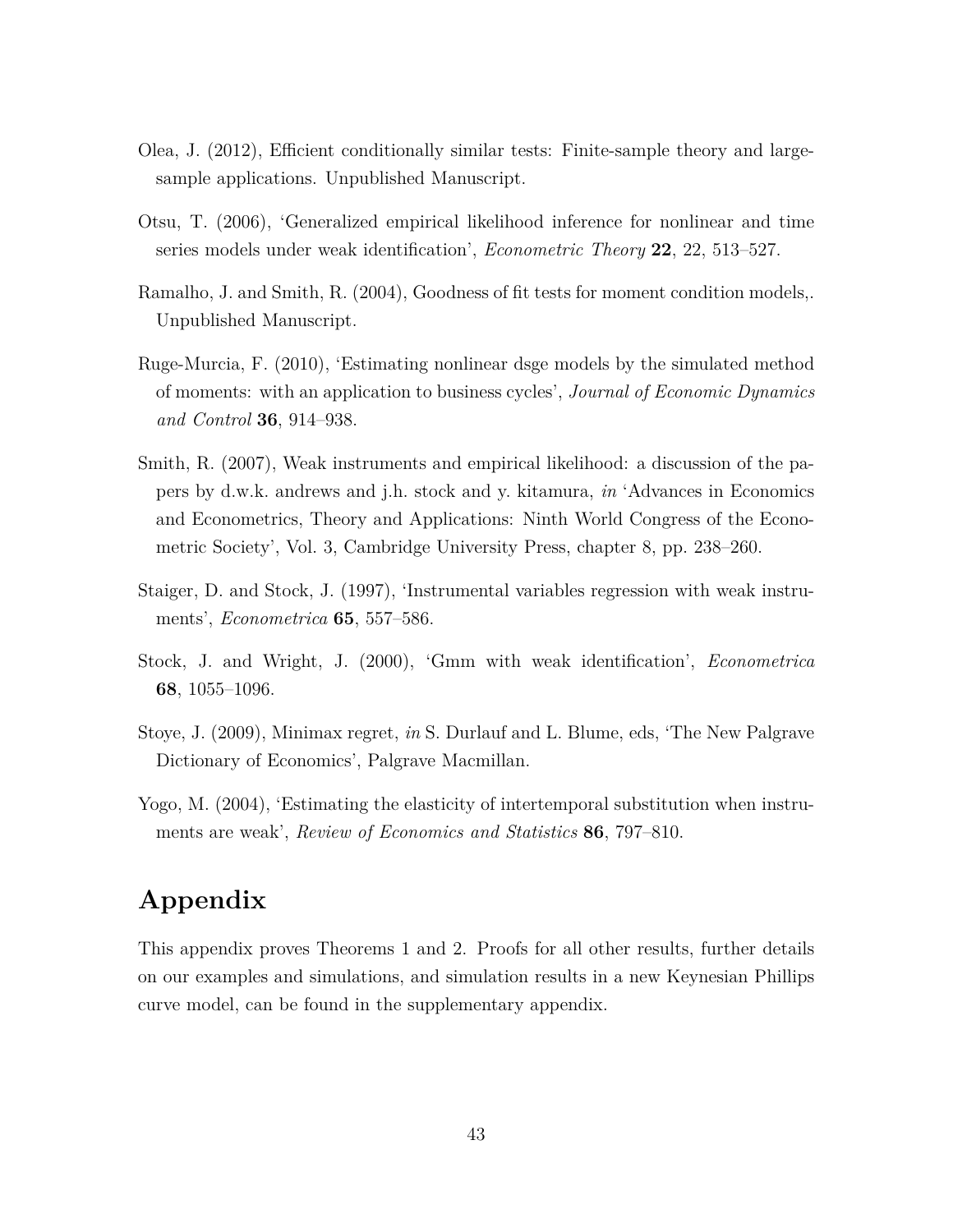#### **Proof of Theorem 1**

By the independence of *J, K,* and *D* under the null, conditional on the event  $D = d$ 

$$
K + a(D) \cdot J|D = d \sim \chi_p^2 + a(d) \cdot \chi_{k-p}^2.
$$

Hence

$$
Pr\{K + a(D) \cdot J > c_{\alpha}(a(D)) | D = d\} = \alpha
$$

 $\sup_{m=0,\mu_D} \left[ \phi_{a(D)} \middle| D=d \right] = \alpha$  for all *d* in the support of *D* and all values  $\mu_D$ .  $E_{m=0,\mu_D} \left[ \phi_{a(D)} \right]$  can then be written as

$$
\int E_{m=0,\mu_D} \left[ \phi_{a(D)} \right| D = d \left] dF_D = \int \alpha dF_D = \alpha
$$

for  $F<sub>D</sub>$  the distribution of  $D$ , proving the theorem.

#### **Proof of Theorem 2**

We first argue that conditional on  $D = d$  the test  $\phi_{QCLR_r}$  is exactly equivalent to the level *α* test that rejects for large values of the statistic  $K + \frac{q_{\alpha}(r(d))}{q_{\alpha}(r(d)) + r}$  $\frac{q_{\alpha}(r(d))}{q_{\alpha}(r(d))+r(d)} \cdot J$ . This result is trivial for  $r(d) = \infty$ . For  $r(d) < \infty$  and  $K > 0$  or  $J - r(D) > 0$ , note first that for fixed *d* the QCLR statistic is strictly increasing in  $(J, K)$ . Further, for any  $L > 0$ , the *L* level set of the  $QCLR_r$  statistic is of the form  $L = K + \frac{L}{L+r}$  $\frac{L}{L+r(d)} \cdot J$  so that fixing  $D=d,$ 

$$
\left\{ (J,K) \in \mathbb{R}_+^2 : QCLR_r = L \right\} = \left\{ (J,K) \in \mathbb{R}_+^2 : L = K + \frac{L}{L + r(d)} \cdot J \right\}.
$$

To verify that this is the case, note that if we plug  $K = L - \frac{L}{L + r}$  $\frac{L}{L+r(d)} \cdot J$  into the *QCLR<sup>r</sup>* statistic and collect terms we have

$$
QCLR_r = \frac{1}{2} \left( L + \frac{r(d)}{L + r(d)} \cdot J - r(d) + \sqrt{\left( L + r(d) + \frac{r(d)}{L + r(d)} \cdot J \right)^2 - 4J \cdot r(d)} \right).
$$

However,

$$
\left(L + r(d) + \frac{r(d)}{L + r(d)} \cdot J\right)^2 - 4J \cdot r(d) = \left(L + r(d) - \frac{r(d)}{L + r(d)} \cdot J\right)^2
$$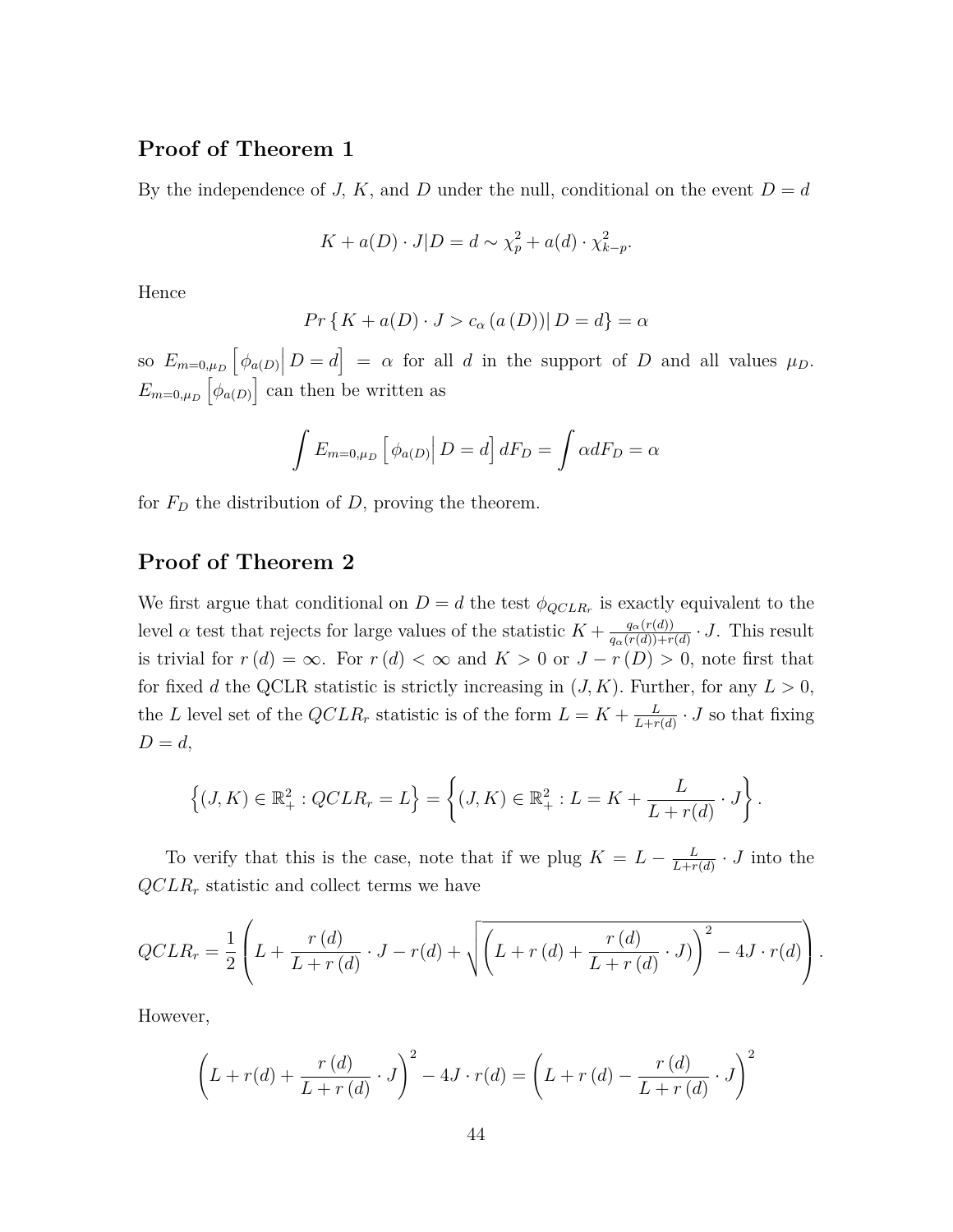and thus for  $K = L - \frac{L}{L+r}$  $\frac{L}{L+r(d)}\cdot J,$ 

$$
QCLR = \frac{1}{2} \left( L + \frac{r(d)}{L + r(d)} \cdot J - r(d) + \sqrt{\left( L + r(d) - \frac{r(d)}{L + r(d)} \cdot J \right)^2} \right).
$$

Since we've taken  $K = L - \frac{L}{L + r}$  $\frac{L}{L+r(D)} \cdot J$  and we know  $K \geq 0$ , we have that  $J \leq L+r(d)$ . Thus  $L + r(d) - \frac{r(d)}{L + r(d)}$  $\frac{r(d)}{L+r(d)} \cdot J \geq 0$  and we can open the square root and collect terms to obtain  $QCLR_r = L$  on the set  $\left\{ (J, K) \in \mathbb{R}_+^2 : L = K + \frac{L}{L+r}$  $\left\{\frac{L}{L+r(d)} \cdot J\right\}$ , as we claimed.

Conditional on  $D = d$  the rejection region of  $\phi_{QCLR_r}$  is

$$
\left\{(J,K)\in\mathbb{R}^2_+: q_\alpha(r(d)) < K + \frac{q_\alpha(r(d))}{q_\alpha(r(d)) + r(d)} \cdot J\right\}.
$$

Since *J* and *K* are pivotal under the null,

$$
Pr_{m=0,\mu_D}\left\{q_\alpha\left(r(d)\right)
$$

so since  $K + \frac{q_{\alpha}(r(d))}{q_{\alpha}(r(d)) + r}$  $\frac{q_a(r(d))}{q_a(r(d))+r(d)} \cdot J$  is continuously distributed with support equal  $\mathbb{R}_+$ ,  $q_\alpha(r(d))$ must be the  $1 - \alpha$  quantile of this random variable. Hence, if we define the test  $\phi_{\tilde{a}(D)}$ as in (15) with  $\tilde{a}(D) = \frac{q_{\alpha}(r(D))}{q_{\alpha}(r(D))+r(D)}$ , we can see that  $c_{\alpha}(\tilde{a}(d)) = q_{\alpha}(d)$  and thus that  $\phi_{QCLR_r} = \phi_{\tilde{a}(d)}$  conditional on  $D = d$ . Since this hold for all *d*,  $\phi_{QCLR_r} \equiv \phi_{\tilde{a}(D)}$ . Thus, for any function  $r : \mathcal{D} \to \mathbb{R}_+ \cup \{\infty\}$  there is a function  $\tilde{a} : \mathcal{D} \to [0,1]$  such that  $\phi_{QCLR_r} \equiv \phi_{\tilde{a}(D)}$ .

To prove the converse, that for any CLC test  $\phi_{a(D)}$  for  $a: \mathcal{D} \to [0,1]$  we can find a function  $r : \mathcal{D} \to \mathbb{R}_+ \cup \{\infty\}$  yielding the same test, fix the function  $a(D)$  and note that  $q_\alpha(r(D))$  is a continuous function of  $r(D)$  which is deceasing in  $r(D)$  and is bounded below by  $\chi^2_{p,1-\alpha}$  and above by  $\chi^2_{k,1-\alpha}$  (see Moreira (2003)). Hence for any value *d*, as  $r(d)$  goes from zero to infinity  $\frac{q_{\alpha}(r(d))}{q_{\alpha}(r(d)) + r(d)}$  varies continuously between zero and one, with  $\lim_{r(d)\to 0} \frac{q_{\alpha}(r(d))}{q_{\alpha}(r(d))+r(d)} = 1$  and  $\lim_{r(d)\to \infty} \frac{q_{\alpha}(r(d))}{q_{\alpha}(r(d))+r(d)} = \frac{q_{\alpha}(\infty)}{q_{\alpha}(\infty)+\infty} = 0$ . If  $a(d) = 0$  define  $\tilde{r}(d) = \infty$ . If  $a(d) > 0$ , note that there exists a value  $r^* < \infty$  such that  $a(d) > \frac{q_{\alpha}(r^*)}{q_{\alpha}(r^*)+1}$  $\frac{q_{\alpha}(r^*)}{q_{\alpha}(r^*)+r^*}$ , so by the intermediate value theorem we can pick  $\tilde{r}(d) \in [0, r^*]$ such that  $a(d) = \frac{q_{\alpha}(\tilde{r}(d))}{q_{\alpha}(\tilde{r}(d)) + \tilde{r}(d)}$ . Repeating this exercise for all values *d* we can construct a function  $\tilde{r}: \mathcal{D} \to \mathbb{R}_+ \cup \{\infty\}$  such that  $\phi_{a(D)} \equiv \phi_{QCLR_{\tilde{r}}}$ , completing the proof.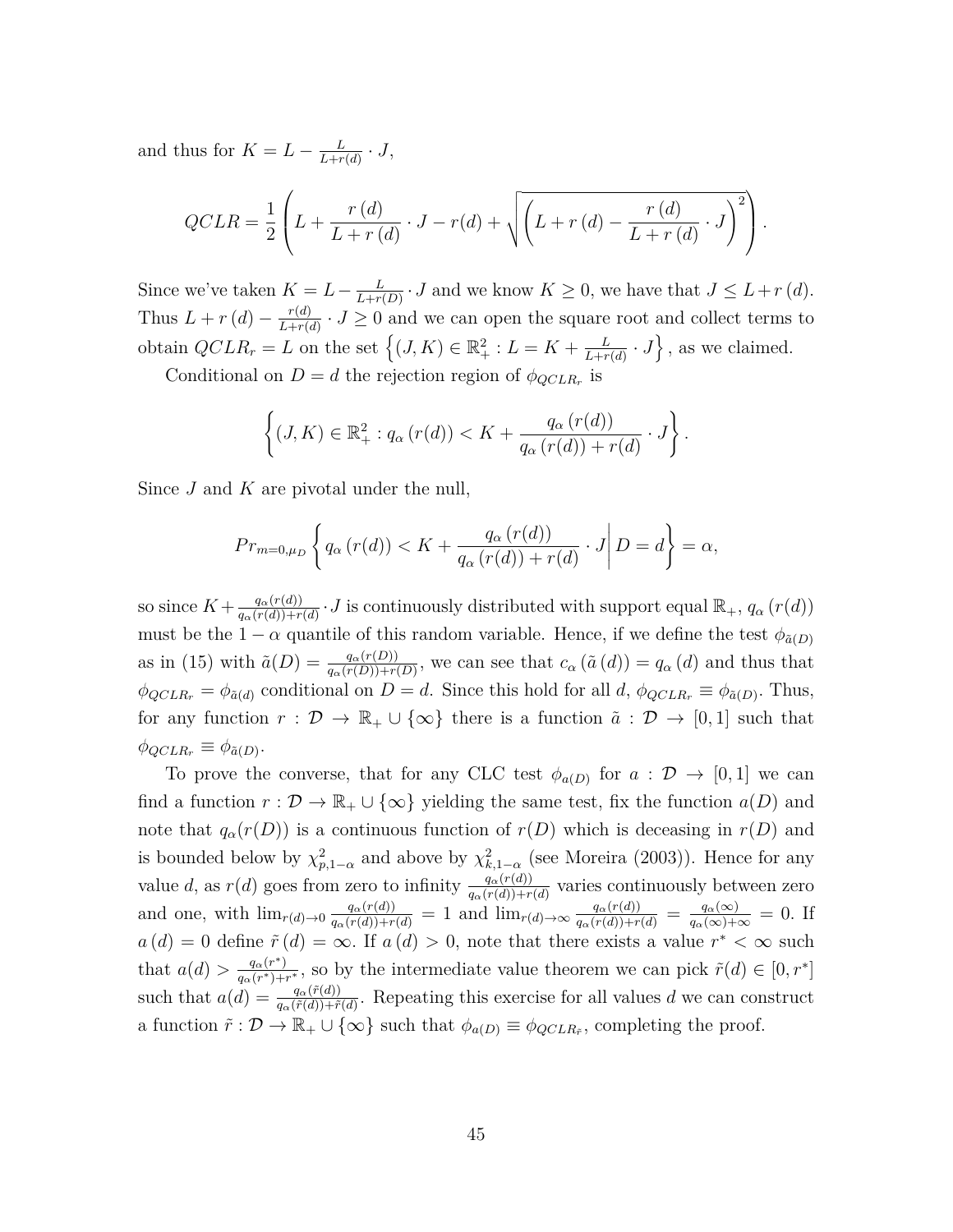#### Supplementary Appendix to

# Conditional Linear Combination Tests for Weakly Identified Models

Isaiah Andrews

#### April 17, 2014

This supplementary appendix contains material to supplement the paper "Conditional Linear Combination Tests for Weakly Identified Models," by Isaiah Andrews. Appendix A provides further details on the derivation of the limit problems discussed in Section 2 of the paper. Appendix B shows that general nonlinear GMM models which are weakly identified in the sense of Stock and Wright (2000) give rise to limiting problems of the form (2). Appendix C collects the proofs for all results save Theorems 1 and 2, for which the proofs are included with the paper. Appendix D concerns our linear IV simulations and gives power plots for PI tests in linear IV with homoskedastic errors, provides further information on our simulation design, and discusses our implementation of the MM1-SU, MM2-SU, and PI tests. Finally, Appendix E discusses simulation results in a nonlinear new Keynesian Phillips curve model.

# **Appendix A: Derivation of Limit Problems for Examples**

In this section, we provide additional details on the derivation of the limit problems in examples I and II.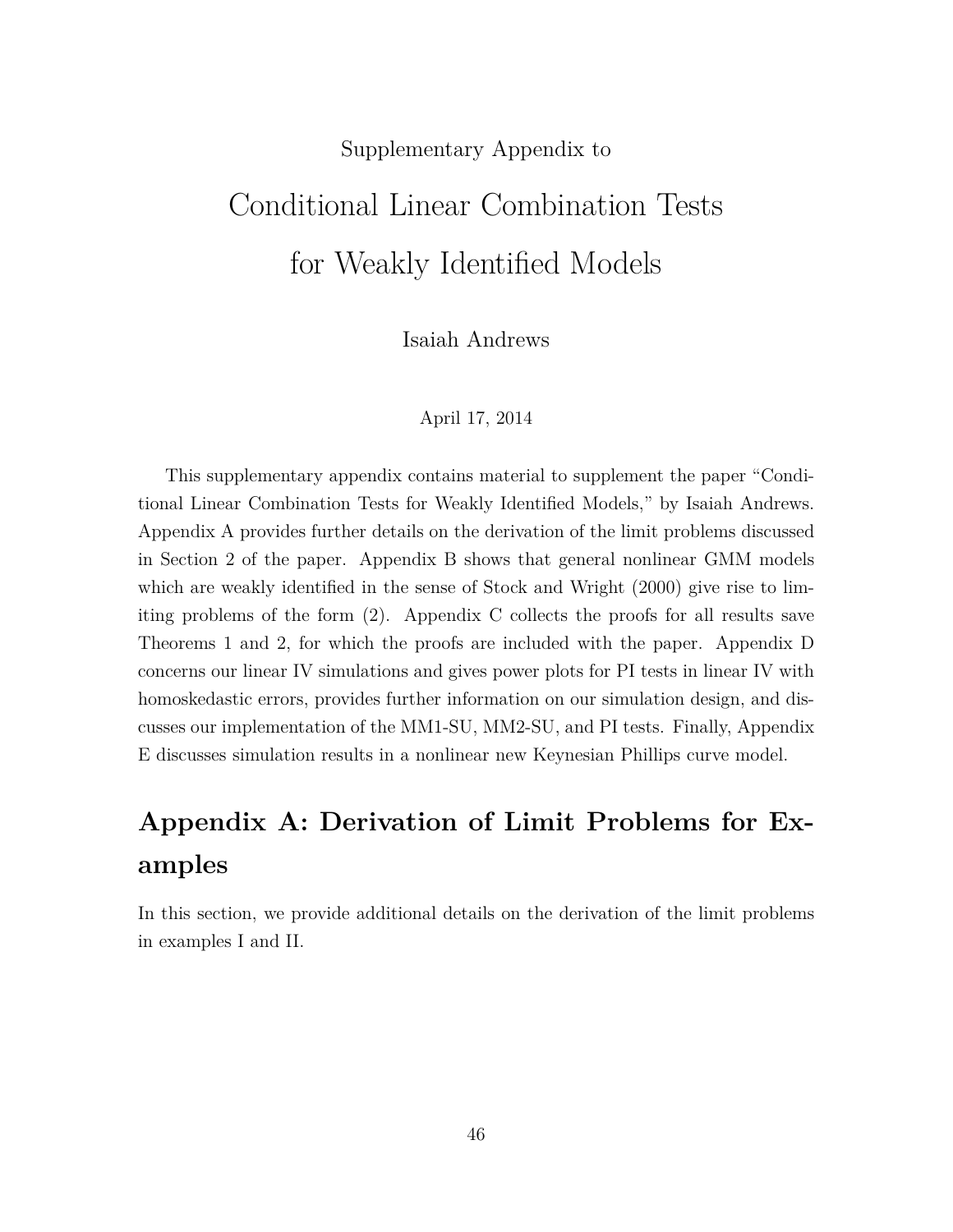**Example I: Weak IV** Re-writing our moment condition we have that

$$
f_T(\beta_0) = f_T(\beta_0) - f_T(\beta) + f_T(\beta) = \frac{1}{T} \sum (X_t \beta - X_t \beta_0) Z_t + f_T(\beta).
$$

Note that the expectation of  $f_T(\beta)$  under true parameter value  $\beta$  is zero by our identifying assumption, so  $E_\beta[f_T(\beta_0)] = E\left[\frac{1}{T}\right]$  $\frac{1}{T} \sum X_t Z_t \mid (\beta - \beta_0)$ . Since

$$
E\left[\frac{1}{T}\sum X_t Z_t\right] = E\left[\frac{1}{T}\sum Z_t \left(Z_t'\pi + V_{2,t}\right)\right] = E\left[\frac{1}{T}\sum Z_t Z_t'\right]\pi,
$$

we can see that provided that  $\frac{1}{T} \sum Z_t Z_t' \to_p Q_Z$  for  $Q_Z$  positive definite and  $\frac{1}{\sqrt{2\pi}}$  $\frac{1}{\overline{T}}\sum Z_t V_{1,t}$ and  $\frac{1}{\sqrt{2}}$  $\frac{1}{T} \sum Z_t V_{2,t}$  converge in distribution to jointly normal random vectors, the weakinstruments sequence  $\pi_T = \frac{c}{\sqrt{T}}$  implies that under true parameter value  $\beta$ ,

$$
\sqrt{T}\left(\begin{array}{c} f_T(\beta_0) \\ -\frac{\partial}{\partial \beta} f_T(\beta_0) \end{array}\right) \rightarrow_d N\left(\begin{pmatrix} Q_Z c(\beta-\beta_0) \\ Q_Z c \end{pmatrix}, \Omega(\beta_0)\right).
$$

Combined with the consistency of  $\hat{\Omega}_{ff}$ , this immediately yields (6).

**Example II: Minimum Distance** The identifying assumption for the minimum distance model imposes  $\eta = f(\theta)$ . Note, however, that

$$
g_T(\theta_0) = \hat{\Omega}_\eta^{-\frac{1}{2}} (\hat{\eta} - f(\theta_0)) = \hat{\Omega}_\eta^{-\frac{1}{2}} (\hat{\eta} - f(\theta)) + \hat{\Omega}_\eta^{-\frac{1}{2}} (f(\theta) - f(\theta_0))
$$

where by assumption the first term converges to a  $N(0, I_k)$  distribution and the second term converges to  $\Omega_{\eta}^{-\frac{1}{2}}(f(\theta) - f(\theta_0))$  by the Continuous Mapping Theorem and the assumed consistency of  $\hat{\Omega}_{\eta}$ . The consistency of  $\Delta g_T(\theta)$  for  $\Omega^{-\frac{1}{2}}\frac{\partial}{\partial \theta}f(\theta_0)$  follows similarly, immediately implying (7).

### **Appendix B: Limit Problem for Weak GMM Models**

In this appendix, we prove some additional results for GMM models which are weakly identified in the sense of Stock and Wright (2000). Suppose we begin with a moment function  $f_t(\psi)$  which is differentiable in the parameter  $\psi$  and satisfies the usual GMM identifying assumption that  $E_{\psi}[f_t(\psi)] = 0$ , and are interested in testing  $H_0: \psi = \psi_0$ . Suppose that, much like in Stock and Wright (2000), our parameter vector  $\psi$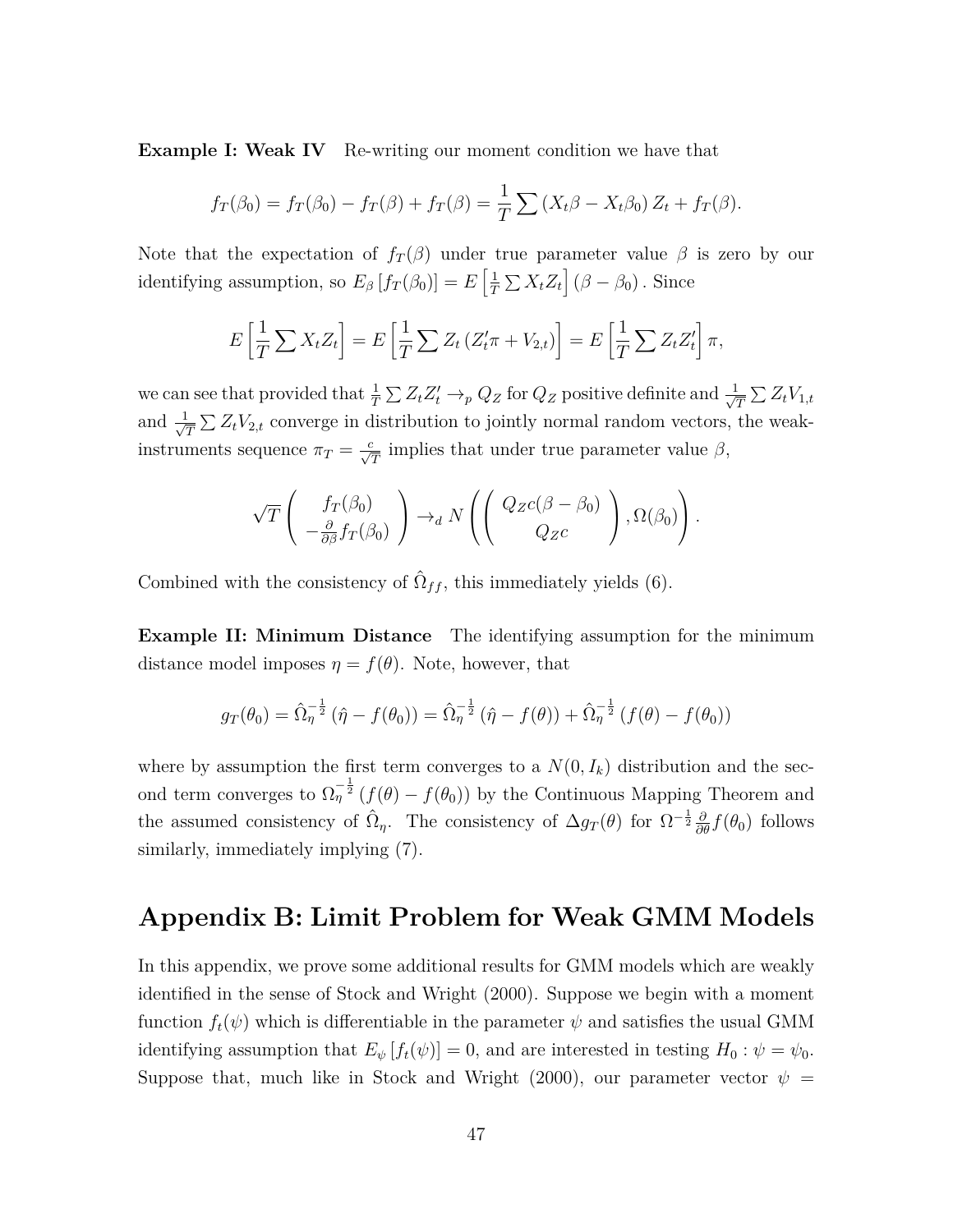$(\psi_1, \psi_2)$  is such that  $\psi_1$  is weakly identified while  $\psi_2$  is strongly identified, and that the expectation of  $f_t(\psi_0)$  under alternative  $\psi$  is

$$
E_{\psi}[f_t(\psi_0)] = \tilde{h}_1(\psi_1) + \frac{1}{\sqrt{T}} \tilde{h}_2(\psi_1, \psi_2)
$$

for  $\tilde{h}_1$ ,  $\tilde{h}_2$  continuously differentiable. Letting  $\psi$  denote the true parameter value, for sample size *T* let us reparametrize in terms of  $\theta = \theta_T = (\sqrt{T} (\psi_1 - \psi_{1,0}), \psi_2)$  and note that the null can now be written  $H_0: \theta = \theta_0 = (0, \theta_{2,0})$ . This reparameterization is infeasible as it demands knowledge of the unknown true value  $\psi_1$ , but this is irrelevant provided we use a test which is invariant to linear reparameterizations. Let

$$
g_t(\theta) = f\left(\psi_{1,0} + \frac{\theta_1}{\sqrt{T}}, \theta_2\right)
$$

denote the moment function under this new parametrization, and note that the expectation of  $g_t(\theta_0)$  under alternative  $\theta$  is

$$
E_{\theta}[g_t(\theta_0)] = \tilde{h}_1\left(\psi_{1,0} + \frac{\theta_1}{\sqrt{T}}\right) + \frac{1}{\sqrt{T}}\tilde{h}_2\left(\psi_{1,0} + \frac{\theta_1}{\sqrt{T}}, \theta_2\right)
$$

$$
= \tilde{h}_1\left(\psi_{1,0} - \frac{\theta_1}{\sqrt{T}}\right) + \frac{1}{\sqrt{T}}\tilde{h}_2\left(\psi_{1,0} + \frac{\theta_1}{\sqrt{T}}, \theta_2\right)
$$

$$
= \tilde{h}_1(\psi_{1,0}) + \frac{1}{\sqrt{T}}\frac{\partial}{\partial \psi_1'}\tilde{h}_1\left(\psi_{1,0} + \frac{\bar{\theta}_1}{\sqrt{T}}\right)\theta_1 + \frac{1}{\sqrt{T}}\tilde{h}_2\left(\psi_{1,0} + \frac{\theta_1}{\sqrt{T}}, \theta_2\right)
$$

where in the last step we have taken a mean value expansion in  $\theta_1$  with intermediate value  $\bar{\theta}_1$ . Note, however, that the identifying assumption for GMM implies that  $\tilde{h}_1(\psi_{1,0}) = 0$  while under our continuity assumptions

$$
\frac{\partial}{\partial \psi_1'} \tilde{h}_1 \left( \psi_{1,0} + \frac{\bar{\theta}_1}{\sqrt{T}} \right) \rightarrow \frac{\partial}{\partial \psi_1'} \tilde{h}_1 \left( \psi_{1,0} \right)
$$

and

$$
\tilde{h}_2\left(\psi_{1,0} + \frac{\theta_1}{\sqrt{T}}, \theta_2\right) \to \tilde{h}_2\left(\psi_{1,0}, \theta_2\right).
$$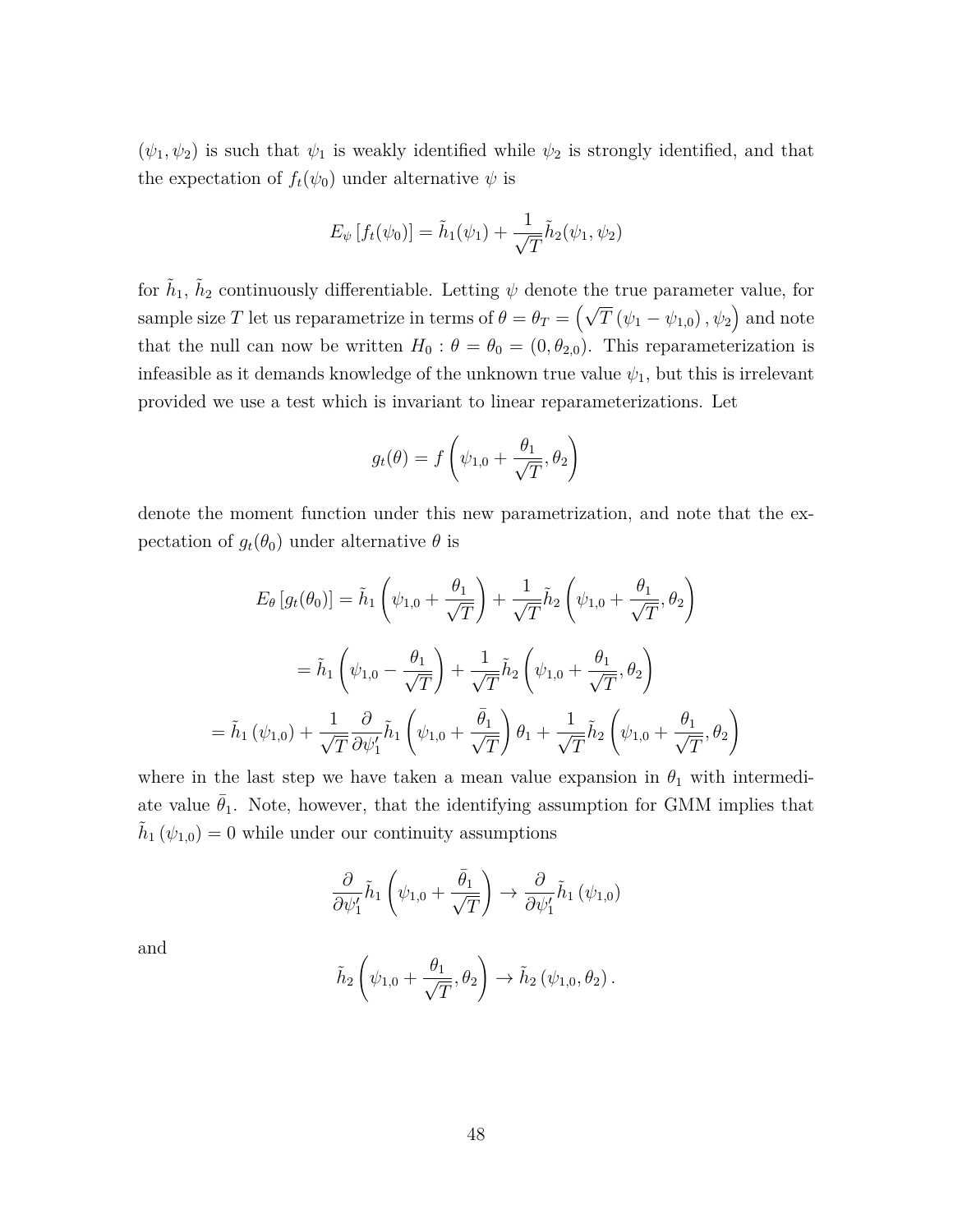Hence,  $E_{\theta}[g_t(\theta_0)] = h(\theta) + o\left(\frac{1}{\sqrt{\theta}}\right)$ *T* where

$$
h(\theta) = \frac{1}{\sqrt{T}} \frac{\partial}{\partial \psi_1'} \tilde{h}_1(\psi_{1,0}) \theta_1 + \frac{1}{\sqrt{T}} \tilde{h}_2(\psi_{1,0}, \theta_2).
$$
 (21)

Note that the strongly identified parameters  $\theta_1$  enter  $h(\theta)$  linearly while the weakly identified parameters  $\theta_2$  may enter non-linearly. Suppose that for our original moment functions  $f_t(\theta)$ , we have that under the sequence of alternatives  $\psi_T = \left(\psi_{1,0} - \frac{1}{\sqrt{\theta}}\right)$  $\frac{1}{\overline{T}}\theta_1, \psi_2\Big)$ 

$$
\frac{1}{\sqrt{T}}\left(\begin{array}{c}\sum f_t(\psi_0)-E_{\psi_T}\left[f_t(\psi_0)\right]\\\vec{\psi_C}\left(\sum \frac{\partial}{\partial \psi'}f_t(\psi_0)-E_{\psi_T}\left[\frac{\partial}{\partial \psi'}f_t(\psi_0)\right]\right)\end{array}\right)\to_d N(0,\Omega_f)
$$

where  $\Omega_f$  is consistently estimable and  $\Omega_{ff}$ , the upper-left block of  $\Omega_f$ , is full rank. Since alternative  $\theta$  in the new parametrization corresponds to this sequence of alternatives in the original parametrization, this implies that under  $\theta$  we have

$$
\frac{1}{\sqrt{T}}\left(\begin{array}{c}\sum g_t(\theta_0) - E_{\theta}\left[g_t(\theta_0)\right] \\ vec\left(\sum \frac{\partial}{\partial \theta'} g_t(\theta_0) - E_{\theta}\left[\frac{\partial}{\partial \theta'} g_t(\theta_0)\right]\right)\end{array}\right) \rightarrow_d N(0, \Omega)
$$

for  $\Omega =$  $\sqrt{ }$  $\mathcal{L}$ Ω*gg* Ω*gθ*  $\Omega_{\theta g}$   $\Omega_{\theta \theta}$  $\setminus$ consistently estimable and  $\Omega_{gg} = \Omega_{ff}$  full-rank. Letting

$$
g_T(\theta_0) = \frac{1}{\sqrt{T}} \hat{\Omega}_{gg}^{-\frac{1}{2}} \sum_t g_t(\theta_0)
$$

and

$$
\Delta g_T(\theta_0) = \frac{1}{\sqrt{T}} \hat{\Omega}_{gg}^{-\frac{1}{2}} \sum_t \frac{\partial}{\partial \theta} g_t(\theta_0)
$$

note that

$$
\left(\begin{array}{c} gr(\theta_0) \\ \Delta gr(\theta_0) \end{array}\right) \rightarrow_d N \left( \left(\begin{array}{c} m \\ \mu \end{array}\right), \left(\begin{array}{cc} I & \Sigma_{g\theta} \\ \Sigma_{\theta g} & \Sigma_{\theta \theta} \end{array}\right) \right)
$$

where  $\mu = \lim_{T \to \infty} E_{\theta} \left[ \frac{1}{\sqrt{\theta}} \right]$  $\frac{1}{T} \sum \frac{\partial}{\partial \theta'} g_t(\theta_0)$  provided this limit exists and  $m = h(\theta) \in$  $\mathcal{M}(\mu, \gamma)$ , where  $\mathcal{M}(\mu, \gamma)$  will depend on the structure of the problem at hand: in some cases it may be that without additional structure we cannot restrict the set of possible values *m* and have  $\mathcal{M}(\mu) = \mathbb{R}^k$  while in others, like Example I, we may be able to obtain further restrictions. Note further, that while we framed the analysis here using reparameterization in terms of local alternatives for strongly identified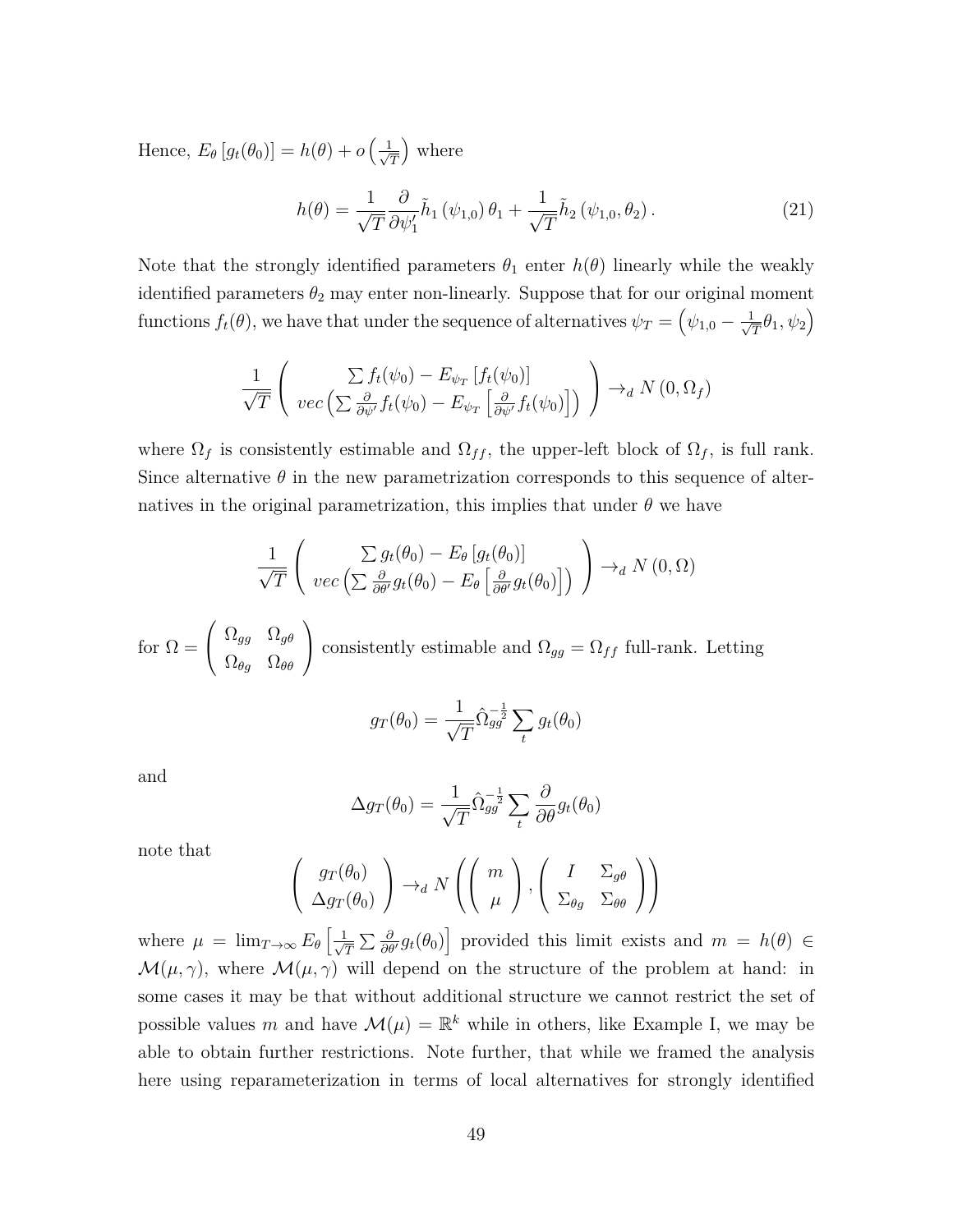parameters, we could equivalently have formulated ∆*g<sup>T</sup>* using the Jacobian of the original moment function,  $\frac{\partial}{\partial \psi'} f_t(\psi_0)$ , post-multiplied by an appropriate sequence of normalizing matrices  $A_T$ , as in Section 7.1.

We can say a bit more regarding the strongly identified parameters  $\theta_1$ . Note that by the definition of  $\theta$ ,  $\frac{\partial}{\partial \theta_1'} g_t(\theta_0) = \frac{1}{\sqrt{\theta}}$ *T*  $\frac{\partial}{\partial \psi_1'} f_t(\psi_0)$ . Hence,  $\frac{1}{\sqrt{2}}$  $\frac{1}{T} \sum \frac{\partial}{\partial \theta_1'} g_t(\theta_0) = \frac{1}{T} \sum \frac{\partial}{\partial \psi_1'} f_t(\psi_0)$ and we can re-write  $\mu$  as  $\lim_{T\to\infty} E_\theta \left[ \frac{1}{T} \right]$  $\frac{1}{T}\sum \frac{\partial}{\partial \psi'_1} f_t(\psi_0)$   $\frac{1}{\sqrt{2}}$ central limit theorem we have assumed for  $\frac{1}{\sqrt{\pi}}\sum_{\beta} \frac{\partial}{\partial \psi'} f_t(\psi_0)$  implies  $\frac{\partial}{\partial \psi_2} f_t(\psi_0)$  ]. Further, the  $\frac{1}{T} \sum \frac{\partial}{\partial \psi_1'} f_t(\psi_0)$  implies that  $\frac{1}{\sqrt{2}}$  $\frac{\partial}{\partial \theta_1^{\prime}} g_t(\theta_0) \rightarrow_p$  $\mu_1 = \lim_{T \to \infty} E_\theta \left[ \frac{1}{T} \right]$  $\frac{1}{T} \sum \frac{\partial}{\partial \psi_1'} f_t(\psi_0)$ . Together with (21) this implies that under standard regularity conditions (see e.g. Newey and McFadden (1994))  $h(\theta_1, \theta_{2,0}) = \mu_1 \cdot \theta_1$  and hence that in the special case where all parameters are strongly identified we obtain the Gaussian shift limiting problem

$$
\left(\begin{array}{c}g\\ \Delta g\end{array}\right)\sim N\left(\left(\begin{array}{c}\mu\cdot\theta\\ \mu\end{array}\right),\left(\begin{array}{cc}I&0\\0&0\end{array}\right)\right).
$$

## **Appendix C: Proofs**

#### **Proof of Corollary 1**

Conditional on  $D = d$  the CLC test  $\phi_{a(D)}$  fails to reject if and only if  $K + a(d) \cdot J \leq d$  $c_{\alpha}(a(d))$ , where  $a(d) \in [0,1]$ . Thus, for this test we can define

$$
C_d = \left\{ \left( \sqrt{J}, \sqrt{K} \right) : K + a(d) \cdot J \le c_\alpha(a(d)) \right\}.
$$

This set trivially satisfies requirement (2) of Theorem 3. To verify that it satisfies (1), note that  $C_d$  is closed and if we have two pairs  $(\sqrt{J_1},$ √  $\overline{K_1}$ ,  $(\sqrt{J_2},$ √  $\overline{K_2}$   $\in$  *C*<sup>*d*</sup> then for all  $\lambda \in [0, 1]$ 

$$
\lambda\left(\sqrt{J_1}, \sqrt{K_1}\right) + (1 - \lambda)\left(\sqrt{J_2}, \sqrt{K_2}\right) \in C_d
$$

since by the convexity of the function  $f(x) = x^2$ 

$$
\left(\lambda\sqrt{J_1} + (1-\lambda)\sqrt{J_2}\right)^2 \le \lambda J_1 + (1-\lambda) J_2
$$

$$
\left(\lambda\sqrt{K_1} + (1-\lambda)\sqrt{K_2}\right)^2 \le \lambda K_1 + (1-\lambda) K_2.
$$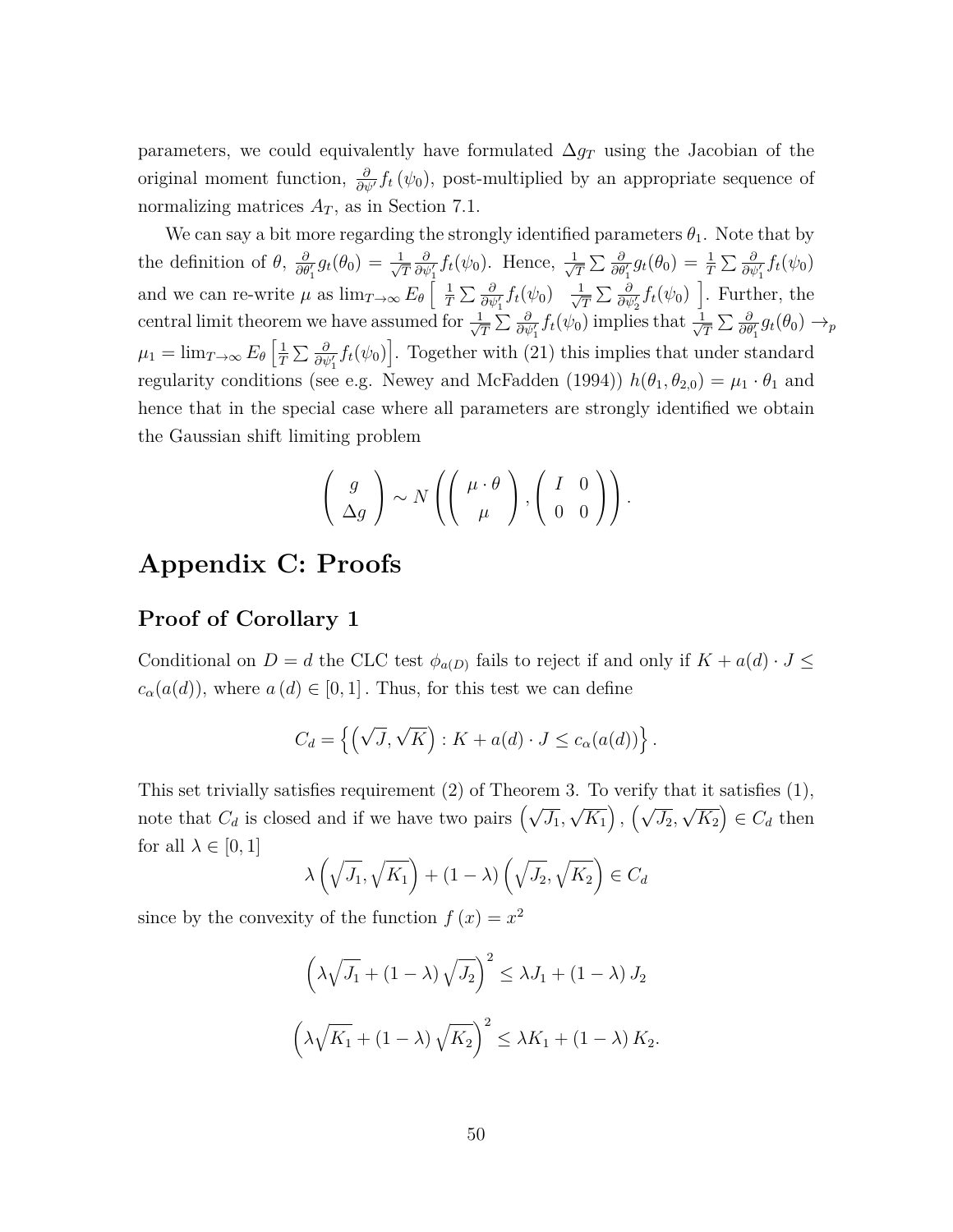#### **Proof of Theorem 4**

(1) follows from results in Monti and Sen (1976) and Koziol and Perlman (1978). Specifically, both papers note that if  $(A, B) \sim (\chi^2_{k-p}(\tau_A), \chi^2_p(\tau_B))$  and  $(\tau_A, \tau_B)$  $\lambda \cdot (t_A, t_B)$  for  $t_A, t_B \geq 0$  then for  $\phi$  any size  $\alpha$  test for  $H_0: \tau_A = \tau_B = 0$  based on (*A, B*) there exists some  $\bar{\lambda} > 0$  such that for  $0 < \lambda < \bar{\lambda}$ ,

$$
E_{(\tau_A, \tau_B)} [\phi] \le E_{(\tau_A, \tau_B)} \left[ 1 \left\{ \frac{t_A}{k - p} A + \frac{t_B}{p} B > c \right\} \right]
$$

for *c* the 1 –  $\alpha$  quantile of a  $\frac{t_A}{k-p} \chi^2_{k-p} + \frac{t_B}{p}$  $\frac{p}{p} \chi_p^2$  distribution. Statement (1) then follows immediately by the fact that  $(J, K) | D = d \sim (\chi^2_{k-p}(\tau_J), \chi^2_p(\tau_K)).$ 

Establishing statement (2) is similarly straightforward. In particular for  $F_{t_K,t_J}$ as described in Theorem 4, Koziol and Perlman note that we can use the Neyman Pearson Lemma to establish that the weighted average power maximizing level  $\alpha$  test based on  $(A, B) \sim (\chi_{k-p}^2(\tau_A), \chi_p^2(\tau_B))$  is  $\phi_F^* = 1 \{\frac{t_K}{t_K+1} A + \frac{t_J}{t_J+1} B > c\}$ , where c is the 1 –  $\alpha$  quantile of a  $\frac{t_K}{t_K+1}\chi_p^2 + \frac{t_J}{t_J+1}\chi_{k-p}^2$  distribution. In particular, for  $\Phi_\alpha$  the class of level  $\alpha$  tests based on  $(A, B)$ ,

$$
\phi_F^* \in \arg \max_{\phi \in \Phi_\alpha} \int_{\mathcal{T}(d)} E_{\tau_A, \tau_B} \left[ \phi \right] dF(\tau_A, \tau_B).
$$

Statement (2) again follows from the fact that  $(J, K) | D = d \sim \left( \chi_{k-p}^2(\tau_J), \chi_p^2(\tau_K) \right)$ .

#### **Proof of Theorem 5**

For this proof we assume that *D* has a density with respect to Lebesgue measure. The proof for *D* degenerate follows along the lines. By the definition of the infimum we know that there exists a sequence of functions  ${a_n}_{n=1}^{\infty} \subset A$  such that

$$
\lim_{n \to \infty} \sup_{(m,\mu_D) \in H_1} \left( \beta_{m,\mu_D}^* - E_{m,\mu_D} \left[ \phi_{a_n(D)} \right] \right) = \inf_{a \in \mathcal{A}} \sup_{(m,\mu_D) \in H_1} \left( \beta_{m,\mu_D}^* - E_{m,\mu_D} \left[ \phi_{a(D)} \right] \right).
$$
\n(22)

Since we have defined  $A$  to consist of Borel-measurable functions, by Theorem A.5.1 in Lehman and Romano (2005) there exists a sub-sequence  ${a_{n_k}}_{k=1}^{\infty} \subset {a_n}_{n=1}^{\infty}$ *n*=1 and a function  $a^* \in \mathcal{A}$  such that for  $\nu$  Lebesgue measure on  $\mathbb{R}^{kp+2}$ 

$$
\int a_{n_k}(D)h(J,K,D)d\nu \to \int a^*(D)h(J,K,D)d\nu \tag{23}
$$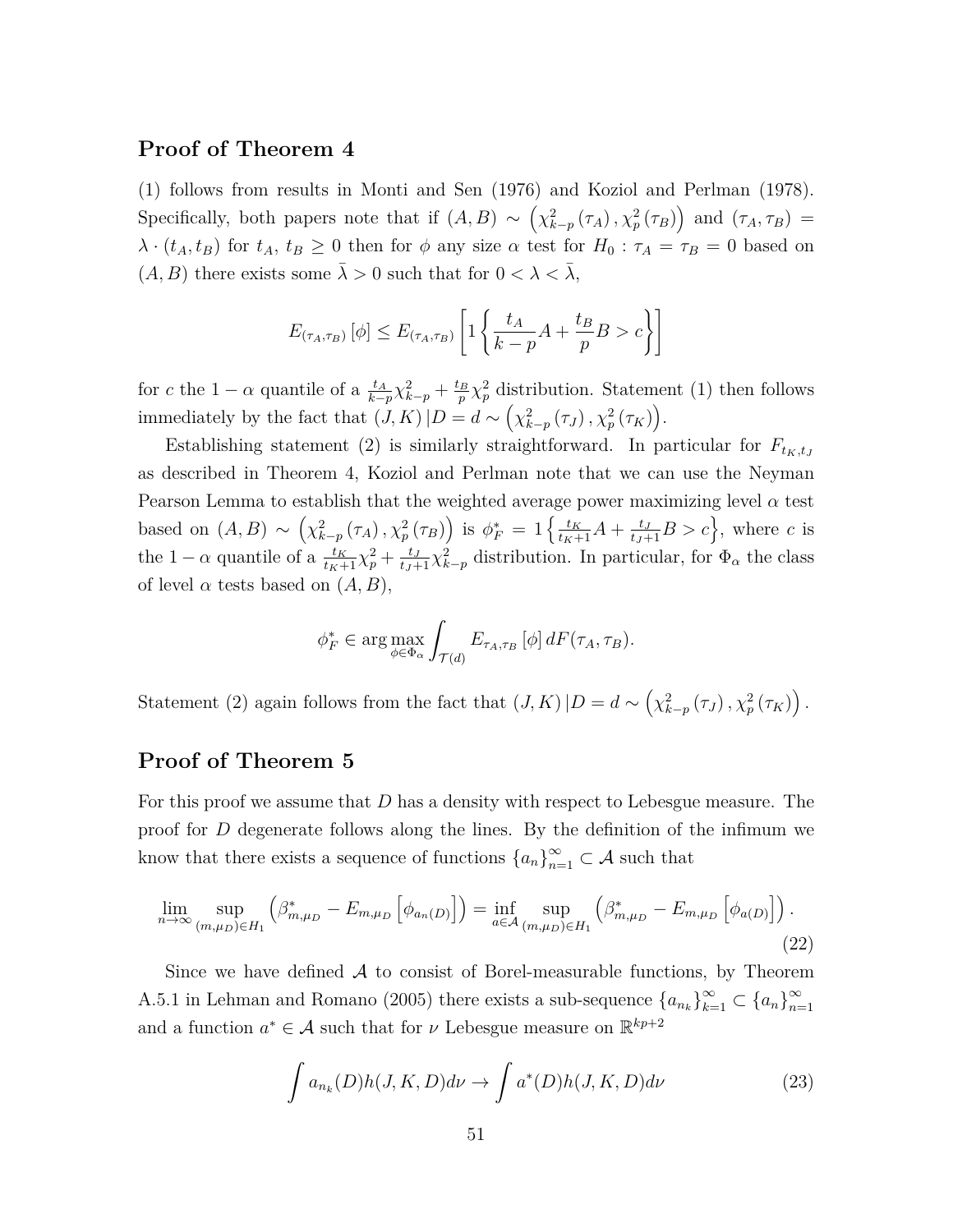for all *ν*-integrable functions *h*(*J, K, D*).

For any value  $(m, \mu) \in H_1$  denote the joint distribution of  $(J, K, D)$  under this value by  $F_{JKD}(m,\mu)$  with density  $f_{JKD}(m,\mu_D)$  with respect to Lebesgue measure  $\nu$ . Note that for any bounded, continuous function *n* of  $(J, K, D)$ ,  $n (J, K, D) f_{JKD} (m, \mu_D)$  is an integrable function with respect to Lebesgue measure  $\nu$ . Hence, (23) implies that

$$
\int a_{n_k}(D)n(J, K, D)dF_{JKD} \to \int a^*(D)n(J, K, D)dF_{JKD}
$$

for all bounded continuous functions *n*. By the Portmanteau Lemma (see Lemma 2.2 in Van der Vaart (2000)) this implies that, viewed as a random variable,  $(J, K, a_{n_k}(D)) \rightarrow_d$  $J(X, a^*(D))$ . Since  $c_{\alpha}(a)$  is a continuous function of *a*, the Continuous Mapping Theorem implies that

$$
K + a_{n_k}(D) \cdot J - c_{\alpha}(a_{n_k}(D)) \rightarrow_d K + a^*(D) \cdot J - c_{\alpha}(a^*(D)).
$$

Since zero is a continuity point of distribution of the random variable on the right hand side this implies that  $E_{m,\mu} \left[ \phi_{a_{n_k}(D)} \right] \to E_{m,\mu} \left[ \phi_{a^*(D)} \right]$ . This suffices to establish

$$
\sup_{(m,\mu_D)\in H_1} \left( \beta^*_{m,\mu_D} - E_{m,\mu_D} \left[ \phi_{a^*(D)} \right] \right) = \inf_{a \in \mathcal{A}} \sup_{(m,\mu_D)\in H_1} \left( \beta^*_{m,\mu_D} - E_{m,\mu_D} \left[ \phi_{a(D)} \right] \right).
$$

To see that this is the case, note that the right hand side is weakly smaller than the left hand side by construction. If the right hand side is strictly smaller then there exists some value  $(m^*, \mu_D^*) \in H_1$  such that

$$
\beta^*_{m^*,\mu_D^*} - E_{m^*,\mu_D^*} \left[ \phi_{a^*(D)} \right] > \inf_{a \in \mathcal{A}} \sup_{(m,\mu_D) \in H_1} \left( \beta^*_{m,\mu_D} - E_{m,\mu_D} \left[ \phi_{a(D)} \right] \right) + \varepsilon
$$

for some  $\varepsilon > 0$ , which since  $E_{m^*, \mu_D^*}$  $\left[ \phi_{a^*(D)} \right] = \lim_{n \to \infty} E_{m^*, \mu_D^*}$  $\left[\phi_{a_n(D)}\right]$  implies that

$$
\lim_{n \to \infty} \sup_{(m,\mu_D) \in H_1} \left( \beta^*_{m,\mu_D} - E_{m,\mu_D} \left[ \phi_{a_n(D)} \right] \right) \ge \inf_{a \in \mathcal{A}} \sup_{(m,\mu_D) \in H_1} \left( \beta^*_{m,\mu_D} - E_{m,\mu_D} \left[ \phi_{a(D)} \right] \right) + \varepsilon
$$

which contradicts  $(22)$ .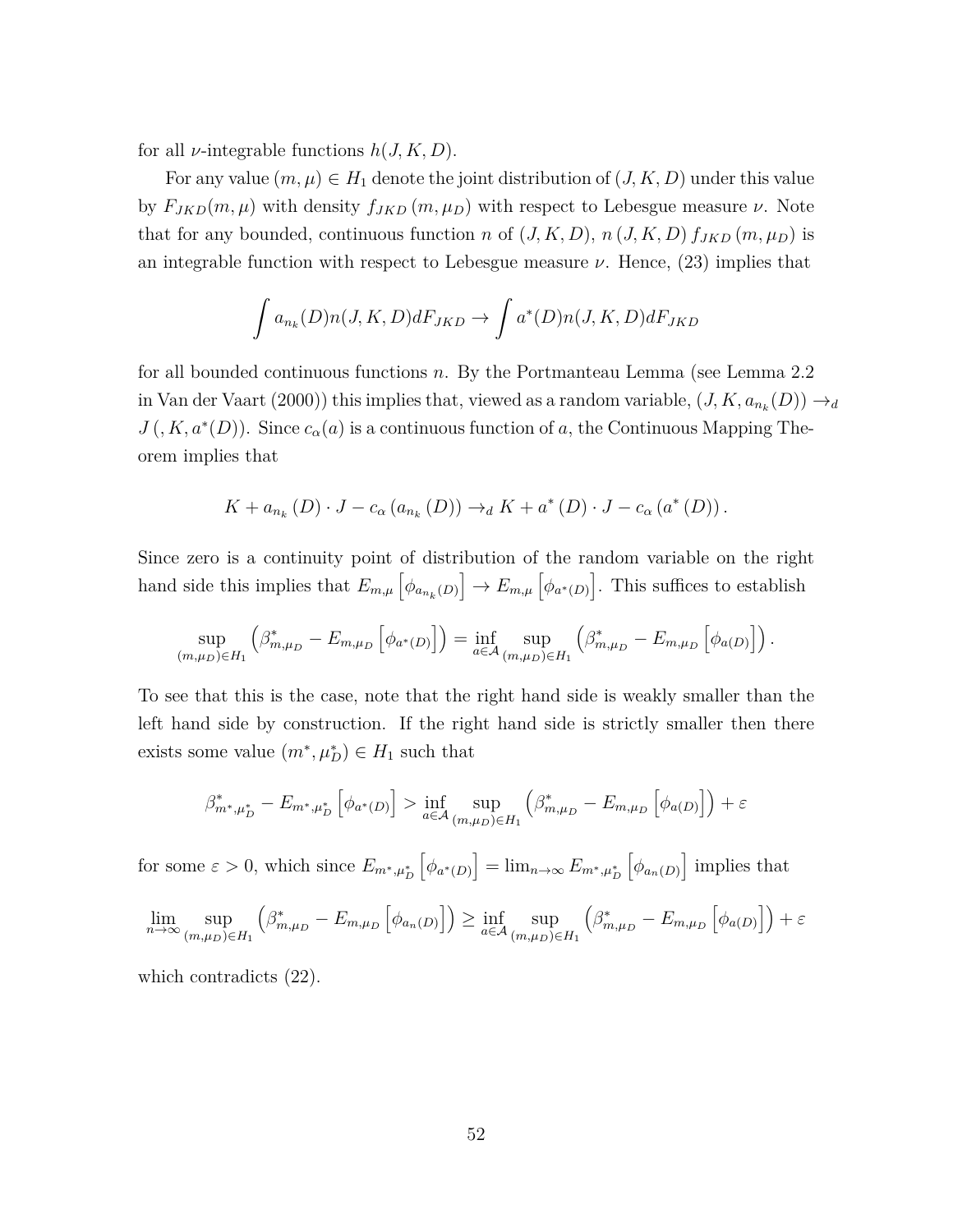#### **Proof of Lemma 1**

Note that  $\Omega = A \otimes B$  implies that  $\Sigma =$  $\lceil$  $\overline{1}$ 1 *A*12*/A*<sup>11</sup> *A*12*/A*<sup>11</sup> *A*22*/A*<sup>11</sup> 1 ⊗ *I*. To prove the result, it is easier to work with the formulation of the problem discussed in AMS. In particular, consider  $k \times 1$  random vectors  $\tilde{S}$  and  $\tilde{T}$  (denoted by  $S$  and  $T$  in AMS) with

$$
\left(\begin{array}{c}\tilde{S}\\\tilde{T}\end{array}\right)\sim N\left(\left(\begin{array}{c}c_{\beta}\mu_{\pi}\\d_{\beta}\mu_{\pi}\end{array}\right),I\right),\,
$$

were  $c_{\beta}$  ranges over R for different true values of  $\beta$ . AMS (Theorem 1) show that the maximal invariant to rotations of the instruments is  $(\tilde{S}'\tilde{S}, \tilde{S}'\tilde{T}, \tilde{T}'\tilde{T})$ , and note that the *S* statistic can be written  $S = \tilde{S}'\tilde{S}$ , while the *K* statistic is  $K = \frac{(\tilde{S}'\tilde{T})^2}{\tilde{T}'\tilde{T}}$ *<sup>T</sup>*e<sup>0</sup>*T*<sup>e</sup> (2007) considers a finite-sample Gaussian IV model with a known covariance matrix *.* Kleibergen for the structural errors, and his Theorem 3 establishes that (in our notation)  $\tilde{T}'\tilde{T} =$  $D' \Sigma_D^{-1} D'$ , where  $\Sigma_D = I \left(\frac{A_{22}}{A_{11}}\right)$  $\frac{A_{22}}{A_{11}} - \left(\frac{A_{12}}{A_{11}}\right)^2$ . Hence, in the limit problem (6) with  $\Sigma =$  $\lceil$  $\overline{\phantom{a}}$ 1  $A_{12}/A_{11}$ *A*12*/A*<sup>11</sup> *A*22*/A*<sup>11</sup> 1  $\in$  *S I*, the maximal invariant under rotations of the instruments  $(\tilde{S}'\tilde{S}, \tilde{S}'\tilde{T}, \tilde{T}'\tilde{T})$  is a one-to-one transformation of  $(J, K, D'\Sigma_D D)$ .

By the imposed invariance to rotations of the instruments, it is without loss of generality to assume that  $d_{\beta}\mu_{\pi} = e_1 \cdot$  $\sqrt{r}$ , where  $e_1 \in \mathbb{R}^k$  has a one in its first entry and zeros everywhere else. Hence,  $\tilde{T}'\tilde{T} = D'\Sigma_D D \sim \chi^2_k(r)$ . For fixed *r*, the distribution of  $(J, K, D' \Sigma_D D)$  depends only on  $c_\beta \mu_\pi = ||m|| e_1$  and on consistently estimable parameters. The value of  $r$  imposes no restrictions on the value of  $||m||$ . Hence, the power of any unconditional linear combination test  $\phi_a$  can be written as a function of  $||m||$  and r, the power envelope for unconditional linear combination tests is defined by  $\beta_{\|m\|,r}^u = \sup_{a \in [0,1]} E_{\|m\|,r} [\phi_a]$ , and the maximum regret for any unconditional linear combination test (taking  $\mu_D$  and hence  $r$  to be known) is

$$
\sup_{||m|| \in \mathbb{R}_+} \left( \beta_{||m||,r}^u - E_{||m||,r} \left[ \phi_a \right] \right)
$$

which depends only on *r*. We can thus take the MMRU test  $\phi_{MMRU}(\mu_D)$  to depend on  $\mu_D$  only through  $r = \mu'_D \Sigma^{-1} \mu_D$ .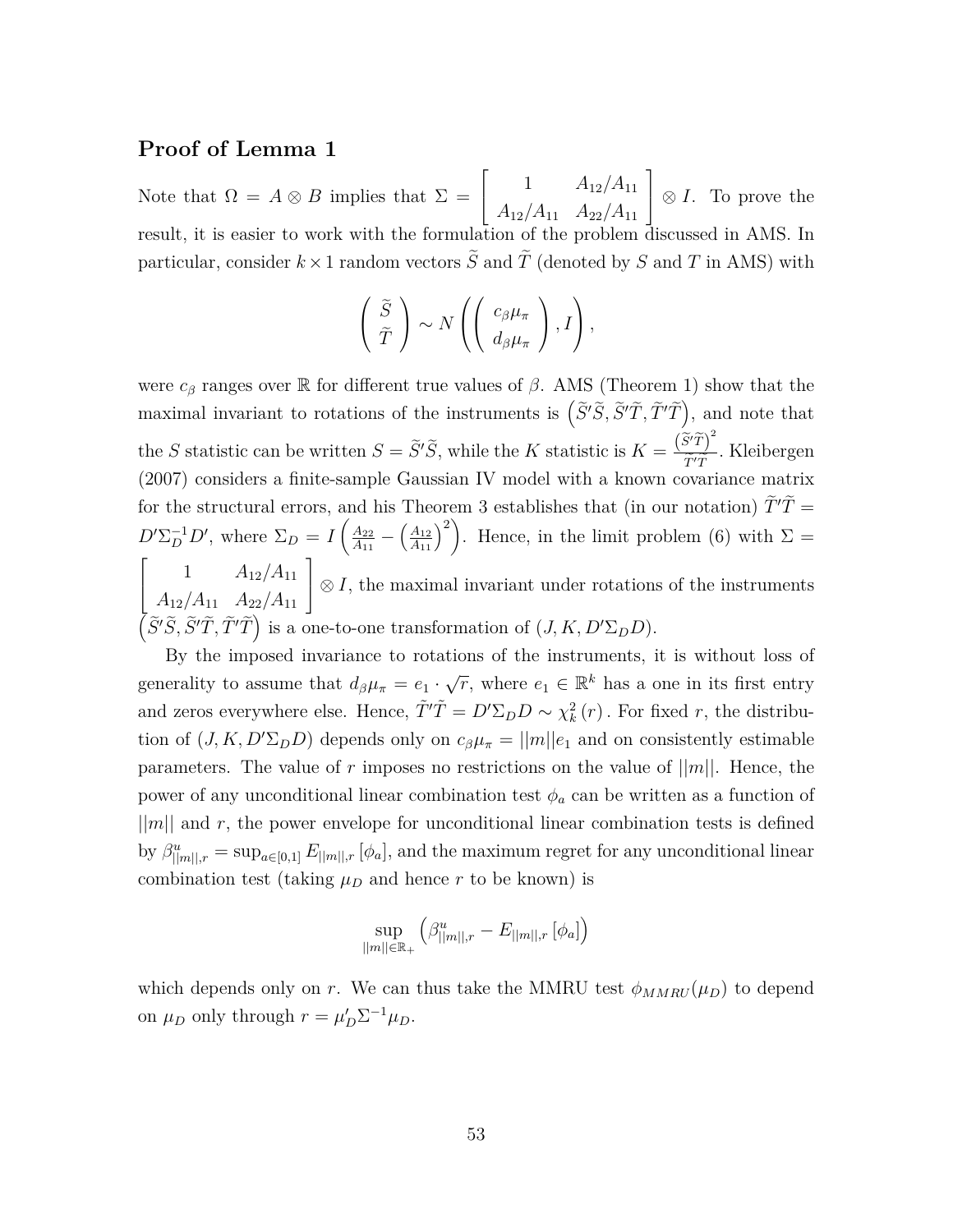#### **Proof of Proposition 1**

The discussion preceding Proposition 1 establishes that under  $(\theta_0, \gamma)$ ,  $(J_T, K_T, D_T) \rightarrow_d$  $(J, K, D)$  and  $\hat{\gamma} \rightarrow_{p} \gamma$ . Since we assume that  $a(D, \gamma)$  is almost everywhere continuous with respect to the limiting distribution *F* and  $c_{\alpha}(a)$  is a continuous function of *a*, the Continuous Mapping Theorem establishes that

$$
K_T + a(D_T, \hat{\gamma}) J_T - c_{\alpha} (a(D_T, \hat{\gamma})) \rightarrow_d K + a(D, \gamma) J - c_{\alpha} (a(D, \gamma)).
$$

Since zero is a point of continuity of the distribution of the right hand side this implies that

$$
Pr_{T, (\theta_0, \gamma)} \{ K_T + a(D_T, \hat{\gamma}) J_T > c_\alpha (a(D_T, \hat{\gamma})) \} \rightarrow
$$
  

$$
Pr_{m=0, \mu_D} \{ K + a(D, \gamma) J > c_\alpha (a(D, \gamma)) \} = \alpha
$$

which proves (17). To prove (18) note that the results above establish that  $\phi_{a(D,\gamma)}$  is almost-everywhere continuous with respect to  $F$ , and hence for  $f \in \mathcal{F}$ 

$$
\left(\phi_{a(D_T,\hat{\gamma})}-\alpha\right)f(D_T)\to_d\left(\phi_{a(D,\gamma)}-\alpha\right)f(D).
$$

Since the left hand side is bounded, convergence in distribution implies convergence in expectation, proving (18).

#### **Proof of Proposition 2**

Let us take the estimator  $\hat{\Omega}$  to be

$$
\hat{\Omega} = \begin{pmatrix} \hat{\Omega}_{ff} & \hat{\Omega}_{f\beta} \\ \hat{\Omega}_{\beta f} & \hat{\Omega}_{\beta \beta} \end{pmatrix} =
$$
\n
$$
\frac{1}{T} \sum_{t} \begin{pmatrix} f_{t}(\beta_{0}) - f_{T}(\beta_{0}) \\ \frac{\partial}{\partial \beta} f_{t}(\beta_{0}) - \frac{\partial}{\partial \beta} f_{T}(\beta_{0}) \end{pmatrix} \begin{pmatrix} f_{t}(\beta_{0})' - f_{T}(\beta_{0})' & \frac{\partial}{\partial \beta} f_{t}(\beta_{0})' - \frac{\partial}{\partial \beta} f_{T}(\beta_{0})' \end{pmatrix}
$$

and

$$
\hat{\Sigma} = \left(\begin{array}{cc} I_k & \hat{\Omega}_{ff}^{-\frac{1}{2}}\hat{\Omega}_{f\beta}\hat{\Omega}_{f\beta}^{-\frac{1}{2}} \\ \hat{\Omega}_{ff}^{-\frac{1}{2}}\hat{\Omega}_{\beta f}\hat{\Omega}_{ff}^{-\frac{1}{2}} & \hat{\Omega}_{ff}^{-\frac{1}{2}}\hat{\Omega}_{\beta \beta}\hat{\Omega}_{ff}^{-\frac{1}{2}} \end{array}\right).
$$

These choices imply that our  $S_T$  and  $K_T$  coincide exactly with  $AR$  and  $LM$  in ACG, and that our  $D_T$  is  $\sqrt{T} \hat{\Omega}_{ff}^{-\frac{1}{2}} \hat{D}$  for  $\hat{D}$  as in ACG. To prove the proposition we will rely heavily on their results. ACG consider two cases: sequences  $\lambda_T$  for which  $\sqrt{T} ||\pi_T||$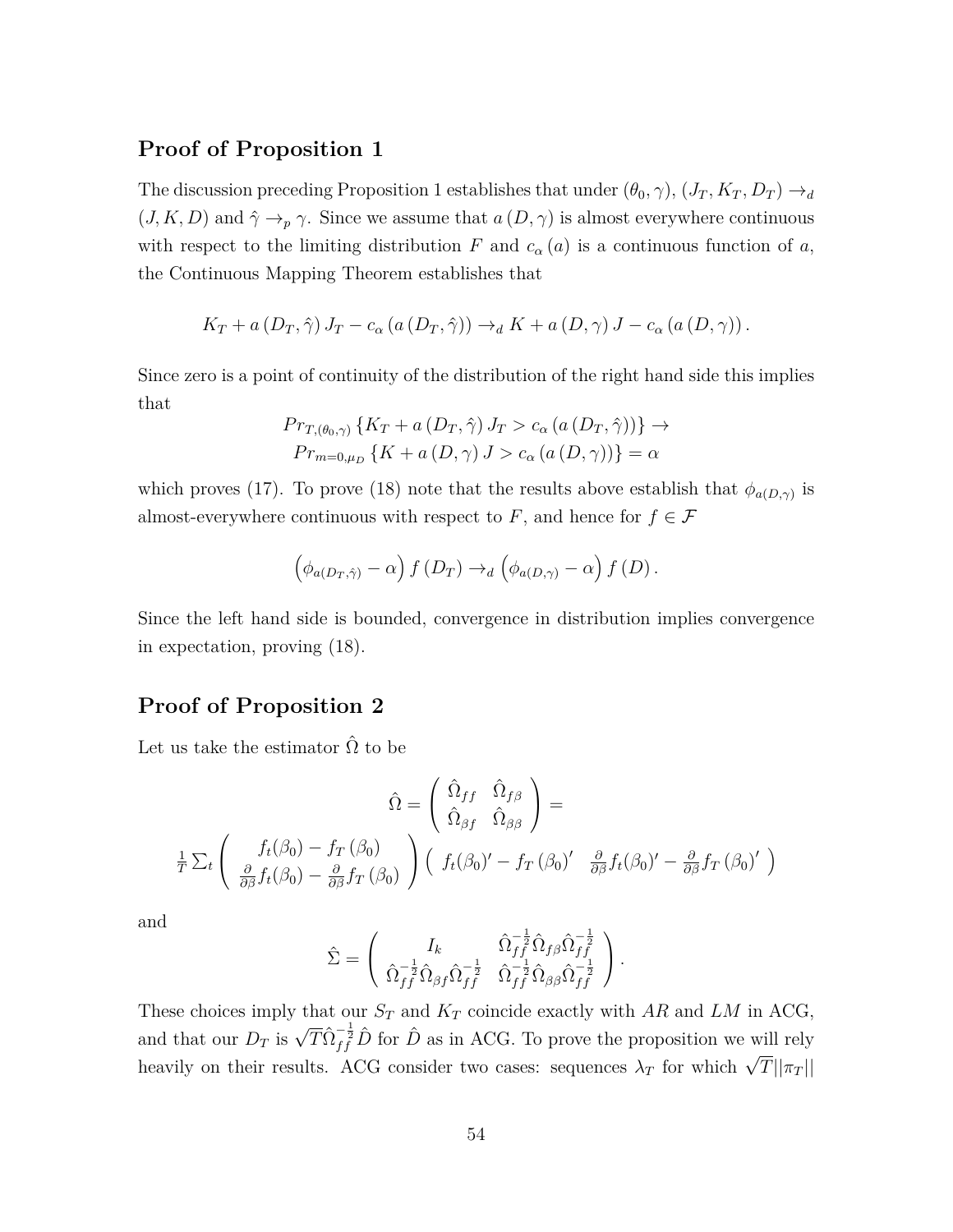converges to a constant and those for which it diverges to infinity.

Let us begin by considering the case where  $\sqrt{T} ||\pi_T||$  converges. ACG establish that for this case their  $(LM, AR, \hat{D})$  converges in distribution to  $(\chi^2_1, \chi^2_{k-1}, \tilde{D})$  where all three random variables are independent and *D* has a non-degenerate Gaussian distribution. Since  $\hat{\Omega}_{ff} \to_p \Omega_{ff}$  which is full-rank by assumption, this proves that  $(K_T, S_T, D_T) \rightarrow_d ( \chi_1^2, \chi_{k-1}^2, D)$  where again all the variables on the RHS are mutually independent and *D* has a non-degenerate Gaussian distribution. Thus, by the Continuous Mapping Theorem and consistency of  $\hat{\Sigma}_{\theta g}$  and  $\hat{\Sigma}_{\theta \theta}$ , which under the null follows from  $(6.7)$  and  $(6.9)$  in ACG, we have that

$$
(1 - a(D_T, \hat{\gamma})) K_T + a(D_T, \hat{\gamma}) S_T - c_{\alpha} (a(D_T, \hat{\gamma})) \rightarrow_d (1 - a(D, \gamma)) K + a(D, \gamma) S - c_{\alpha} (a(D, \gamma))
$$

which establishes correct asymptotic size under sequences with  $\sqrt{T} ||\pi_T||$  converging.

Next, consider the case where  $\sqrt{T} ||\pi_T||$  diverges. Let

$$
(\tilde{g}_T, \Delta \tilde{g}_T, \tilde{\gamma}) = h\left(g_T, \Delta g_T, \hat{\gamma}; ||\pi_T||^{-1}\right),
$$

and define the random variables  $\tilde{D}_T$ ,  $\tilde{\Sigma}$ , and  $\tilde{\Sigma}_D$  accordingly. ACG equation (6.22) establishes that for this parametrization  $\tilde{D}_T \to_p D^*$  for  $||D^*|| > 0$ , and equations (6.7) and (6.21) together establish that  $\tilde{\Sigma}_D \to_p 0$ . Our assumption on  $a(\tilde{D}_T, \tilde{\gamma})$  thus implies that  $a(\tilde{D}_T, \tilde{\gamma}) \to_p a_0$ . Since ACG establish the convergence in distribution of (*LM, AR*) under sequences of this type, we have that

$$
(1 - a(\tilde{D}_T, \tilde{\gamma})) K_T + a(D_T, \xi_T) S_T - c_\alpha (a(D_T, \xi_T)) \rightarrow_d (1 - a_0) K + a_0 S - c_\alpha (a_0)
$$

and thus that the CLC test  $\phi_{a(\tilde{D}_T, \tilde{\gamma})}$  has asymptotic rejection probability equal to  $\alpha$ under these sequences. By the assumed invariance the postmultiplication, however, this implies that  $\phi_{a(D_T,\gamma)}$  has asymptotic rejection probability  $\alpha$  as well.

To complete the proof, following ACG we can note that the above argument verifies their Assumption  $B^*$  and that we can thus invoke ACG Corollary 2.1 to establish the result.

#### **Proof of Proposition 3**

Follows by the same argument as the first part of Proposition 1.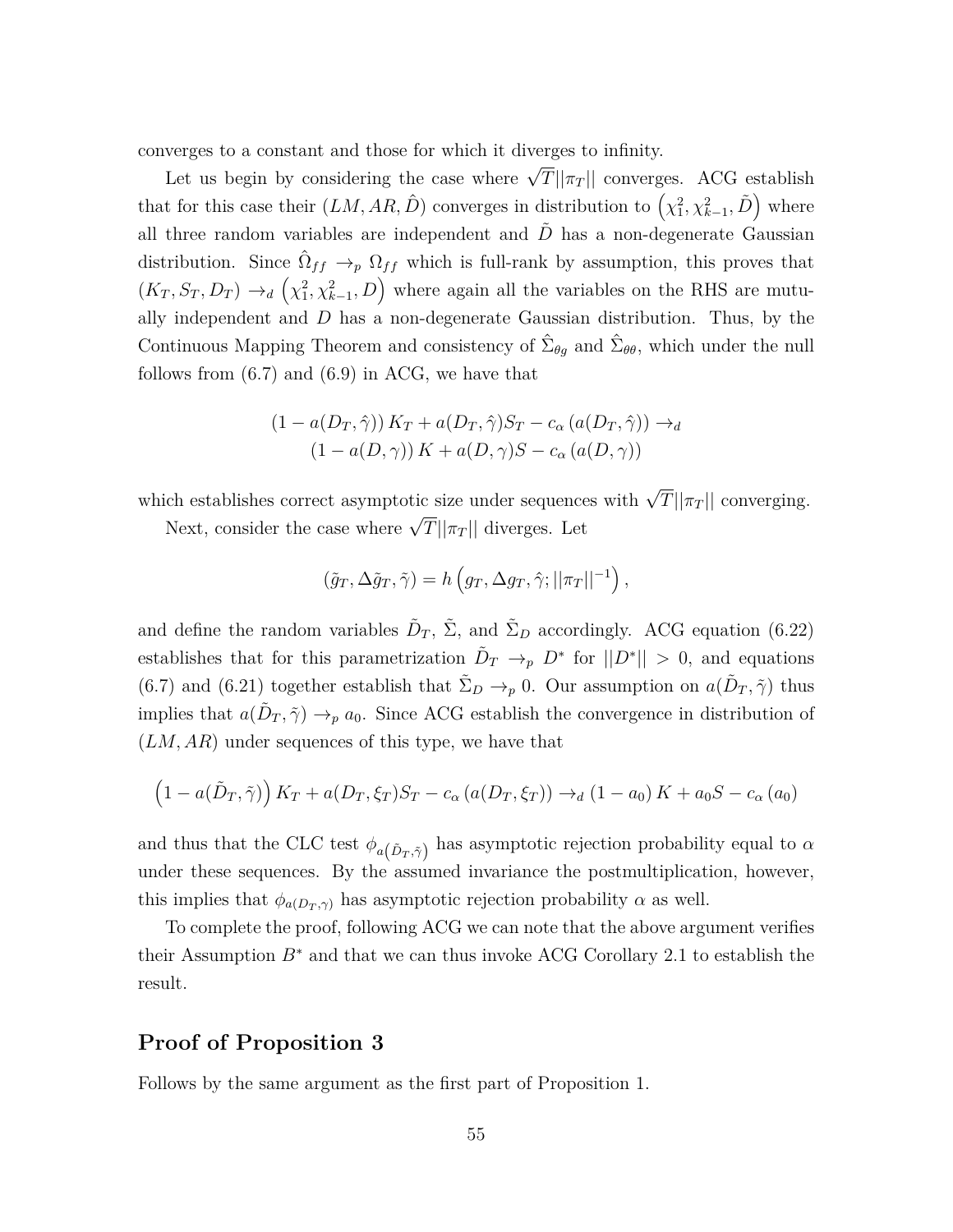#### **Proof of Proposition 4**

As discussed in the text,  $\phi_K$  is efficient in the limit problem (20) by the Neyman-Pearson Lemma, and  $\phi_{K_T} = \phi_{\tilde{a}(D_T,\hat{\gamma})}$  for  $\tilde{a}(D,\gamma) \equiv 0$ ,  $\tilde{a} \in \mathcal{A}_c$ , so

$$
\lim_{T \to \infty} E_{T, (\theta, \gamma)} [\phi_{K_T}] = \sup_{\tilde{a} \in \mathcal{A}_c} \lim_{T \to \infty} E_{T, (\theta, \gamma)} [\phi_{\tilde{a}(D_T, \hat{\gamma})}]
$$

follows from Proposition 3.

If  $a(D, \gamma) = 0$  almost surely, then we have that  $\lim_{T\to\infty} E_{T, (\theta, \gamma)} \left[ \phi_{a(D_T, \hat{\gamma})} \right] =$  $\lim_{T\to\infty} E_{T,(\theta,\gamma)} \left[ \phi_{K_T} \right]$  by Proposition 3. If, on the other hand,  $Pr \left\{ a(D,\gamma) \neq 0 \right\} =$  $\delta > 0$ , note that  $D = \mu$  is non-random in the limit problem, so this implies that  $a(\mu, \gamma) = a^* \neq 0$ . Note, however, that the test  $\phi_{a^*}$  does not satisfy the necessary condition for a most powerful test given in Theorem 3.2.1 in Lehmann and Romano and thus has strictly lower power than the test  $\phi_K$  in the limit problem, which together with Proposition 3 implies that  $\lim_{T\to\infty} E_{T,(\theta,\gamma)} \left[ \phi_{a(D_T,\hat{\gamma})} \right] < \lim_{T\to\infty} E_{T,(\theta,\gamma)} \left[ \phi_{K_T} \right]$ .

#### **Proof of Theorem 6**

Define  $\mathcal{M}_L = {\mu_D \cdot b : b \in \mathbb{R}^p}$ . Note that for any  $\zeta > 0$ , there exists  $C_{\zeta} > 0$  such that

$$
\inf_{a \in [0,1]} \inf_{m \in \mathcal{M}_L: ||m|| > C_{\zeta}} E_{m,\mu_D,\gamma} [\phi_a] > 1 - \zeta.
$$

Note further that  $C_{\zeta} \to \infty$  as  $\zeta \to 0$ . Since the test  $\phi_K$  is UMP over the class of tests depending on  $(J, K, D)$  against  $m \in \mathcal{M}_L$  for  $\Sigma_D = 0$ , we can see that for  $\beta_{m,\mu_D,\gamma}^u = \sup_{a \in [0,1]} E_{m,\mu_D,\gamma} [\phi_a]$  we have  $\beta_{m,\mu_D,\gamma}^u = E_{m,\mu_D,\gamma} [\phi_K] \forall m \in \mathcal{M}_L$ . Thus,

$$
\sup_{m \in \mathcal{M}_L} \left( \beta^u_{m,\mu_D,\gamma} - E_{m,\mu_D,\gamma} \left[ \phi_a \right] \right) = \sup_{m \in \mathcal{M}_L} \left( E_{m,\mu_D,\gamma} \left[ \phi_K \right] - E_{m,\mu_D,\gamma} \left[ \phi_a \right] \right).
$$

Next, note that since as discussed in the proof of Proposition 4 none of the tests  $\phi_a: a \in (0,1]$  satisfy the necessary condition for an optimal test against  $m \in \mathcal{M}_L$  for  $\Sigma_D = 0$  given in Lehman and Romano Theorem 3.2.1. Thus if we define

$$
\varepsilon(a) = \sup_{m \in \mathcal{M}_L} \left( E_{m,\mu_D,\gamma} \left[ \phi_K \right] - E_{m,\mu_D,\gamma} \left[ \phi_a \right] \right)
$$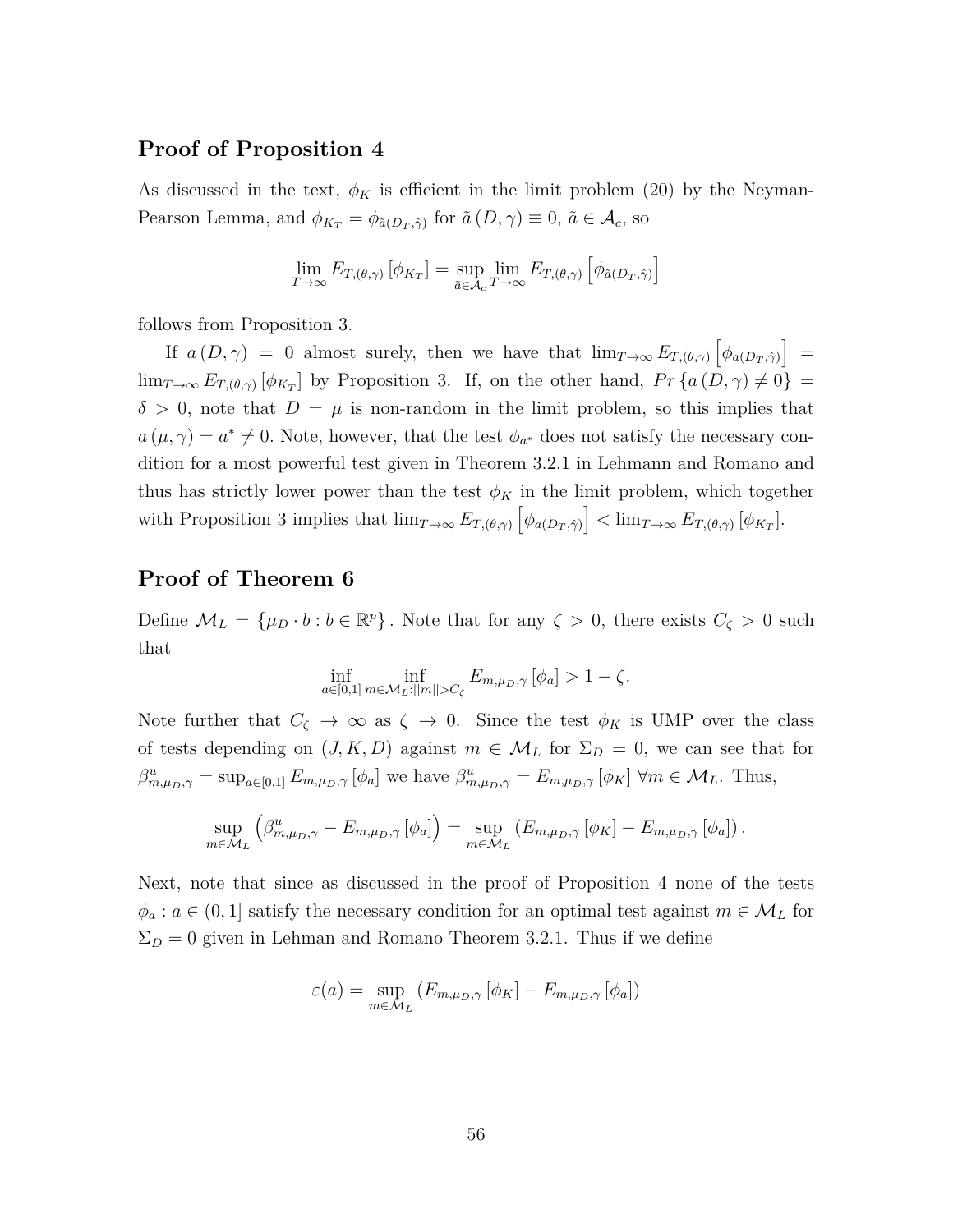we have that  $\varepsilon(a) > 0 \ \forall a \in (0,1]$ . Moreover for all *a* there is some  $m^* \in \mathcal{M}_L$  such that

$$
\varepsilon(a) = E_{m^*,\mu_D,\gamma} \left[ \phi_K \right] - E_{m^*,\mu_D,\gamma} \left[ \phi_a \right],
$$

which can be seen by noting that for  $\zeta = \frac{\varepsilon(a)}{2}$  $\frac{a_0}{2}$ ,  $B_C = \{m : ||m|| \le C\}$ , and  $A =$  $\mathcal{M}_L \cap B_{C_{\zeta}}^C$  (for  $B_{C_{\zeta}}^C$  the complement of  $B_{C_{\zeta}}$ )

$$
\sup_{m \in A} (E_{m,\mu_D,\gamma} [\phi_K] - E_{m,\mu_D,\gamma} [\phi_a]) \leq 1 - \frac{\varepsilon(a)}{2}
$$

by the definition of  $C_{\zeta}$ . Thus, for  $\tilde{A} = \mathcal{M}_L \cap B_{C_{\zeta}}$ ,

$$
\varepsilon(a) = \sup_{m \in \tilde{A}} \left( E_{m,\mu_D,\gamma} \left[ \phi_K \right] - E_{m,\mu_D,\gamma} \left[ \phi_a \right] \right).
$$

Since  $\tilde{A}$  is compact and  $E_{m,\mu_D,\gamma}[\phi_K] - E_{m,\mu_D,\gamma}[\phi_a]$  is continuous in  $m$ , the sup must be attained at some  $m^* \in \tilde{A}$ .

Since  $E_{m,\mu_D,\gamma}[\phi_a]$  is continuous in *a* for all *m*, the fact that

$$
\varepsilon(a) = \sup_{m \in \mathcal{M}_L} \left( E_{m,\mu_D,\gamma} \left[ \phi_K \right] - E_{m,\mu_D,\gamma} \left[ \phi_a \right] \right)
$$

is achieved implies that  $\varepsilon(a)$  is continuous in *a*. We know that  $\varepsilon(0) = 0$  by definition, so 0 is the unique minimizer of  $\varepsilon(a)$  over [0, 1]. By the compactness of [0, 1], this implies that for any  $\delta > 0$  there exists  $\bar{\varepsilon}(\delta) > 0$  such that  $\varepsilon(a) < \bar{\varepsilon}(\delta)$  only if  $a < \delta$ . Further, by the intermediate value theorem there exists  $a(\delta) > 0$  such that  $\varepsilon(a(\delta)) = \frac{\bar{\varepsilon}(\delta)}{2}$ .

To prove Theorem 6 we want to show that under the assumptions of the theorem, for all  $\nu > 0$  there exists *N* such that  $n > N$  implies

$$
\arg\min_{a\in[0,1]} \sup_{m\in\mathcal{M}_D(\mu_{D,n},\gamma_n)} \left(\beta^u_{m,\mu_{D,n},\gamma_n} - E_{m,\mu_{D,n},\gamma_n} \left[\phi_{a^*}\right]\right) < \nu.
$$

Fixing  $\nu$ , let  $\bar{\varepsilon}^* = \bar{\varepsilon}(\nu)$ ,  $a^* = a(\nu)$ , for  $\bar{\varepsilon}(\cdot)$  and  $a(\cdot)$  as defined above. Let  $\zeta^* = \frac{\bar{\varepsilon}^*}{4}$  $\frac{\epsilon^*}{4},$ and take  $C^*$  to be such that

$$
\inf_{m \in \mathbb{R}^k : ||m|| > C^*} E_{m, \mu_D, \gamma} [\phi_{a^*}] > 1 - \zeta^*.
$$

Under our assumptions and the continuity of  $E_{m,\mu_D,\gamma}[\phi_a]$  in  $(m,\mu_D,\gamma,a)$ , there exists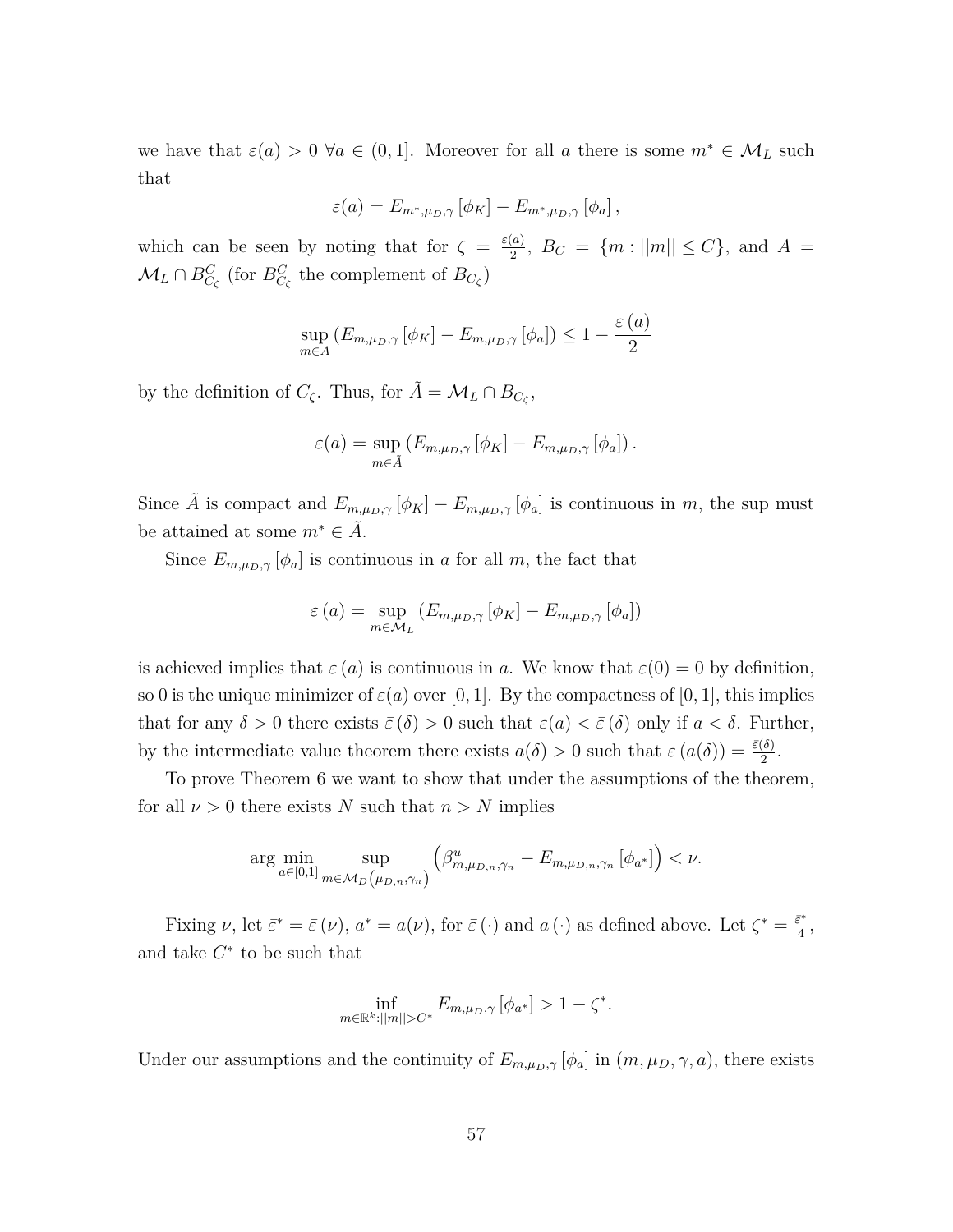some *N* such that for  $n > N$ ,

$$
\inf_{a \in [\nu, 1]} \sup_{m \in \mathcal{M}_D(\mu_{D, n}, \gamma_n) \cap B_{C^*}} \left( \beta^u_{m, \mu_{D, n}, \gamma_n} - E_{m, \mu_{D, n}, \gamma_n} [\phi_a] \right) > 3\zeta^*
$$

while

$$
\sup_{m \in \mathcal{M}_D(\mu_{D,n}, \gamma_n) \cap B_{C^*}} \left( \beta^u_{m, \mu_{D,n}, \gamma_n} - E_{m, \mu_{D,n}, \gamma_n} \left[ \phi_{a^*} \right] \right) < 3\zeta^*
$$

and

$$
\sup_{m \in \mathcal{M}_D(\mu_{D,n}, \gamma_n) \cap B_{C^*}^C} \left( \beta_{m,n}^u - E_{m,\mu_{D,n}, \gamma_n} \left[ \phi_{a^*} \right] \right) < 2\zeta^*.
$$

Thus, for  $n > N$  we have

$$
\sup_{m \in \mathcal{M}_D(\mu_{D,n}, \gamma_n)} \left( \beta_{m, \mu_{D,n}, \gamma_n}^u - E_{m, \mu_{D,n}, \gamma_n} [\phi_{a^*}] \right) <
$$
  

$$
\inf_{a \in [\nu, 1]} \sup_{m \in \mathcal{M}_D(\mu_{D,n}, \gamma_n)} \left( \beta_{m, \mu_{D,n}, \gamma_n}^u - E_{m, \mu_{D,n}, \gamma_n} [\phi_a] \right)
$$

and thus that  $a(\mu_{D,n}, \gamma_n) < \nu$  since  $a^* < \nu$ . Since we can repeat this argument for all  $\nu > 0$  we obtain that  $a(\mu_{D,n}, \gamma_n) \to 0$  as desired.

#### **Proof of Corollary 2**

Let  $(\tilde{g}_T, \Delta \tilde{g}_T, \tilde{\gamma}) = h(g_T, \Delta g_T, \hat{\gamma}; r_T^{-1})$ √  $\overline{T}$  for *h* as defined in (16), and note that this is the same definition of  $(\tilde{g}_T, \Delta \tilde{g}_T, \tilde{\gamma})$  given near the beginning of Section 7.3. By the postmultiplication-invariance of plug-in tests with equivariant  $\hat{\mu}_D$ , tests based on  $(\tilde{g}_T, \Delta \tilde{g}_T, \tilde{\gamma})$  with plug-in estimate  $\tilde{\mu}_D = \tilde{D}_T$  will be the same as those based on  $(g_T, \Delta g_T, \hat{\gamma})$  with estimate  $\hat{\mu}_D = D_T$ . To prove the result we will focus on tests based on  $(\tilde{g}_T, \Delta \tilde{g}_T, \tilde{\gamma})$ .

As established in the main text,  $(\tilde{g}_T, \Delta \tilde{g}_T, \tilde{\gamma})$  converges in distribution to  $(g, \Delta g, \gamma)$ in a Gaussian shift model with  $\mu = E[Z_t Z_t]'c$  and  $b = b^*$ . Note that in linear IV we have

$$
\mathcal{M}_D(\mu_D, \gamma) = \left\{ (I - \Sigma_{\beta g} \cdot b)^{-1} \mu_D \cdot b : b \in \mathbb{R} \right\}.
$$

Hence, for any sequence  $(\mu_{D,n}, \gamma_n)$  with  $\mu_{D,n} \to \mu$ ,  $||\mu|| > 0$ , and  $\Sigma_{\beta g}(\gamma_n) \to 0$  we can see that for any  $C > 0$ 

$$
d_H(M_D(\mu_{D,n}, \gamma_n) \cap B_C, \{\mu_D \cdot b : b \in \mathbb{R}^p\} \cap B_C) \to 0,
$$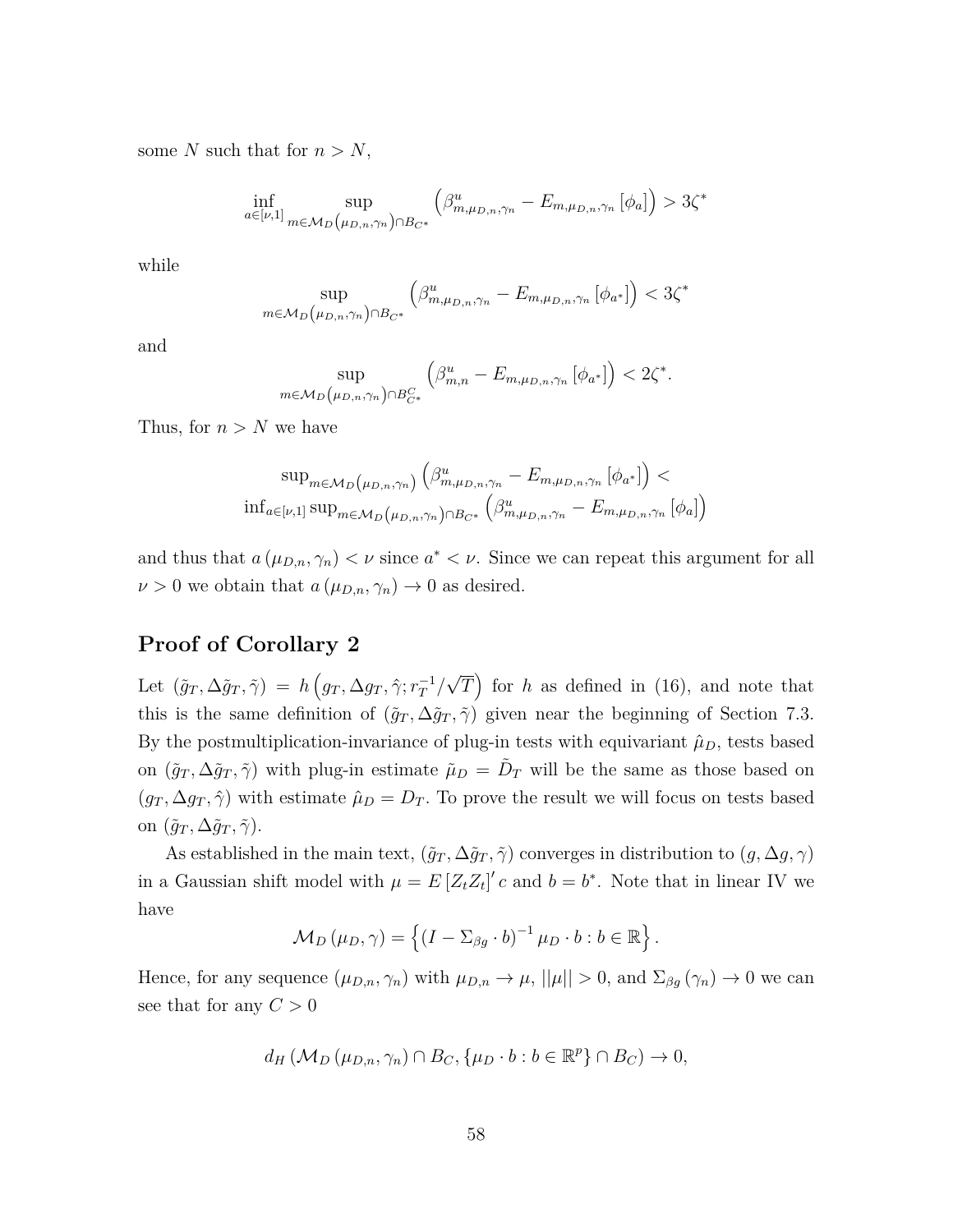so by Theorem 6 we have that  $a_{PI}(\mu_{D,n}, \gamma_n) \to 0$ . Note, however, that under our assumptions  $(\hat{\mu}_D, \hat{\gamma}) \rightarrow_p (\mu, \gamma)$  with  $||\mu|| > 0$  and  $\Sigma_{\beta g}(\gamma) = \Sigma_D(\gamma) = 0$ . Thus, the Continuous Mapping Theorem yields that  $a_{PI}(\hat{\mu}_D, \hat{\gamma}) \rightarrow_p 0$ .

#### **Proof of Corollary 3**

Note that

$$
\mathcal{M}\left(\hat{\gamma}\right) = \left\{\hat{\Omega}_{\eta}^{-\frac{1}{2}}\left(f\left(\theta\right) - f\left(\theta_{0}\right)\right) : \theta \in \Theta\right\} = r_{T}^{-\frac{1}{2}}\left\{\left(r_{T}^{-1}\hat{\Omega}_{\eta}\right)^{-\frac{1}{2}}\left(f\left(\theta\right) - f\left(\theta_{0}\right)\right) : \theta \in \Theta\right\}.
$$

For any sequence  $r_T^{-1}\Omega_{\eta,T} \to \Omega_{\eta,0}$  and  $B_C = \{m \in \mathbb{R}^p : ||m|| \le C\}$  for  $C > 0$  we have that

$$
\lim_{T \to \infty} d_H\left(\left\{r_T^{-\frac{1}{2}}\left(r_T^{-1} \Omega_{\eta,T}\right)^{-\frac{1}{2}}\left(f\left(\theta\right) - f\left(\theta_0\right)\right) : \theta \in \Theta\right\} \cap B_C, \left\{r_T^{-\frac{1}{2}} \Omega_{\eta,0}^{-\frac{1}{2}}\left(f\left(\theta\right) - f\left(\theta_0\right)\right) : \theta \in \Theta\right\} \cap B_C\right) = 0.
$$

From the definition of differentiability, we know that

$$
\lim_{\theta \to \theta_0} \frac{f(\theta) - f(\theta_0) - \frac{\partial}{\partial \theta'} f(\theta_0) (\theta - \theta_0)}{||\theta - \theta_0||} = 0.
$$

Thus, for any sequence  $\delta_T \to 0$ ,

$$
\lim_{\delta_T \to 0} \sup_{\|\theta - \theta_0\| \le \delta_T} \frac{1}{\delta_T} \left( f(\theta) - f(\theta_0) - \frac{\partial}{\partial \theta'} f(\theta_0) (\theta - \theta_0) \right) = 0.
$$

Moreover, by our identifiability assumption on  $\theta_0$  we know that for any constant  $K > 0$ ,

$$
\lim_{T \to \infty} \sup_{\theta: r_T^{-\frac{1}{2}} ||\Omega_{\eta,0}^{-\frac{1}{2}} f(\theta) - \Omega_{\eta,0}^{-\frac{1}{2}} f(\theta_0)|| \le K} ||\theta - \theta_0|| = 0.
$$

Combined with the previous equation, this implies that

$$
\lim_{T \to \infty} \sup_{\theta: r_T^{-\frac{1}{2}} \|\Omega_{\eta,0}^{-\frac{1}{2}} f(\theta) - \Omega_{\eta,0}^{-\frac{1}{2}} f(\theta_0)\| \le K} r_T^{-\frac{1}{2}} \left\| \Omega_{\eta,0}^{-\frac{1}{2}} \left( f(\theta) - f(\theta_0) \right) - \Omega_{\eta,0}^{-\frac{1}{2}} \frac{\partial}{\partial \theta'} f(\theta_0) \left( \theta - \theta_0 \right) \right\| = 0
$$

which in turn shows that for any  $C > 0$ , provided  $\theta$  belongs to the interior of  $\Theta$ 

$$
d_H\left(r_T^{-\frac{1}{2}}\left\{\Omega_{\eta,0}^{-\frac{1}{2}}\left(f\left(\theta\right)-f\left(\theta_0\right)\right):\theta\in\Theta\right\}\cap B_C, r_T^{-\frac{1}{2}}\left\{\Omega_{\eta,0}^{-\frac{1}{2}}\frac{\partial}{\partial\theta'}f\left(\theta_0\right)\cdot b:\theta\in\mathbb{R}^p\right\}\cap B_C\right)\to 0.
$$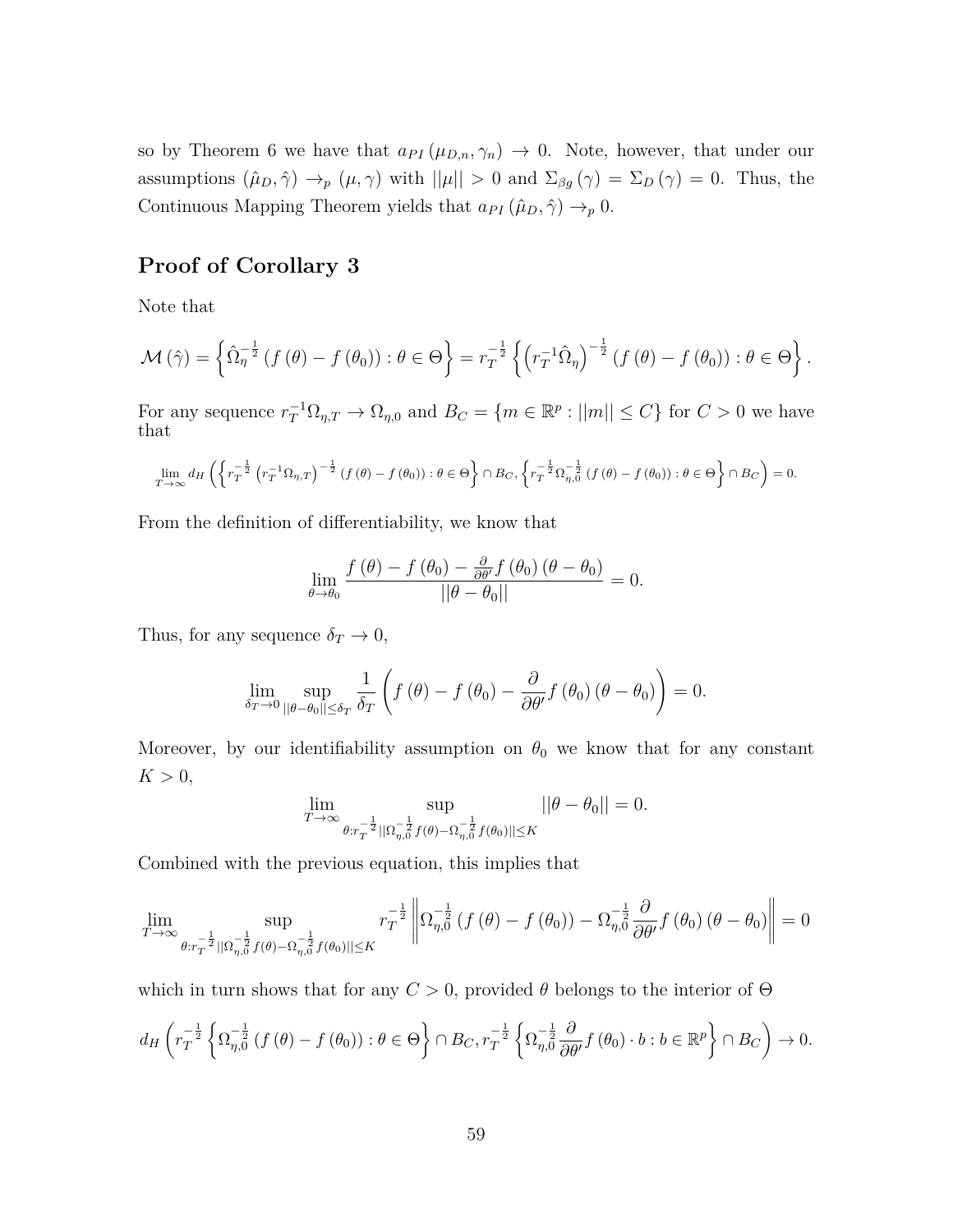Thus, we see that for any  $r_T^{-1}\Omega_{\eta,T} \to \Omega_{\eta,0}$  the convergence required by Theorem 6 holds, so for the corresponding sequence  $\{\gamma_T\}_{T=1}^{\infty}$  we have that  $a_{MMR}(\gamma_T) \to 0$ . Hence, by the Continuous Mapping Theorem we have that under our assumptions  $a_{MMR}(\hat{\gamma}) \rightarrow_p 0.$ 

One can show that sequences of local alternatives of the form  $\theta_T = \theta_0 + r_T^{\frac{1}{2}}b^*$  yield Gaussian Shift limit problems in this model. The fact that  $a_{MMR}(\hat{\gamma}) \rightarrow_p 0$  implies, by Proposition 4, that the MMR test is asymptotically efficient against such sequences, and hence that the MMR test is asymptotically efficient under strong and semi-strong identification, as we wanted to prove.

# **Appendix D: Additional Details of Weak IV Simulation**

In Section 6.2 we discuss simulation results in weak IV limit problems calibrated to match parameters estimated using data from Yogo (2004). This section details the estimates, simulation design, and implementation of CLR and PI tests underlying these results.

#### **Appendix D.1: Power Plots for Homoskedastic Model**

Figures 5 and 6 plot power curves for the *CLR*, *K*, *AR,* and *P I* tests in the linear IV calibrations discussed in Section 6.1 of the paper.

# **Appendix D.2: Estimation of Parameters for the Limit Problem**

The behavior of  $(g, \Delta g)$  in the weak IV limit problem (6) is determined entirely by  $(m, \mu, \Omega)$ . The set  $\mathcal{M}(\mu)$  of possible values *m* given  $\mu$  is  $\mathcal{M}(\mu) = \{b \cdot \mu : b \in \mathbb{R}\},$  so to simulate the power properties of different tests in the limit problem all we require are values of  $\mu$  and  $\Omega$ .

To obtain values for these parameters, as noted in the text we use data from Yogo's (2004) paper on weak instrument-robust inference on the elasticity of inter-temporal substitution. For all countries we use quarterly data for a (country-specific) period beginning in the 1970's and ending in the late 1990's. We focus on estimation based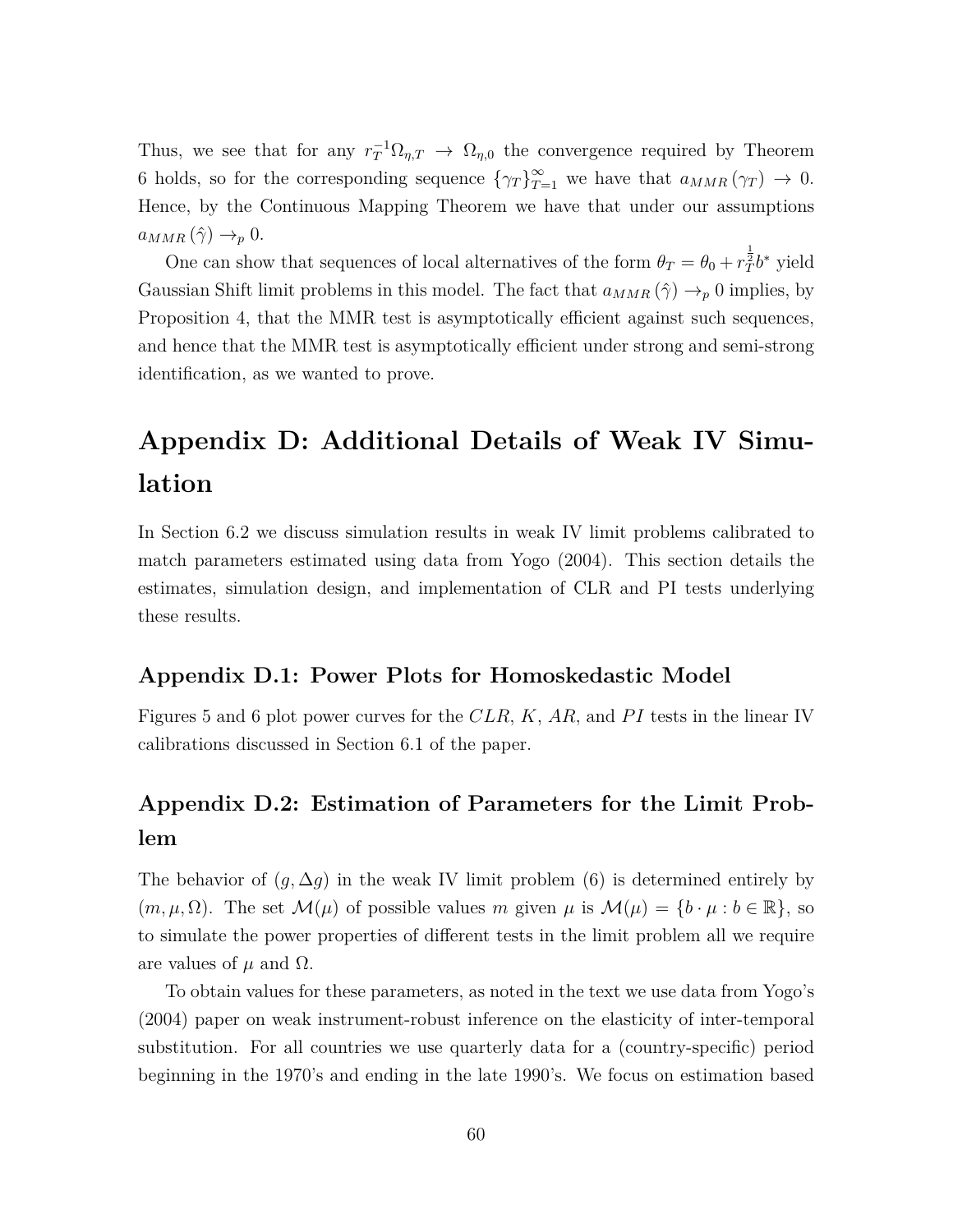

Figure 5: Power functions of CLR, AR (or S), K, and PI tests in homoskedastic linear IV with five instruments, discussed in Section 6.1. Figure 5: Power functions of CLR, AR (or S), K, and PI tests in homoskedastic linear IV with five instruments, discussed in Section 6.1.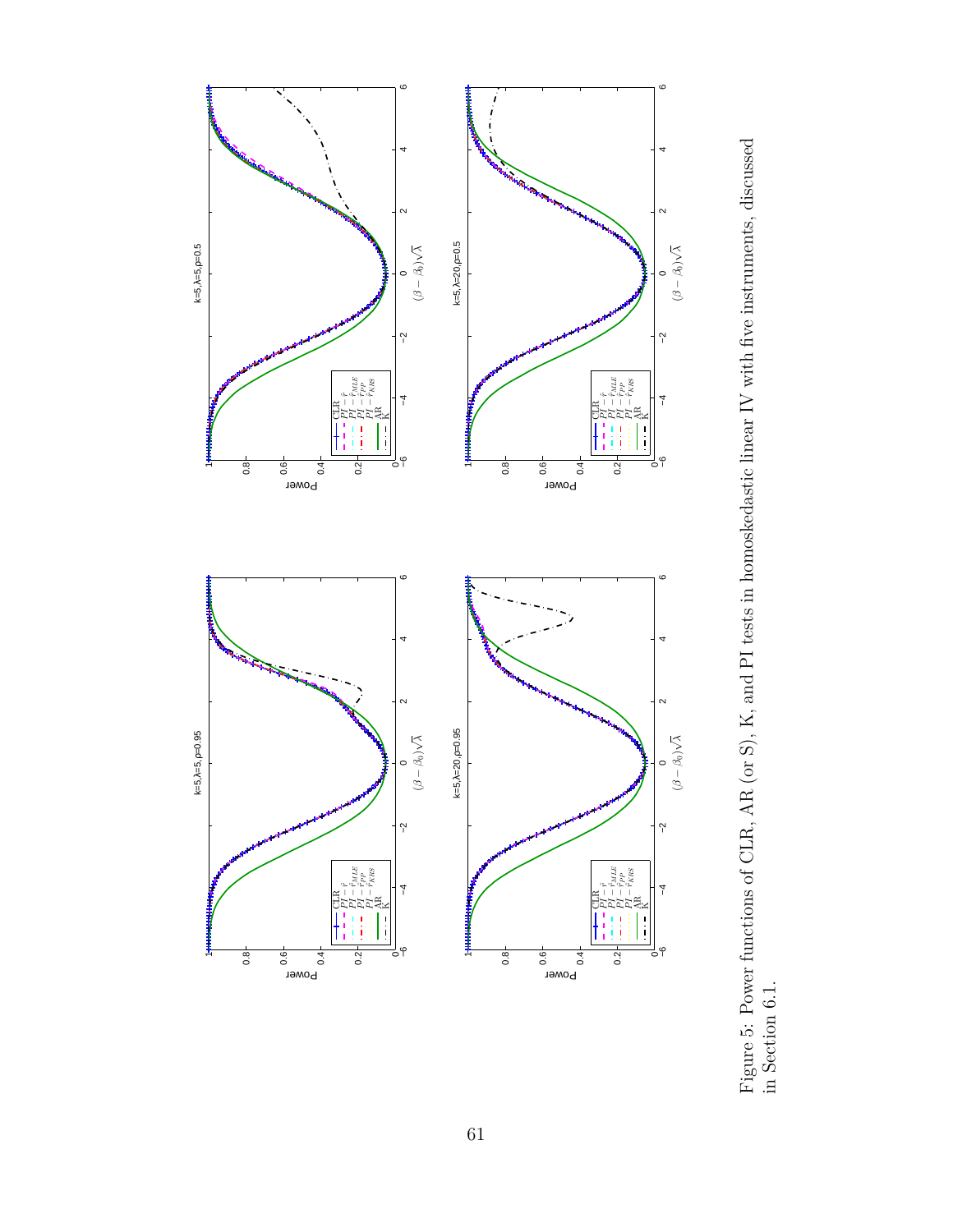

Figure 6: Power functions of CLR, AR (or S), K, and PI tests in homoskedastic linear IV with two instruments and ten Figure 6: Power functions of CLR, AR (or S), K, and PI tests in homoskedastic linear IV with two instruments and ten instruments, discussed in Section 6.1. instruments, discussed in Section 6.1.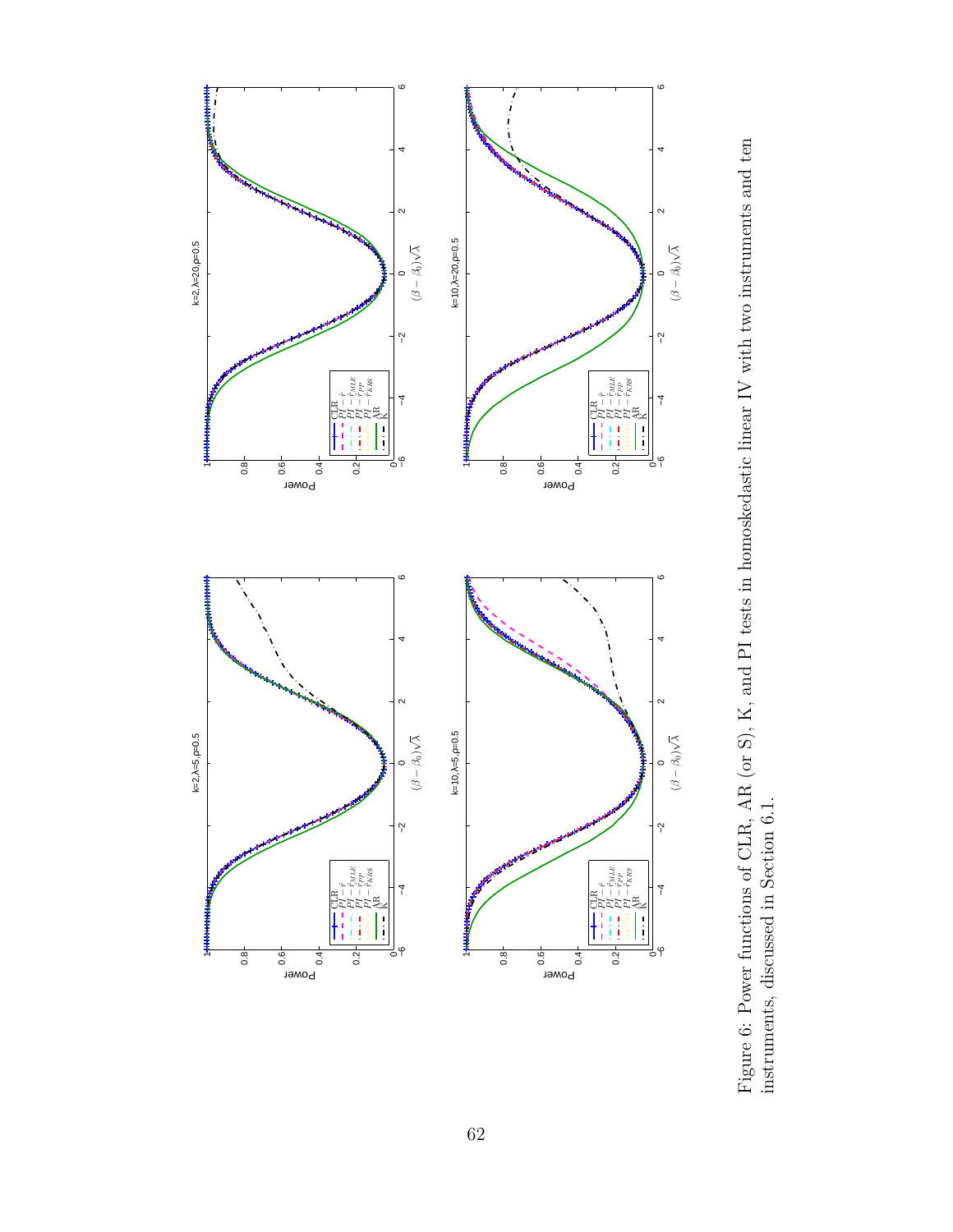on the linear IV moment condition

$$
f_t(\beta) = Z_t \left( Y_t - X_t \beta \right)
$$

where  $Y_t$  is the change in consumption (Yogo's  $\Delta c$ ),  $X_t$  is the real interest rate, and  $Z_t$  is a  $4 \times 1$  vector of instruments which following Yogo we take to be lagged values of the nominal interest rate, inflation, consumption growth, and the log dividend-price ratio. We focus on the case with  $X_t$  the risk-free rate since this is the case for which Yogo finds the strongest relationship between the instruments and the endogenous regressor (see Table 1 of Yogo (2004)). All data is de-meaned prior to beginning the analysis.

For country *i* we estimate  $\mu$  by  $\hat{\mu}_i = \frac{1}{\sqrt{n}}$  $\frac{1}{\overline{T}}\sum Z_t X_t$ , take  $\hat{\beta}_i$  to be the two-stage least squares estimate of  $\beta$ , and let  $\hat{\Omega}_i$  be the Newey-West covariance estimator for  $Var\left(\left(f_t(\hat{\beta}_i)', Z_t X_t'\right)\right)$  based on 3 lags of all variables. These estimates will not in general be consistent for the parameters of the limit problem under weak-instrument asymptotics, but give us empirically reasonable values for our simulations.

#### **Appendix D.3: Simulation Design**

For each country *i* we consider the problem of testing  $H_0: \beta = \beta_0$  in the limit problem. For true parameter value  $\beta$ , in simulation runs  $b = 1, ..., B$  we draw

$$
\begin{pmatrix} g_b \\ \Delta g_b \end{pmatrix} \sim N \left( \begin{pmatrix} \hat{\mu}_i \left( \beta - \beta_0 \right) \\ \hat{\mu}_i \end{pmatrix}, \hat{\Sigma}_i \right)
$$

where

$$
\hat{\Sigma}_i = \begin{bmatrix} I & \hat{\Sigma}_{g\theta,i} \\ \hat{\Sigma}_{\theta g,i} & \hat{\Sigma}_{\theta \theta,i} \end{bmatrix} = \begin{bmatrix} I & \hat{\Omega}_{f f,i}^{-\frac{1}{2}} \hat{\Omega}_{f f,i} \hat{\Omega}_{f \beta,i} \hat{\Omega}_{f f,i}^{-\frac{1}{2}} \\ \hat{\Omega}_{f f,i}^{-\frac{1}{2}} \hat{\Omega}_{\beta f,i} \hat{\Omega}_{f f,i}^{-\frac{1}{2}} & \hat{\Omega}_{f f,i}^{-\frac{1}{2}} \hat{\Omega}_{\beta \beta,i} \hat{\Omega}_{f f,i}^{-\frac{1}{2}} \end{bmatrix}.
$$

Note that this is the limiting distribution (6) of the normalized moment condition and Jacobian  $(g_T, \Delta g_T)$  in a weak IV problem with true parameters  $\beta$ ,  $\Omega = \hat{\Omega}_i$ , and  $\mu = \hat{\mu}_i$ . We then calculate the S and K tests  $\phi_{S,b}, \phi_{K,b}$  as in (14) and (13). We define the QCLR test as in Theorem 2 and, following Kleibergen (2005), take  $r = D_b^{\prime} \hat{\Sigma}_{D,i}^{-1} D_b$ for  $\hat{\Sigma}_{D,i} = \hat{\Sigma}_{\theta\theta,i} - \hat{\Sigma}_{\theta g,i} \hat{\Sigma}_{g\theta,i}$ . Details on the implementation of the MM-SU tests are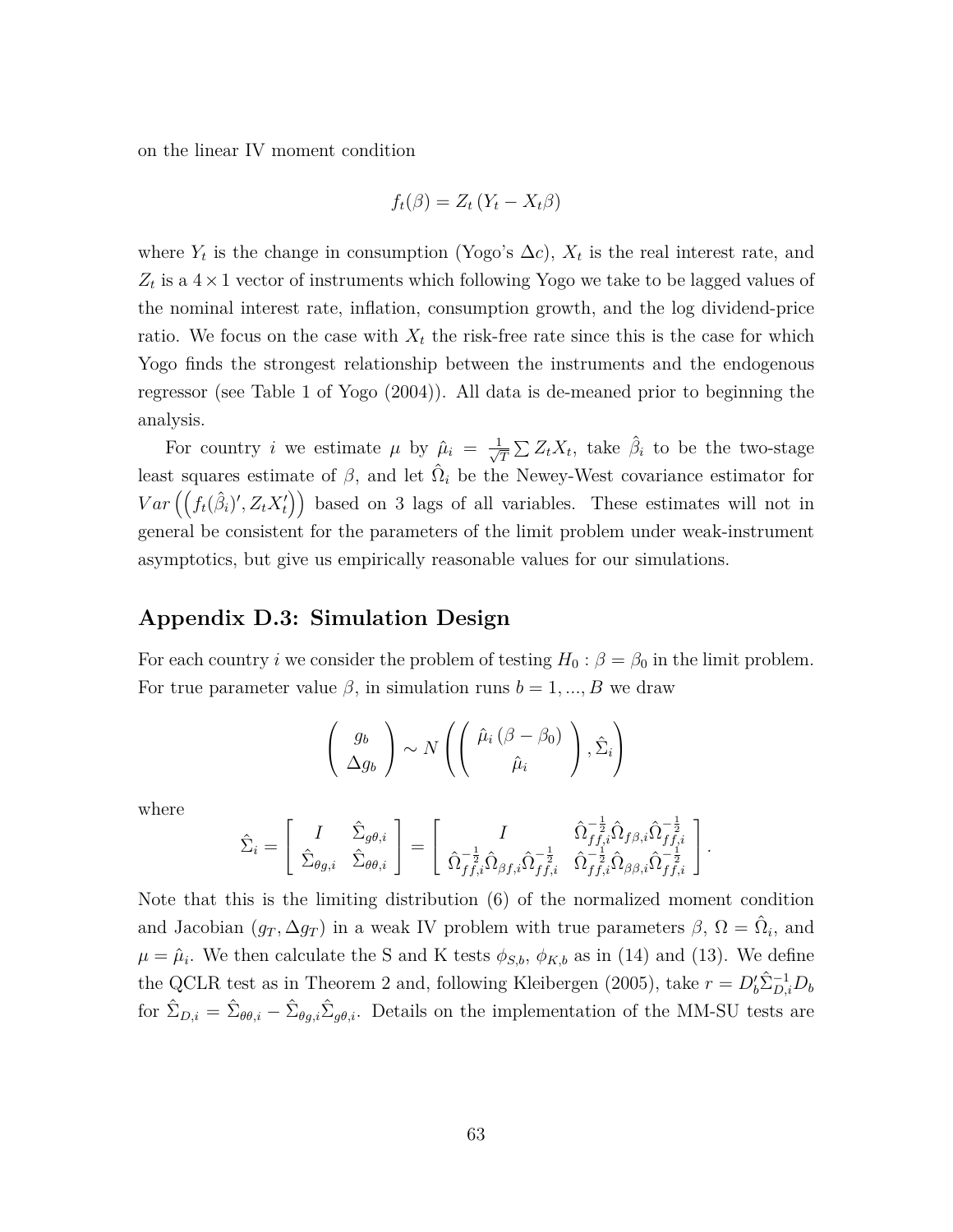discussed in the next section. Finally, to calculate the PI test we take

$$
\hat{\mu}_{D,b} = D_b \cdot \frac{\sqrt{\max \left\{D_b' \hat{\Sigma}_{D,i}^{-1} D_b - k, 0\right\}}}{\sqrt{D_b' \hat{\Sigma}_{D,i}^{-1} D_b}}
$$

which is a generalization of the positive-part estimator  $\hat{r}_{PP}$  to the non-Kronecker case, and consider  $\phi_{PI,b} = \phi_{MMRU(\hat{\mu}_{D,b})}$ . Details on calculation of the PI test are given in the section D.6.

For each value  $\beta$  in a grid we estimate the power of each test against this alternative by averaging over *B*, e.g. estimating the power of  $\phi_K$  by  $\frac{1}{B} \sum \phi_{K,b}$  (where we take  $B = 5,000$  for the MM tests and  $B = 10,000$  for the others), and repeat this exercise for each of the eleven countries considered.

#### **Appendix D.4: The MM1-SU and MM2-SU Tests**

The MM1-SU and MM2-SU procedures of MM maximize weighted average power against particular weights on  $(\beta, \mu)$  over a class of tests satisfying a sufficient condition for local unbiasedness. To relate the results of MM in our context, we can take  $(Z'Z)^{-1}Z'Y$  (in the notation of MM) to equal  $(g \Delta g)$  and then derive their statistics *S* and *T* as they describe, noting that *S* as defined in MM is, up to rotation, equal to g as defined here. MM calculate their weights using the  $2 \times 2$  and  $k \times k$ symmetric positive definite matrices  $\Omega^*$  and  $\Phi^*$  solving min  $\|\Sigma - \Omega \otimes \Phi\|_F$  (see MM for the weights). Thus, since we estimate different covariance matrices for each of the 11 countries in the Yogo data, the MM tests use different weight functions for each country. For each pair  $(\Omega^*, \Phi^*)$  MM consider two different weight functions, which they label MM1 and MM2 respectively. Each of these weight functions features a tuning parameter (which MM call  $\sigma$  and  $\zeta$  for the MM1 and MM2 weights, respectively). Following the choice made by MM in their simulations we set  $\sigma = \zeta = 1$  for the simulations reported in the paper.

MM consider several different tests based on their weights. They find in simulation that weighted average power optimal conditionally similar tests can have some undesirable power properties in non-homoskedastic linear IV models, in particular exhibiting substantial bias. To remedy this they impose further restrictions on the class of tests, considering first locally unbiased (LU) tests, which satisfy  $\frac{\partial}{\partial \beta} E_{\beta_0,\mu} [\phi] = 0$  for all  $\mu \in \mathbb{M}$ . They then consider the class of strongly unbiased (SU) tests which satisfy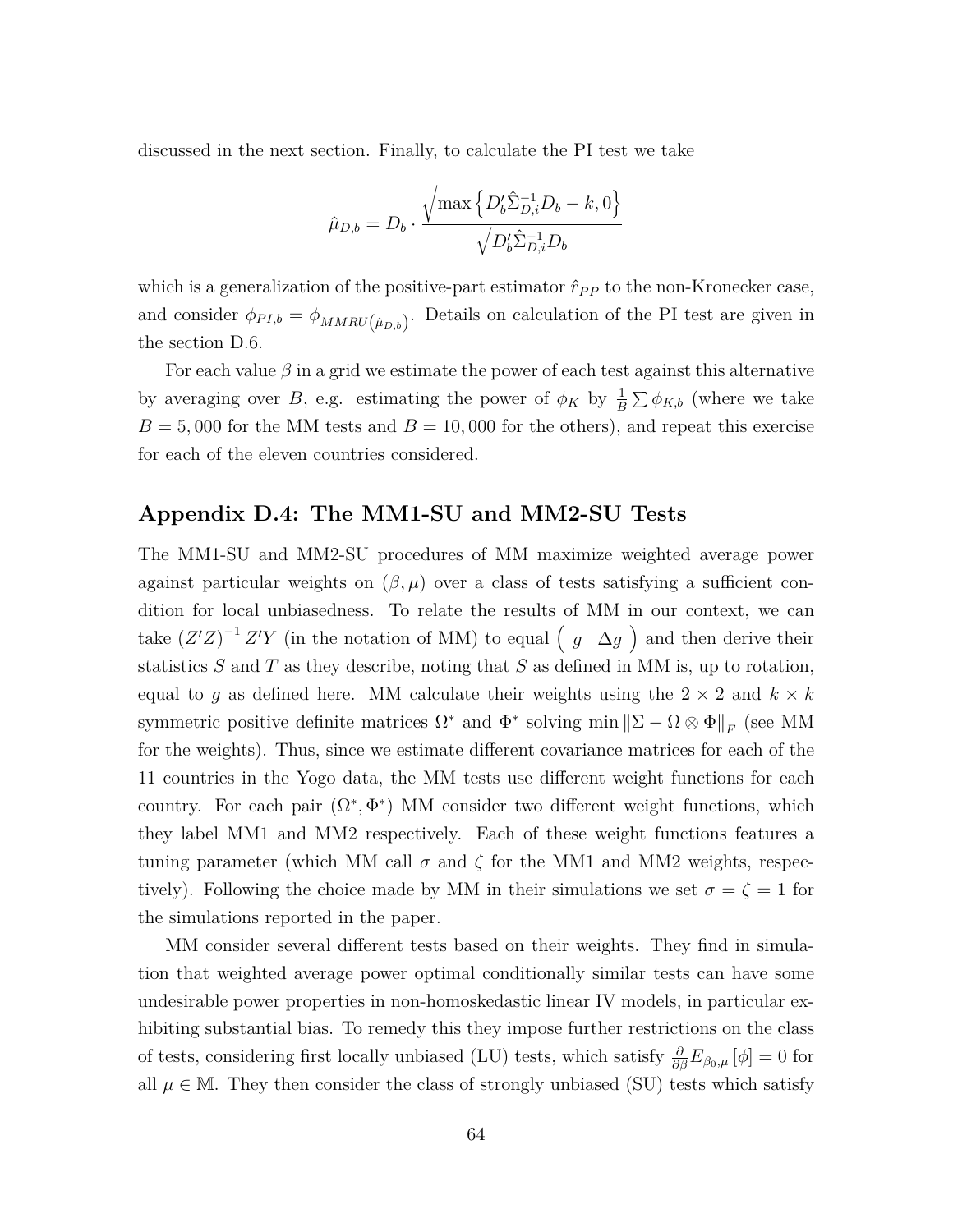the condition  $E_{\beta_0,\mu}[\phi g] = 0$  for all  $\mu \in \mathbb{M}$ , and which they show are a subset of the LU tests. They find that weighted average power optimal tests within this class (based on the MM1 and MM2 weights) have good power in their simulations, and it is these tests which we consider here.

As noted in the main text, the class of CLC tests is a subset of the SU tests. To see this, note that (for fixed *D*) *S* and *K* are both invariant to switching the sign of *g*. Since  $g \sim N(0, I_k)$  conditional on  $D = d$  under  $\beta = \beta_0$ , we can see that for any conditional linear combination test  $\phi_{a(D)}$ ,

$$
E_{\beta_0,\mu} \left[ \phi_{a(D)} g | D = d \right] = E_{\beta_0,\mu} \left[ -\phi_{a(D)} g | D = d \right] = 0
$$

and thus that all CLC tests satisfy  $E_{\beta_0,\mu} \left[ \phi_{a(D)} g \right] = 0$  and are SU tests. Since the MM1-SU and MM2-SU tests are weighted average power optimal in the class of SU tests, it follows that their weighted average power must be at least as high as that of any CLC test (for their respective weights).

The MM-SU tests are not available in closed form. However, as discussed in the supplementary appendix to MM, approximating these tests numerically is fairly straightforward. We implement the MM-SU tests using the linear programing approach discussed by MM, using 5,000 draws for  $S(J = 5,000 \text{ in MM's notation}).$ Evaluating the MM-SU tests also involves an integral over a function of *β*, which we likewise approximate via Monte-carlo (based on 1,000 draws). One issue we encountered at this stage is that some of the matrices used in the construction of the MM weights are near-degenerate, leading to negative eigenvalues when evaluated numerically. The issue appears to be purely numerical, but despite extensive exploration, as well as consultation with Marcelo Moreira, we have not succeeded in fully eliminating this issue. It seems unlikely to have a substantial impact on the simulated performance of the MM procedures, but it is possible it could have some effect.

To complement the power simulation results in the main text (which consider the power of the MM-SU and CLC tests at parameter values estimated from the data used by Yogo (2004)), Tables 3 and 4 report the weighted average power of the CLC and MM-SU tests under the MM1 and MM2 weights, respectively (the CLC tests considered here are the same as in Section 6.2), based on the covariance matrices  $\Sigma$ estimated from the data. Table 3 shows that the MM1-SU test has higher power than the PI, QCLR, S and K tests under the MM1 weights, as expected. Likewise,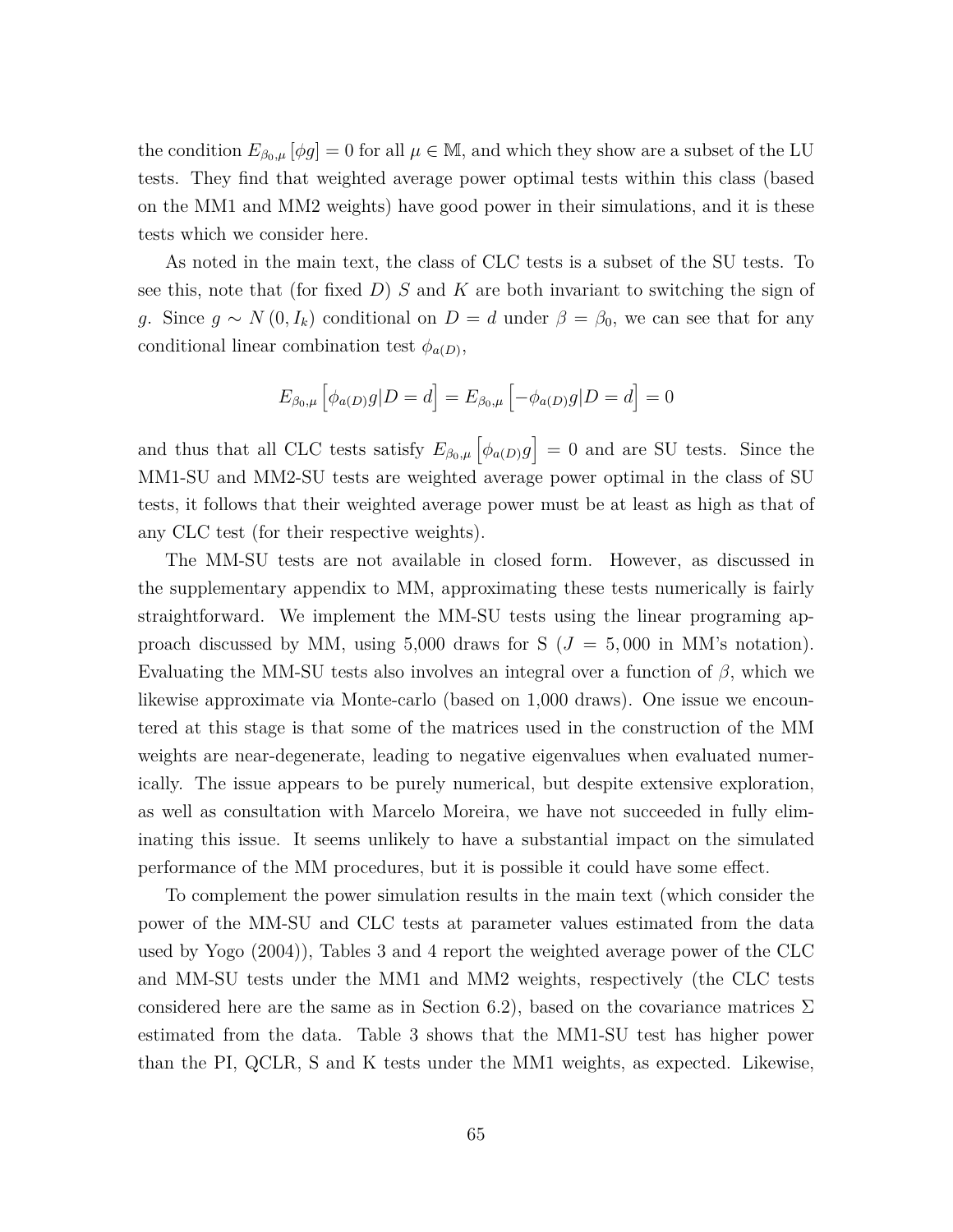|                | MM1-SU | PI        | QCLR   | AR        | K       |
|----------------|--------|-----------|--------|-----------|---------|
| Australia      | 16.10% | $14.33\%$ | 14.58% | 10.40%    | 14.37%  |
| Canada         | 17.02% | 16.50%    | 16.78% | 12.49%    | 16.18%  |
| France         | 16.08% | 15.63%    | 15.11% | $12.31\%$ | 15.43%  |
| Germany        | 19.42% | 18.57%    | 17.98% | 16.90%    | 16.84%  |
| Italy          | 15.80% | 14.37%    | 13.98% | 10.29%    | 14.38%  |
| Japan          | 15.54% | 13.91%    | 13.89% | 11.07%    | 13.72\% |
| Netherlands    | 18.25% | 17.23%    | 17.12% | 14.69%    | 16.39%  |
| Sweden         | 17.33% | 16.46\%   | 15.90% | 11.06%    | 16.52%  |
| Switzerland    | 15.10% | 14.48%    | 14.55% | 11.76%    | 14.09%  |
| United Kingdom | 15.95% | 13.55%    | 13.26% | $9.13\%$  | 13.73%  |
| United States  | 16.41% | 15.47%    | 14.53% | 11.26%    | 15.47%  |

Table 3: Weighted average power of tests under MM1 weights of Moreira and Moreira (2013), with covariance  $\Sigma$  calibrated to data from Yogo (2004). Based on 5,000 simulations.

Table 4 shows that the MM2-SU test has power greater that the PI, QCLR, S and K tests under the MM2 weights, up to simulation error (the power of the MM2-SU test appears lower than that of the PI and QCLR tests in the calibration to German data, but the difference is statistically insignificant at the 10% level).

#### **Appendix D.5: Implementation of PI Test**

To implement the PI test, we need to calculate the MMRU test

$$
\phi_{MMRU(\hat{\mu}_{D,b})} = 1 \left\{ \left( 1 - a_{MMRU(\hat{\mu}_{D,b})} \right) K_r + a_{MMRU(\hat{\mu}_{D,b})} S_r \ge c_\alpha \left( a_{MMRU(\hat{\mu}_{D,b})} \right) \right\}
$$

so the critical task is evaluating  $a_{MMRU(\hat{\mu}_{D,b})}$ . As discussed in Section 5 above,  $a_{MMRU(\hat{\mu}_{D,b})}$  solves a minimization problem which depends on  $\hat{\mu}_{D,b}$  and on  $\hat{\Sigma}_i$ .

We approximate  $a_{MMRU}$  by considering grids of values in *a* and  $\beta$ . We first simulate the critical values  $c_{\alpha}(a)$  for linear combination tests based on  $K + a \cdot J$  for  $a \in A =$  $\{0, 0.01, ..., 1\}$ , which are simply the  $1 - \alpha$  quantiles of  $\chi_p^2 + a \cdot \chi_{k-p}^2$  distributions, and store these values for later use. To speed up power simulations, for each  $a \in A$  and  $(\tau_J, \tau_K)$  values in a grid we calculate

$$
Pr\left\{ \chi_p^2\left(\tau_K\right) + a \cdot \chi_p^2\left(\tau_J\right) > c_\alpha(a) \right\}
$$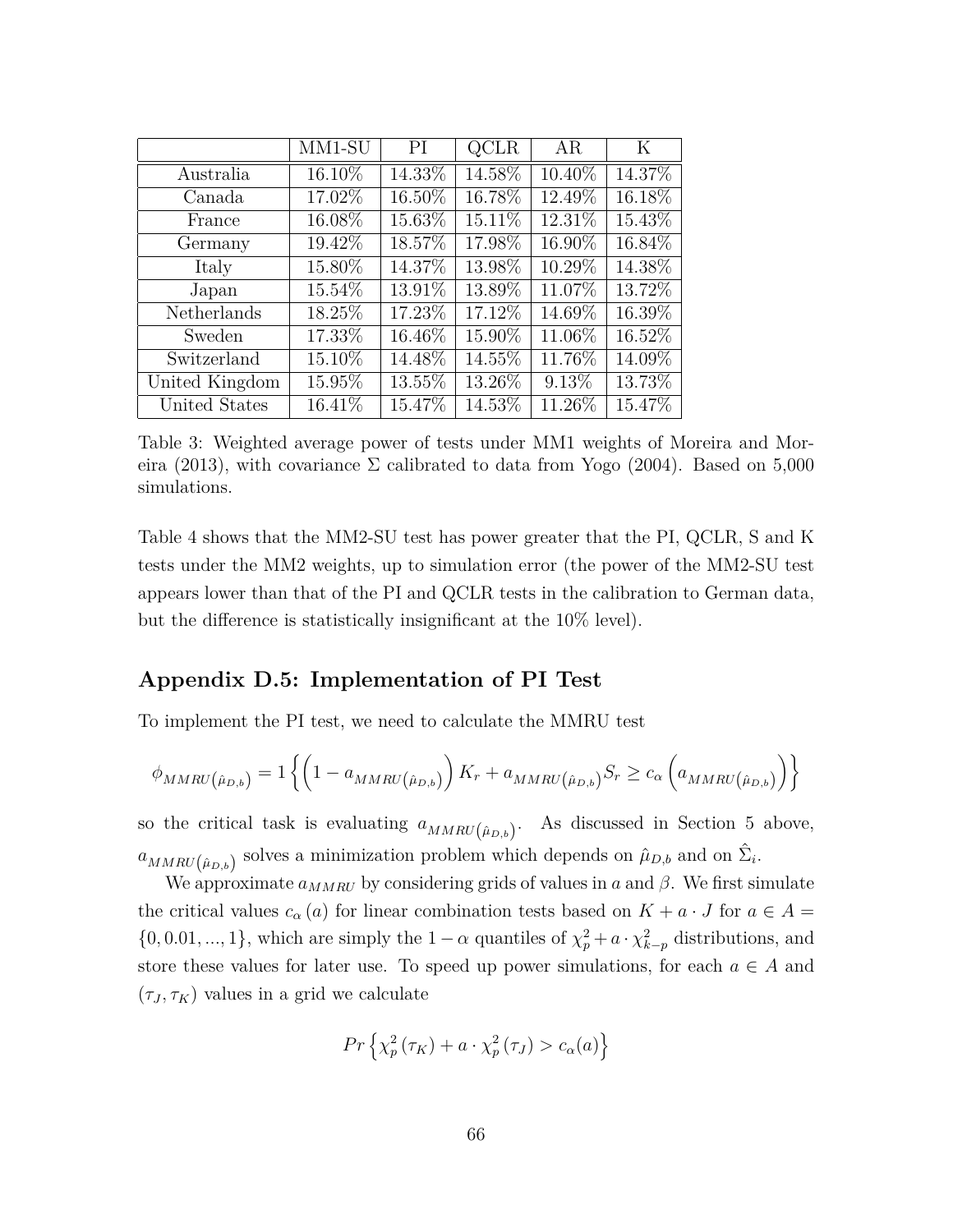|                | $MM2-SU$ | PI        | QCLR      | AR        | Κ         |
|----------------|----------|-----------|-----------|-----------|-----------|
| Australia      | 37.93%   | 35.70%    | $35.33\%$ | $31.33\%$ | 32.73%    |
| Canada         | 17.87%   | 17.22%    | 16.20%    | 15.56%    | 15.04%    |
| France         | 15.93%   | 14.63%    | 14.39%    | 12.98%    | 13.35%    |
| Germany        | 8.59%    | 8.77%     | 8.83%     | 8.01%     | 8.24\%    |
| Italy          | 36.35%   | $34.43\%$ | 33.89%    | $30.24\%$ | 30.75%    |
| Japan          | 20.94%   | 17.97%    | 18.25%    | 15.83%    | 16.12%    |
| Netherlands    | 12.57%   | 12.19%    | 12.25\%   | 11.52%    | 10.95%    |
| Sweden         | 34.23%   | 32.91%    | 33.36%    | 29.87%    | 28.89%    |
| Switzerland    | 18.99%   | 16.78%    | 16.45%    | 14.94%    | $15.21\%$ |
| United Kingdom | 35.59%   | $31.20\%$ | 30.49%    | 27.38%    | 28.35%    |
| United States  | 38.21%   | 36.82%    | 36.51%    | 32.36%    | 32.84%    |

Table 4: Weighted average power of tests under MM2 weights of Moreira and Moreira (2013), with covariance  $\Sigma$  calibrated to data from Yogo (2004). Based on 5,000 simulations.

based on  $10^6$  simulations and store the results as well.

We next consider a grid *B* of 41 values for the alternative  $\beta_h$ . For each value  $\beta_h$ we solve for

$$
\hat{\mu}_{b,h} = \left(I - \hat{\Sigma}_{\theta g,i} \left(\beta_h - \beta_0\right)\right)^{-1} \hat{\mu}_{D,b}
$$

which gives us the value  $\mu$  for which *D* would have mean  $\hat{\mu}_{D,b}$  under alternative  $\beta_h$ . Note that the mean *m* of *g* under  $\beta_h$  is then  $m_{b,h} = \hat{\mu}_{b,h} (\beta_h - \beta_0)$ . We take draws  $l = 1, ..., L = 10,000$  from

$$
D_{b,l} \sim N\left(\hat{\mu}_{D,b}, \hat{\Sigma}_{D,i}\right)
$$

and for each  $(h, l)$  pair we calculate  $\tau_{K,b,h,l} = m'_{b,h} P_{\tilde{D}_{b,l}} m_{b,h}$  and  $\tau_{J,b,h,l} = m'_{b,h} M_{\tilde{D}_{b,l}} m_{b,h}$ .

We could estimate the power of the linear combination test with weight *a* against alternative  $\beta_h$  by

$$
\hat{E}[\phi_a|\beta=\beta_h]=\frac{1}{L}\sum Pr\left\{\chi_p^2(\tau_{K,b,h,l})+a\cdot\chi_p^2(\tau_{J,b,h,l})\right\}.
$$

Instead, to reduce the amount of required computation we note that for  $(b, h)$  fixed,  $\tau_{K,b,h,l} + \tau_{J,b,h,l} = m'_{b,h} m_{b,h}$  and thus for fixed  $(b, h)$  the power of the linear combination test with weight *a* can be written as a function of  $\tau_{K,b,h,l}$  alone. Using this observation, we group the ten smallest values of  $\tau_{K,b,h,l}$ , the next ten smallest, etc. and assign each cell the  $(\tau_K, \tau_J)$  values given the by average of its endpoints. This gives us pairs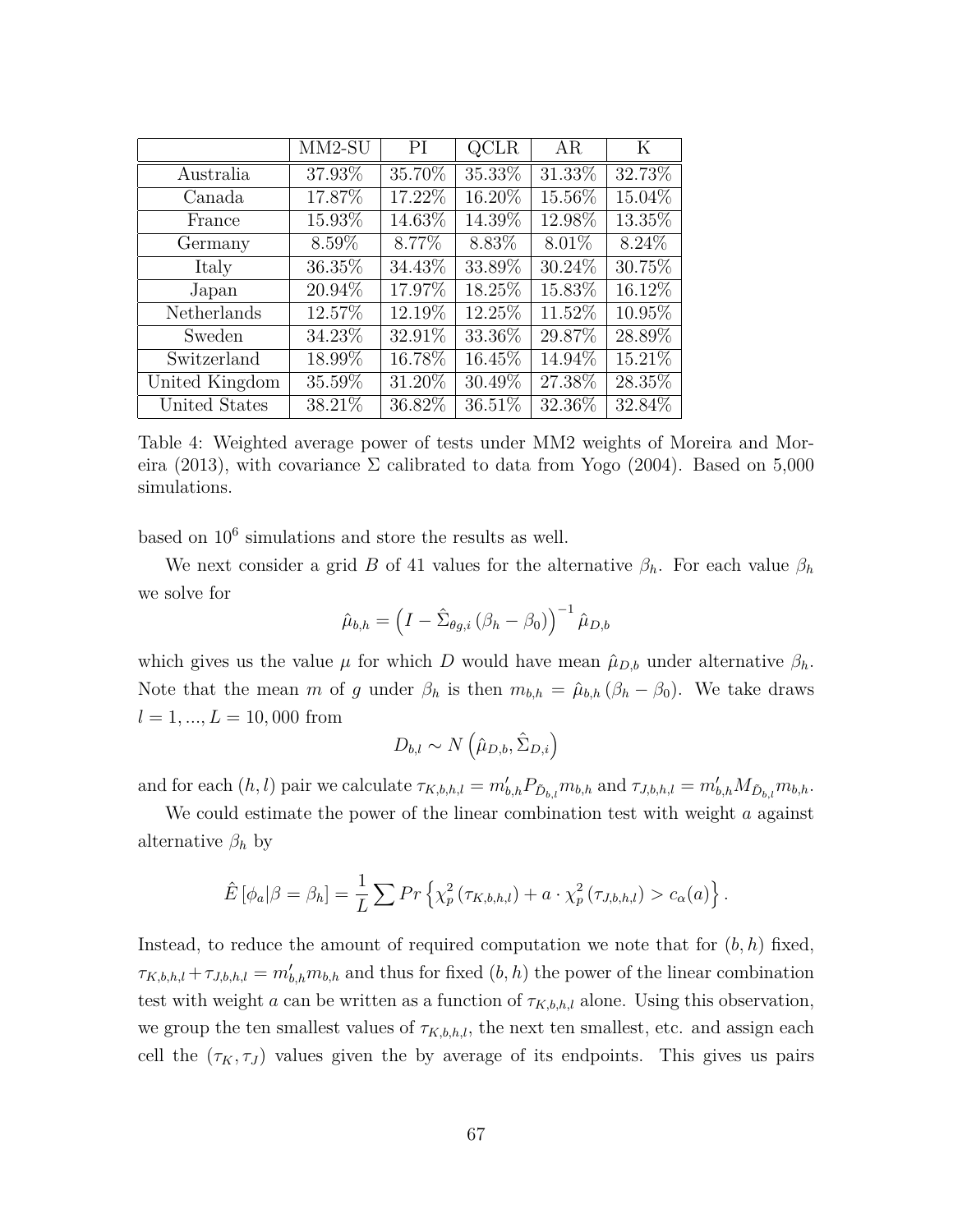$({\bar\tau}_{K,q},{\bar\tau}_{J,q})$  for  $q \in \{1,...,1000\}$ , and we estimate

$$
\hat{E}[\phi_a|\beta = \beta_h] = \frac{1}{1000} \sum Pr\left\{\chi_p^2(\bar{\tau}_{K,q}) + a \cdot \chi_p^2(\bar{\tau}_{J,q}) > c_\alpha(a)\right\}
$$

where by using  $(\bar{\tau}_{K,q}, \bar{\tau}_{J,q})$  we need only calculate power 1000 times rather than 10000. To further speed computation, we approximate  $Pr\left\{\chi_p^2(\bar{\tau}_{K,q})+a\cdot\chi_p^2(\bar{\tau}_{J,q})>c_\alpha(a)\right\}$ by interpolating using our stored values for  $Pr\left\{\chi_p^2(\tau_K) + a \cdot \chi_p^2(\tau_J) > c_\alpha(a)\right\}.$ 

For each  $a \in A$  we estimate the maximum regret by

$$
\sup_{\beta_h \in B} \left( \max_{\tilde{a} \in A} \hat{E} \left[ \phi_{\tilde{a}} | \beta = \beta_h \right] - \hat{E} \left[ \phi_a | \beta = \beta_h \right] \right)
$$

and pick  $a_{MMRU}(\hat{\mu}_{D,b})$  as the largest value  $a \in A$  which comes within 10<sup>-5</sup> of minimizing this quantity- we do this instead of taking  $a_{MMRU}(\hat{\mu}_{D,b})$  to be the true minimizing value in order to slightly reduce simulation noise in  $a_{MMRU}(\hat{\mu}_{D,b})$ .

# **Appendix E:**

# **E.1 Simulation: Inference on the New Keynesian Phillips Curve**

To illustrate the application of PI tests to a nonlinear example, we study the performance of robust minimum distance inference on new Keynesian Phillips curve (NKPC) parameters. There is considerable evidence that some NKPC parameters are weakly identified: Mavroeidis et al. (2014) review the empirical literature on the role of expectations in the NKPC and find that parameter estimates are extremely sensitive to model specification and, conditional on correct specification, suffer from weak identification. To address these weak identification issues Magnusson and Mavroeidis (2010) (henceforth MM) propose identification-robust *S* and *K* statistics for testing hypotheses on NKPC parameters using a minimum distance approach. These statistics will form the basis for our analysis.

MM study a simple new Keynesian Phillips curve model

$$
\pi_t = \frac{(1-\nu)^2}{\nu(1+\rho)} x_t + \frac{1}{1+\rho} E\left[\pi_{t+1} | \mathcal{I}_t\right] + \frac{\rho}{1+\rho} \pi_{t-1} + \varepsilon_t \tag{24}
$$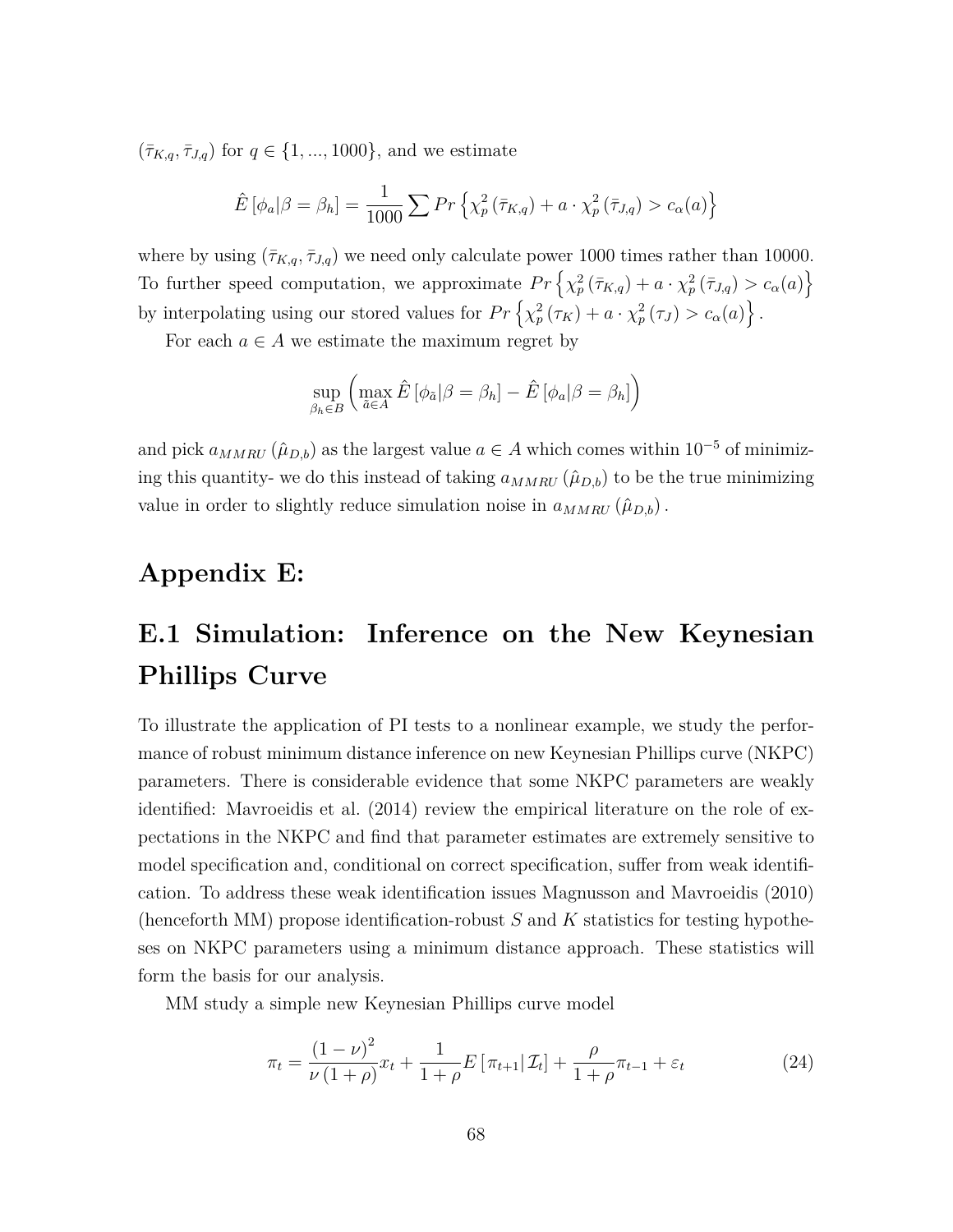where  $\pi_t$  is inflation,  $x_t$  is a measure of marginal costs,  $E[\cdot | \mathcal{I}_t]$  denotes an expectation conditional on information available at time  $t$ ,  $\varepsilon$ <sub>*t*</sub> is an exogenous shock with  $E\left[\epsilon_{t+1}|\mathcal{I}_t\right] = 0$ , and the parameters  $\nu$  and  $\rho$  denote the degree of price stickiness and price indexation, respectively. Following Sbordone (2005), MM further assume that  $(\pi_t, x_t)$  follows a nth order vector auto-regressive (VAR) process, which can be written in companion form as

$$
z_t = A(\varphi)z_{t-1} + \epsilon_t
$$

where  $z_t = (\pi_t, x_t, ..., \pi_{t-n+1}, x_{t-n+1})'$  is a  $2n \times 1$  vector,  $A(\varphi)$  is a  $2n \times 2n$  matrix,  $\varphi$  is the vector of 4*n* unknown VAR parameters, and  $\epsilon_t$  are VAR innovations with  $E\left[\epsilon_{t+1}|\mathcal{I}_t\right] = 0$ . For  $e_{\pi}$  and  $e_x$  unit vectors such that  $e'_{\pi}z_t = \pi_t$ ,  $e'_xz_t = x_t$  and  $\theta=(\nu,\rho)$  , define the 2*n*-dimensional distance function  $f(\varphi,\theta)$  as

$$
f(\varphi,\theta) = A(\varphi)' \left\{ \left[ I - \frac{1}{1+\rho} A(\varphi)' \right] e_{\pi} - \frac{(1-\nu)^2}{\nu(1+\rho)} e_x \right\} - \frac{\rho}{1+\rho} e_{\pi}.
$$

MM show that the NKPC model (24) implies that the true parameter values  $\varphi$  and *θ* satisfy  $f(\varphi, \theta) = 0$ , and propose testing  $H_0: \theta = \theta_0$  using an identification-robust minimum distance approach.

To model weak identification in this context, suppose the data is generated by a sequence of models with drifting true VAR coefficients  $\varphi_T = \varphi + \frac{1}{\sqrt{\pi}}$  $\frac{1}{\overline{T}}c_\varphi + o\left(\frac{1}{\sqrt{T}}\right)$ *T* . We assume that the usual OLS estimates for the VAR coefficients are consistent and asymptotically normal √

$$
\sqrt{T} (\hat{\varphi} - \varphi_T) \to_d N(0, \Sigma_{\varphi \varphi})
$$

where we have a consistent estimator  $\hat{\Sigma}_{\varphi\varphi}$  for  $\Sigma_{\varphi\varphi}$ . The  $\Delta$ -method (Theorem 3.1 in Van der Vaart (2000)) then yields that

$$
\sqrt{T} \left( f(\hat{\varphi}, \theta) - f(\varphi_T, \theta) \right) \to_d N \left( 0, \frac{\partial}{\partial \varphi'} f(\varphi, \theta) \Sigma_{\varphi \varphi} \frac{\partial}{\partial \varphi'} f(\varphi, \theta)' \right).
$$

To model weak identification in this context MM assume that  $\frac{\partial}{\partial \theta'} f(\varphi_T, \theta) = \frac{1}{\sqrt{\pi}}$  $\frac{1}{T}C$ for a fixed matrix *C*, with the result that  $\sqrt{T} \frac{\partial}{\partial \theta'} f(\varphi_T, \theta)$  is constant across *T*. This leads to the usual issues associated with weak identification, including nonstandard limiting distributions for non-robust test statistics. Here, we will take a more flexible approach and assume only that  $\frac{\partial}{\partial \theta'} f(\varphi_T, \theta)$  drifts towards some, potentially reducedrank, matrix as the sample size grows.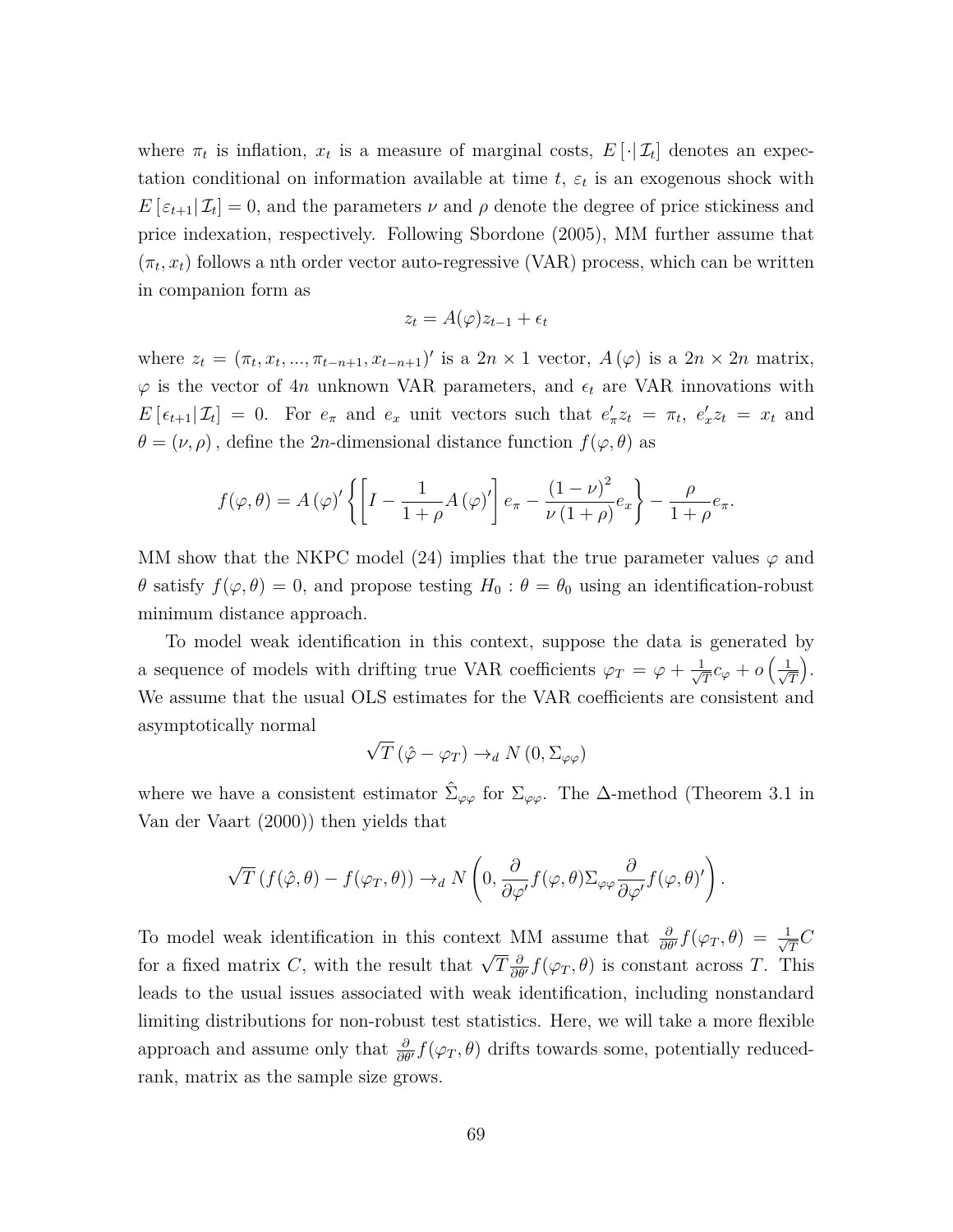To apply our robust testing approach in this context, define

$$
\hat{\Omega}_{ff} = \frac{\partial}{\partial \varphi'} f(\hat{\varphi}, \theta_0) \hat{\Sigma}_{\varphi \varphi} \frac{\partial}{\partial \varphi'} f(\hat{\varphi}, \theta_0)'
$$

which is a consistent,  $\Delta$ -method-based estimator for  $\Omega_{ff} = \lim_{T \to \infty} T \cdot Var(f(\hat{\varphi}, \theta_0))$ . We can then define

$$
g_T(\theta) = \sqrt{T} \hat{\Omega}_{ff}^{-\frac{1}{2}} f(\hat{\varphi}, \theta)
$$

$$
\Delta g_T(\theta) = \hat{\Omega}_{ff}^{-\frac{1}{2}} \frac{\partial}{\partial \theta'} f(\hat{\varphi}, \theta) A_T.
$$

for *A<sup>T</sup>* a sequence of full-rank normalizing matrices which may depend on the sequence of true VAR parameters  $\varphi_T$ . Under sequences of true parameter values  $\theta_T$  such that  $g_T(\theta_0)$  converges in distribution, corresponding to local alternatives for strongly identified parameters and fixed alternatives for weakly identified ones, arguments discussed in section E.3 below yield the weak convergence

$$
\left(\begin{array}{c} g_T(\theta_0) \\ \Delta g_T(\theta_0) \end{array}\right) \to_d \left(\begin{array}{c} g \\ \Delta g \end{array}\right) \sim N\left(\left(\begin{array}{c} m \\ \mu \end{array}\right), \left(\begin{array}{cc} I & \Sigma_{g\theta} \\ \Sigma_{\theta g} & \Sigma_{\theta \theta} \end{array}\right)\right). \tag{25}
$$

where  $\Delta g$  is full rank almost surely,  $m \in \mathcal{M}(\mu, \gamma)$  for  $\mathcal{M}(\mu, \gamma)$  appropriately defined,  $\Sigma$  is consistently estimable, and details on all terms may be found below. Hence, this model falls into the class considered in the paper. While  $\Delta g_T$  depends on the (generally unknown) sequence of normalizing matrices  $A_T$ , provided we restrict attention to postmultiplication-invariant CLC tests we can instead conduct tests based on the feasible statistics  $(\tilde{g}_T, \Delta \tilde{g}_T, \tilde{\gamma}) = h(g_T, \Delta g_T, \hat{\gamma}; A_T^{-1})$ . For  $\hat{\gamma}$  as defined below the statistics  $S_T$  and  $K_T$  based on  $(\tilde{g}_T, \Delta \tilde{g}_T, \tilde{\gamma})$  are equivalent to the  $MD - AR$  and *MD* − *K* statistics discussed in MM.

#### **E.2 Coverage Simulations**

After assuming that  $(\pi_t, x_t)$  follows a VAR(3), MM apply their approach to create confidence sets for the parameter  $\theta$  based on quarterly US data from 1984 to 2008 and show that their robust minimum distance approach yields smaller confidence sets than an identification-robust GMM approach. MM suggested using S and JK tests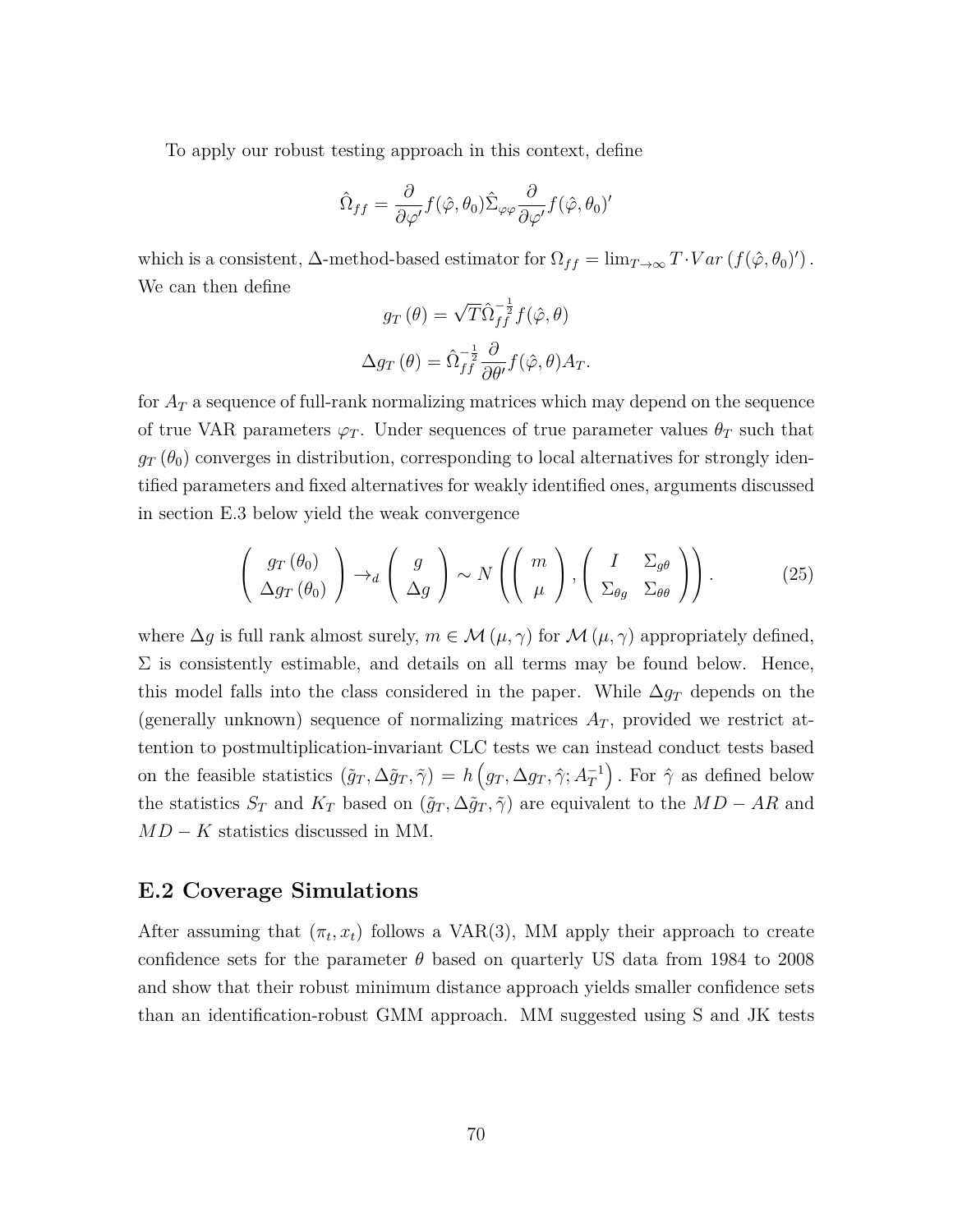|  | $\vert$ Size $\vert$ 9.34\% $\vert$ 10.52\% $\vert$ 12.28\% $\vert$ 8.74\% |  |
|--|----------------------------------------------------------------------------|--|

Table 5: Size of nominal 5% tests in NKPC simulation example based on 10,000 simulations. PI is plug-in test, while JK, S, and K are MD-KJ, MD-AR, and MD-K tests of Magnusson and Mavroeidis (2010), respectively.

$$
\phi_{S_T} = 1 \{ S_T > \chi_{6,1-\alpha}^2 \}
$$
 and  

$$
\phi_{JK_T} = \max \{ 1 \{ K_T > \chi_{2,1-\alpha_K}^2 \}, 1 \{ J_T > \chi_{4,1-\alpha_J}^2 \} \},
$$

where  $\alpha_K = 0.8 \cdot \alpha$  and  $\alpha_J = 0.2 \cdot \alpha$ . They use the JK test rather than the K test  $\phi_{K_T}$ to address spurious power declines for the K test. We take these tests, together with the K test  $\phi_{K_T}$ , as the benchmarks against which we compare the performance of the PI test. In particular, we consider the plug-in test

$$
\phi_{PI_T} = 1 \left\{ (1 - a_{PI}(D_T, \tilde{\gamma})) \cdot K_T + a_{PI}(D_T, \tilde{\gamma}) \cdot S_T > c_{\alpha}(a_{PI}(D_T, \tilde{\gamma})) \right\}
$$

where as before

$$
a_{PI}(D,\gamma) = \arg\min_{a\in[0,1]} \sup_{m\in\mathcal{M}_D(\hat{\mu}_D,\gamma)} (\beta_m^u - E_{m,\hat{\mu}_D,\gamma}[\phi_a])
$$

and for simplicity we take  $\hat{\mu}_D = D$ .

To compare the performance of the PI test to the tests discussed by MM, we calibrate a simulation example based on the empirical application of MM. In particular, we estimate structural and reduced-form parameters using the data studied by MM and generate samples of 100 observations based on these estimates together with the assumption of Gaussian errors  $\epsilon_t$  (see below for details).<sup>15</sup> We calculate the true size of nominal 5% tests, based on 10,000 simulations, and report the results in Table 5. We find that all the tests over-reject, which is unsurprising given the non-linearity of the model together with the small sample size, but that only the JK and S tests has true size exceeding 10%.

Next, we simulate false coverage probabilities for confidence sets formed by inverting these tests. In particular we calculate the rejection rates for PI, JK, S, and K

<sup>15</sup>We simulate samples of size 100 because MM use a dataset with 99 observations in their empirical application.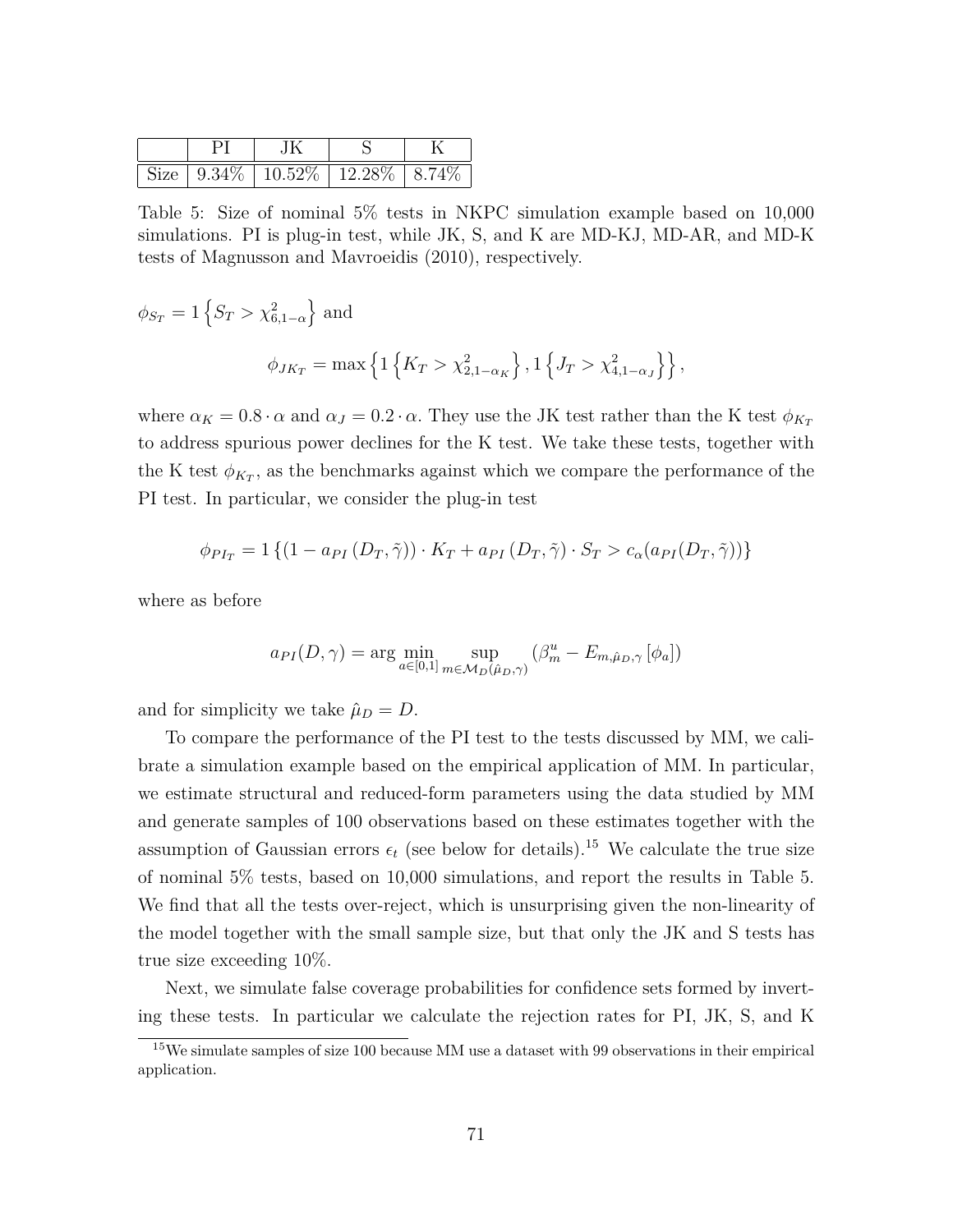|    | РI       | JК      |         |          |
|----|----------|---------|---------|----------|
| PI | ж        | $3.0\%$ | $4.2\%$ | $1.0\%$  |
| JК | $6.4\%$  | $^\ast$ | $2.0\%$ | $6.0\%$  |
| S  | $31.2\%$ | 26.6%   | ж       | $30.0\%$ |
| K  | 17.6%    | 17.6%   | 17.4\%  |          |

Table 6: Maximal point-wise differences in false coverage probability of nominal 5% tests in NKPC example. The entry in row i, column j lists the maximum extent to which the rejection probability of test i falls short of the rejection probability of test j. For example, the largest margin by which the simulated rejection probability of the PI test fall short relative to the JK test is 3%. Based on 500 simulations. PI is plug-in test, while JK, S, and K are MD-KJ, MD-AR, and MD-K tests of Magnusson and Mavroeidis (2010), respectively.

tests of hypotheses  $H_0: \theta = \theta_0$  for  $\theta_0$  not equal to the true parameter value.<sup>16</sup> Table 6 reports the maximal difference in point-wise false coverage probability across tests, based on 500 simulations. For each test we report the largest margin by which the rejection probability of that test falls short relative to that of the other tests considered over  $\theta_0 \in (0,1)^2$ , which is the parameter space for the model.<sup>17</sup> For example, the second entry of the first row of Table 6 reports

$$
\sup_{\theta_0 \in (0,1)^2} E_{\tilde{\theta}} \left[ \phi_{JK_T,\theta_0} - \phi_{PI_T,\theta_0} \right]
$$

where  $\phi_{PI_T,\theta_0}$  and  $\phi_{JK_T,\theta_0}$  denote the PI and JK tests of  $H_0: \theta = \theta_0$ , respectively, and  $\theta = (\tilde{\nu}, \tilde{\rho}) = (0.96, 0.48)$  is the true parameter value in the simulations. As these results make clear, the PI test outperforms the other tests studied and has the smallest maximal rejection rate shortfall. The JK test also performs reasonably well, with a much smaller maximal rejection rate shortfall than the S and K tests. Interpreting these results is complicated by the fact that, while all the tests considered have correct asymptotic size under weak identification, their finite sample size differs substantially. To account for such size differences, Table 7 reports results analogous to those of Table

<sup>&</sup>lt;sup>16</sup>We focus on calculating false coverage probabilities rather than power because there are many reduced-form parameter values  $\varphi$  compatible with a given structural parameter value  $\theta^*$ , and the power of tests of  $H_0: \theta = \theta_0$  against  $\theta^*$  will generally depend on  $\varphi$ . Hence, to simulate the power function we must either adopt some rule to pick  $\varphi$  based on  $\theta^*$  or calculate power on a 12-dimensional space, whereas to calculate false coverage probabilities it suffices to consider a 2-dimensional space of values *θ*.

<sup>&</sup>lt;sup>17</sup>For computational reasons, our simulations use a discretized version of this parameter space- see below.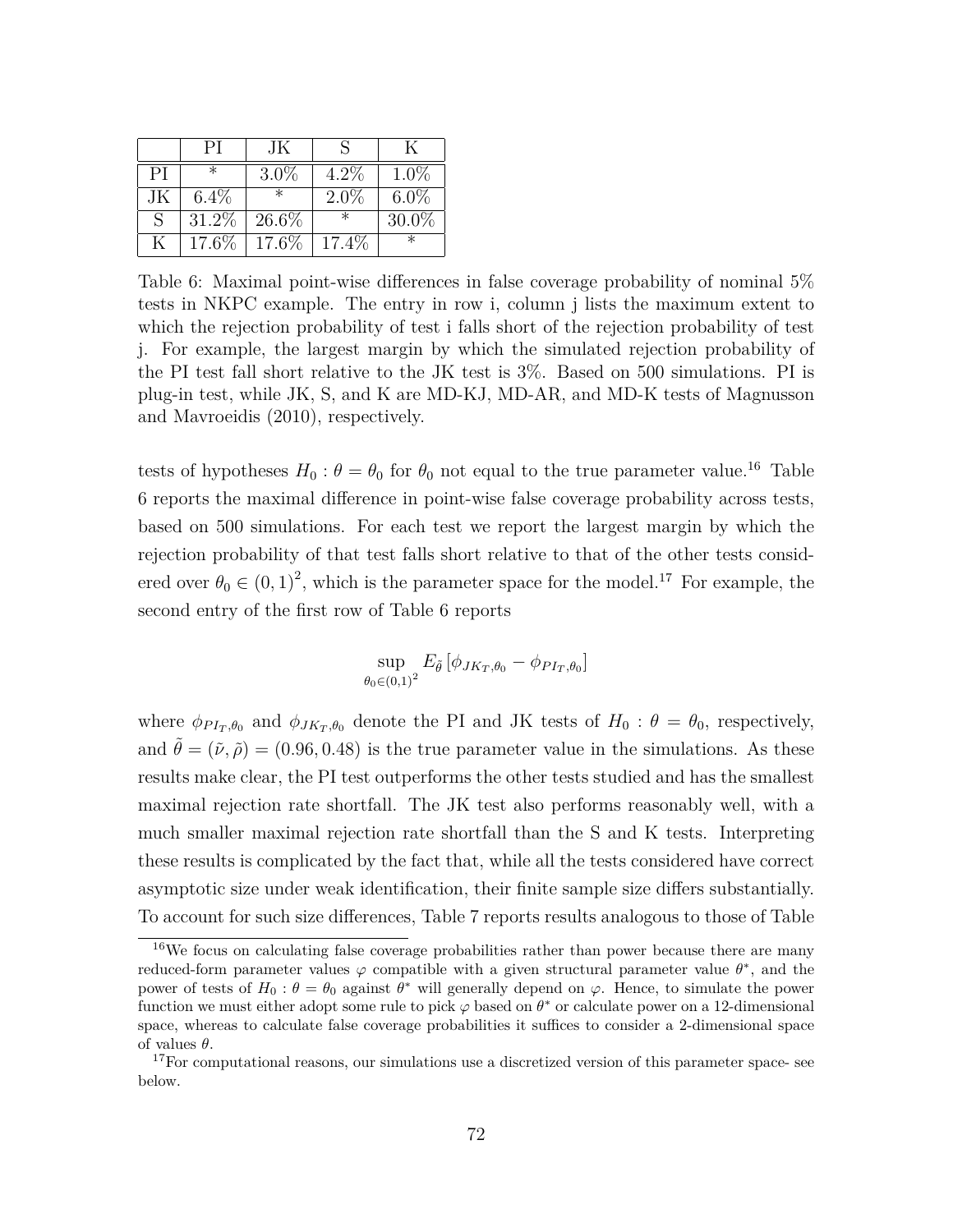|    | РI       | JК      |         |         |
|----|----------|---------|---------|---------|
| PI | $\ast$   | $1.6\%$ | $2.0\%$ | $8.2\%$ |
| JК | 11.4\%   |         | $1.4\%$ | 16.4%   |
| S  | 42.0%    | 33.2%   | $\ast$  | 46.0%   |
| K  | $20.4\%$ | 21.6\%  | 21.8\%  |         |

Table 7: Maximal point-wise differences in false coverage probability of **size corrected** 5% tests in NKPC example. The entry in row i, column j lists the maximum extent to which the rejection probability of test i falls short of the rejection probability of test j. For example, the largest margin by which the simulated rejection probability of the PI test fall short relative to the JK test is 1.6%. Based on 500 simulations. PI is plug-in test, while JK, S, and K are MD-KJ, MD-AR, and MD-K tests of Magnusson and Mavroeidis (2010), respectively.

|                                                                                                  | JK |  |
|--------------------------------------------------------------------------------------------------|----|--|
| Expected Area: feasible confidence sets $\vert 0.084 \vert 0.0873 \vert 0.110 \vert 0.094 \vert$ |    |  |
| Expected Area: corrected confidence sets $\vert 0.131 \vert 0.141 \vert 0.169 \vert 0.138 \vert$ |    |  |

Table 8: Expected area of 95% confidence sets formed by inverting tests in NKPC example, based on 500 simulations. PI is plug-in test, while JK, S, and K are MD-KJ, MD-AR, and MD-K tests of Magnusson and Mavroeidis (2010), respectively.

6 based on (infeasible) size-corrected versions of all four tests. As in Table 6, we can see that the PI test offers the best performance, followed by the JK test.<sup>18</sup>

After simulating false coverage probabilities, it is easy to calculate the expected area of confidence sets obtained by inverting the PI, JK, S, and K tests. The expected area for confidence sets formed by inverting both the feasible and size-corrected tests is reported in Table 8. As we can see, using size-corrected tests increases the area of all confidence sets. In each case the PI test produces confidence sets with the smallest expected area, while the S test yields confidence sets with the largest expected area. The feasible JK test yields smaller confidence sets than the feasible K test, but size

$$
\phi^*_{PI_T} = 1 \left\{ (1 - a_{PI} (D_T, \tilde{\gamma})) \cdot K_T + a_{PI} (D_T, \tilde{\gamma}) \cdot S_T - c_{\alpha} (a_{PI} (D_T, \tilde{\gamma})) \geq c^* \right\}
$$

where  $c^*$  is chosen to give correct size when testing  $H_0: \theta = \tilde{\theta}$ . Likewise, the size-corrected JK test is

$$
\phi_{JK_T}^* = 1 \left\{ \max \left\{ K_T - \chi_{2,1-\alpha_K}^2, J_T - \chi_{4,1-\alpha_J}^2 \right\} > c^* \right\}
$$

for  $c^*$  chosen to ensure correct size for testing  $H_0: \theta = \tilde{\theta}$ . Note that if we instead take  $c^* = 0$ , these coincide with the non-size-corrected PI and JK tests.

<sup>18</sup>To size-correct the *S* and *K* tests, we simply take their critical values to be the 95th percentiles of their respective distributions for testing  $H_0: \theta = \tilde{\theta}$ . To size-correct the PI test we consider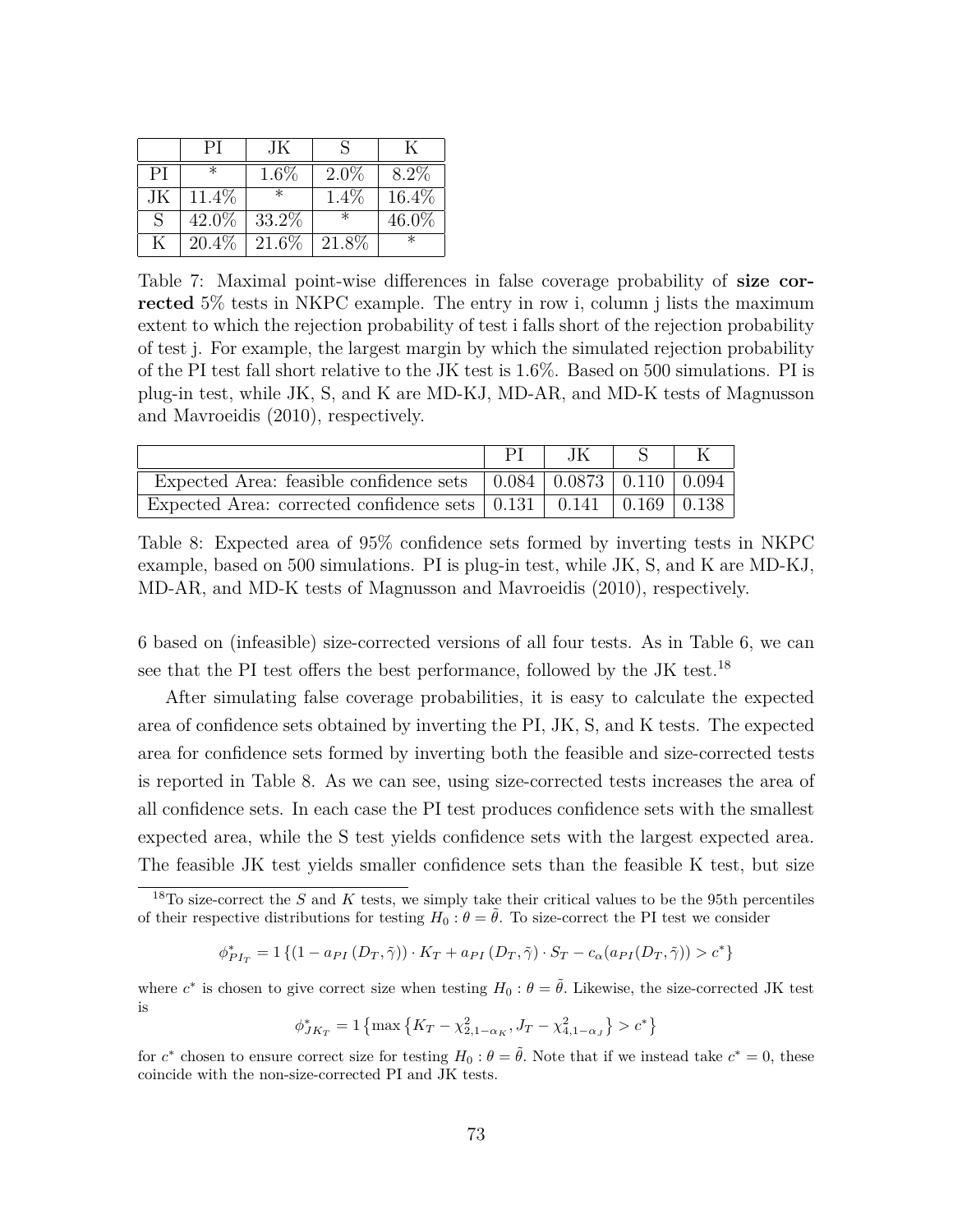correction reveals that this is due in part to finite-sample size distortions for the JK test: when we invert size-corrected tests, we find that JK confidence sets have higher expected area than K confidence sets. A further advantage of the PI-testbased confidence sets is that, like K-test-based confidence sets, they are non-empty in all 500 simulations, whereas confidence sets formed by inverting the JK and S tests are empty in 3.2% and 4.8% of simulations, respectively.<sup>19</sup> These results confirm that the PI test outperforms the other tests considered.

## **E.3 Details of NKPC Example**

Define the infeasible estimator  $\hat{\Omega}$  by

$$
\hat{\Omega} = \left( \begin{array}{cc} \hat{\Omega}_{ff} & \hat{\Omega}_{f\theta} \\ \hat{\Omega}_{\theta f} & \hat{\Omega}_{\theta \theta} \end{array} \right) =
$$

$$
\begin{pmatrix}\n\frac{\partial}{\partial \varphi'} f(\hat{\varphi}, \theta_0) \hat{\Sigma}_{\varphi \varphi} \frac{\partial}{\partial \varphi'} f(\hat{\varphi}, \theta_0)'\n\frac{\partial}{\partial \varphi'} vec\left(\frac{\partial}{\partial \theta'} f(\hat{\varphi}, \theta_0) A_T / \sqrt{T}\right) \hat{\Sigma}_{\varphi \varphi} \frac{\partial}{\partial \varphi'} f(\hat{\varphi}, \theta)'\n\end{pmatrix} \dots \\
\frac{\partial}{\partial \varphi'} f(\hat{\varphi}, \theta_0) \hat{\Sigma}_{\varphi \varphi} \frac{\partial}{\partial \varphi'} vec\left(\frac{\partial}{\partial \theta'} f(\hat{\varphi}, \theta_0) A_T / \sqrt{T}\right)'\n\frac{\partial}{\partial \varphi'} vec\left(\frac{\partial}{\partial \theta'} f(\hat{\varphi}, \theta_0) A_T / \sqrt{T}\right)'\n\end{pmatrix}
$$

and note that given our assumptions this will be consistent for

$$
\Omega = \lim_{T \to \infty} Var\left(\sqrt{T}f(\hat{\varphi}, \theta_0)', vec\left(\frac{\partial}{\partial \theta'}f(\hat{\varphi}, \theta_0)A_T\right)'\right).
$$

To derive the weak convergence  $(25)$ , as well as the form of the matrices  $A_T$ , note that since we have assumed  $\varphi_T \to \varphi$  and  $\sqrt{T} (\hat{\varphi} - \varphi_T) \to_d N(0, \Sigma_{\varphi\varphi})$ , the  $\Delta$ -method (Theorem 3.1 in Van der Vaart (2000)) yields that

$$
\sqrt{T} \left( f_T(\hat{\varphi}, \theta_0) - f_T(\varphi_T, \theta_0) \right) \to_d N \left( 0, \frac{\partial}{\partial \varphi'} f(\varphi, \theta_0) \Sigma_{\varphi \varphi} \frac{\partial}{\partial \varphi'} f(\varphi, \theta_0)' \right)
$$

$$
\sqrt{T} \cdot vec \left( \frac{\partial}{\partial \theta'} f(\hat{\varphi}, \theta_0) - \frac{\partial}{\partial \theta'} f(\varphi_T, \theta_0) \right) \to_d
$$

$$
\frac{\partial}{\partial \varphi'} \left( vec \left( \frac{\partial}{\partial \theta'} f(\hat{\varphi}, \theta_0) \right) \right) \Sigma_{\varphi \varphi} \frac{\partial}{\partial \varphi'} \left( vec \left( \frac{\partial}{\partial \theta'} f(\hat{\varphi}, \theta_0) \right) \right)'.
$$

<sup>19</sup>Note that there is no guarantee that confidence sets formed by inverting the PI test will be non-empty.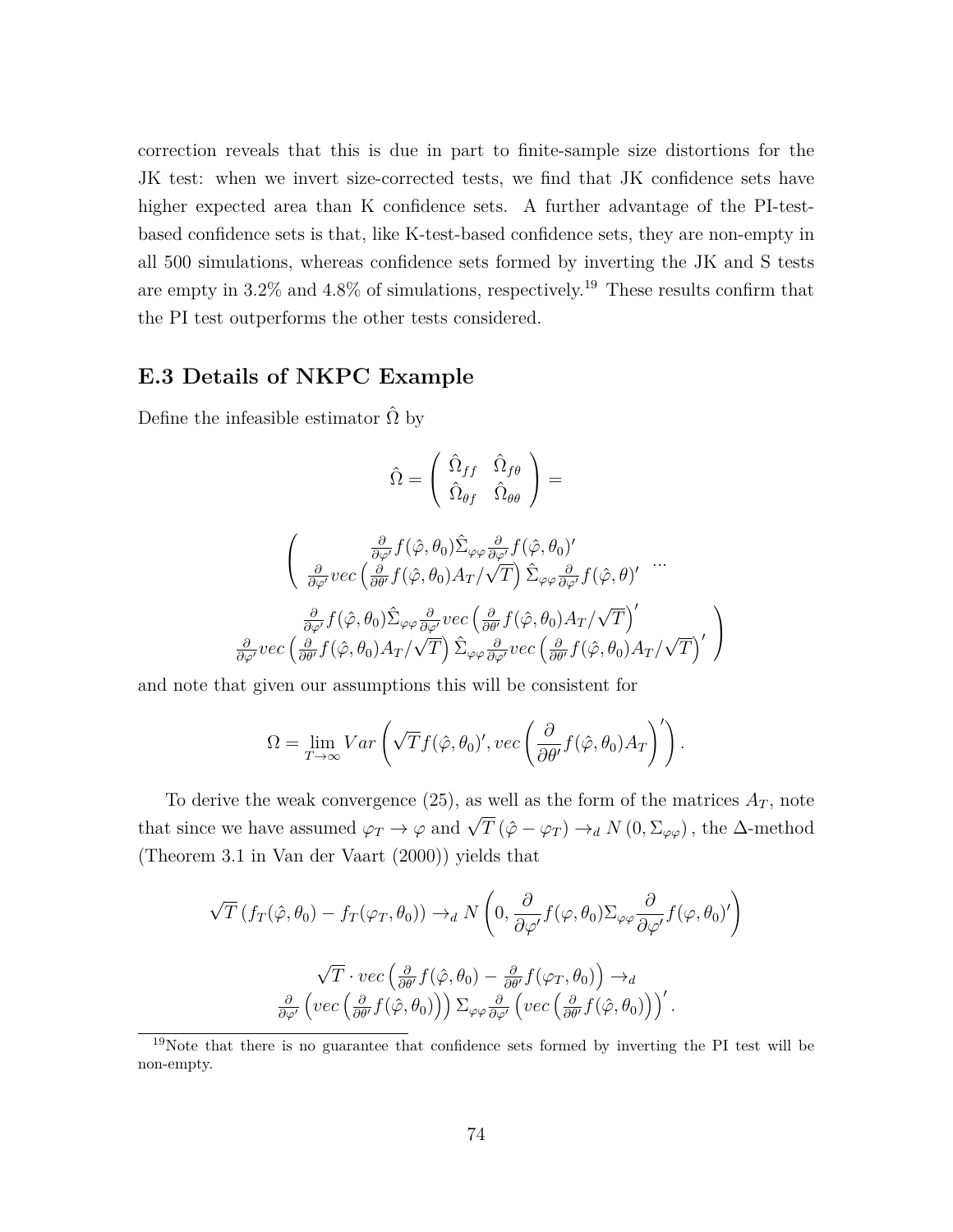We can see that the assumed convergence of  $g_T(\theta_0) = \sqrt{T} \hat{\Omega}_{gg}^{-\frac{1}{2}} f(\hat{\varphi}, \theta_0)$  thus holds only if  $\sqrt{T} f(\varphi_T, \theta_0)$  converges. To obtain convergence in distribution for  $\Delta g_T(\theta_0)$ , we will need to choose an appropriate sequence of normalizing matrices  $A_T$ , which may in turn depend on the sequence of true VAR parameters  $\varphi_T$ . To examine this issue in more detail, in the next subsection we briefly discuss two ways in which identification could fail in this model, one resulting in weak identification for  $\nu$  and the other in weak identification for *ρ*.

### **E.3.1 Possible Sources of Weak Identification**

Since we have assumed that  $(\pi_t, z_t)$  follow a VAR(3), we have that  $\varphi$  is 12-dimensional and can take

$$
A(\varphi) = \left[\begin{array}{cccccc} \varphi_{11} & \varphi_{12} & \varphi_{13} & \varphi_{14} & \varphi_{15} & \varphi_{16} \\ \varphi_{21} & \varphi_{22} & \varphi_{23} & \varphi_{24} & \varphi_{25} & \varphi_{26} \\ 1 & 0 & 0 & 0 & 0 & 0 \\ 0 & 1 & 0 & 0 & 0 & 0 \\ 0 & 0 & 1 & 0 & 0 & 0 \\ 0 & 0 & 0 & 1 & 0 & 0 \end{array}\right]
$$

*.*

Note that  $e_{\pi} = (1, 0, 0, 0, 0, 0)^{\prime}$  and  $e_x = (0, 1, 0, 0, 0, 0)^{\prime}$ .

Fix a true parameter value  $\theta$ . Identification of  $\nu$  fails if  $\varphi_{2i} = 0$  for all  $i \in \{1, ..., 6\}$ . In this case we have that  $A(\varphi)'e_x = 0$ , with the consequence that  $\nu$  does not enter the distance function  $f(\varphi, \theta)$  and  $\frac{\partial}{\partial \nu} f(\varphi, \theta) = 0$ . To model  $\nu$  as weakly identified, fix  $\varphi_{1i,T} = \varphi_{1i}$  for  $i \in \{1, ..., 6\}$  at values such that  $f(\varphi_T, \theta) = 0$  when  $\varphi_{2i} = 0$ for  $i \in \{1, ..., 6\}$ . We can take sequences of true VAR parameter values  $\varphi_T$  such that  $\varphi_{1i,T}=\frac{1}{\sqrt{2}}$  $\frac{1}{\overline{T}}c_{1,i}+o\left(\frac{1}{\sqrt{2}}\right)$ *T*  $\bigg), \varphi_{2i,T} = \frac{1}{\sqrt{2}}$  $\frac{1}{T}c_{2,i}+o\left(\frac{1}{\sqrt{2}}\right)$ *T* ) and  $f(\varphi_T, \theta) = 0 \,\forall T$ , which will imply that  $\sqrt{T} \frac{\partial}{\partial \nu} f(\varphi_T, \theta) \to C_{\nu}$  for a 6 × 1 vector  $C_{\nu}$ . Thus, if we take  $A_T =$  $\lceil$  $\overline{1}$ √ *T* 0 0 1 1  $\overline{1}$ we will have that the first column of  $\frac{\partial}{\partial \theta'} f(\hat{\varphi}, \theta) A_T$  converges in distribution to a nondegenerate random vector. Provided the values  $\varphi_{1i,T}$  are such that  $\frac{\partial}{\partial \rho} f(\varphi_T, \theta) \to C_\rho$ for a non-zero vector  $C_{\rho}$ , then  $\hat{\Omega}_{gg}^{-\frac{1}{2}} \frac{\partial}{\partial \theta'} f(\hat{\varphi}, \theta) A_T \to_d \Delta g$  for a matrix  $\Delta g$  which is full rank almost surely, as we assumed.

The parameter  $\rho$  may also be weakly identified. In particular, note that

$$
\frac{\partial}{\partial \rho} f(\varphi, \theta) = A(\varphi)' \left\{ \left[ \frac{1}{(1+\rho)^2} A(\varphi)' \right] e_\pi + \frac{(1-\nu)^2}{\nu(1+\rho)^2} e_x \right\} - \frac{1}{(1+\rho)^2} e_\pi
$$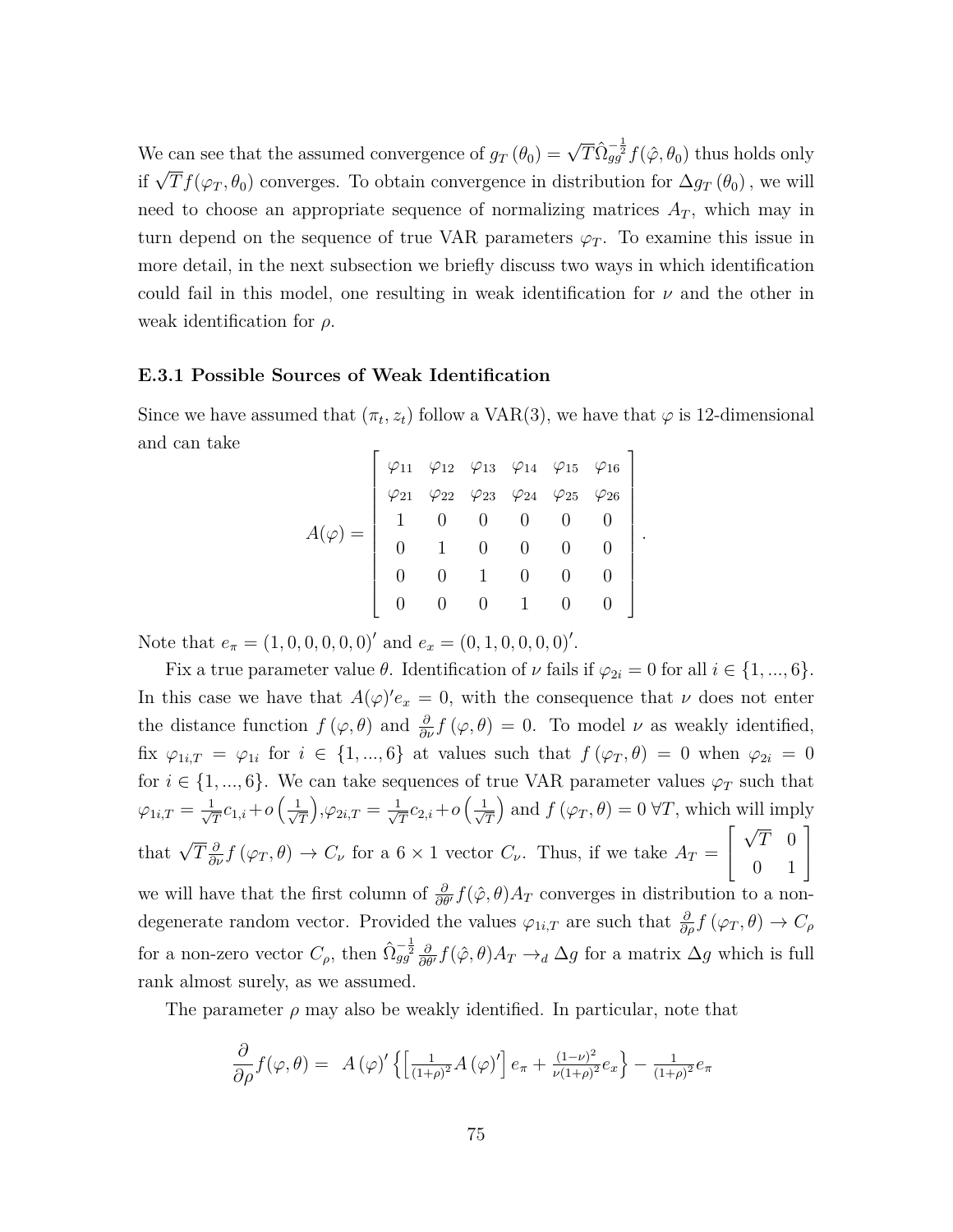so if

$$
(I - A(\varphi)' A(\varphi)') e_{\pi} = A(\varphi)' e_{x} \frac{(1 - \nu)^{2}}{\nu}
$$

then  $\frac{\partial}{\partial \rho} f(\varphi, \theta) = 0$  for all values of  $\rho$ , so  $\rho$  is unidentified. In the same manner as above, for any pair  $(\varphi, \nu)$  satisfying this restriction we can take  $\nu$  fixed and construct a sequence  $\varphi_T$  converging to  $\varphi$  at a  $\sqrt{T}$  rate such that  $\Omega_{gg}^{-\frac{1}{2}} \frac{\partial}{\partial \theta'} f(\hat{\varphi}, \theta) A_T \rightarrow_d \Delta g$  for  $\Delta g$  full rank almost-surely with  $A_T =$  $\lceil$  $\overline{1}$ 1 0  $\overline{0}$ √ *T* 1 *.*

## **E.3.2 Derivation of the Limit Problem**

To derive the form of the limit problem (25) we need to understand the behavior of  $g_T$  and  $\Delta g_T$  under alternatives. Note that for alternative  $\theta_T$  and true reduced-form parameter value  $\varphi_T$ , we have that since  $f(\varphi_T, \theta_T) = 0$ ,

$$
f(\varphi_T, \theta_0) = f(\varphi_T, \theta_0) - f(\varphi_T, \theta_T).
$$

Define

$$
m(\varphi_T, \theta_T) = f(\varphi_T, \theta_0) - f(\varphi_T, \theta_T) =
$$
  

$$
A(\varphi_T)' \left\{ \left( \frac{1}{1+\rho_T} - \frac{1}{1+\rho_0} \right) A(\varphi_T)' e_\pi + \left( \frac{(1-\nu_T)^2}{\nu_T(1+\rho_T)} - \frac{(1-\nu_0)^2}{\nu_0(1+\rho_0)} \right) e_x \right\} + \left( \frac{\rho_T}{1+\rho_T} - \frac{\rho_0}{1+\rho_0} \right) e_\pi,
$$

and note that the assumed convergence for  $g_T$  implies that  $\sqrt{T}m(\varphi_T,\theta_T)$  converges to  $m$ . To determine the form of the set  $\mathcal{M}(\mu)$ , which characterizes the behavior of  $m$ under various alternatives, note that

$$
\frac{\partial}{\partial \theta} f(\varphi_T, \theta_0) = \left[ A (\varphi_T)' \left( \frac{1 - \nu_0^2}{\nu_0^2 (1 + \rho_0)} \right) e_x \right] A (\varphi_T)' \left\{ \left[ \frac{1}{(1 + \rho_0)^2} A (\varphi_T)' \right] e_\pi + \frac{(1 - \nu_0)^2}{\nu_0 (1 + \rho_0)^2} e_x \right\} - \frac{1}{(1 + \rho_0)^2} e_\pi
$$

i

and hence

$$
A(\varphi_T) e_x = \left(\frac{1 - \nu_0^2}{\nu_0^2 (1 + \rho_0)}\right)^{-1} \left[\frac{\partial}{\partial \theta'} f(\varphi_T, \theta_0)\right]_1 =
$$

$$
h_1(\theta_0) \left[\frac{\partial}{\partial \theta'} f(\varphi_T, \theta_0)\right]_1
$$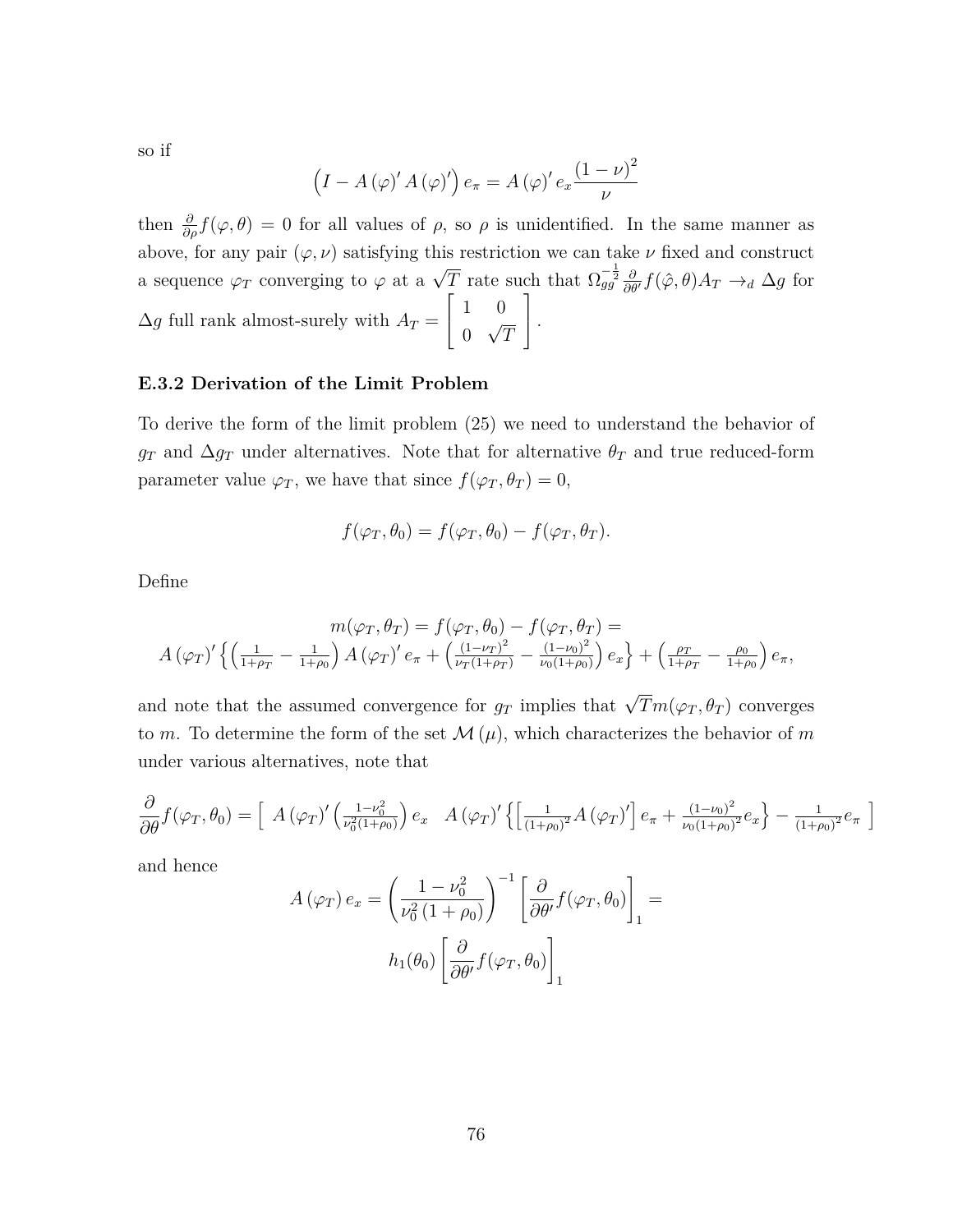for  $h_1(\theta_0) = \left(\frac{1 - \nu_0^2}{\nu_0^2(1 + \rho_0)}\right)$  $\big)^{-1}$ , and  $A(\varphi_T)' A(\varphi_T)' e_\pi = (1 + \rho_0)^2 \left[ \frac{\partial}{\partial \varphi_T} \right]$  $\frac{\partial}{\partial \theta'} f(\varphi_T, \theta_0)$ 1 2  $-\frac{(1-\nu_0)^2}{\nu_0}$ *ν*0  $A(\varphi_T)'e_x + e_{\pi} =$  $h_2(\theta_0)$ " *∂*  $\frac{\partial}{\partial \theta'} f(\varphi_T, \theta_0)$ 1 2  $-h_3(\theta_0)h_1(\theta_0)$ " *∂*  $\frac{\partial}{\partial \theta'} f(\varphi_T, \theta_0)$ 1 1  $+ e_{\pi}$ ,

for  $h_2(\theta_0) = (1 + \rho_0)^2$  and  $h_3(\theta_0) = \frac{(1 - \nu_0)^2}{\nu_0}$  $\frac{\partial \nu_{0}}{\partial v}$ . For  $m(\varphi_{T}, \theta_{T})$  as defined above, this implies that

$$
m(\varphi_T, \theta_T) =
$$
\n
$$
\left(\frac{1}{1+\rho_T} - \frac{1}{1+\rho_0}\right) \left(h_2(\theta_0) \left[\frac{\partial}{\partial \theta'} f(\varphi_T, \theta_0)\right]_2 - h_3(\theta_0)h_1(\theta_0) \left[\frac{\partial}{\partial \theta'} f(\varphi_T, \theta_0)\right]_1 + e_\pi\right) +
$$
\n
$$
\left(\frac{(1-\nu_T)^2}{\nu_T(1+\rho_T)} - \frac{(1-\nu_0)^2}{\nu_0(1+\rho_0)}\right)h_1(\theta_0) \left[\frac{\partial}{\partial \theta'} f(\varphi_T, \theta_0)\right]_1 + \left(\frac{\rho_T}{1+\rho_T} - \frac{\rho_0}{1+\rho_0}\right) e_\pi =
$$
\n
$$
h_4(\theta_0, \theta_T) \left[\frac{\partial}{\partial \theta'} f(\varphi_T, \theta_0)\right]_1 + h_5(\theta_0, \theta_T) \left[\frac{\partial}{\partial \theta'} f(\varphi_T, \theta_0)\right]_2
$$

for

$$
h_4(\theta_0, \theta_T) = -\left(\frac{1}{1+\rho_T} - \frac{1}{1+\rho_0}\right)h_3(\theta_0)h_1(\theta_0) + \left(\frac{(1-\nu_T)^2}{\nu_T(1+\rho_T)} - \frac{(1-\nu_0)^2}{\nu_0(1+\rho_0)}\right)h_1(\theta_0)
$$

and

$$
h_5(\theta_0, \theta_T) = \left(\frac{1}{1+\rho_T} - \frac{1}{1+\rho_0}\right) h_2(\theta_0).
$$

Thus, knowledge of  $\frac{\partial}{\partial \theta'} f(\varphi_T, \theta_0)$  suffices to let us calculate  $m(\varphi_T, \theta)$  for any alternative  $\theta$  in the sample of size *T*. Consequently, in each sample size *T*, an estimate of  $\mu_T = \frac{\partial}{\partial \theta}$  $\frac{\partial}{\partial \theta'} f(\varphi_T, \theta_0) A_T$  implies a corresponding set  $\mathcal{M}_T(\mu_T) = \left\{ \sqrt{T} m(\varphi_T, \theta) : \theta \in \Theta \right\}.$ For a given convergent sequence  $\varphi_T$ , we can then define M in the limit problem as  $\mathcal{M}(\mu) = \lim_{T} (\mathcal{M}_T(\mu) \cap C)$  for any compact set *C*: the restriction to the set *C* ensures convergence, and has the effect of restricting attention to a particular neighborhood of fixed alternatives for weakly identified parameters and local alternatives for strongly identified parameters. Note that in any given sample size we need not know  $A_T$  to calculate  $\mathcal{M}_T(\mu_T)$  once given an estimate of  $\frac{\partial}{\partial \theta'} f(\varphi_T, \theta_0)$ , so if we just treat  $\frac{\partial}{\partial \theta'} f(\hat{\varphi}, \theta_0)$ as a Gaussian random matrix with mean  $\frac{\partial}{\partial \theta} f(\varphi_T, \theta_0)$  and proceed accordingly, this will (asymptotically) correspond to using the correct  $\mathcal{M}(\mu)$  under all sequences yielding limit problems in this class. Indeed, this is the approach we adopt to calculate plug-in tests in our simulations.